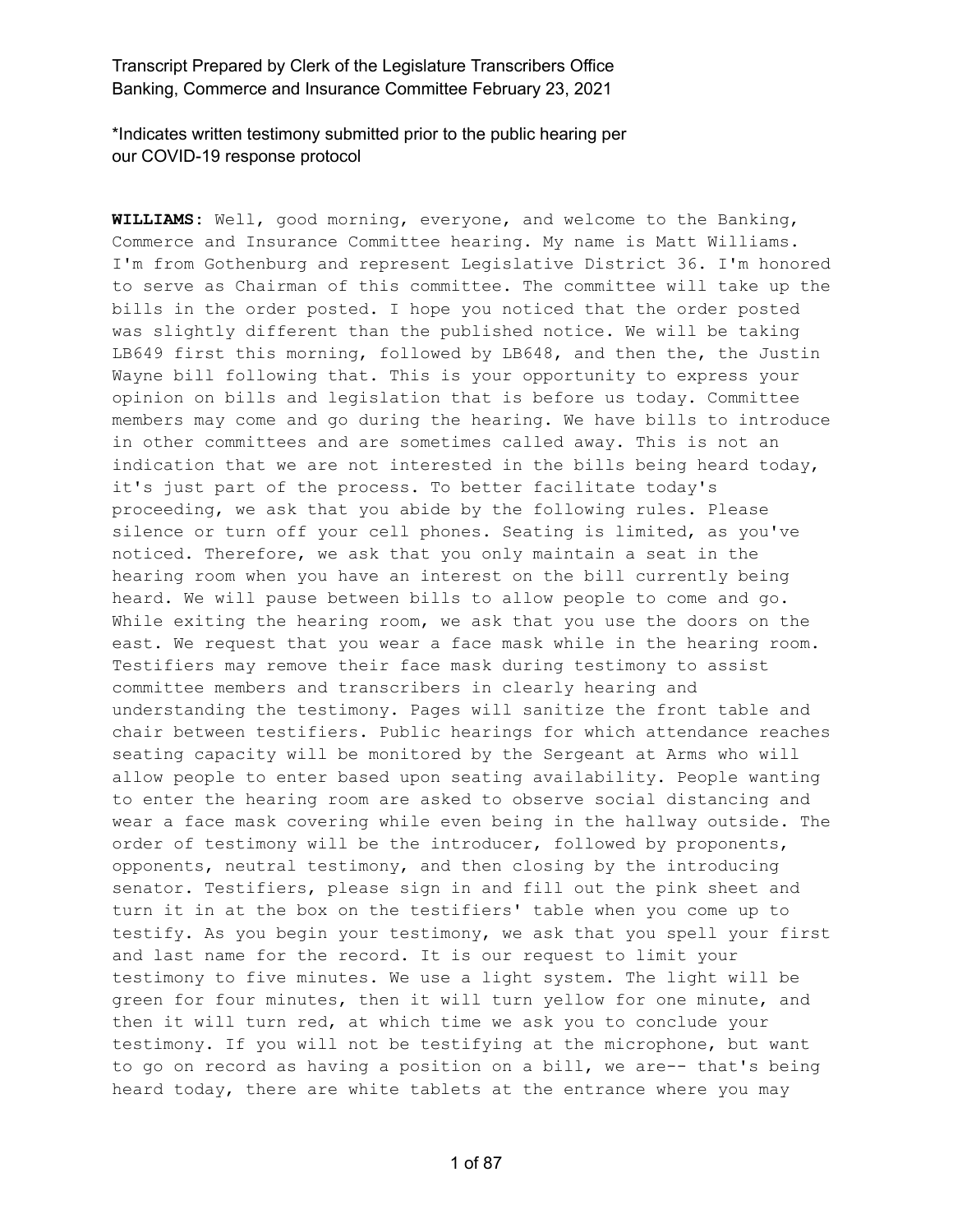\*Indicates written testimony submitted prior to the public hearing per our COVID-19 response protocol

leave your name and other pertinent information. The sign-in sheets will become exhibits in the permanent record at the end of today's hearing. We ask that you limit or eliminate handouts. Written materials may be handed to the committee clerk only while testimony is being offered. To my immediate right is committee counsel Bill Marienau. To my left, at the end of the table, is committee clerk Natalie Schunk. We will ask the committee members to introduce themselves, beginning with Senator Pahls.

**PAHLS:** Thanks, Senator. Rich Pahls, District 31, southwest Omaha.

**McCOLLISTER:** John McCollister, District 20, central Omaha.

**SLAMA:** Julie Slama, District 1: Otoe, Johnson, Nemaha, Pawnee, and Richardson Counties.

**LINDSTROM:** Brett Lindstrom, District 18, northwest Omaha.

**AGUILAR:** Ray Aguilar, District 35, Grand Island.

**BOSTAR:** Eliot Bostar, District 29, south-central Lincoln.

**FLOOD:** Mike Flood, District 19: Norfolk, Madison County, and parts of Stanton.

**WILLIAMS:** And our pages today are Joe-- Jordon and Sophie. Thank you for being with us. And with that, we will begin and open the hearing on LB649 introduced by Senator Flood, who coincidentally is celebrating his birthday today on the Mike Flood day in the Legislature.

**FLOOD:** It's also Tom Osborne's birthday.

**WILLIAMS:** It's also my twin's birthday.

**FLOOD:** And Rotary International was founded on this day.

**WILLIAMS:** OK, continue.

**FLOOD:** Thank you, Mr. Chair and Senator Williams, members of the Banking Committee. My name is Mike Flood. I represent District 19 and I appreciate your order of the bills today. LB649 is the-- LB649 is the mainline bill to create the Nebraska Financial Innovation Act.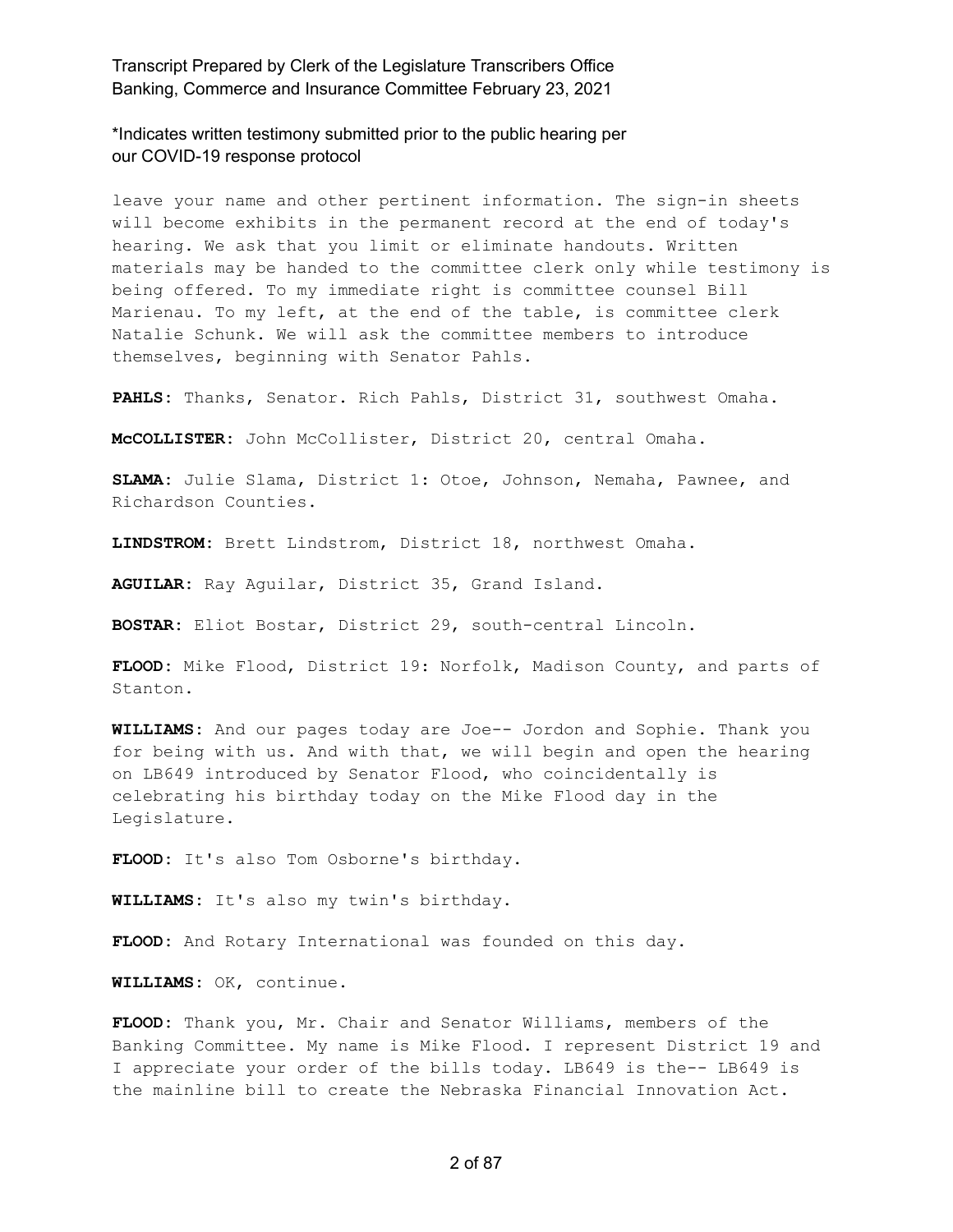## \*Indicates written testimony submitted prior to the public hearing per our COVID-19 response protocol

Senators, Nebraska is facing multiple challenges. To be honest, our outflow of college graduates is more severe than other states, 80 percent of Nebraska jobs require no prior experience. Despite low unemployment, wages in our state are relatively low. We have a low level of entrepreneurship and productivity and we've had a stagnant farm economy for several years due to declining commodity prices, although prices are up at this time. I want to hand this out. This handout is something you can follow along with during my testimony. Not only does it have a general overall description of what we're talking about from a technical standpoint-- actually, could I get one of those? It also really walks through some of the stark facts about rural Nebraska and we'll see that in just a second. On page 2 of this handout, I describe what I believe is Nebraska's vicious cycle. These challenges threaten the livelihood of Nebraska's economy and our communities. As you can see, our state relies on agriculture, which we're very proud of, but it competes on economies of scale, meaning there's a pressure to cut costs to deliver the best product at the best price. Nebraska doesn't attract enough high-value creation companies and as a result, many industries in Nebraska provide or have low-wage industries and the mix is not changing significantly. What does this lead to? Less availability of high-paying, quality jobs and a surplus of post high school educated people who leave the state. It is a vicious cycle and we're not the only state to battle this. And so to grow Nebraska, we need to be innovative. We need to be attracting high-growth and high-value companies and we need to find ways to keep some of our brightest in the state in good-paying jobs. You're all familiar with Blueprint Nebraska. Blueprint Nebraska identified three key industries: agriculture, manufacturing, and insurance and finance. This bill today doubles down on the third. I decided to reenter public service after two years of read-- of leading a regional effort in my area called Growing Together. Its number one mission is to address depopulation and economic growth in rural Nebraska. If you look at page 3 of my handout, you'll see the ten-year net migration table of my own county. You'll see, by age at the bottom there in five-year increments, how we did from 2000 to 2010. Were we net positive or were we net negative? The reality is that we're losing 20 to 29-year-olds at an alarming rate. We're losing, in Madison County, 30 to 34-year-olds, but the good news is that I'm not as concerned about that statistic because you'll see the surrounding counties are seeing a nice influx, 30 to 34. But every year that we lose between 13 and 17 percent of 20-year-olds in Madison County, it's a 50-year problem.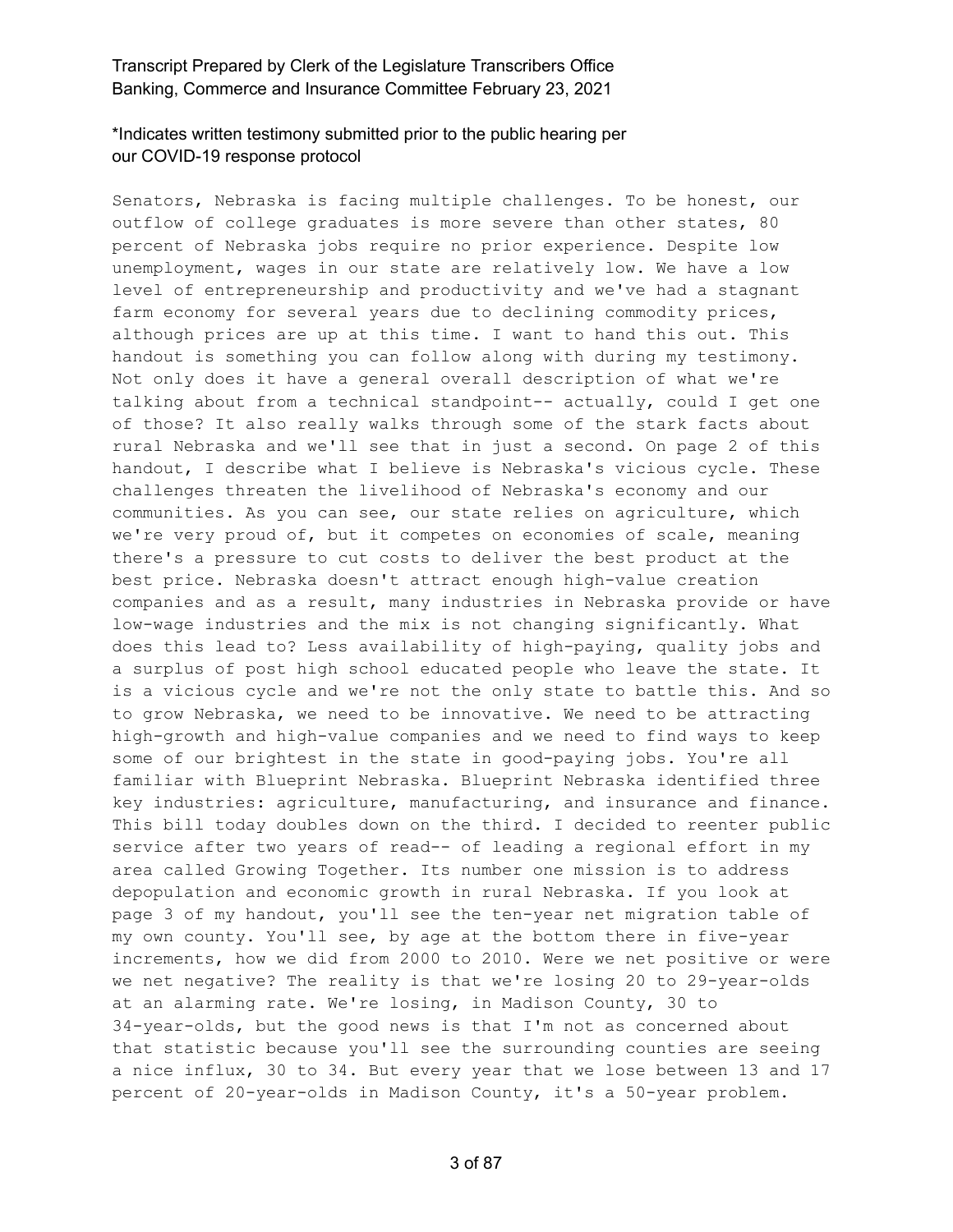# \*Indicates written testimony submitted prior to the public hearing per our COVID-19 response protocol

You'll see that we, as a county-- in Madison County, if we can keep them and they're married past age 30, most likely have kids, they're not likely to ever leave. And that's the story that's not told enough in committees like this, is that not all hope is lost in these rural counties. You should see Senator Slama's Nemaha County. It has an unbelievable net positive migration, 18 to-- or 15 to 19, thanks to Peru State College. But people after age 30, they stay in Nemaha County because it is the best place to raise a family. In this situation, you can see our net positive migration is later in life, people moving closer to healthcare services or potentially their children. But every year this happens, it's a 50-year problem. On the next page, I put Pierce County in there. Pierce County is the county just north of Norfolk and Madison County and unfortunately, this is happening in too many places, a 54 percent net negative outmigration in Pierce County, followed by a nice bump of 16.2 percent up 30 to 34. But here's the real story of rural Nebraska. If you look at this chart, you can see that we do have something to offer. People in Pierce County either get married at 25 before the rest of us or start having kids earlier because once you move to Pierce County and you're in your late 20s, chances are you're not moving. And there is a lot of hope for rural Nebraska, but if we don't look at that 54 percent net negative outmigration, 20 to 24, and do something different, this is not going to change. And so the effort that I've been leading with business leaders throughout northeast Nebraska and the reason that I ran to come back into service is to find a way to keep as many people in their 20s in my area as possible. Now some will tell you, why would anybody move to Norfolk to, to do something like this? And nobody in this room would say that, but I've heard it and the reality is that these smart kids that come off these farms, they want, more than anything, to have a job that they could get in a bigger city and have the luxury of living in a town as safe as Battle Creek or living in their hometown in Norfolk. This-- these people that come off these farms, that come out of these cities, that come out of Wayne and Bloomfield and Creighton, they are the gold that end up being the CEO in Atlanta. They end up becoming the top of their game in Chicago. And more than anything, what do you want when you start having kids? You want to be as close to your folks as possible, built-in babysitters, and, and a relationship that's important to you as the parent of children. I want to hand out this book and now's not the time to read it, but you're going to see firsthand that we have a plan to do this in northeast Nebraska and this bill takes us in the right direction.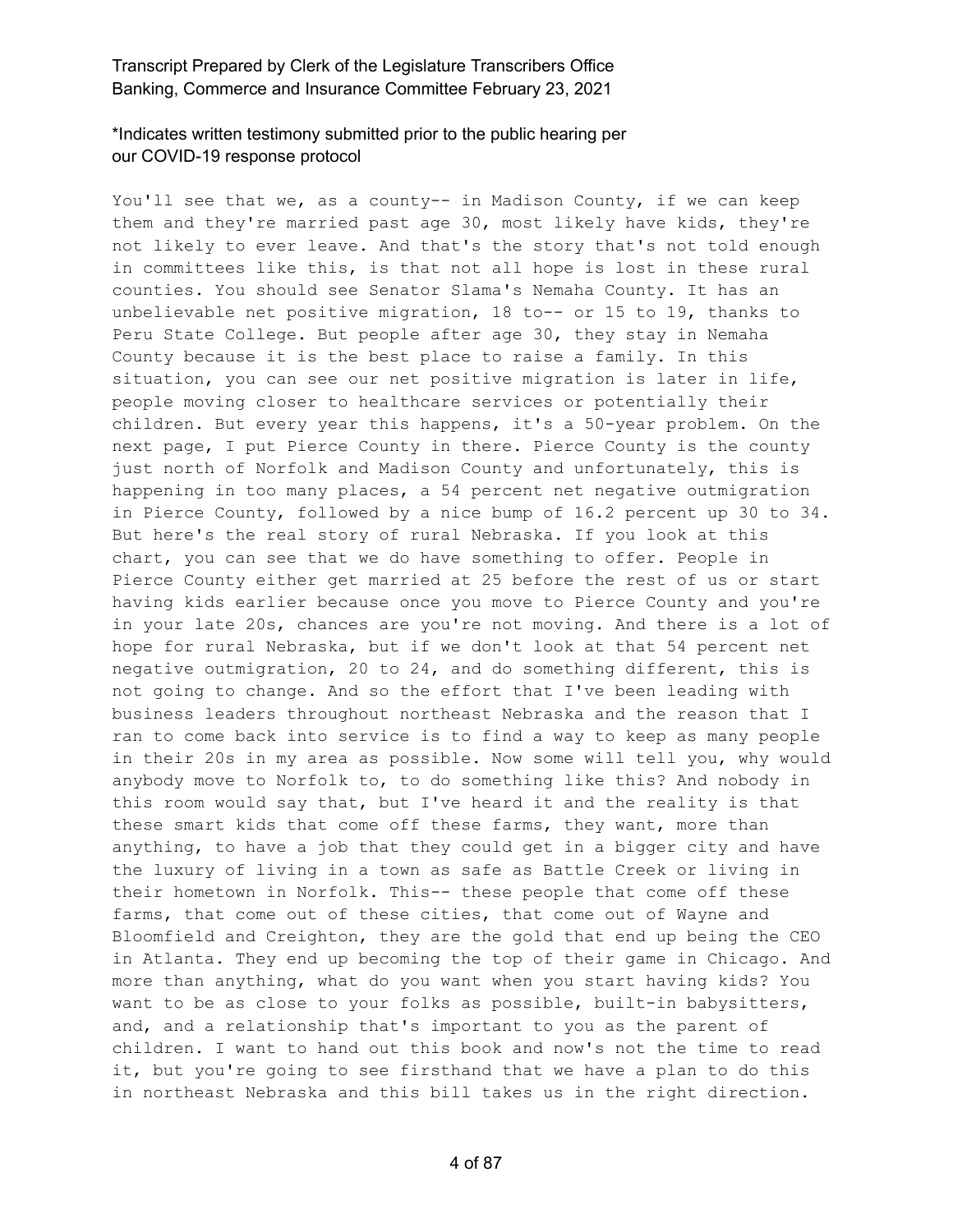# \*Indicates written testimony submitted prior to the public hearing per our COVID-19 response protocol

How did we get here? So I went to college with Paul Neuner. You're going to hear from him soon. In fact, we were college roommates. He's an exceptionally bright guy. He's started businesses, he's sold businesses, and I have a tremendous amount of respect for what he's done and I know he's credible. He called me last March and was asking me about Wyoming and told me he was thinking of moving his business to Wyoming, shocked me. I never thought Paul would be anywhere in the Midwest with his business and I asked him why Wyoming? He said Wyoming was the first state in the nation to adopt a bank charting-- charter act for cryptocurrency banks. I started looking into it. I took Paul to meet with state leaders, to meet with the Nebraska Bankers Association, to meet with others in our community and the more I learned about cryptocurrency and the more I learned about this industry, I quickly realized that this is happening, whether we like it or not. In fact, right now in Wyoming, if you're a Wyoming state-chartered bank, you could operate a branch in Nebraska under the management of the Department of Wyoming banking system. What I'm saying is if it's going to happen, and it's going to happen, the O- the OCC has already chartered a cryptocurrency bank based in South Dakota with New York ties. The Federal Reserve is going to make the decision as to whether or not they're, they're allowed to participate in the federal payment system, not us, should we have this in Nebraska. Paul Neuner operates Telcoin and I basically said to him if Wyoming is good enough for your business, then why isn't Nebraska? If we change the laws here to allow this to happen, you will-- would you locate this bank in a town the size of Norfolk, in Norfolk? And he said yes. And suddenly when I'm out there talking to men and women whose kids are in college and they say, my son would love to move back, there just aren't the jobs for him. What's he interested in or what's she interested in? Well, cryptocurrency, fintech. You're going to hear from a college senior that wants to do this. You're going to hear from a guy today by the name of Gront-- Grant Roscoe who is doing this. He's got nine employees based in Lincoln. You're going to hear from a business based in Omaha that would benefit greatly from the opportunity to have these charters in the great state of Nebraska. The reality is that these are high-skill, high-wage jobs. They're going to be in Norfolk. They're going to be in your communities. People are going to be able to work remotely across rural Nebraska doing this as well and these are the jobs that we have to create as a state if we want to be in the game. And here's the deal: you can, you can kill this bill now and I guarantee within five years, we'll be running back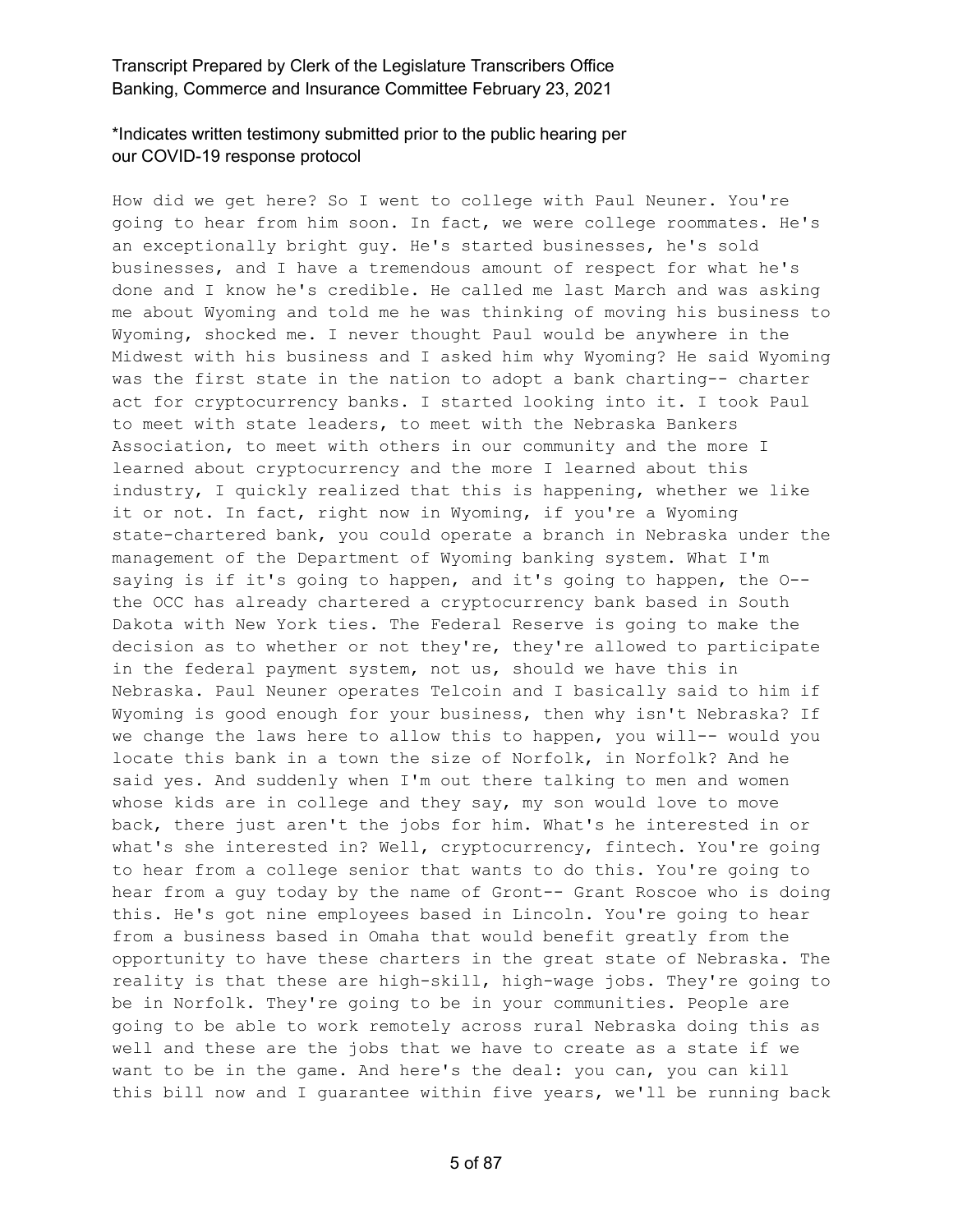# \*Indicates written testimony submitted prior to the public hearing per our COVID-19 response protocol

to do this. We'll be coming back to do something on cryptocurrency because it's coming. Every banker in Nebraska that knows that this is coming and the question is do we want to be at the front end or do we want to be at the back? And that is really a question. You're going to hear from a former director of the Nebraska Department of Banking, who's been a bank president, he's been the Chair of this committee, and he has run the, the Nebraska Department of Banking. He has put a tremendous amount of time into this and he will tell you this is the right time. Now is the best time. There are other states that are trying to do this: North Dakota, South Dakota. In fact, there were 15 at the start of January that were looking in doing this. Where is Nebraska going to step in? A couple of quick notes and you'll find this interesting. Well, this is the rural depopulation chart in northeast Nebraska. If you look at this, you tell me, where are we going as a region? If not this, then what? What's your solution? We need more solutions than we need objections right now. That's why this is very personal to me. Did you know that in 2019 there were 13 million virtual currency transactions in Nebraska and in 2020 there was \$276 million transferred using virtual currency? Cryptocurrency is already here. That's a 20 times growth from '19 to '20 inside the state of Nebraska. In the fourth quarter of 2020, just that quarter alone, there were about 113 million virtual currency transfers. LB648, which you'll hear in a second, is a technical bill that amends the Uniform Commercial Code. We did work with Professor Harvey Perlman, the Uniform Law Commissioners, and I feel like we have submitted a bill, in the second one that you're going to hear, that does a good job of synching up the banking act with the Uniform Commercial Code and we've gone to a lot of work to get there. The bill that's for you-- before you creates a-- Nebraska Financial Innovation Act. A couple of notes: the headquarters and the CEO must be in Nebraska. I am very open to putting in further steps that ensure that we bene- reap the benefit from as many of these jobs as possible. There's going to be a lot of compliance jobs. You're going to hear from the proponents of this bill about the steps we've taken to address security and enforce existing rules as it relates to Know Your Customer and the banking regulations that affect most banks. One of the things that you're going to also hear is that Paul's bank- proposed bank will not need or want FDIC insurance because it's not allowed to make any loans under LB649. There is no-- there is a direct prohibition on loaning money in LB649. You're going to-- you know, right now to start a new bank charter in Nebraska under state law, it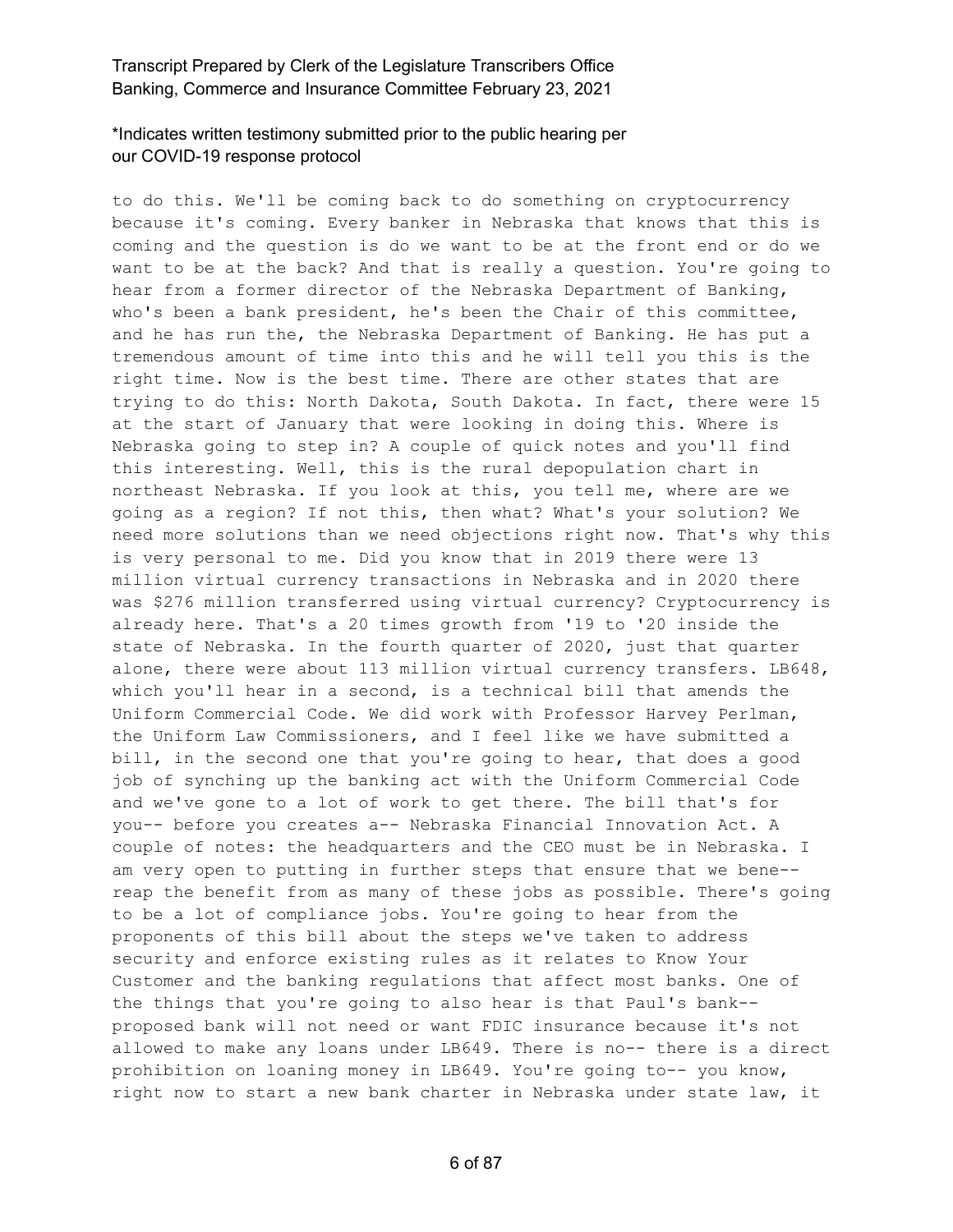#### \*Indicates written testimony submitted prior to the public hearing per our COVID-19 response protocol

requires \$150,000. The capital requirement under LB649 is \$5 million in capital. This bill requires compliance with all federal and state laws: Know Your Customer, beneficial ownership, the Bank Secrecy Act, and a anti-money laundering act. You're going to find out that with blockchain, law enforcement can trace transactions so much better than they can even today with wire transfers. Think of Western Union as the Kodak of money transfers. Think of cryptocurrency as digital photography. This reminds me, in 2008, when I was running my media business and a couple of my customers started saying, you know what? We're going to use Facebook, just a couple hundred bucks, to see if we can get some more customers. And some of my radio sales reps would say, don't worry, they'll be fine. By 2015, it was a way different business and we had to recreate ourselves to be relevant. The nation and the world are turning the corner and cryptocurrency is going to be a major driver of how we do business and it already is starting to get there in the great state of Nebraska. As it relates to the technical aspects of the bill, Mark Quandahl is going to walk through that with you. I've also-- would ask the page to hand out a summary- section-by-section summary of the changes here. I'll make sure that some members of the audience also have that so they can follow along. I ask you to consider moving this bill to the floor. And I will say this about the opposition you're going to hear from Nebraska bankers. I've long enjoyed a very good relationship with them. We may disagree the way the bill is drafted now. They have and will make some good points. This is the start of the continuation of an ongoing discussion to find a way forward on something that we know is very relevant and I look forward to hearing more about their objections-- oh, here you go-- and look forward to continuing a conversation with them beyond today's hearing. I think it will be good for all of us as committee members to hear what they have to say and I have no doubt it will be well presented and offered in the most professional manner. So thank you, Mr. Chairman. I look forward to hearing the testimony on the bill.

**WILLIAMS:** Thank you, Senator Flood. Are there any initial questions for the senator? Seeing none, we would invite the first proponent to come up. Welcome, Mr. Quandahl.

**MARK QUANDAHL:** Thank you. Chairman Williams, members of the Banking, Commerce and Insurance Committee, my name is Mark Quandahl, Q-u-a-n-d-a-h-l. I'm an attorney with Dvorak Law Group with offices in Hastings, Columbus, North Platte, Sutton, and Omaha, Nebraska. I've

7 of 87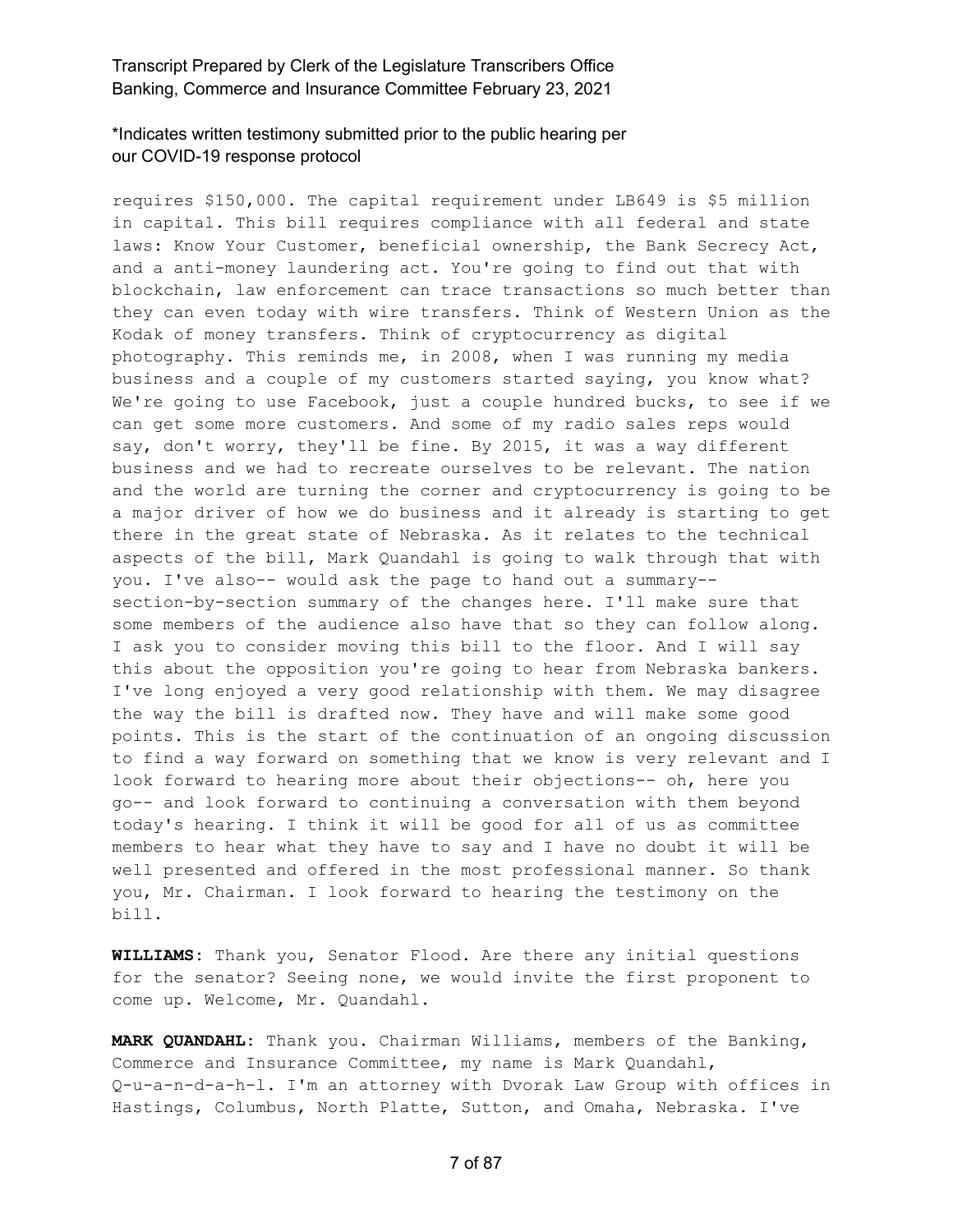# \*Indicates written testimony submitted prior to the public hearing per our COVID-19 response protocol

been retained by Telcoin and its founder, Paul Neuner, to assist with drafting the Nebraska Financial Innovation Act, which was introduced by Senator Flood as LB648 and LB649. So we're here to talk about LB649. I think-- you know, most of you know what my background is. I was a state senator for many years and so I sat on that side of the desk. I was a community bank shareholder and director. Senator Flood kind of gave me a promotion to a bank president. That's not true. I was just a, a shareholder and a director, so I was directly involved in the, in the industry. And then most recently, I was director of the Nebraska Department of Banking and Finance. And so I'm a product of Nebraska public schools, University of Nebraska-Lincoln, lifelong Nebraskan, and lifelong Nebraska citizen and taxpayer too. And so here from that perspective, from an industry perspective, from a regulator perspective, from a Nebraska perspective, and, and also too from a public policy perspective, that's what I hope to, to bring to this discussion. The opportunity for Nebraska and Nebraska financial institutions is right now. Just from my perspective, the Nebraska Financial Innovation Act is good for Nebraska and very good for Nebraska community financial institutions. There were some guiding principles that, that we looked at in drafting LB649 and LB648. Number one is enabling innovation and economic development in the state, (2) providing legal certainty, and (3) enhancing consumer protections and compliance with federal and state law. I have a, a letter here that I'd like to distribute to the committee. It's from Mike Dunlap, Mike Dunlap with Nelnet, also Nelnet Bank. And just to kind of tell you a little story, it was four or five years ago, Mr. Dunlap and Nelnet came to the Department of Banking and Finance with an idea because they wanted to start a bank and they wanted to start it in Nebraska. However, the statutory regime in Nebraska did not allow for an industrial bank in the state of Nebraska and so as a result, Nelnet had to go to the state of Utah and so I think you'll-- you can read the letter. It will, it will, it will speak for itself, but Nelnet has about 6,500 employees and over half of them are in the state of Nebraska and Mr. Dunlap said that if-- it was his preference that Nelnet Bank be in Nebraska, but we didn't have a mechanism to make that happen for him. So let's talk about the bill. The bill as introduced will be replaced by AM227 to LB649 and this amendment was constructed to address many of the comments the stakeholders and- received by Senator Flood and myself since the bills were introduced on January 20 of this year. Stakeholders consulted including individual state senators, including this committee, the Nebraska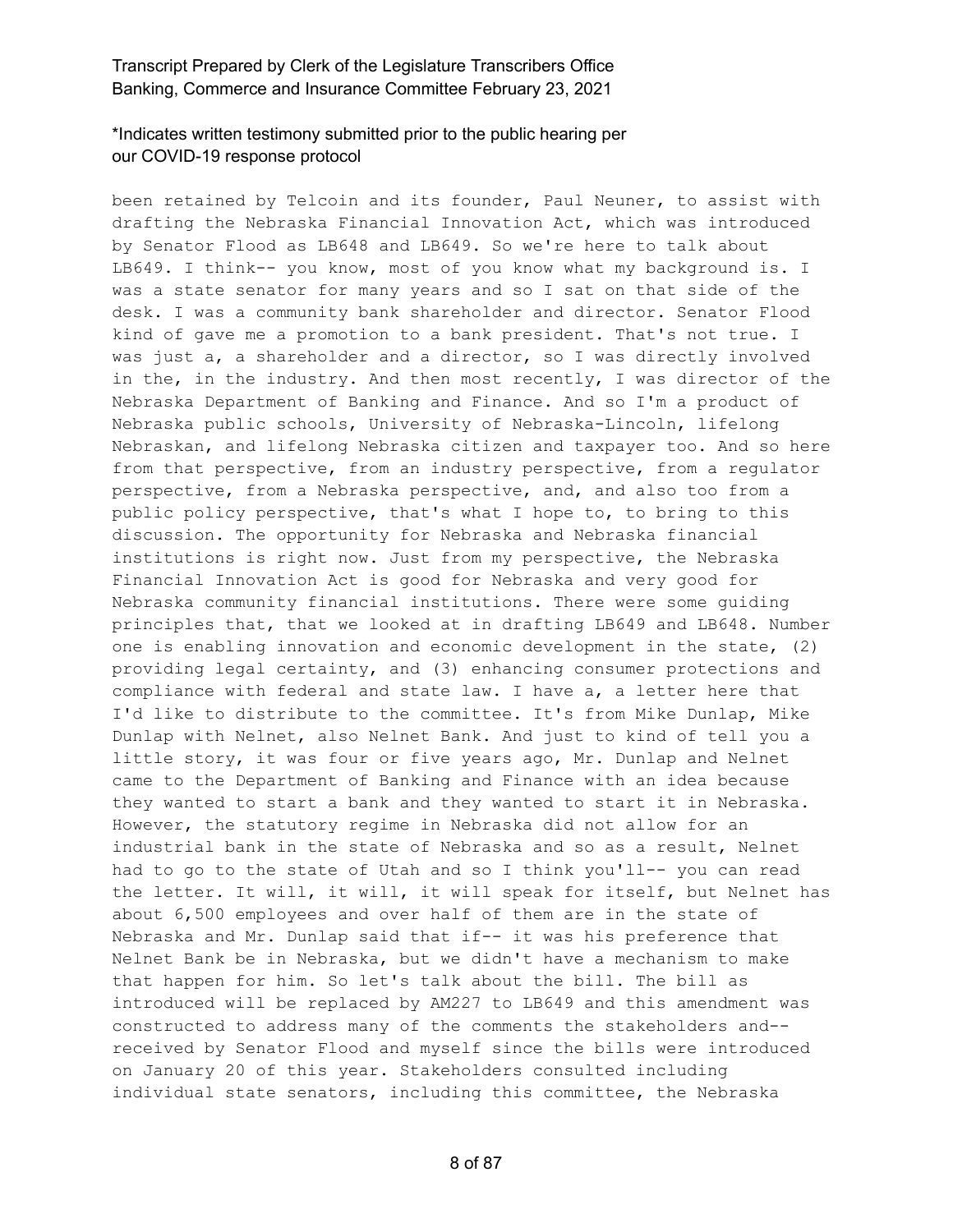## \*Indicates written testimony submitted prior to the public hearing per our COVID-19 response protocol

Department of Banking and Finance, the Uniform Law Commissioners, financial institution leaders, financial institution trade groups, including the Nebraska Bankers Association, Nebraska Independent Community Bankers, Nebraska Credit Union League, various chambers of commerce, higher education leaders, Nebraska business and economic development leaders, and others. And so we're very thankful for the dialog that has surrounded the Nebraska Financial Innovation Act and the opportunities that these bills will create for Nebraska. And as Senator Flood said, but we're going to continue to listen and consult with and incorporate the best ideas from those stakeholders going forward from this point. Now so, so let's talk to the amendment. I'm going to give you the high points right now. AM227 creates a new financial institution called a digital asset depository institution, the shorthand, a digital bank. It would be supervised by the Nebraska Department of Banking and Finance. The institution would be subject to all applicable federal laws: Know Your Customer, beneficial ownership, and then also Bank Secrecy Act and anti-money, money laundering statutes. This institution will make no loans. It will take no U.S. dollar deposits. As a result, there is no FDIC insurance rec- requirement and then also too, at any locations and on any advertising and websites, there has to be a disclaimer that deposits are not FDIC insured. There's no leverage. There's a one-to-one dollar or cash equivalent to be back-- to back every deposit in the digital asset depository institution. It's begun with \$5 million in capital. As Senator Flood said, \$5 million is a minimum capital amount. The actual amount of capital required to start one of these would be determined by the Department of Banking and Finance to ensure a safe and sound institution. He also said that actually in, in Nebraska law, there's kind of a little bit of a quirk. There's really no statutory minimum to start a regular depository bank, but if you back into it through the fee system, that amount is \$150,000 in capital. Now we all know you can't pop up a bank in the state of Nebraska with \$150,000, but that's just the, the, the fact of the matter. And this digital asset depository institution will be required to have \$5 million in capital. The corporate-- it will be a corporation. It will be formed with at least one Nebraska resident. Headquarters and office of the CEO is required to be in Nebraska and existing banks are allowed to participate. A digital asset depository institution can be held by a bank holding company. And it, and it, it also allows for a permissible investment of 10 percent of the capital of existing banks in a digital asset depository institution. I guess I'm going to stop there, ask if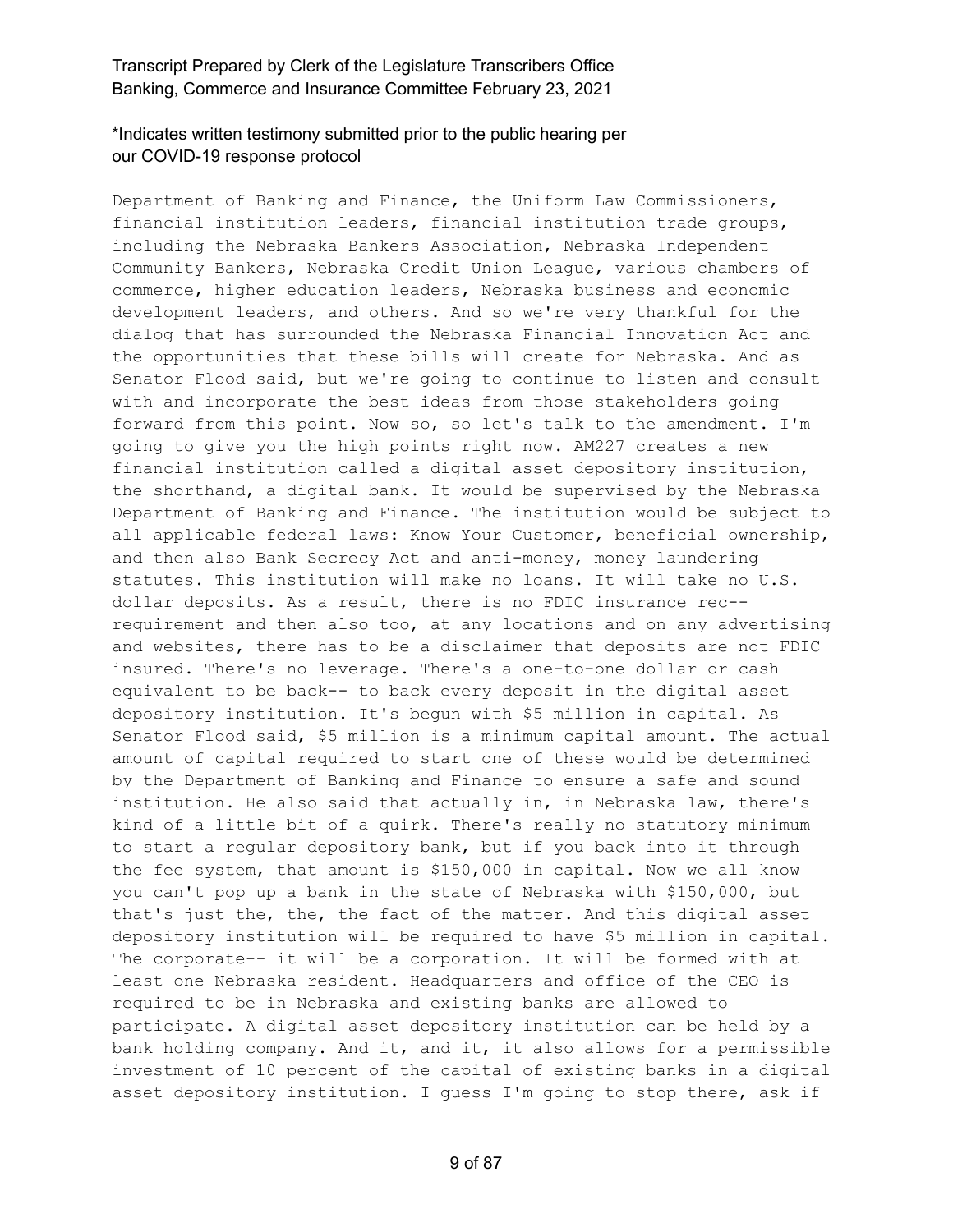\*Indicates written testimony submitted prior to the public hearing per our COVID-19 response protocol

there's any questions. I do have some common, I guess, objections or, or questions that came up that I would like to address, but anybody have any questions at this point?

**WILLIAMS:** Thank you, Mr. Quandahl. Senator Slama.

**SLAMA:** Mr. Quandahl, thank you so much for being here today and for your service. I, I trust your experience and your ability to explain things in ways that people can understand. So can you just, and on a very basic level as we kick things off here, explain how one of these depositories works?

**MARK QUANDAHL:** Here's, here's what I'm going to do is, is-- I don't want to pass the ball--

**SLAMA:** OK.

**MARK QUANDAHL:** --but I'm going to pass the ball on this too.

**SLAMA:** OK.

**MARK QUANDAHL:** Right behind me, Paul Neuner is, is-- he, he is the brains behind Telcoin--

**SLAMA:** Fantastic.

**MARK QUANDAHL:** --too and he would be a lot better, a lot more succinct, and a lot more technically proficient in explaining how it works.

**SLAMA:** Sounds great. Thank you so much.

**MARK QUANDAHL:** Certainly.

**WILLIAMS:** Additional questions? Senator Bostar.

**BOSTAR:** Thank you, Chair Williams. Thank you, sir. You said that the headquarters and office of the CEO have to be located in Nebraska.

**MARK QUANDAHL:** That's correct.

**BOSTAR:** Would the CEO have to be a resident of Nebraska?

**MARK QUANDAHL:** There's no requirement to that.

#### 10 of 87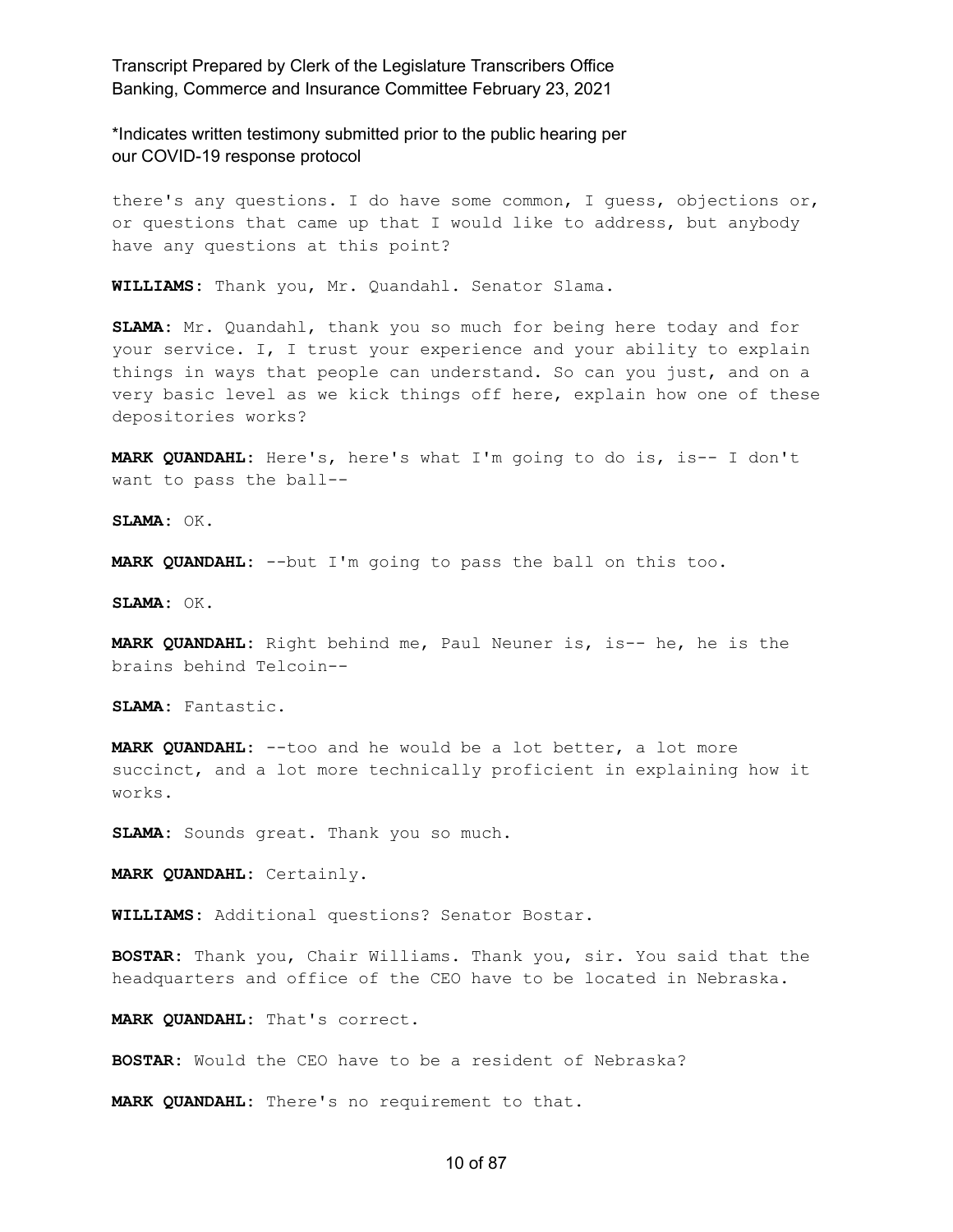\*Indicates written testimony submitted prior to the public hearing per our COVID-19 response protocol

**BOSTAR:** Thank you.

**WILLIAMS:** Senator Lindstrom.

**LINDSTROM:** Thank you, Chairman Williams. I know you only get one shot at this coming up because you can't come back as neutral, so I would actually like to hear your, your--

**MARK QUANDAHL:** OK.

**LINDSTROM:** --arguments or if you can answer some of the questions you think are coming up.

**MARK QUANDAHL:** Sure because I mean, I mean, you're going to hear them and, and, and it's something that we all kind of have wondered and, and one of them-- probably the biggest one right now, how about use of the word bank, right, right? It's a digital asset depository institution. So to make a long story short, that, that cat has already been let out of the bag. At the federal level, there's Anchorage Digital Bank that was chartered by the OCC just a couple of months ago too. In Wyoming, as we've been talking, there's Kraken Bank and Avanti Bank that, that have been chartered that are currently-- their applications sit with the Federal Reserve in Kansas City at the moment. And also in Nebraska, there's an Attorney General Opinion from 2007, basis of, of federal preemption that allows credit unions to use the word bank, notwithstanding any prohibition of Chapter 8, Section 113, so that's one. Access to the Federal Reserve payment system, you'll hear that. Well, how can we allow that? Well, quite frankly, that's not necessarily our job here or the job of banks, that's the job of the Federal Reserve Bank. And like I said, Avanti Bank and Kraken Bank in Wyoming currently have applications pending before the Federal Reserve Bank in Kansas City and we'll see what, what comes out with those. Also regulations, that's a question, is, is that will these banks be subject to the same regulations as a traditional depository bank? Short answer is yes. Know Your Customer, anti-money laundering, the Bank Secrecy Act, beneficial ownership, all the same. And I'd say too is that virtual currencies are currently regulated by no less than the, the Department of Treasury, the Financial Crime Enforcement Network, the IRS, the SEC, the FTC, the CFTC, and the OCC at the present, so it's not like these banks are not already subject to regulation. And then on a state level too, Wyoming, on their digital banks, also regulate digital banks and practically all states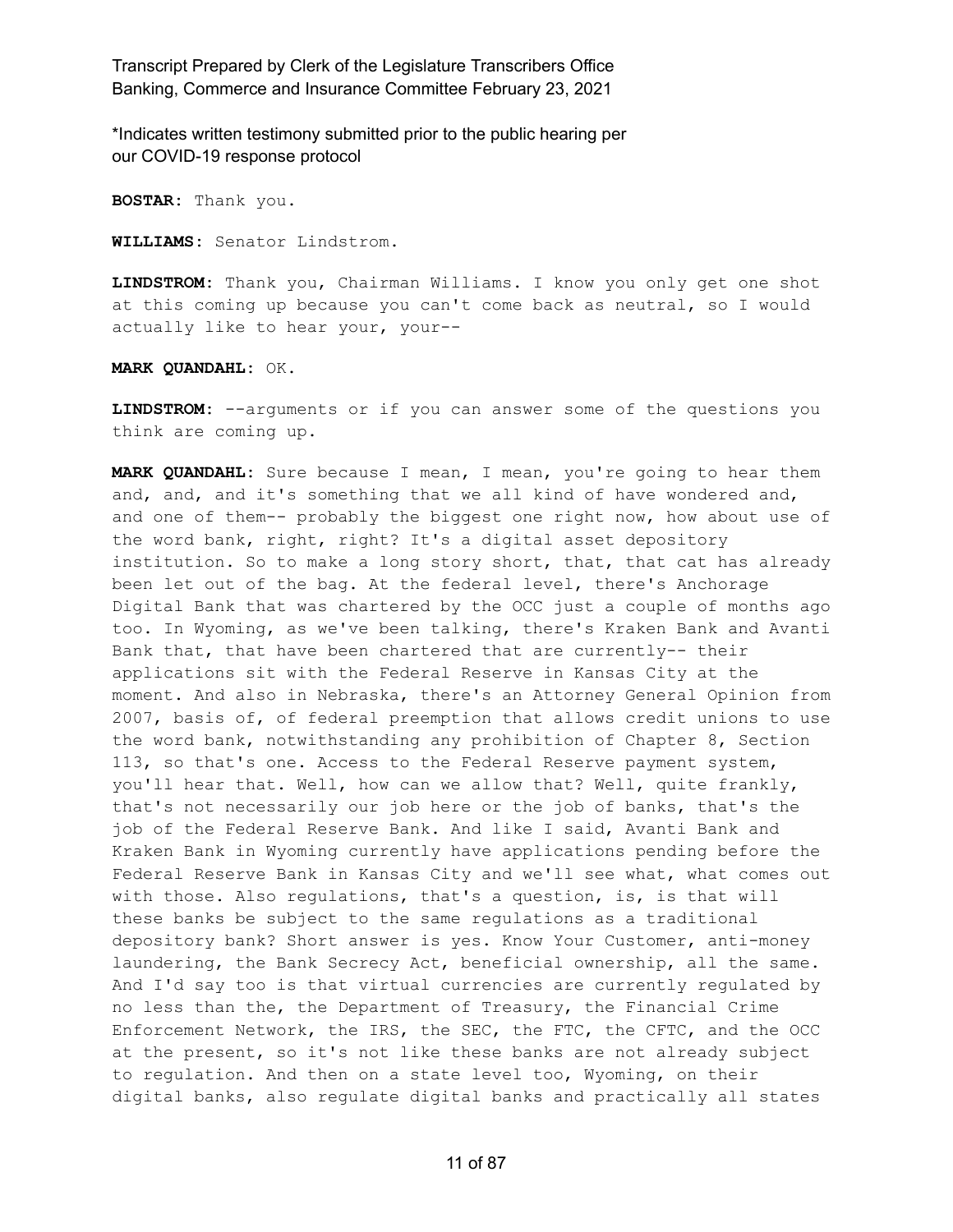# \*Indicates written testimony submitted prior to the public hearing per our COVID-19 response protocol

have laws that regulate money transmitters that deal with virtual currencies. So the capital requirements, I think we already talked about the \$5 million in capital for a digital asset depository. The Community Reinvestment Act, you know, that, that, that is one actually that-- you know, the bankers said well, shouldn't a new organization, a new financial institution be required to give back to the community? And the answer is absolutely. The Community Reinvestment Act is a little bit clunky. It doesn't exactly fit into this because it's tied to FDIC insurance requirement and also talks about providing credit, dollars, loans to underserved commit-- or communities and so it doesn't quite work, but I will say that we agree-- Telcoin agrees that, that financial literacy, community investment, or some kind of community engagement is a reasonable requirement for these. Illicit activities, let's talk about illicit activities, right? You know how we could get rid of most of the illicit activities? Is do away with cash because most illicit activities are conducted with cash. And how much? I have a couple of reports and if you care to see them, I can, I can send them out to you too, but in 2020, Chainalysis, which is a, a, a company that provides reports and analyzes blockchain transactions- in 2020, criminal share of cryptocurrency activity was 0.34 percent, 0.34 percent. Now how does, how does that compare to the whole? According to the United Nations, it's estimated that between 2 to 5 percent of global GDP, which is \$1.6 trillion to \$4 trillion, is connected with money laundering. So the vast majority of illicit activity happens with cash and not with virtual currencies and so that's not a fair way to paint a, a proposal such as this. How many jobs in Nebraska? Well, we don't know. I mean, that's, that's, that's-- we don't know how many, but I would kind of hearken back to when I was in the Legislature, we passed a law that allowed for credit card banks in the state of Nebraska. And what happened from that was World's Foremost Bank, Cabela's credit card, they still-- with Capital One here in town, there are between 500 to 800 jobs in the city of Lincoln because of that change of law. Another thing you're going to hear is, hey, this is too new, right? It's-- these are untested waters, right? JPMorgan Chase, American Express, Bank of America, Fidelity, MassMutual, Morgan Stanley, PayPal, Square, Bank of New York Mellon, Visa, Mastercard, BlackRock, that list explains [SIC] daily. They all have positions and all have interests in, in virtual currencies. As a matter of fact, JP Chase is issuing their own stablecoin. Also, too, the Federal Reserve Bank is looking into Central Bank Digital Currencies at the moment. And also virtual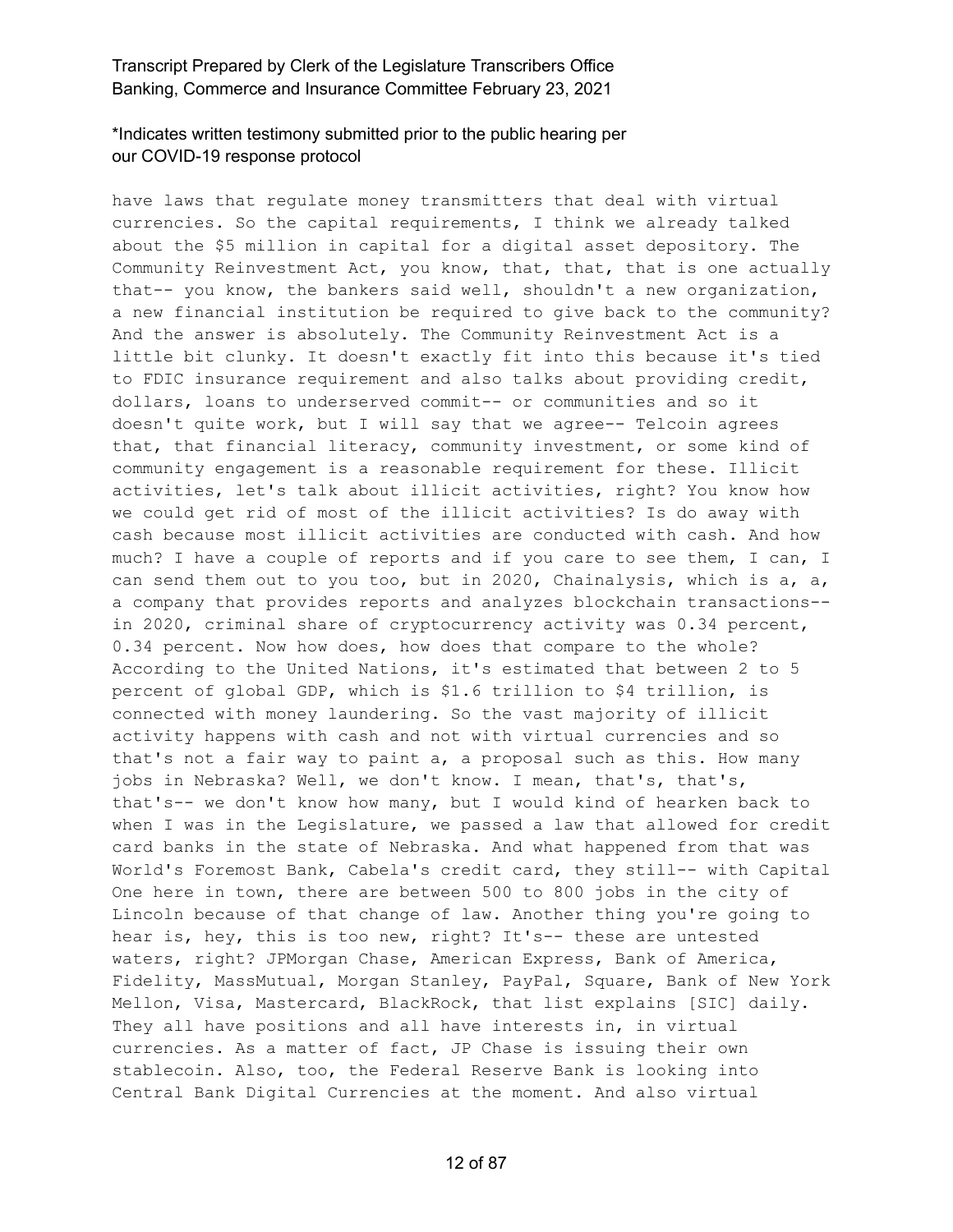\*Indicates written testimony submitted prior to the public hearing per our COVID-19 response protocol

currencies at the moment have a market cap of about \$2 million. Now about a month ago, that was about \$1 trillion and just to kind of show the maturation or what's going on is Canada actually authorized three new ETFs, exchange-traded funds, to deal just strictly with cryptocurrency. So, so with that, I kind of rambled on a little bit, but--

**LINDSTROM:** Well, you answered my question.

**MARK QUANDAHL:** OK, thanks for that question.

**WILLIAMS:** Senator Slama.

**SLAMA:** But unfortunately, you sparked a question for me, so sorry about that. Can you speak-- I, I know you brought up the use of cryptocurrency with organized crime and how it's a very small percentage of overall transactions. But we can't overlook the fact that a lot of the largest human trafficking rings that have been busted in the last few years have depended on cryptocurrency to hide a lot of their transactions. So could you speak towards the steps that law enforcement, cryptocurrency are taking to crack down on this? Because obviously human trafficking is something that's an issue that I've worked with pretty extensively.

**MARK QUANDAHL:** Right, right and that's, and that's a great question too. And, and there are going to be some folks that are going to be behind me that will, that will probably be able to answer this, but just the nature of blockchain and distributed ledger technologies makes it a lot easier, as a matter of fact, almost seamless, to track transactions other than cash. And so, so, so with a regulated entity and with a regulated industry like what we're talking about creating, that would do away with what you're talking about as far as being an anonymous transaction that can't be traced, so-- but I'll let the technical guys explain it to you.

**WILLIAMS:** Senator Bostar.

**BOSTAR:** Thank you, Chair Williams. All right, so you mentioned that the FDIC insurance was unnecessary because the deposits are backed by-- at a, at a one-to-one ratio of cash or cash equivalent. For the purposes of LB649, could you tell me what a cash or cash equivalent is?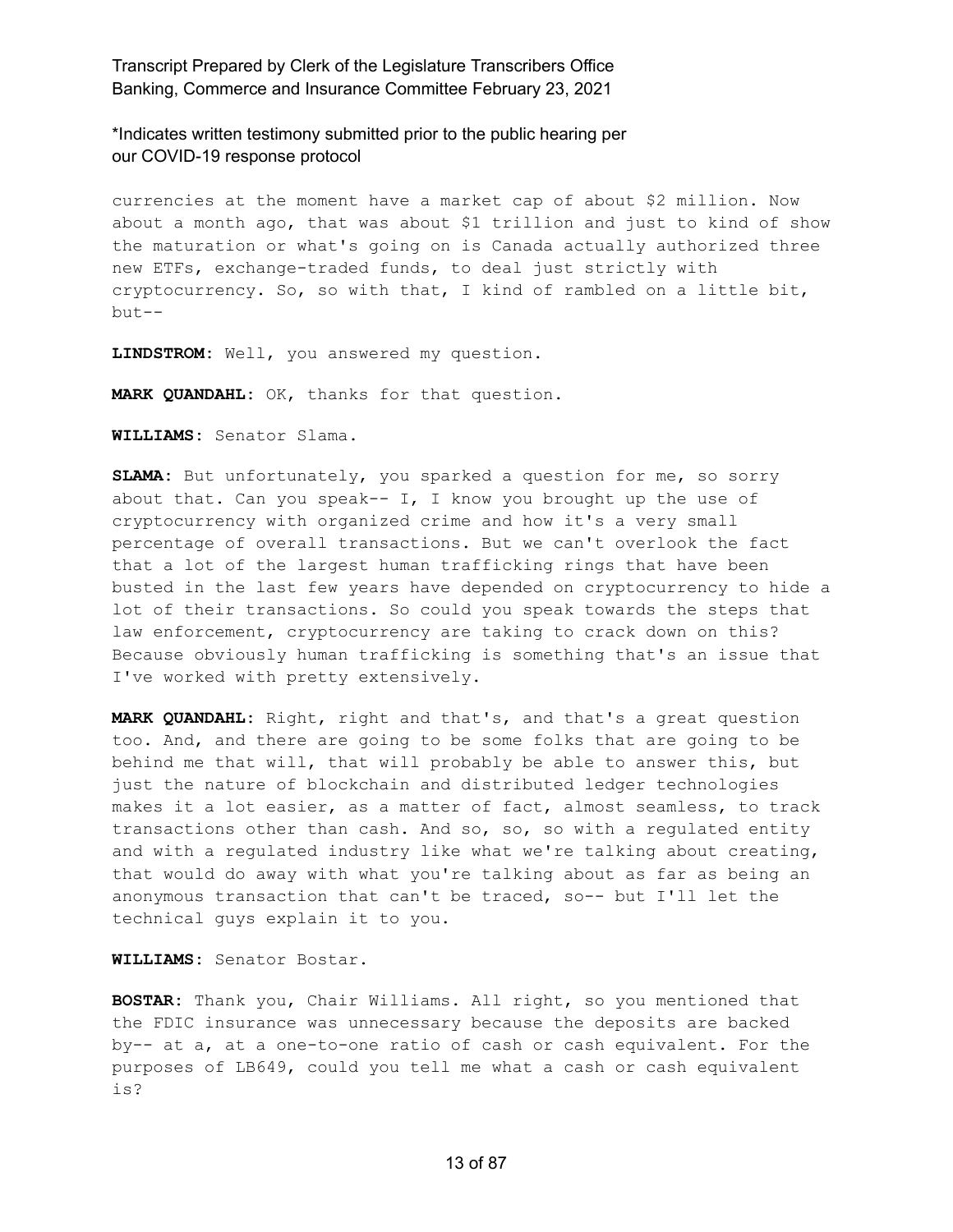\*Indicates written testimony submitted prior to the public hearing per our COVID-19 response protocol

**MARK QUANDAHL:** Well, cash or U.S. treasuries would be, be probably the easiest way to, to explain those, but something that's pegged to the U.S. dollar that doesn't have a whole lot of fluctuation and volatility, so--

**BOSTAR:** So-- OK, so here's my-- if a-- we'll just call it a, a, a digital deposit institution.

**MARK QUANDAHL:** Um-hum.

**BOSTAR:** I can't remember the full name that this is going by. You know, let's say that a customer deposits 100 or let's say 1,000 bitcoin and so then the, the bank would have to have on hand the equivalent amount of cash or cash equivalency, correct?

**MARK QUANDAHL:** At the time, that's, that's correct.

**BOSTAR:** At the time and let's say then the next day, the value of that bitcoin goes up 1,000 percent. How quickly does the bank need to increase its reserves in order to accommodate the rising value of the asset they're holding?

**MARK QUANDAHL:** OK, at the, at the, at the risk of, of seeming like I'm deflecting that-- the, the answer to that question, Paul Neuner and I actually just talked about this last night. He's coming up next and as the-- kind of as the founder of Telcoin, if, if, if you could wait on that, but I'll ask him to answer that question. He's giving me the thumbs up. We'll get you an answer.

**BOSTAR:** Perfect. I, I, I have more maybe that, you know--

**MARK QUANDAHL:** Oh, sure. Yeah, go.

**BOSTAR:** Sorry. Senator Flood, in his opening, talked about or, or mentioned these kind of institutions branched into Nebraska from elsewhere. That-- I think, I think the, the point he was trying to make is that whether we like it or not, this is here. So I, I kind of want to under-- I want to understand that a little better.

**MARK QUANDAHL:** Basically, it's a federal preemption issue. I'll give you 12 USC 1831. It governs, governs interstate branching and so if a branch is in-- basically any, any bank, it can branch into another state, right? It can acquire customers of another state too. The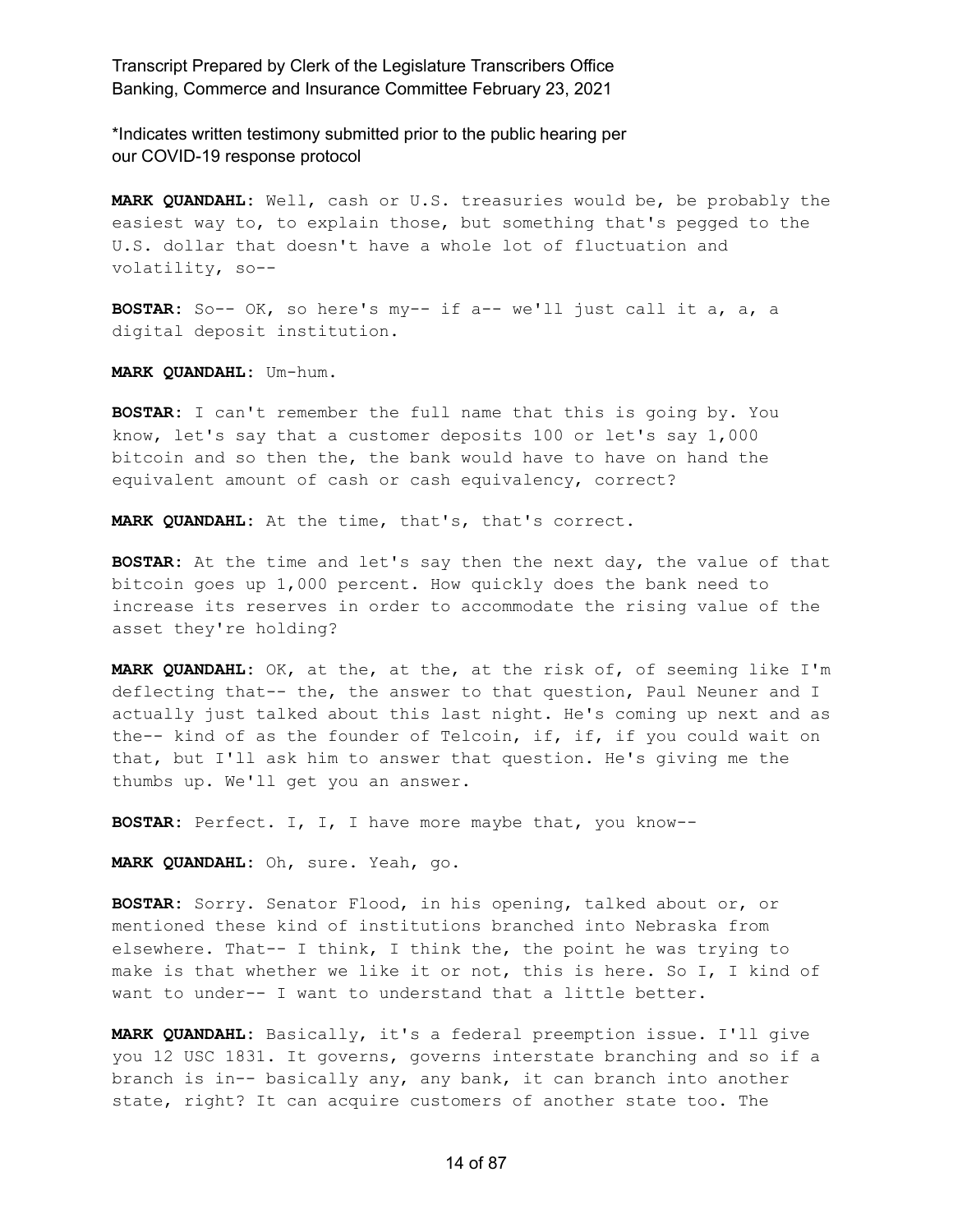\*Indicates written testimony submitted prior to the public hearing per our COVID-19 response protocol

primary regulator, for instance, if it was a Wyoming bank that was going to branch into Nebraska, would be the Wyoming Division of Banking and so-- I'll tell you too is, you know, Nebraska has 143 state-chartered banks and many of them have branches outside of the state of Nebraska: Colorado, Wyoming, Texas, Iowa. So the primary regulator of those Nebraska state-chartered banks still resides with the Nebraska Department of Banking and Finance and so the same sort of thing would happen with the digital banks.

**BOSTAR:** So tomorrow-- and I can't remember the names of the institutions you mentioned, but the, the banks that have been created in Wyoming that do essentially what we're thinking about today, they could-- and I don't know if they're a brick-and-mortar kind of operation, but, but hypothetically, if they were, they could open up a, a branch here in downtown Lincoln.

**MARK QUANDAHL:** Not quite yet because they've been issued a charter by the state of Wyoming and then they have to make application to the Federal Reserve Bank in Kansas City and that's where their applications stay right now.

**BOSTAR:** Could you tell me a little bit about that process?

**MARK QUANDAHL:** I'm not an expert on that process, but basically, you know, there's multiple applications that go out there. But in order to become a fed member, in order to have access to the fed payment rails, an application has to be made to the Federal Reserve Bank in the district and we happen to be in the 10th Federal Reserve Bank District, which is headquartered in Kansas City and as is Wyoming too, so, so, so it's the same thing. So they have to fill out an application and basically the folks in Kansas City go through almost the same sort of considerations that the state of Wyoming goes through to ensure that the institutions that are applying for fed membership are operating in a safe and sound manner to protect the customers and the integrity of the entire payment system too.

**BOSTAR:** So banks can be chartered in the state and they can also receive a federal charter?

**MARK QUANDAHL:** And that's, that's, that's something too. So you can either have a, a federally chartered bank from the OCC, so national banks, or state-chartered banks, but all the-- they're all-- there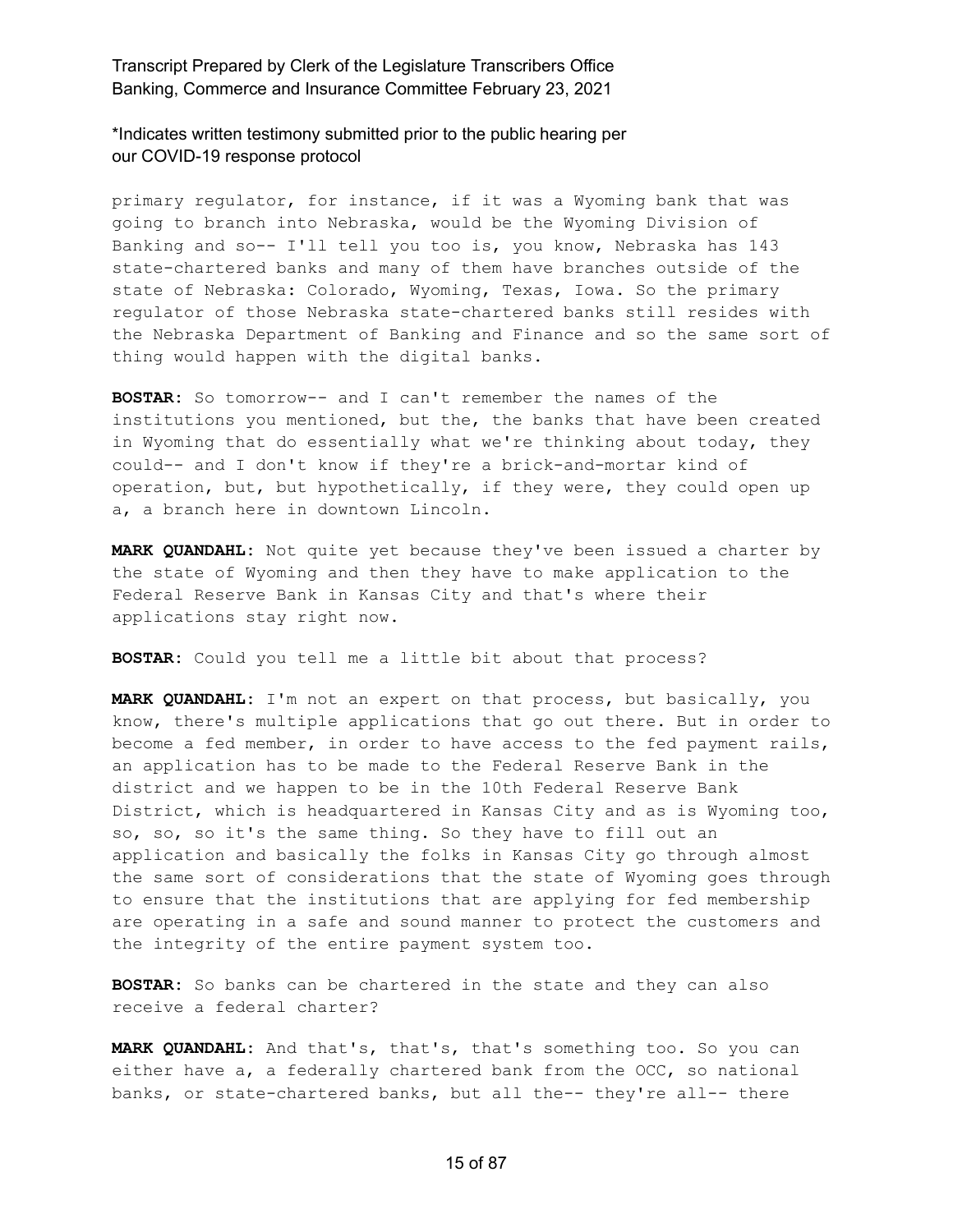\*Indicates written testimony submitted prior to the public hearing per our COVID-19 response protocol

always has to be a secondary regulator. So instance, in-- for state-chartered banks in Nebraska, there has to be a secondary federal regulator, either the FDIC or the Federal Reserve, right? And the reason why is, is that basically they alternate doing exams and they go in and they check each other's math, so-- make sure that the institutions are operated in a safe and sound manner to, to, to make sure that the depositors' funds are always safe. You know, and every once in a while it, it, it doesn't happen.

**BOSTAR:** Could you create one of these banks through a federal charter?

**MARK QUANDAHL:** Yes. Right now, the OCC has granted at least one charter and I know there are other applications pending. So the, the name of the bank that has been issued a, a federal charter is Anchorage Digital Bank and so that's out there right now. And I assume, I guess I don't know, but I think it's application for fed membership is-- probably is pending also.

**BOSTAR:** Thank you very much.

**MARK QUANDAHL:** OK, thanks.

**WILLIAMS:** We're not done yet. I'm sorry, Mr. Quandahl--

**MARK QUANDAHL:** That's all right.

**WILLIAMS:** --I have a few questions and, and you just spurred one of them right there talking about secondary regulator. Who would be the secondary regulator for a digital asset depository institution in Nebraska?

**MARK QUANDAHL:** The secondary regulator, in this instance, I-- Federal Reserve.

**WILLIAMS:** If they were allowed membership.

**MARK QUANDAHL:** Correct.

**WILLIAMS:** If they were not allowed membership, there, there wouldn't be a secondary.

**MARK QUANDAHL:** Correct.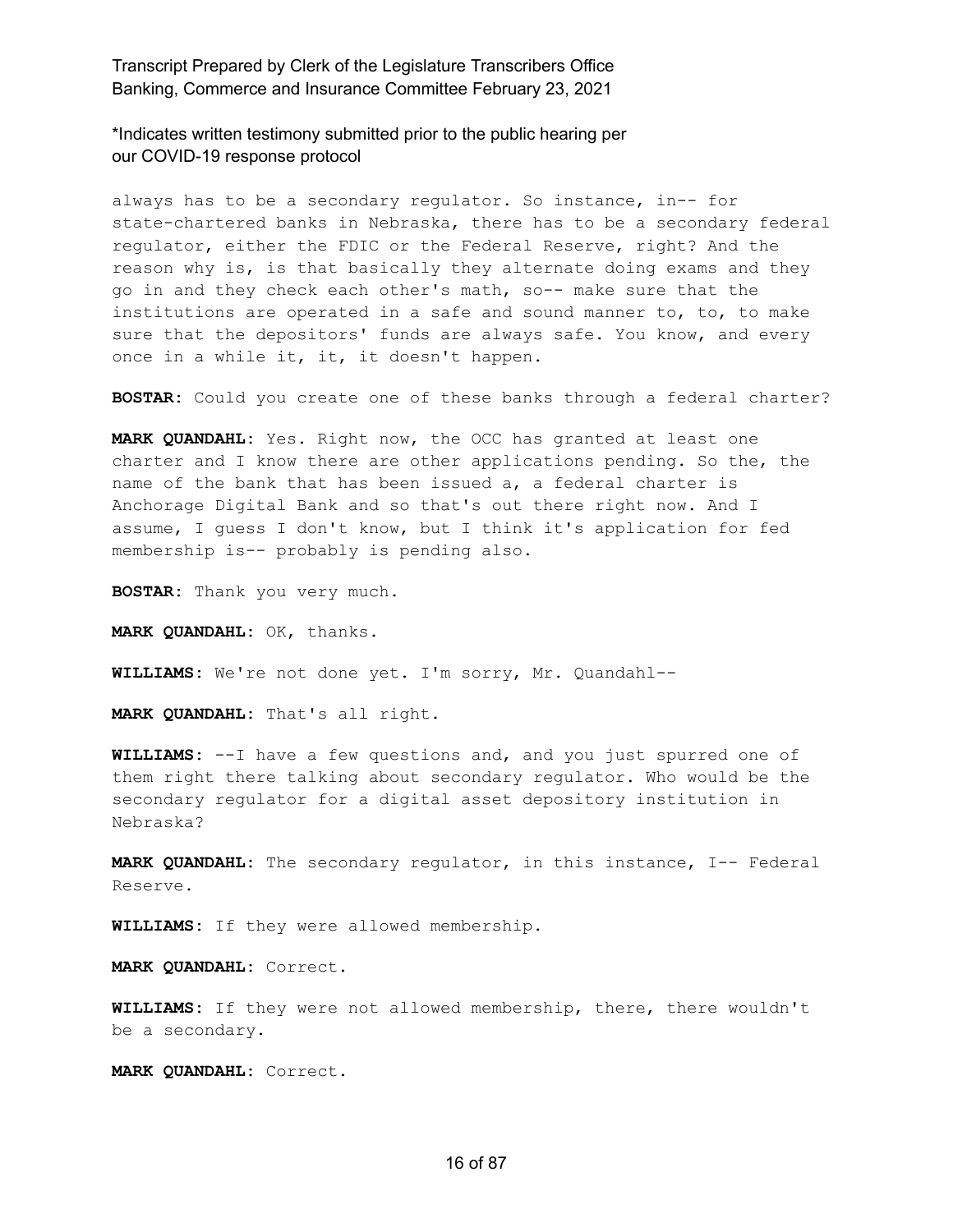\*Indicates written testimony submitted prior to the public hearing per our COVID-19 response protocol

**WILLIAMS:** OK. Every time I've read the bill, which has been numerous times since the new amendment came out last Friday, I've got a few questions going through. On page 3, Section 4-- and I, I assume you've got a copy there.

**MARK QUANDAHL:** I do.

**WILLIAMS:** Having not seen this before-- I know this was in the first draft also-- if a provision of Nebraska law conflicts with the Nebraska Financial Innovation Act, the provisions of this act control. Is, is, is this a normal provision and isn't it-- couldn't it be interpreted as being overly broad?

**MARK QUANDAHL:** I, I understand what you're saying. It's just kind of a conflicts of law and so it would be-- if there was a question of a conflict of law, this would resolve it because it would be clearly in the statute.

**WILLIAMS:** We would go here to resolve the conflict, not another place?

**MARK QUANDAHL:** Correct.

**WILLIAMS:** You also, in, in Senator Flood's opening and your testimony, talked about that there's-- lending is, is off the table in this. I have read on, on page 4, starting at line 24, subsection (3) there, I have read that numerous times and I'm still struggling to understand what it really means. And I would ask if you could help me with that. Starting in the middle, it says, "Notwithstanding this prohibition against direct lending by a digital asset depository institution, a digital asset depository institution may facilitate the provision of financial services resulting from the interaction of depositors with decentralized platforms including, but not limited to, controllable electronic record exchange, staking, controllable electronic record lending, and controllable electronic record borrowing."

**MARK QUANDAHL:** Right and here's, here's what kind of the, the shorthand version of that and I'll let--

**WILLIAMS:** Help me because I don't understand what I just read.

**MARK QUANDAHL:** Right and I, I may let some of the folks behind me describe the, the decentralized finance, but in-- just a shorthand is it-- the bill is written to prohibit any U.S. dollar lending, any U.S.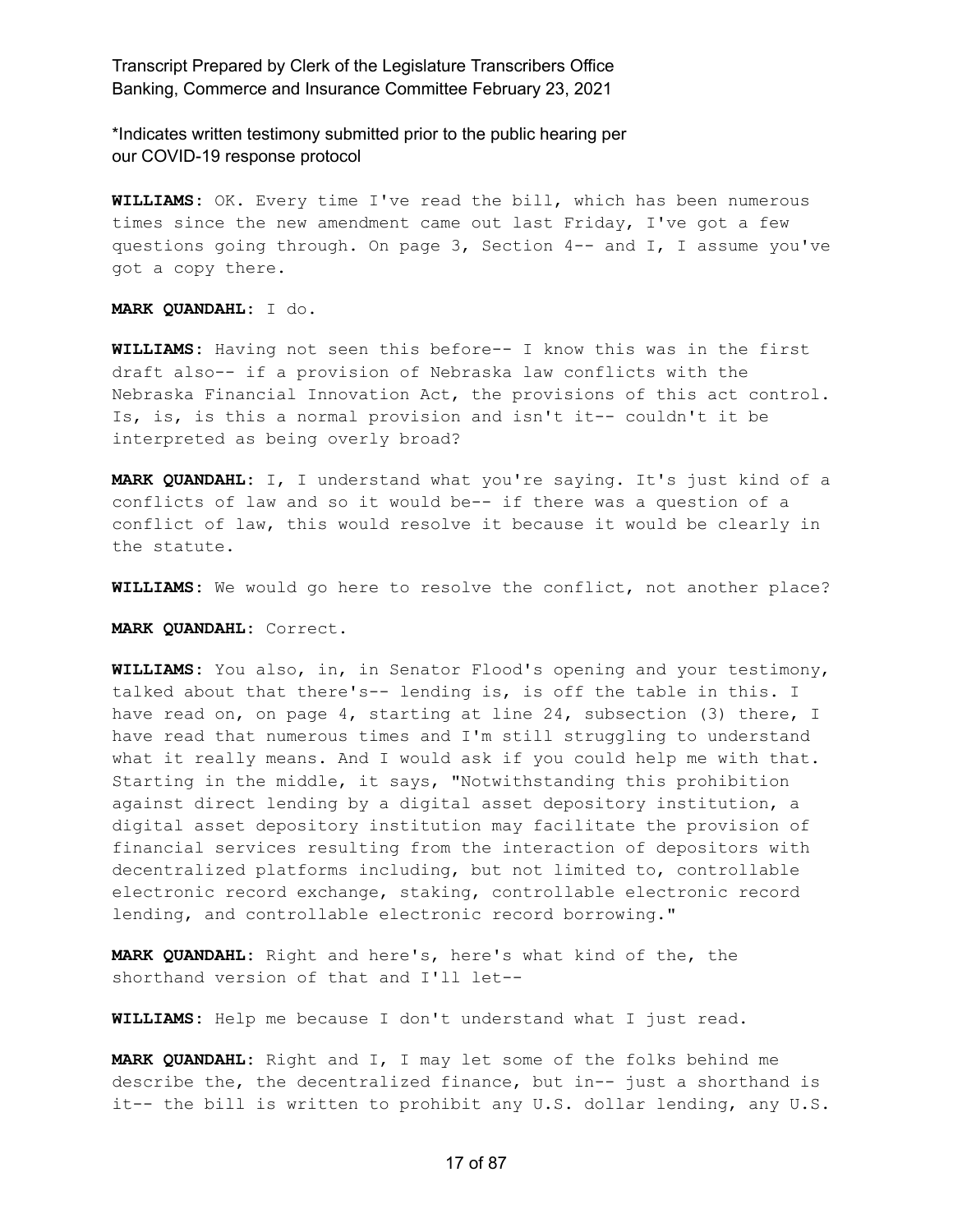\*Indicates written testimony submitted prior to the public hearing per our COVID-19 response protocol

dollar borrowing, right? And so this does allow for, when you're talking digital assets, an-- a somewhat similar thing in lending and staking, but it makes clear that there will be no-- basically no competition with existing banks in making U.S. dollar loans. It just strictly would be confined to the digital asset or controllable electronic record space.

**WILLIAMS:** So the lending prohibition only deals with U.S. currency loans?

**MARK QUANDAHL:** Fiat currency, that's correct.

**WILLIAMS:** OK, OK. Moving on, there seems to be-- you know, bank, banks deal with a depository limitation in Nebraska and that is taken out of this on page 5, line 19 and 20, the deposit limitations shall not apply to a digital asset depository institution. Can you help me understand why that's necessary?

**MARK QUANDAHL:** Yeah, the depository limitations-- and I'm not sure exactly of the history behind them in the state of Nebraska too, but that, again, deals with U.S. dollar currency or fiat currency. And so if we're talking about an institution where the deposits are strictly controllable electronic records or digital assets, that doesn't seem to fit in this particular institution.

**WILLIAMS:** OK. Senator Bostar asked the question about the 100 percent secured and the assets behind that and I understand that Mr. Neunen [SIC] is going to diss-- discuss that at some length, but I think that's of-- certainly of interest. Going a step beyond that, something that's created in this legislation that, that I have not seen before is what's called the contingency account for unexpected losses and expenses that is created at the-- not less than 2 percent and again, it's, it's structured so the director of banking would determine what that is. Is, is this basically a substitute for capital?

**MARK QUANDAHL:** Not necessarily. That was something that was borrowed from the Wyoming law and in talking with the folks that wrote the Wyoming law, there was a concern or there was some sort of a mechanism that was required to allow for-- well, and they called it a contingency fund, right-- to make sure that, you know, if, if, if the wheels did go off the track, if something did go wrong, that there was a buffer, right, kind of an-- I'm not going to call it insurance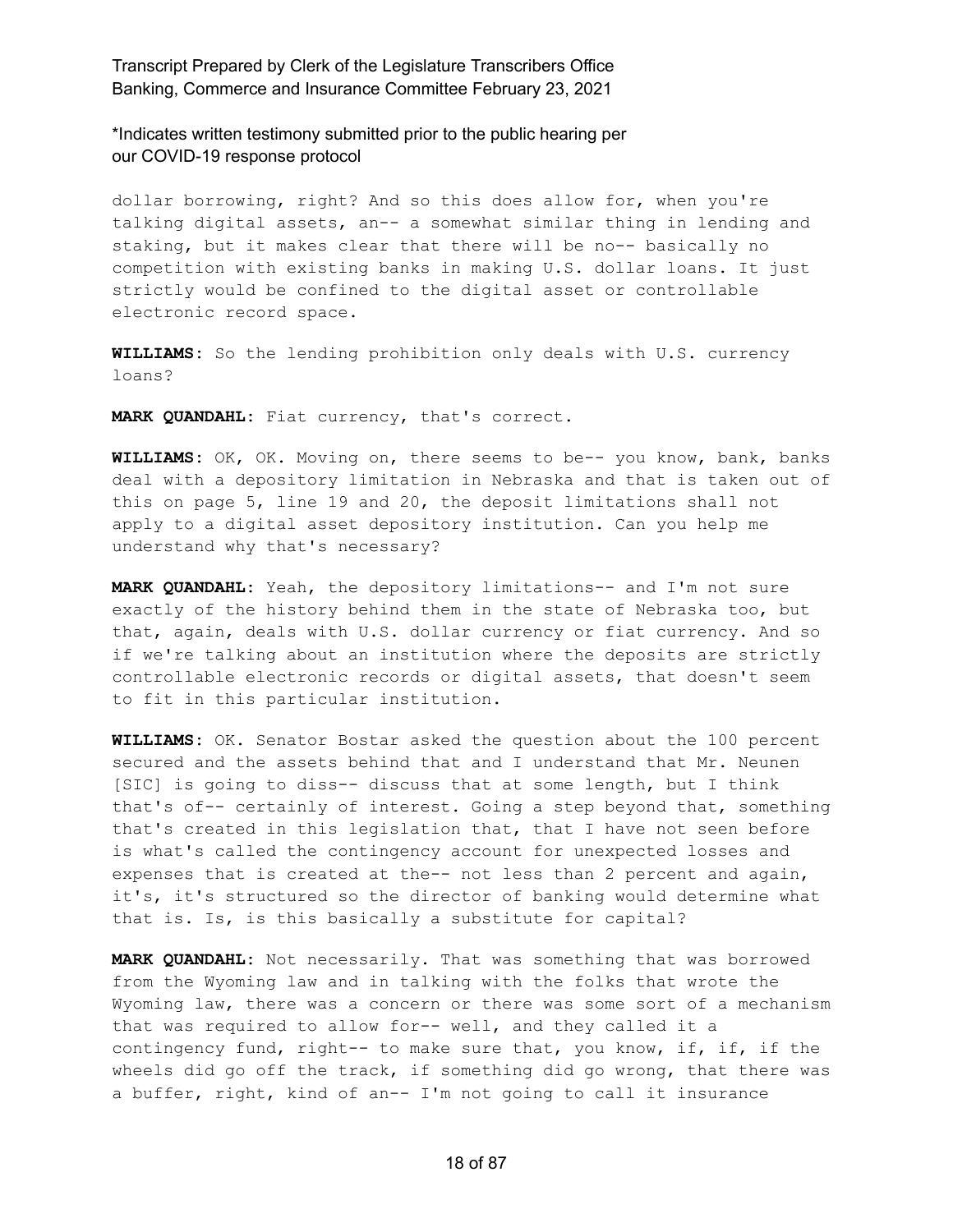\*Indicates written testimony submitted prior to the public hearing per our COVID-19 response protocol

because it's a contingency account-- so that the institution can recover, maintain itself in a safe and sound manner, but that was borrowed from Wyoming.

**WILLIAMS:** OK and if, and if I'm understanding it correctly, that fund is created by taking customer-- depositors' money and creating that.

**MARK QUANDAHL:** That's correct.

**WILLIAMS:** I, I virtually can't imagine a situation that you could go to a depositor. Now again, I think traditionally as a banker, OK, so that if, if my bank struggles, I have to go to a depositor and say those deposits that you put into my bank, I'm going to take some of those as a contingency for my screwups. I'm-- am I, am I missing something there?

**MARK QUANDAHL:** It-- maybe just a little bit in that the accounts- there won't be a traditional account card, right, that's, that's signed at the beginning, but there will be a smart contract that's entered into at the beginning of the relationship. And so anybody that chooses to, right, to deposit their, their digital assets in a digital asset depository under this law would-- as a part of that would say, OK, I mean, we're also going to agree to contribute that 2 percent contingency fund, which also too there's provisions that if they were to close their account or if they ever, you know, be done with it, that they get that back.

**WILLIAMS:** Unless there's a failure?

**MARK QUANDAHL:** That's correct.

**WILLIAMS:** Yeah. We talked about the capital requirements. You, you brought up the name issue. There's, there's nothing in the legislation that would preclude a digital asset depository institution from simply having a bank in their name. Is that correct?

**MARK QUANDAHL:** Correct, yes.

**WILLIAMS:** OK. I think my last question-- if I go to page 8, line 15- whoops, no, excuse me, it's number 8-- page, page 15, line 6 talks about maintaining appropriate insurance--

**MARK QUANDAHL:** Right.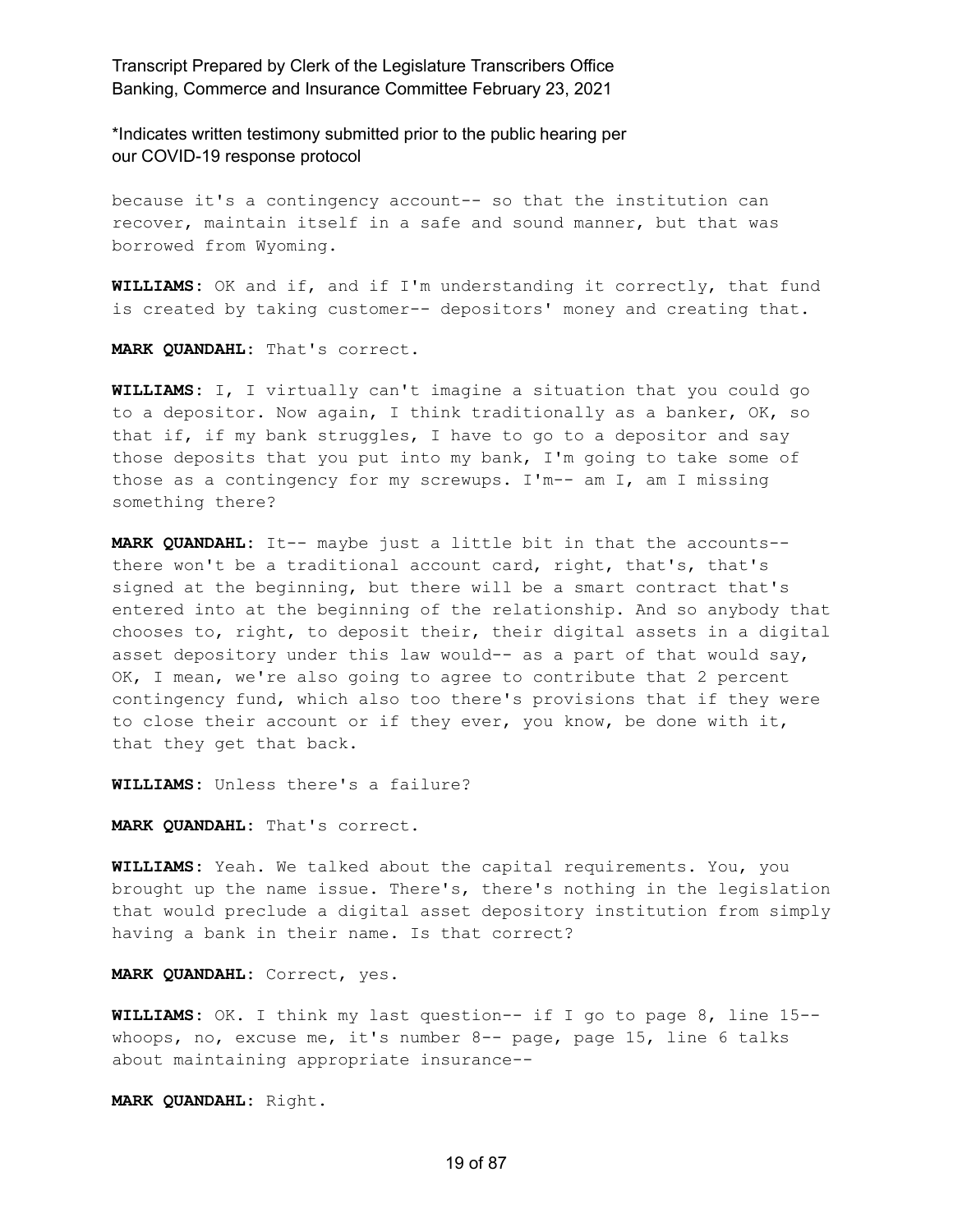\*Indicates written testimony submitted prior to the public hearing per our COVID-19 response protocol

**WILLIAMS:** --and bond coverage, covering the operational risks. Do we know if that's available?

**MARK QUANDAHL:** That's-- actually, I am not sure. I'm not sure if, if Mr. Neuner has looked into that too, but, you know, a lot of that would challenge you-- coverage for D&O liability, right, errors and omissions and information technology--

**WILLIAMS:** Those are big issues--

**MARK QUANDAHL:** Yeah.

**WILLIAMS:** --and, and fluctuating issues for, for the banking industry, depending on circumstances that banks find themselves in, the availability of, of buying bonds, surety bonds, those kind of things, as-- you and I have talked about--

**MARK QUANDAHL:** Yep.

**WILLIAMS:** --that over the years-- of companies in and out of that business.

**MARK QUANDAHL:** Yep.

**WILLIAMS:** I'm just asking the question, are they even available for a digital asset depository institution at this point?

**MARK QUANDAHL:** Here's, here's I guess what I'd, I'd, I'd say. Just kind of knowing the in-- the insurance industry too is, is that generally there's an insurance product that's available at a certain price, if you know what I mean, so--

**WILLIAMS:** Thank you for answering my list of questions.

**MARK QUANDAHL:** Certainly.

**WILLIAMS:** Any additional questions for-- Senator Bostar.

**BOSTAR:** Thank you, Chair Williams. Thank you again.

**MARK QUANDAHL:** Sure.

**BOSTAR:** Chairman Williams kind of prompted a question for me. You mentioned stablecoin. My understanding of stablecoin, and it is

#### 20 of 87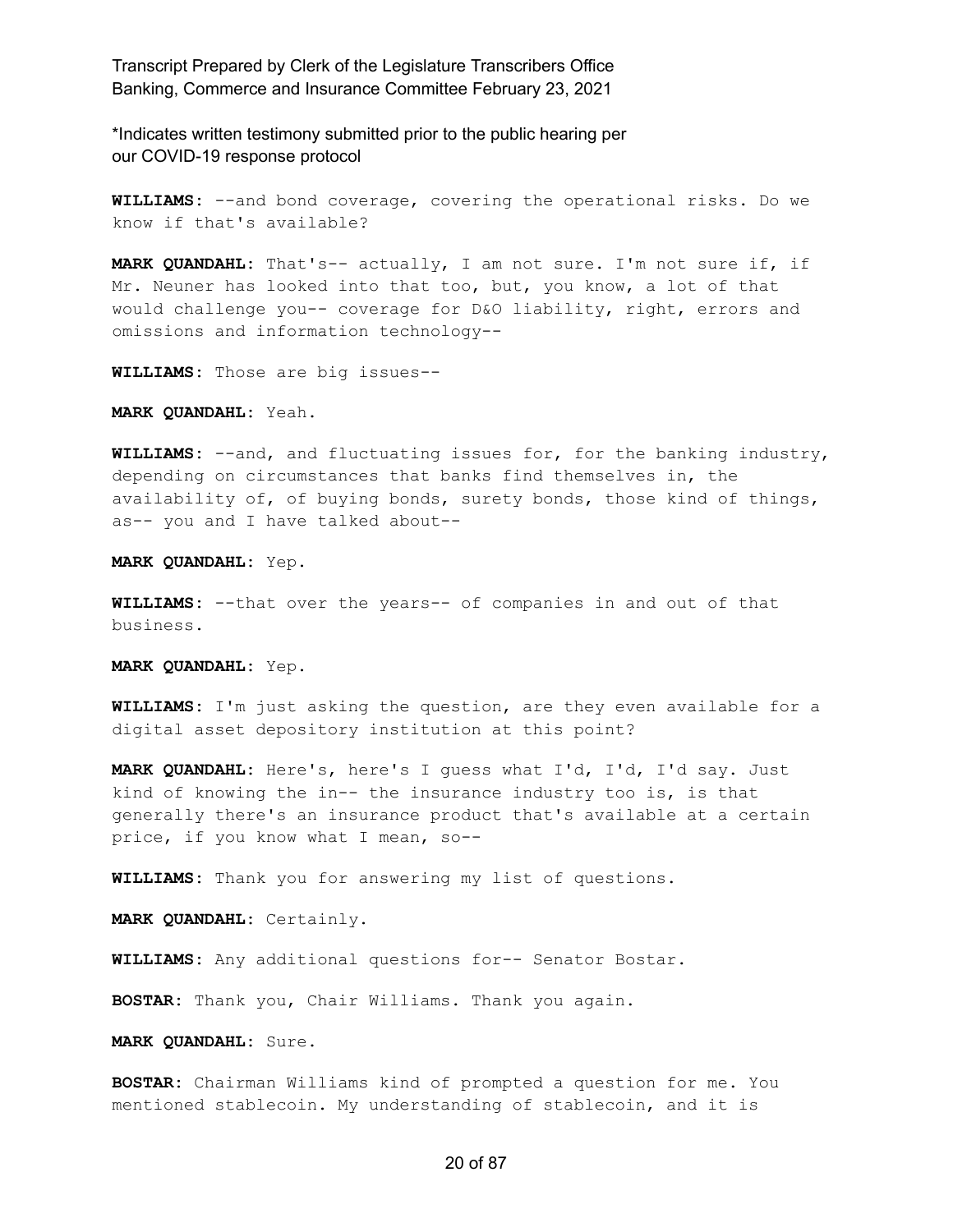\*Indicates written testimony submitted prior to the public hearing per our COVID-19 response protocol

limited, is that it is a digital asset that is sort of pegged to the dollar. Am I understanding that correctly?

**MARK QUANDAHL:** That's, that's what I would call it, yes.

**BOSTAR:** OK, great. Well, learning new things every day. So there's a prohibition on lending dollars. Could you lend and make loans with stablecoin?

**MARK QUANDAHL:** Un-- under this-- and that was kind of the conversation--

**BOSTAR:** Right.

**MARK QUANDAHL:** --that we were having earlier. Short answer is yes, it does allow for that.

**BOSTAR:** So functionally, what would be the difference between lending in dollars and lending in stablecoin?

**MARK QUANDAHL:** Difference between something being fiat currency money, if you will, and a controllable electronic record or digital asset and so the definitions are different. You know, they have different nature, nature.

**BOSTAR:** OK, thank you very much.

**MARK QUANDAHL:** Yeah.

**WILLIAMS:** Any additional questions? Seeing none, thank you for your testimony.

**MARK QUANDAHL:** Thank you.

**WILLIAMS:** Invite the next proponent. Welcome, Mr. Neuner.

**PAUL NEUNER:** Thank you, sir. Good morning, Chairman Williams and members of the Banking, Commerce and Insurance Committee. My name is Paul Neuner, N-e-u-n-e-r, and I'm here to testify in support of LB649. As the CEO and cofounder of Telcoin, I want to thank Senator Flood for introducing this important proposal. Originally from St. Louis, I headed to D.C. after graduating from Notre Dame in 1997. Several years later, after stints abroad, I cofounded a mobile cybersecurity firm in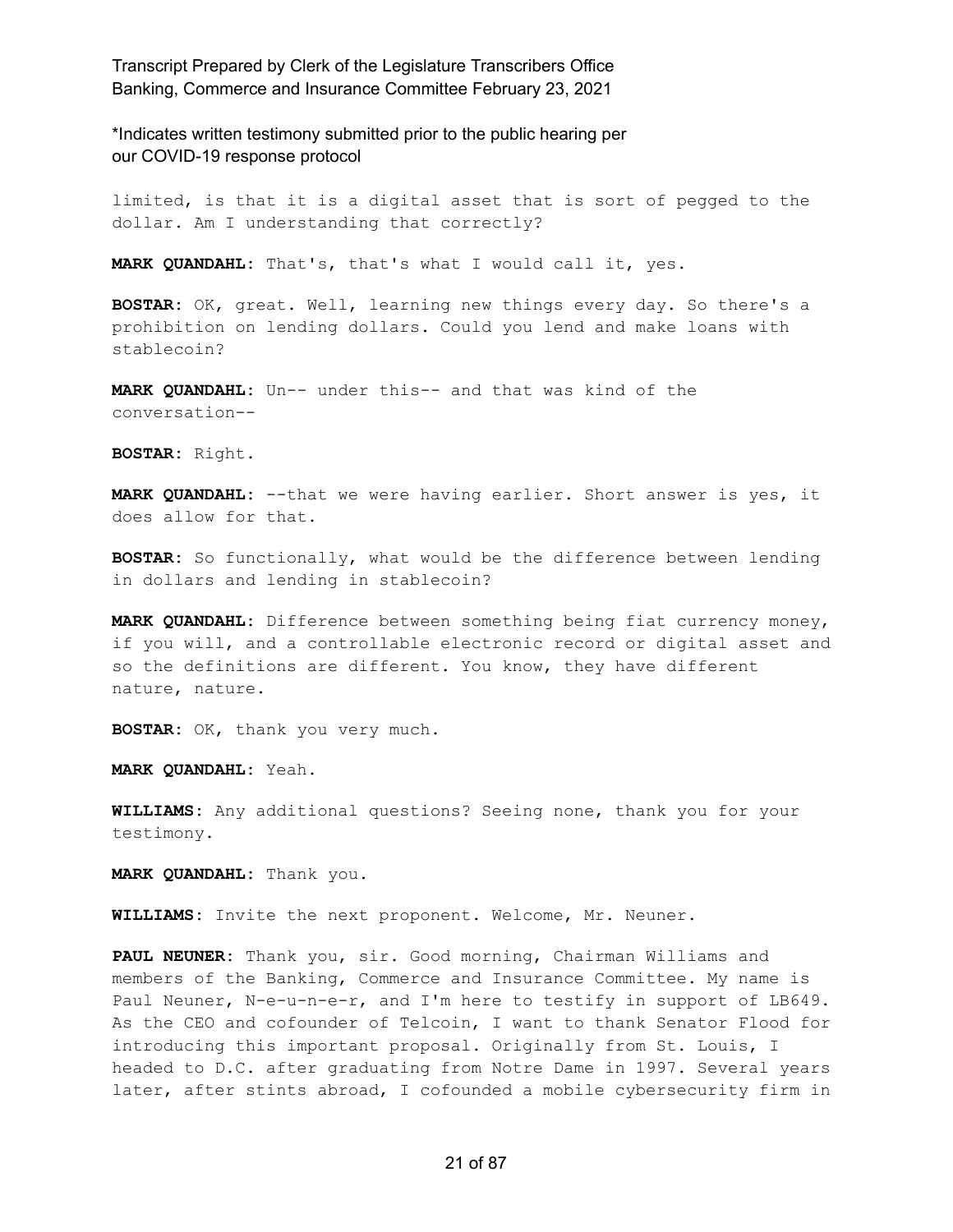## \*Indicates written testimony submitted prior to the public hearing per our COVID-19 response protocol

northern Virginia. I was particularly involved in the management of subsidiary, dealing with fraud and security applications of our software for cell phone companies globally, helping telecom CFOs reduce fraud losses and improve security. I've also been involved in the tele-- telecom industry GSMA Fraud and Security Group for more than a decade, hosting their global conferences on multiple occasions. After a successful sale of the company four years ago, I started Telcoin and as a partner for telecom operators to partice- participate in blockchain-based financial services. Our initial use case is international remittances. There are nearly, nearly four times as many mobile phones with act-- I'm sorry, there are nearly four times as many mobile phones in the world as active bank accounts with payment capability, yet the people around the world are still lining up to send money with-- through high-cost remittance agents. We seek to innovate in this space by putting U.S. based and hopefully Nebraska-based fintech in the middle of global remittances and also digital asset transactions. We launched our first corridor from Canada to the Philippines just last week and I have no doubt that very soon, we'll be the easiest and safest way for immigrants in Nebraska meatpacking facilities to send their money home to their loved ones. Last year, we began, we began preparations to operate in the United States and I told my old friend and college roommate, Senator Flood, that I was considering applying for the new digital asset charter in Wyoming. Senator Flood went to great effort to convince me to consider Nebraska. Even though it might take a longer time, it would pay off. And I made that commitment to Senator Flood that if Nebraska can pass legislation this year to enact a similar charter in Nebraska, Telcoin will move its headquarters to Norfolk, Nebraska. I assure you that I plan to keep this promise to my old and dear friend. In fact, we've already hired our first software engineer in Norfolk just last week. I've also assured Senator Flood that Telcoin is unique in our industry in our commitment to a compliance-first approach to seeking out regulation in the United States and a constructive partnership with a forward-thinking regulator like the Nebraska Department of Banking and Finance. Of course, all innovation involves a calculated balance of risk versus reward. I'm here to assure you that we are a partner who can help you capitalize on this opportunity in a safe manner. I also want to stress how great of an opportunity this bill is for Nebraska. The front page of The New York Times just yesterday talks about a V-shaped recovery-- economic recovery and recent signs of a coming economic boom. Not only, not only is there pent-up cash in demand from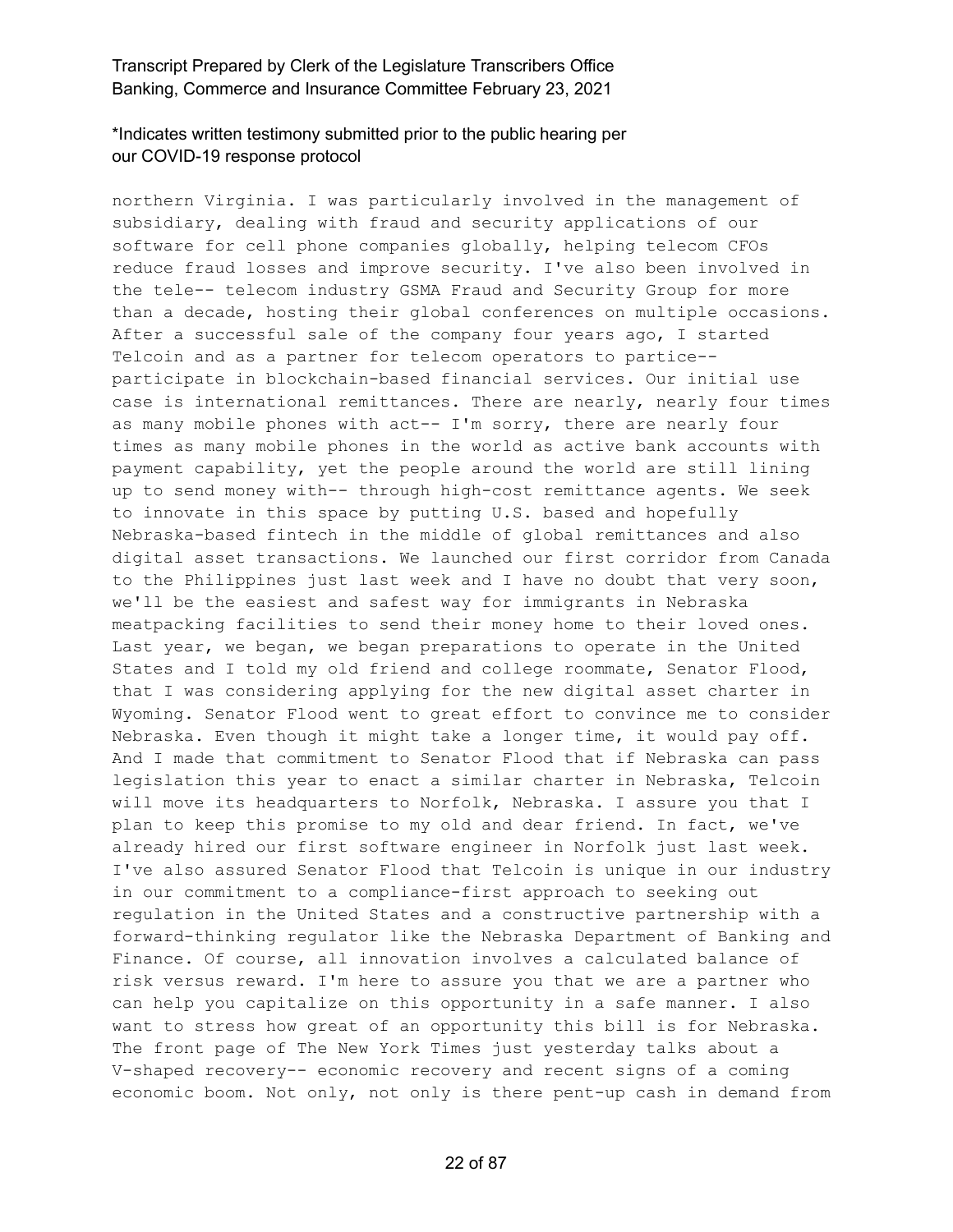# \*Indicates written testimony submitted prior to the public hearing per our COVID-19 response protocol

pandemic and stimulus, but the way corporations operate has fundamentally changed. People now can work from a major corporate- for a major corporation from the comfort of their hometown in northeast Nebraska just as easily as they can in Omaha or lower Manhattan. I believe that we are indeed approaching a, a unique economic boom and that what we're discussing today, financial technology innovation, will prove to be a major factor in this boom. There are currently \$46 billion on deposit in Nebraska-chartered banks. If you pass this legislation today, I would be disappointed if that number doesn't at least double in the next five years. Whether that translates into 10 Telcoin jobs in Nebraska or 10,000 largely depends on how well we execute our plan as a company. But for Nebraska, the out-- outcome is far more certain, I believe, because there are plenty of other companies in this space, including some here in this room who will talk to you today, who are already in Nebraska. Most importantly, passing this legislation now would send a signal to fintech investors and entrepreneurs that Nebraska is open for business and serious about leading the way in creating the regulatory environment that is needed for this exciting new sector. Over the weekend, I helped my twin eight-year-old boy to write his how-to book about how to boogie board. I know there aren't a lot of waves in Nebraska, but as I think you all know and he rightly pointed out, it is critical to be bold and get out ahead of a wave. Thanks to the great efforts of Senator Flood and Mark Quandahl, Nebraska is in a position to get out in front of this historic wave. Just because you pass this legislation doesn't mean you can't have high standards in considering who you let in the door and I think you're lucky to have Kelly Lammers in the department that understands this technology and what is needed to make it safe for consumers. I know that Jamie Dimon wants Nebraska bankers to fall in line and resist this and slow this effort while he builds his own crypto army behind his back. But I encourage you all to think of this-- of the seed of innovation that you can plant here today. Think of your children and grandchildren and the sort of economic opportunities that you want for them here at home in Nebraska and consider for a moment to seize this very rare chance to do something bold for the future of the great state of Nebraska. Thank you.

**WILLIAMS:** Thank you for your testimony. Senator Slama.

**SLAMA:** Thank you, Mr. Chairman. And thank you, Mr. Neuner, for being here today and for considering investing in the state of Nebraska. Not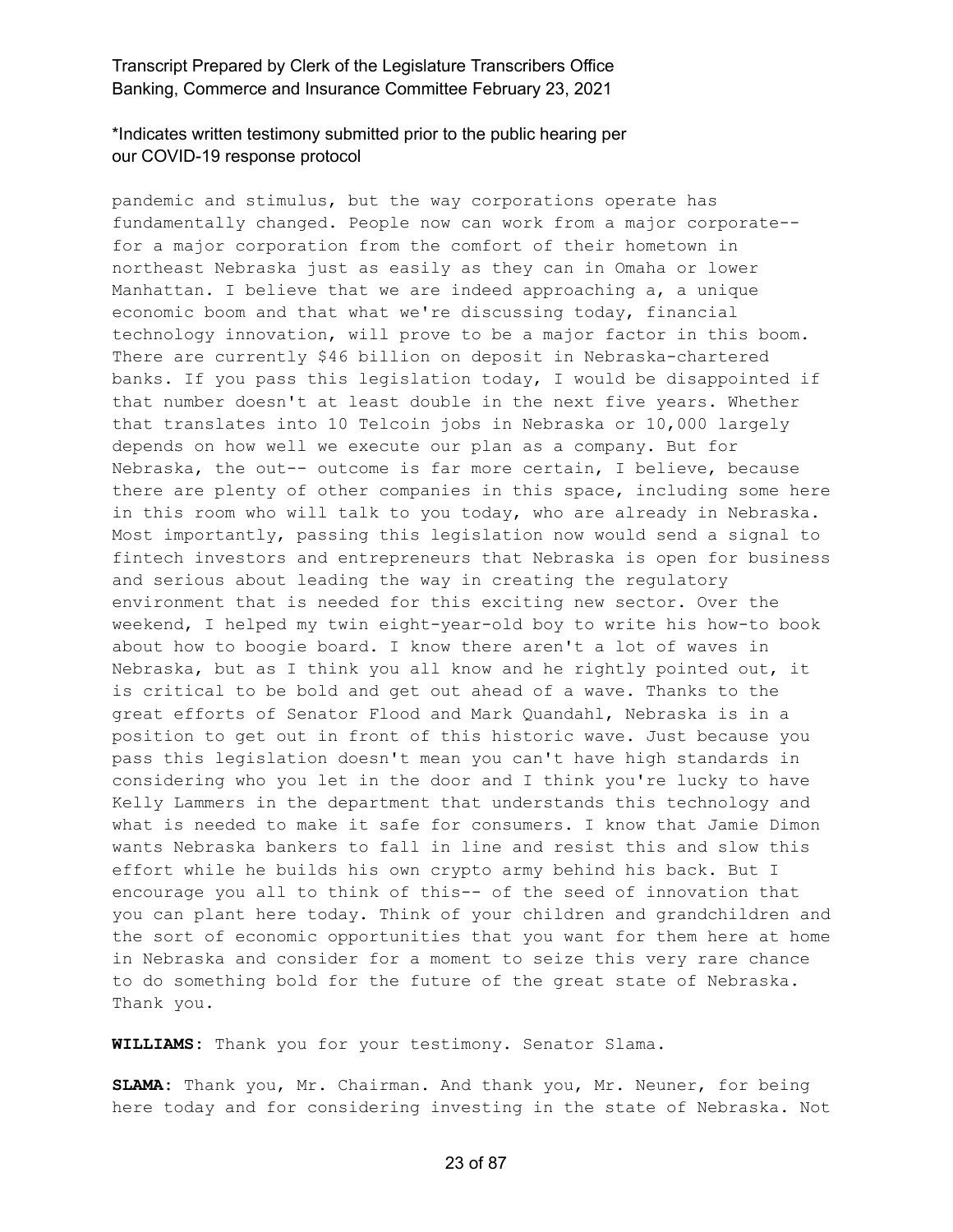\*Indicates written testimony submitted prior to the public hearing per our COVID-19 response protocol

pulling any secret punches here, going back to the question I first asked Mr. Quandahl, could you, on a very basic level, explain how one of these depositories works?

**PAUL NEUNER:** Well, first of all, I want to thank Mark again and, you know, I-- for taking all the arrows too and I think we definitely do need some amendments because there's clearly some misunderstandings just from this line of questioning. So first of all, there are no loans, digital or, or fiat, so the, the point is that everything is 100 percent backed, 100 percent, and it's really a technical custody vehicle, right, or institution. So in the case of decentralized finance, what ends up happening is that, sure, the customer-- what we're effectively talking about is a regulate-- there's already Nebraskans that are investing in this all over the place, right, buying crypto and staking it. If you buy USDC right now, you can stake it online for 8 percent. I mean why would you, you know, why would you, you know, put in a CD for 0.25 percent if you can do that? I think a lot of that is temporary because people are just learning the system. But the point is that, you know, there is, there is a need for a regulator that actually understands, you know, how to safely allow a gateway that's properly "KYCed" and, and, and prevents fraud to, you know, allow Nebraskans or just-- or citizens gen-- in general to access those sorts of products. So, so really, the, the role is- reconsiders what it means to take custody. I think the, the, the old or the current definition of custody from a bank perspective effectively means that we're able to lose your money. And I don't mean that in a negative way. I mean that, you know, you do actually have to prove that you, in fact, are, are controlling that interest for the customer. I think that in the, the, the digital bank perspective, you can have multi-signature type arrangements where, you know, that's set up by the bank and that's really the role of the, the institution is to set up that sort of multi-signature type custody control for assets for the customer so they can safely hold them for them. But in, in that sense then, you know, there's-- the user could have, for example, one key to his money, the institution could have one, and a third party could have a third. And I don't know if that answers your question, but, you know, that's, that's important to understand that this isn't about just wrapping digital around it and then you can make loans. That's not the, the function of, of, of the institution.

**SLAMA:** Fantastic and I'll, I'll ask you another question that I asked Mr. Quandahl and I appreciate your experience on the cybersecurity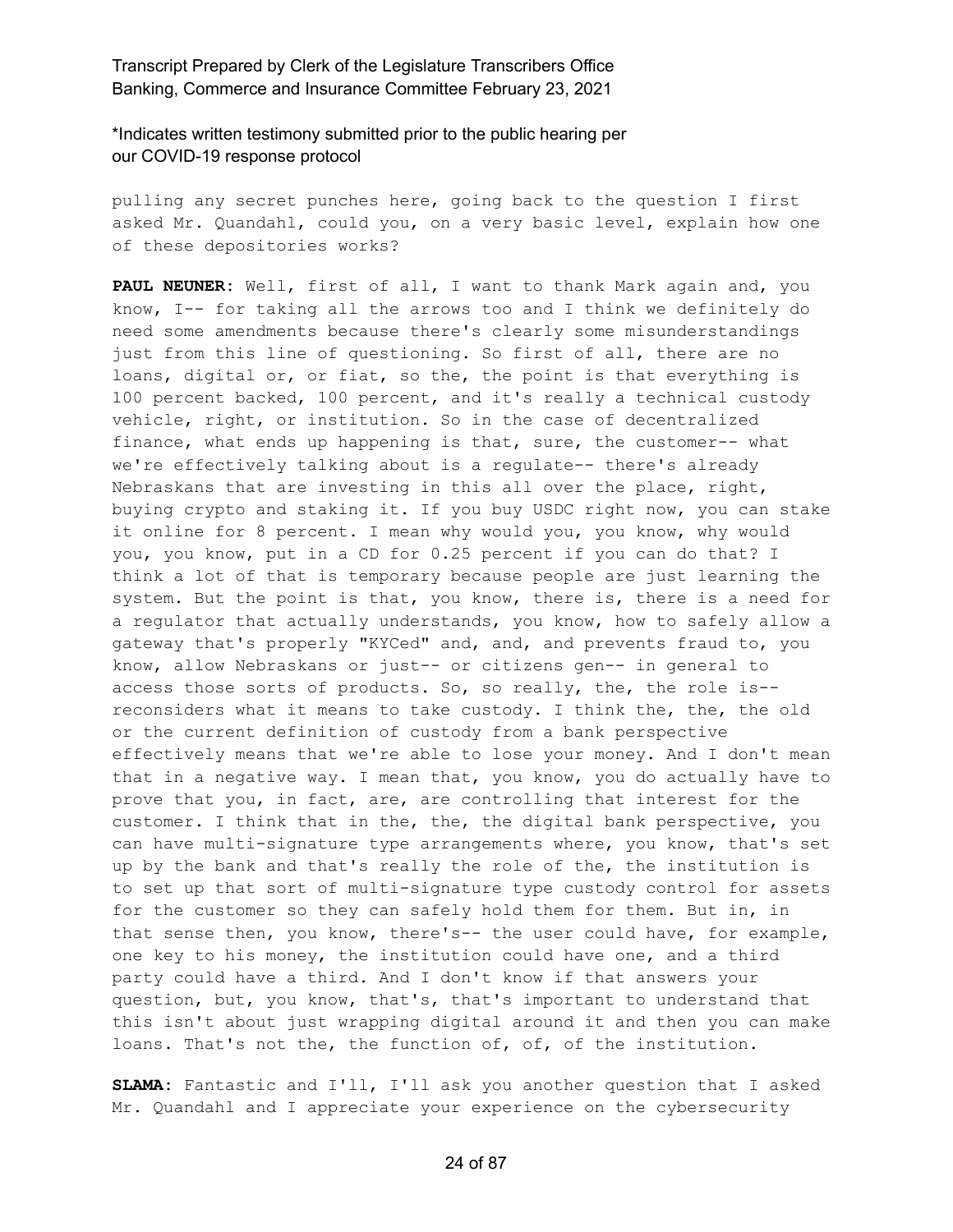\*Indicates written testimony submitted prior to the public hearing per our COVID-19 response protocol

front. I think that's very helpful in terms of this question. I- cryptocurrency as a whole accounts for a relatively small percentage of crime funding, but when it comes to human trafficking, which is an issue that I've worked on, it's been involved in most of the major human trafficking rings and funding them worldwide for several years now. Can you speak to, just moving forward, what cryptocurrency, what our regulators, what our institutions, should they come up, are doing to ensure that dark-- this isn't going the wrong way?

**PAUL NEUNER:** Yeah. Well, I think an interesting parallel is to look at the history of communications in developing the Internet. You know, if you judge the Internet on what was out there in 1996, there would be no Internet today, right? Ten years later, when things got much more serious in terms of communications moving onto smartphones and whatnot, you know, the FBI came out with a going dark program effectively saying, you know, wait a minute, we can no longer tap in the middle of a, of a, a sack-- a circuit switch communication. We need to put a back door into every Cisco router on the Internet. Well, you know, it didn't take them long to figure out that that was absurd. If you, if you offered that, you'd have to offer that to every government in the world and the Internet would no longer exist. So the, the point I'm trying to make is that, you know, after that, what they realized is, you know, the Internet is actually way more traceable. If you want to find a criminal, you just need to focus on the doorways to the system and that's what they did in communications. They focused it not on trying to get in the middle, but on, on the doorways and making sure that every Internet provider properly knows their customer. And it-- and those-- and that if you do that, you know how to trace it through. The same thing applies, I think, in finance with cryptocurrency. If you properly-- if you don't have a regulate- a proper charter and, and regulatory body that understands this and knows how to enforce it, you'll have people all out there just trying to access it kind of without, without any proper doorway. The point is that if you do have an institution that properly "KYCs"-- I'm sorry, knows their customer-- and it properly focuses on the security of the doorway into the system, the bottom line is, is it's way more traceable than the, the swift transaction or a, or a Swiss bank account or, you know, traditional banking transactions.

**SLAMA:** Sure and just a follow-up from that, and this is probably a very elementary-level question, but what role-- I think in the United States, we've made it a priority to get on the front end of this, like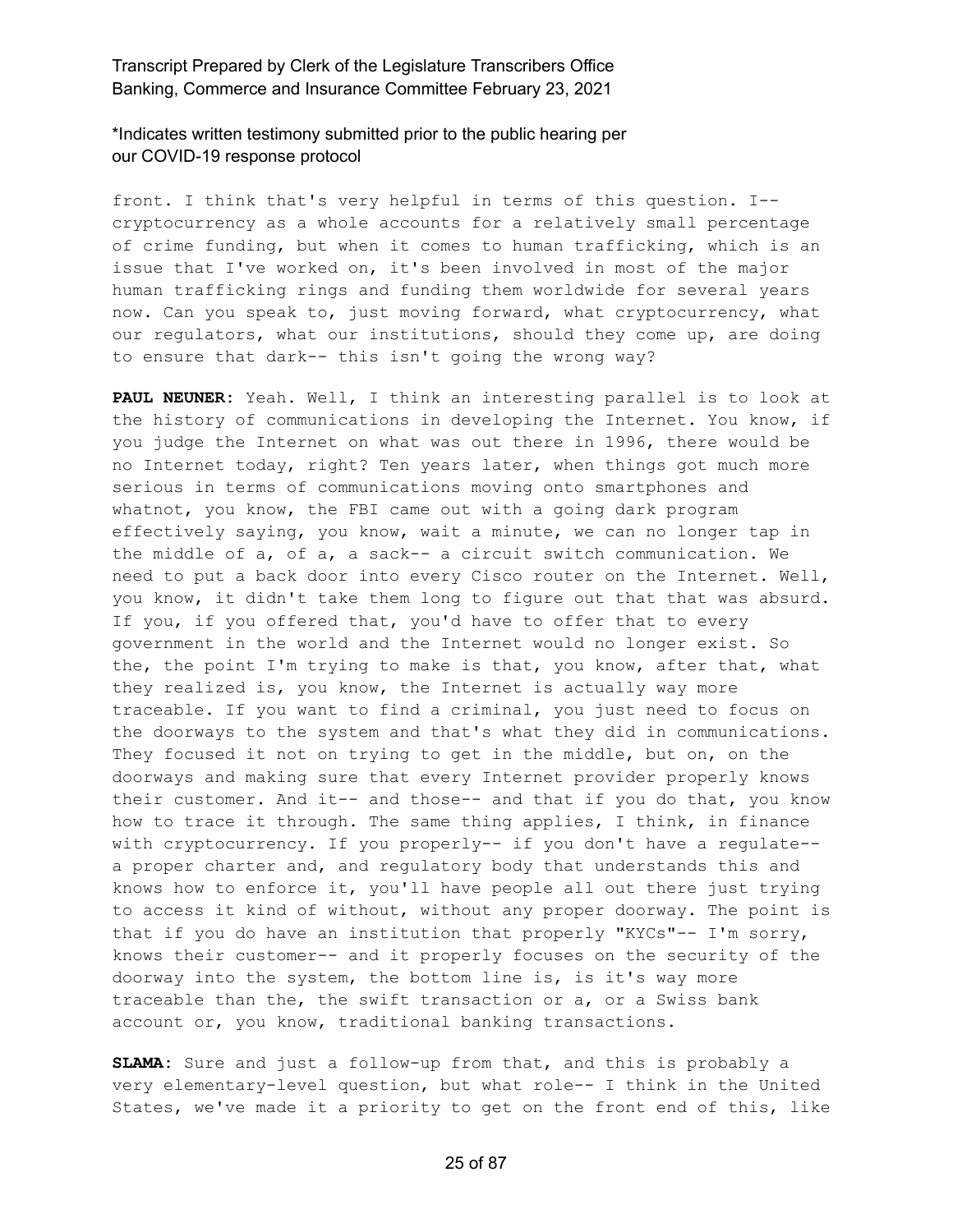\*Indicates written testimony submitted prior to the public hearing per our COVID-19 response protocol

how we have altered investigations on the Internet. But when we're setting up corridors, I--when institutions in the United States are setting up corridors between foreign countries, like in your example, Canada to the Philippines-- we could be talking about a lot of different countries-- what role could U.S. investigators play in tracking and making sure that those corridors, the transfers operating between them, are going to legal--

**PAUL NEUNER:** Well, I think you--

#### **SLAMA:** --areas?

**PAUL NEUNER:** Yeah, I think you're-- yeah, I think you touched on a very important topic here. If you look at the, again, the communications case, what role did the U.S. or what access did U.S. authorities have into communications around the world? Well, you may be initially freaked out about the Internet, but at the end of the day, you realize that it actually was a national security asset to have the, the, you know, U.S. technological-- technology companies in the center of global communications and the same goes here. If you have the ability for, you know, that the-- putting the U.S. federal payment system in the center of-- and, and having, you know, fintechs be able to properly connect to it and use it, that create-- that's a major asset.

#### **SLAMA:** Um-hum.

**PAUL NEUNER:** --and I think we should grow that and make sure it's safe, not just try to restrict it. You shouldn't have people like, you know, there's a couple here-- young entrepreneurs here in Nebraska working in crypto. They didn't even try-- they don't even try to open a bank account, OK, so-- because they know they can't. It's-- right now, it's nuclear. You need to do-- denuclearize it so they can access, access the banks. And that's an opportunity for Nebraska banks if you-- in my opinion. Don't give that straight just to Silvergate in Silicon Valley or, or whoever in, in, in New York, you know. Let- allow Nebraska banks to participate. I think I strayed from your question. I apologize, but--

**SLAMA:** No worries. Yeah and just to kind of pivot here, can you-- I, I understand the benefit of this bill as a potential economic development for Nebraska, which I think is outstanding, especially

#### 26 of 87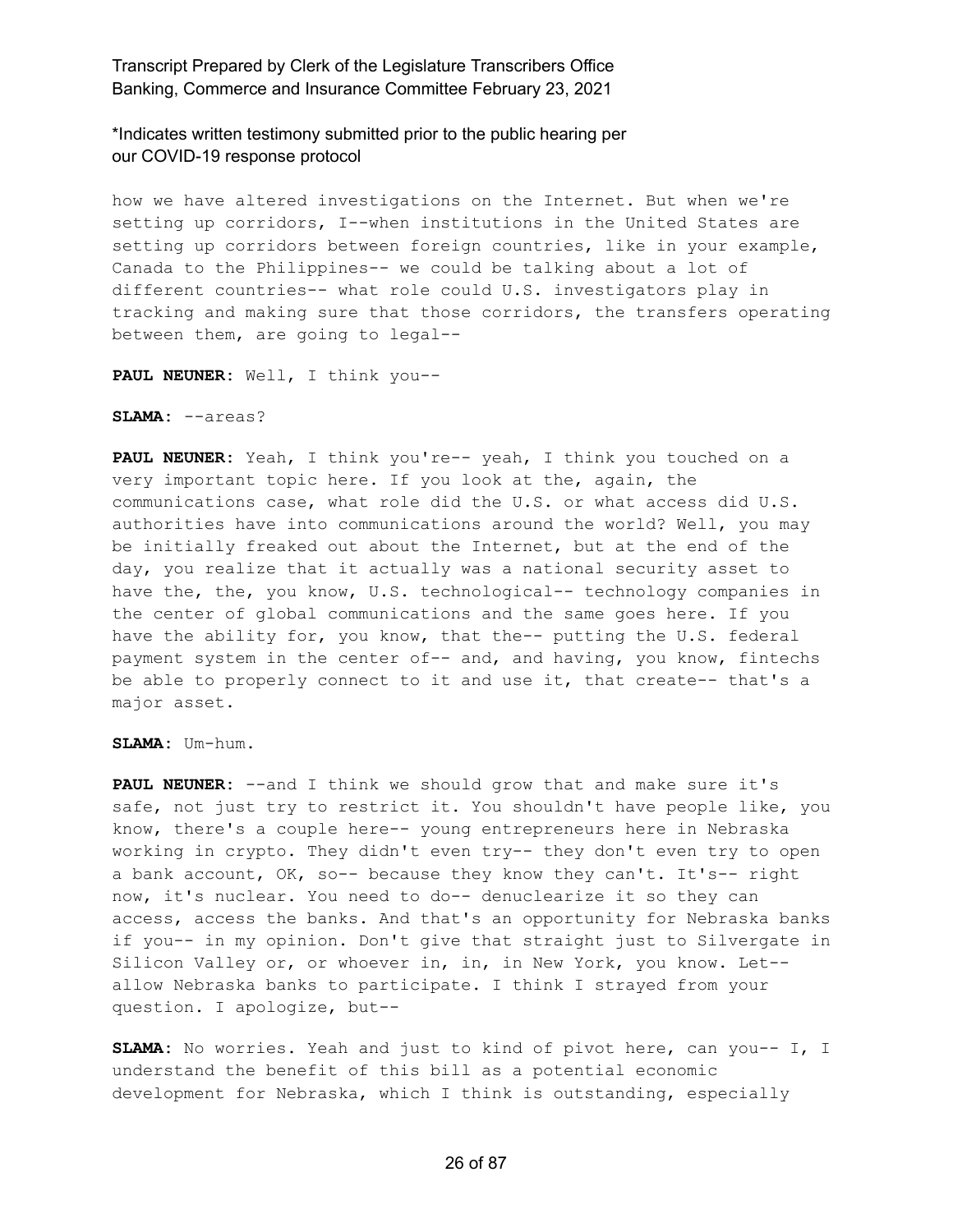\*Indicates written testimony submitted prior to the public hearing per our COVID-19 response protocol

from your company's perspective. Can you quantify for us and talk about the different kinds of jobs that would be available should this get set up in Nebraska?

**PAUL NEUNER:** Well, one of the things that Senator Flood was quick to remind me when I arrived yesterday is that Nebraska actually has, I think, the lowest or one of the lowest unemployment rates in, like, what, 3 percent in the country right now? I think the, the, the point is not who's in the, the state of Nebraska right now, but, you know, who else could be in terms of keeping people from leaving and also what sorts of jobs there are, right? So from our perspective, you know, I think that banking compliance, just like, say-- again, I'll go back to my communications analogy. This is back in the-- you know, in the, in the old, old days, people communicating between two different countries abroad were exclusively lose-- using their local telecommunications operator, whereas today there's tons of jobs that were effectively created in the United States by tech giants that are facilitating the, the sort of upper layer of those communications. You know, the local companies really just give, you know, access through the Internet and from there-- I think that's the sort of jobs that we would bring here is basically banking operations, both from a comp- compliance and legal and logistics standpoint, which, you know, are, are, I think-- honestly, if you look at Wyoming, I don't-- I can't imagine that they're-- you know, here you actually have, I think, a, a viable crop of, of smart people and, and of college graduates that actually fill that. So it's-- I'd say-- when I say banking compliance and operations, I don't just mean someone that is filling out a form and is doing a due diligence form for someone applying for a bank. In, in our case or in somewhat similar to what we're doing, it's a lot more technical-- actually interfacing not only how do you store the technical aspects around how you "custody" digital assets, but then how you connect those to other systems, so connecting to all of these different payment platforms around the world. That's really what they would be doing. So a lot of-- you know, not the absolutely, say, high-end product tech developer, but more-- the bulk of the jobs would really be a lot of that, integration engineers and whatnot.

**SLAMA:** Um-hum and I appreciated Senator Flood's point in the introduction that right now, a, a limited number of jobs associated with this would be required to be in Nebraska. I think the CEO would have to be here and that's just about it. What incentives from a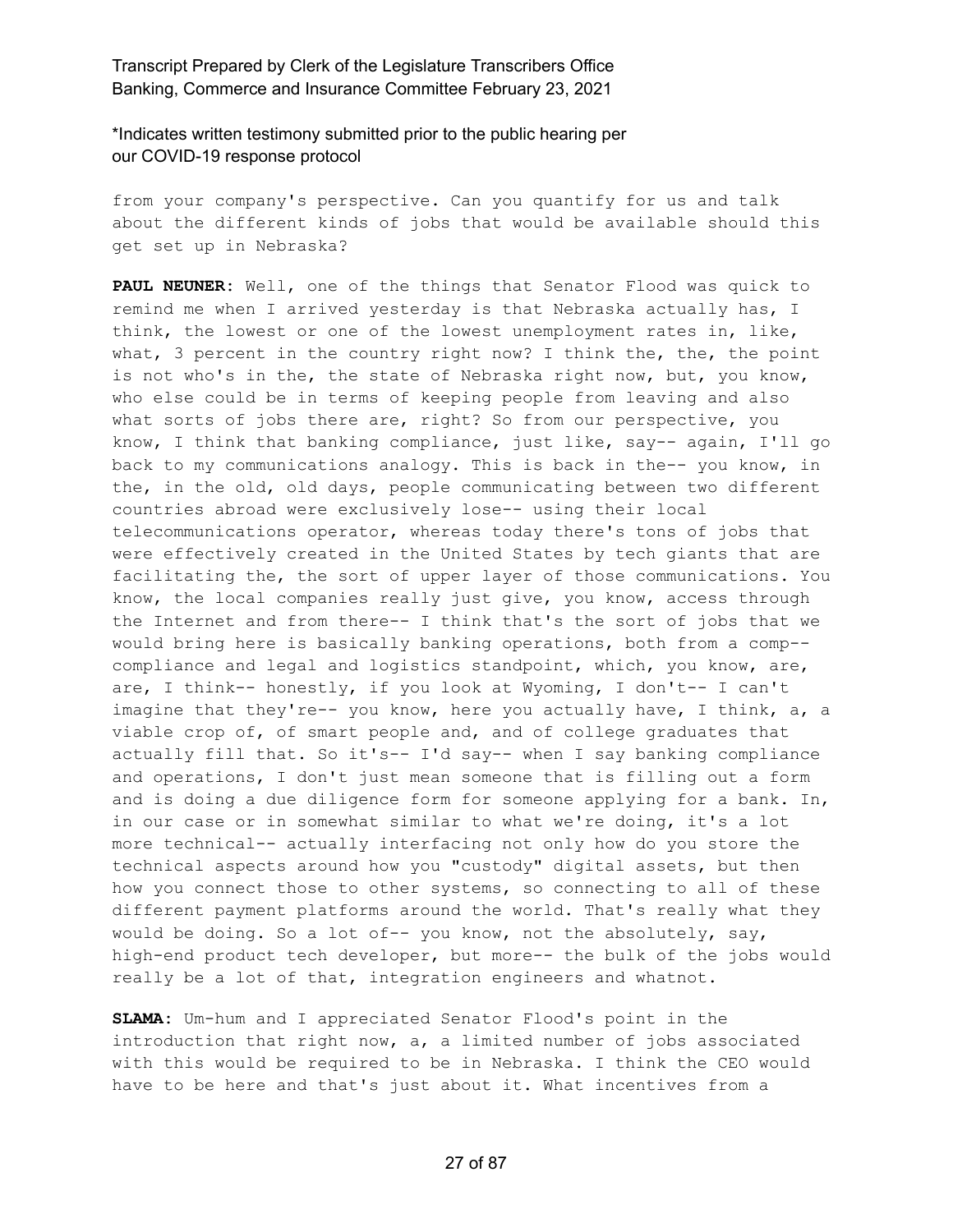\*Indicates written testimony submitted prior to the public hearing per our COVID-19 response protocol

business perspective are there to have these jobs be in Nebraska without some sort of government mandate? Are there benefits?

**PAUL NEUNER:** Yeah, I mean, I think that, like, right-- you know, right now I've-- we've been hiring people in Los Angeles. It makes sense for marketing a product to-- a remittance product, right,--

**SLAMA:** Um-hum.

**PAUL NEUNER:** --to people sending money abroad. But in terms of jobs that-- for banking compliance and operations, somewhere like Nebraska, I mean, you really want people who are smart, have integrity, and that-- it's really a trust business. To me, I think the Mid-- I'm from St. Louis, Missouri. I'm from the Midwest. I think that has a brand and, and, you know, I'm not saying that labor is necessarily cheaper here than in New York, but it is, you know, so I, I would say that the starting point is-- I think it's more economical, but also there is a, you know, a, a integrity brand in, in the Midwest.

**SLAMA:** Um-hum, no and I appreciate that. Is there any specific benefit? I-- rural economic development is another one of those things that I've-- Senator Flood and I share an interest on. Like, what's the direct benefit? And obviously, we've got a great crop of young people here in Nebraska that would be well qualified and great fits for the job, but what's keep-- what, what would keep them from just sitting at home and working in Omaha or in Lincoln? What, what's going to bring them out to Norfolk, to Auburn, to Ogallala to be--

**PAUL NEUNER:** Well, I mean-- yeah. I mean I can't imagine that we, we wouldn't also have an Omaha--

**SLAMA:** Um-hum.

**PAUL NEUNER:** --office, right? So, you know, the idea is that you can actually work from anywhere, right, so the-- it, it kind of works both ways--

#### **SLAMA:** Um-hum.

**PAUL NEUNER:** --right, in that you can work from Norfolk versus Lower Manhattan, but also you could work from anywhere else, from Peru or, or, or wherever. So, so, yeah, I mean obviously there would be jobs spread out.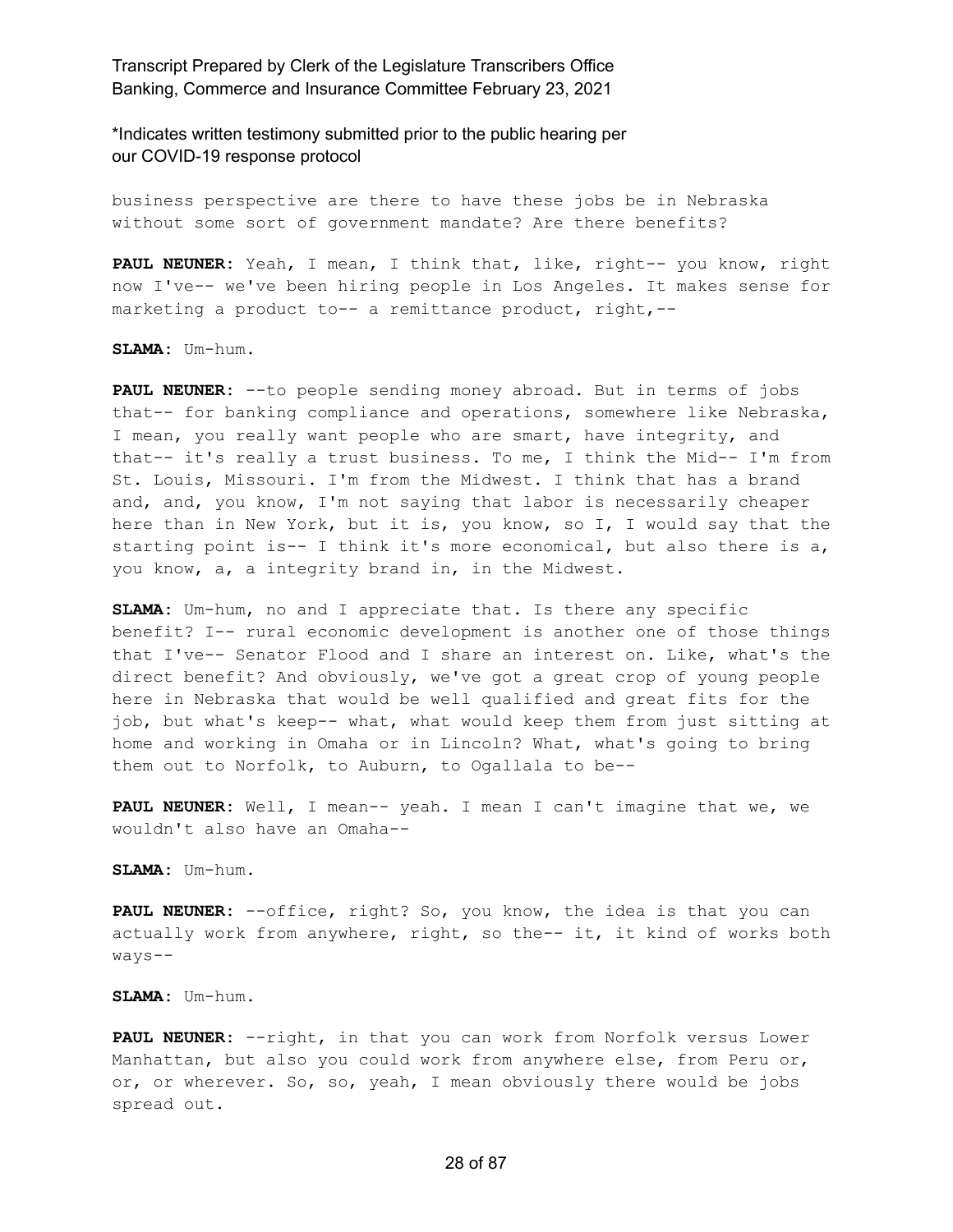\*Indicates written testimony submitted prior to the public hearing per our COVID-19 response protocol

**SLAMA:** Um-hum.

**PAUL NEUNER:** I'm assuming that any job in Nebraska would count. Again, I don't, I don't really see this as something where-- that's the least of my concerns. I think we'll be able to hire people in Nebraska--

**SLAMA:** Um-hum.

**PAUL NEUNER:** --and they will be able to do the job. How many can we physically have in Norfolk? I, I guess that depends how good of a job Senator Flood does in attracting other, you know, attractions there, but yeah, no, definitely I'm not kind of naive on that point.

**SLAMA:** Sure. Thank you very much. I appreciate it.

**WILLIAMS:** Senator McCollister.

**McCOLLISTER:** Yeah, thank you, Chairman Williams, and thank you for being here. From what I understand, the primary use of this cryptocurrency is going to be for remittances, is that correct?

**PAUL NEUNER:** That's our initial use case and, and, and-- for Telcoin, yes.

**McCOLLISTER:** What advantages does cryptocurrency have over more conventional ways of money transfer?

**PAUL NEUNER:** So if you look at today what happens in a remittance transaction, it's from fiat, USD, deposited into the money transmitter's account for up to, let's say seven days and then remitted abroad in bulk and, and then cashed out as fiat on the other side. From the, from-- the way that-- and that's-- by the way, we actually have two tracks. Right now, we do do plain vanilla fiat remittances alongside having a, a multi-signature wallet. But yeah, the idea in the future is though we could actually have crypto or digital equivalents of all the currencies, so anyone in the world would have equal ability or right and-- to, to hold any of them. You could hold Ghana shillings or Filipino pesos or, or U.S. dollar equally. And, you know, the idea is then a remittance is effectively any cross-border transfer of, of a digital asset, say, time-stamped to its USD equivalent at the time of the transaction. So it's really about breaking down that barrier of forcing a remittance to be something that is strictly fiat to fiat and, and having the ability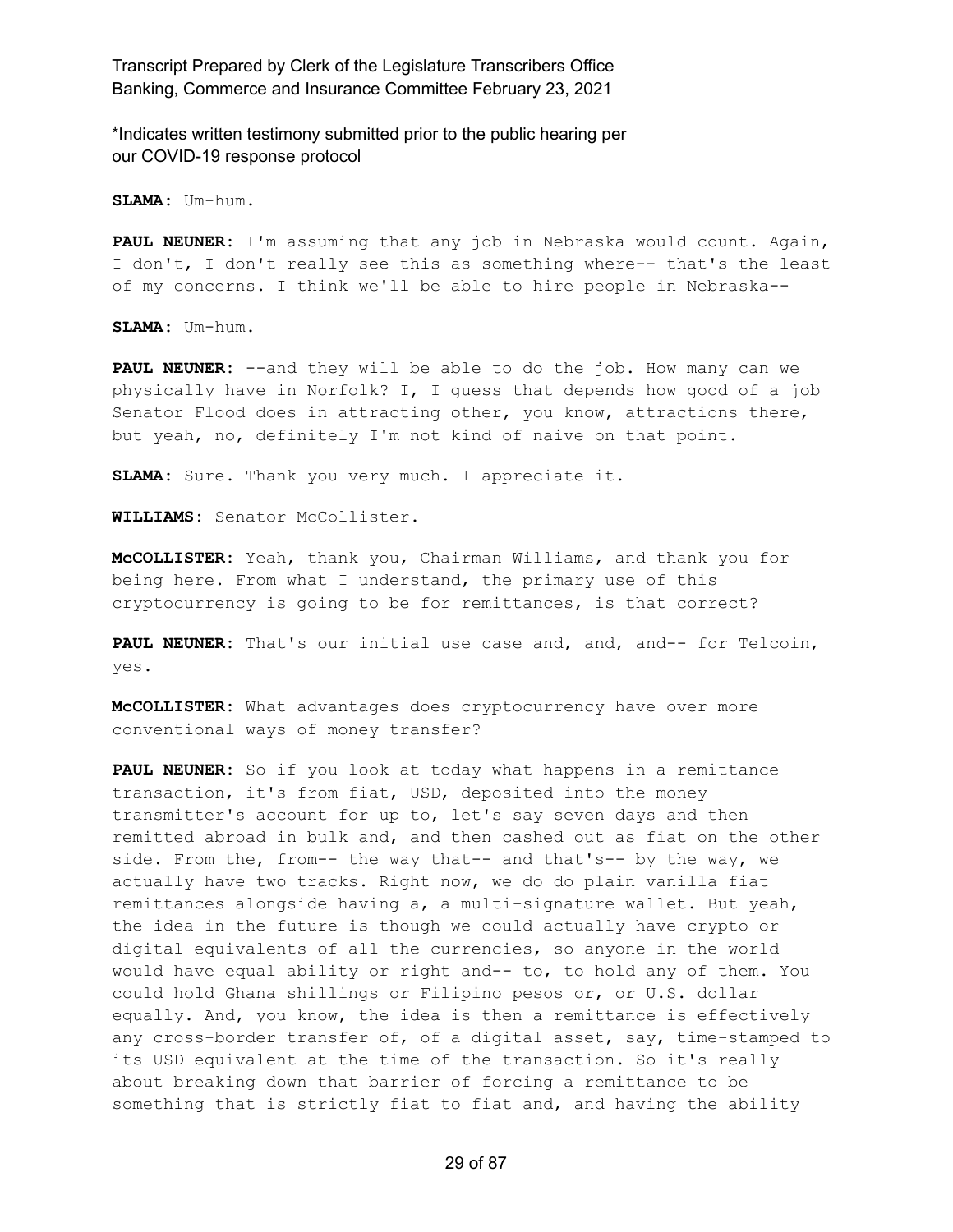\*Indicates written testimony submitted prior to the public hearing per our COVID-19 response protocol

to-- for the user to actually just convert that and hold digital assets. They could be a digital version of any currency in the world, if they-- if you have a lot of relatives in, in Mexico or wherever, you could-- you might want to hold a lot extra pesos just out of convenience of it. It might end up being a, a, an accounting convenience, if, if nothing else.

**McCOLLISTER:** So is it convertible into dollars now? Are there-- it- does it have a value or cryptocurrency have a value in dollars?

**PAUL NEUNER:** Well, it depends. So, you know, there's the concept of crypto, which is effectively just distributed ledger, which, which means and that's the system it's running on, but what assets you create on top of that are, you know, are-- could be a stablecoin in that it is directly convertible to its underlying asset that it represents. So in the case of a USDC, which is Circle or Coinbase's USD, yes, that's, that's represented by a U.S. dollar. So at-- on-- at any given moment, the exact amount of USDC that's on the blockchain is represented by USD deposits in a, a bank in the United States and exchangeable at all times, one to one.

**McCOLLISTER:** Just so I understand, somebody-- a meat processor in Nebraska makes a remittance to Mexico and that's convertible into pesos?

**PAUL NEUNER:** So the-- right, so basically, if you-- what we're talking about here is that effectively, they would end up holding likely more USD abroad from this, right? So in the current state, you cash in USDs and you just send it to Mexico and they're cashed out immediately into Mexican pesos, into a Mexican bank. What will end up happening is that, yeah that-- because they have the legal right to hold it, you'll probably send U.S.-- the crypto USD to the person in Mexico and they'll hold it until they want to pull it out. And so during that whole time, those deposits stay in, you know, a deposit here in a Nebraska-chartered bank, if that's possible, and on-- in the security of the fed payment system, so that's-- of course, to the extent that you can create a foreign currency that's backed by USD is, is another topic, but that-- the intent, at a fundamental level, is a one-to-one relationship and you're essentially using fintech to extend that deposit abroad--

**McCOLLISTER:** Right.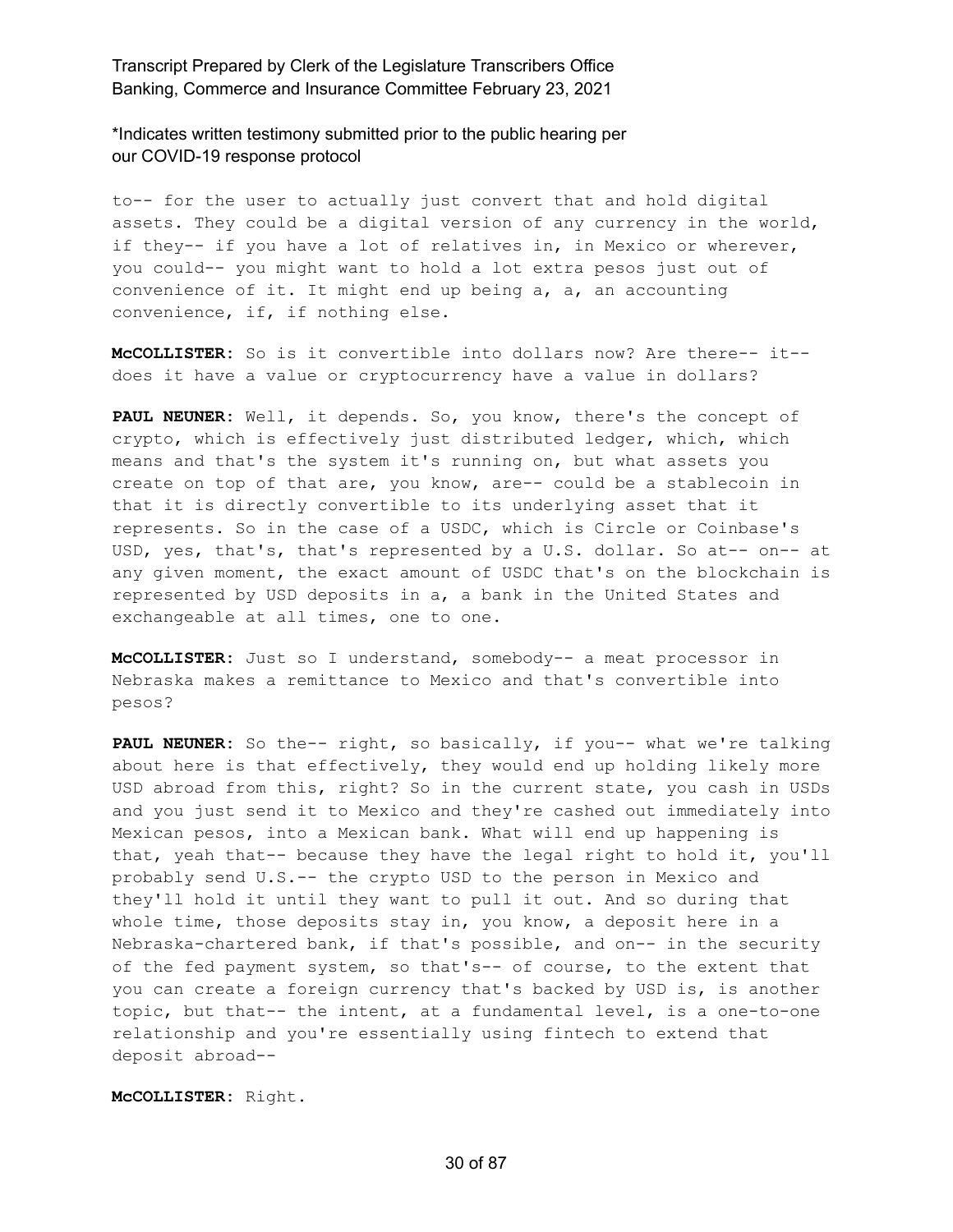\*Indicates written testimony submitted prior to the public hearing per our COVID-19 response protocol

**PAUL NEUNER:** --so--

**McCOLLISTER:** So the person receiving the crypto would generally keep the cryptocurrency until they want to?

**PAUL NEUNER:** I think so. I think the net effect will be a huge amount of additional deposits here that represent digital assets abroad.

**McCOLLISTER:** You're only securing all of these transactions with \$5 million?

**PAUL NEUNER:** No, no your-- there-- you're, you're securing it 100 percent with-- you're not-- so that's, that's-- I think the, the misunderstanding is that there is-- a lot of the aspects that the current bank is expected to have in place in terms of safeguarding are not really relevant in this case because you are actually depositing 100 percent. You're not taking that bitcoin in that example and backing it by U.S. dollars, you're backing it by the bitcoin. You're not "rehypothecating" it at all. So it's, it's not relevant, I don't think.

**McCOLLISTER:** Thank you.

**WILLIAMS:** Senator Bostar.

**BOSTAR:** Thank you, Chair Williams. Thank you, Mr. Neuner. All right, I'm going to try to work through these.

**PAUL NEUNER:** Can I get some water by chance?

**WILLIAMS:** Yes.

**BOSTAR:** The previous testifier talked about how the requirement for headquarters and office of the CEO to be located in Nebraska doesn't include the actual residency of the CEO. I guess-- so my question would be if LB649 passes, are you moving to Nebraska?

**PAUL NEUNER:** Well, yeah, I, I like Norfolk and I like Michael and so I'd, I'd consider it.

**BOSTAR:** OK. All right, so cash or cash equivalency.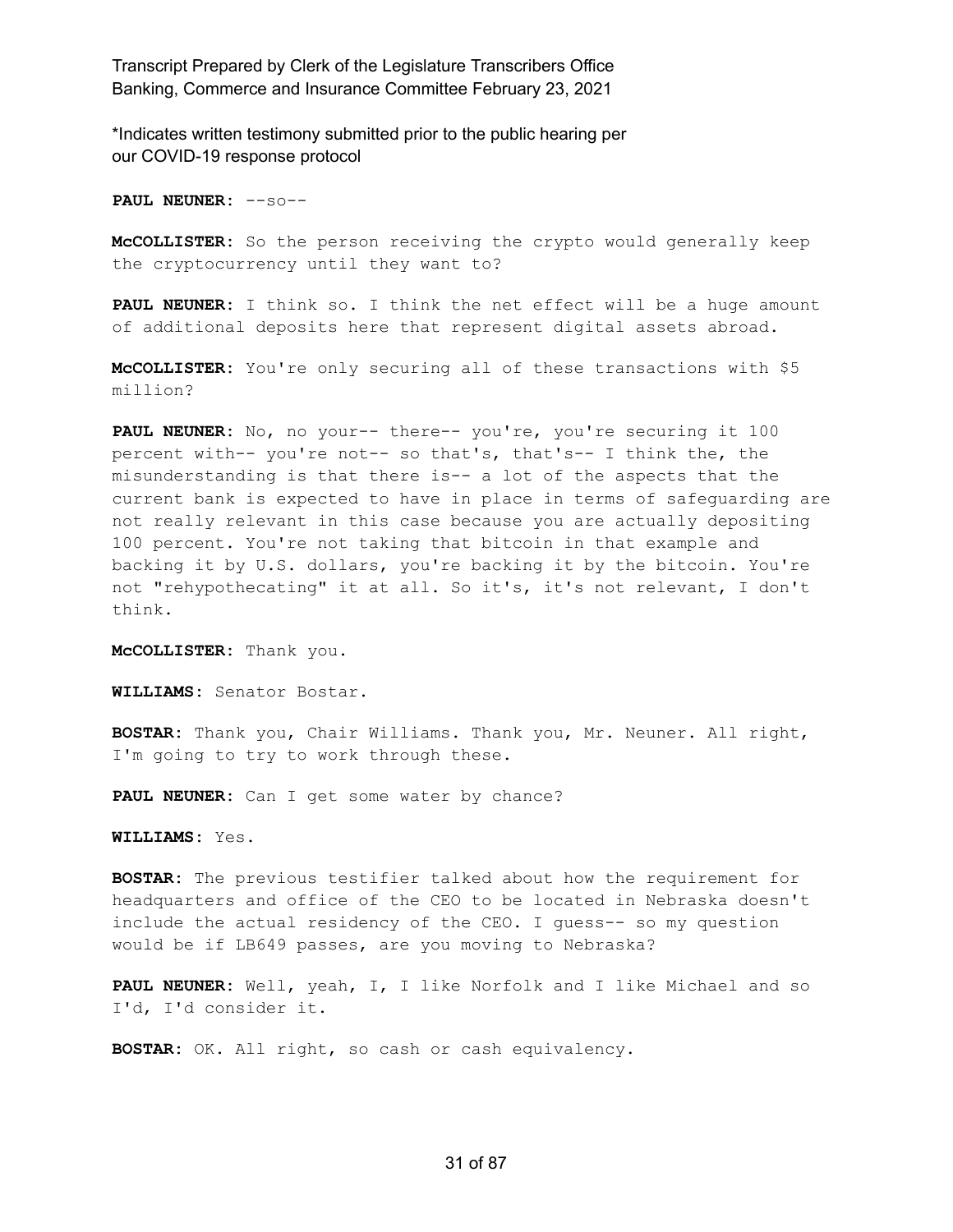\*Indicates written testimony submitted prior to the public hearing per our COVID-19 response protocol

**PAUL NEUNER:** Oh yeah, so I apologize to Mark that I-- we didn't properly understand that provision, which obviously is going to, I think, require an amendment because there is-- we are not, again, trying to back anything with anything else. So if you deposit bitcoin with--- in, in Telcoin's case, that's not what we're going for. In say Avanti in Wyoming and, and the others, their initial use case is exactly that. They want-- for institutions and corporations, they want a way to legally "custody" Bitcoin or some other cryptocurrency. That's not our, that's not our business model, but of course, this charter talks about that and if somebody does want to do that, like if a Nebraska bank wants to "custody" Bitcoin, the expectation under this charter is that you do not convert that into anything else. You hold that Bitcoin. So there, there is no need to adjust or, or-- what, what that asset is backed by in U.S. or a U.S. dollar equivalent.

**BOSTAR:** So we could, we could theoretically try to clarify that.

**PAUL NEUNER:** Yeah, we needed to-- we would need to.

**BOSTAR:** I got you. Thank you very much. So and, and then-- I think through the questions with Senator Slama, just to clarify also, there wouldn't be-- the intent isn't to create an institution that can do lending of any kind, digital or otherwise.

**PAUL NEUNER:** That's correct.

**BOSTAR:** OK.

**PAUL NEUNER:** So the, the idea right now is that you're really decoupling the concept of "custodying" someone's assets from these sort of staking layer or risk layer or, or what have you. And the current situation right now is you deposit \$100,000 in bank. The bank loans \$90,000 of that to your neighbor to buy a house for, for, like, 3 or 4 percent, and that there's this FDI system that's subsidized by U.S. taxpayers that effectively guarantees the risks the banks are taking and the regulator is in place to make sure that they're managing that risk appropriately. In our case, 100 percent is held on reserve. The bank-- the, the institution itself is not engaging in "rehypothecating" or, or lending that-- those assets at all. What we're really effectively doing is decoupling that from that layer and empowering the consumer-- the individual to do that on their own. And that-- so I think that leads to the other role of the institution is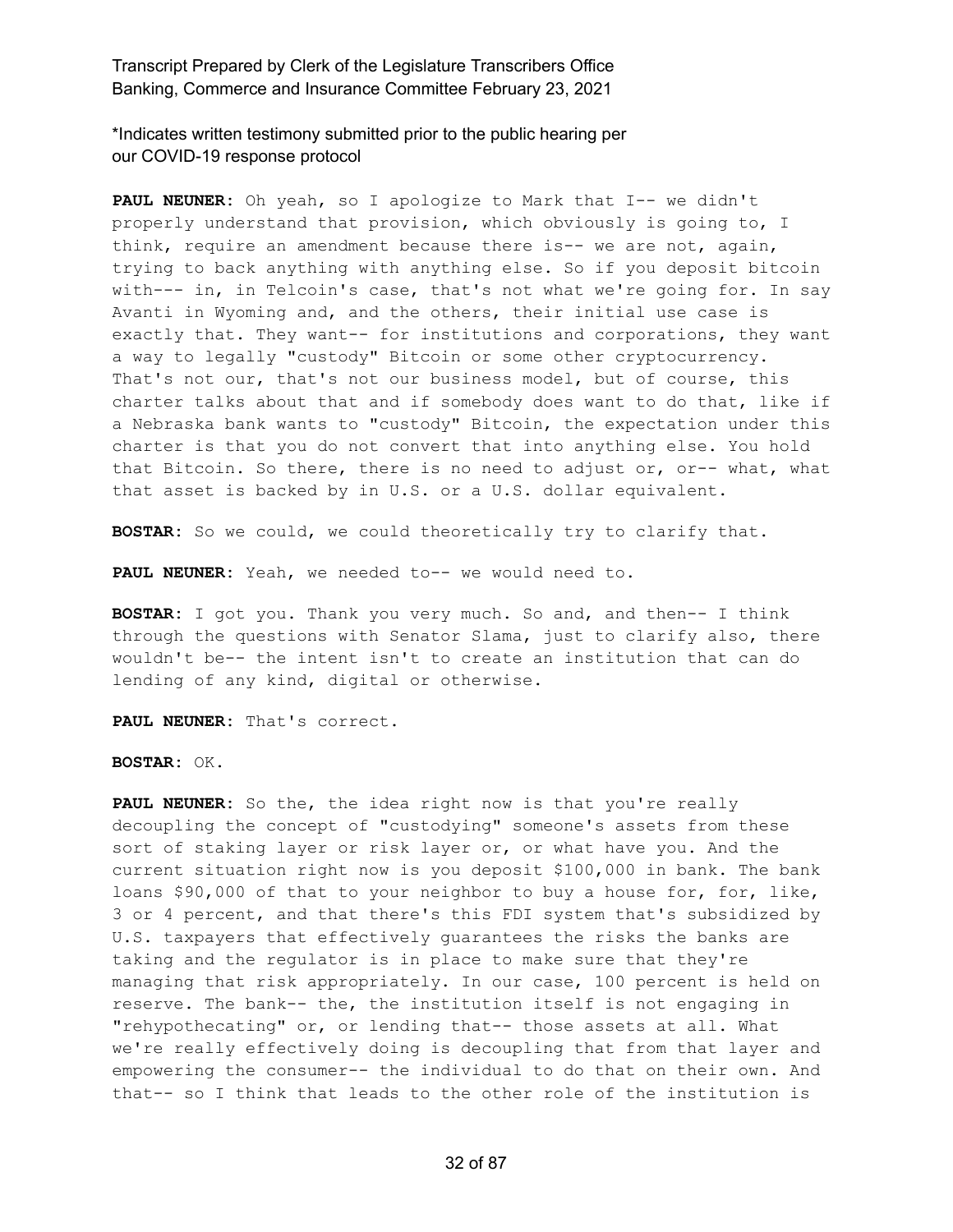\*Indicates written testimony submitted prior to the public hearing per our COVID-19 response protocol

to make sure that sort of exposure for the consumer too, more decentralized products like that, is, is done in a way that prevents fraud.

**BOSTAR:** So we can, we can clarify that also in an amendment.

**PAUL NEUNER:** Absolutely.

**BOSTAR:** So if you-- all right, so at the end of the day, the reserve is the digital asset that's been deposited.

**PAUL NEUNER:** Correct.

**BOSTAR:** Now the business itself can go out and get loans for operations, a line of credit, take on debts, I would imagine.

**PAUL NEUNER:** Well, yeah.

**BOSTAR:** So let's say that-- and obviously hopefully it never happens, but let's say Telcoin goes bankrupt and, and you're, and you're holding a lot of, a lot of debt.

**PAUL NEUNER:** Um-hum.

**BOSTAR:** How are the deposits protected from those leads?

**PAUL NEUNER:** That's-- I mean, that's the role of the charter. Those are not assets of the company. There-- those are not assets of the institution. If a traditional bank goes under, you, you don't know, right, because, OK, sure, the FDIC will bail out \$100,000 of it. In our case, that's not an issue because if the bank goes under, those assets are all still there and that's-- the, the point of the charter is to make sure that they're properly entrusted in the legal framework that would return those to the customers.

**BOSTAR:** So-- and this isn't necessarily specific to your business, but, but thinking more broadly about stablecoins. Trying to, trying to follow all of this, it, it seemed like if we were to broadly increase access to these kind of digital asset services, it would potentially increase demand for U.S. dollar-backed stablecoins from people, let's say, around the world because there would be-- there are, there are reasons I can imagine why someone would want access to reserve currency-affiliated asset.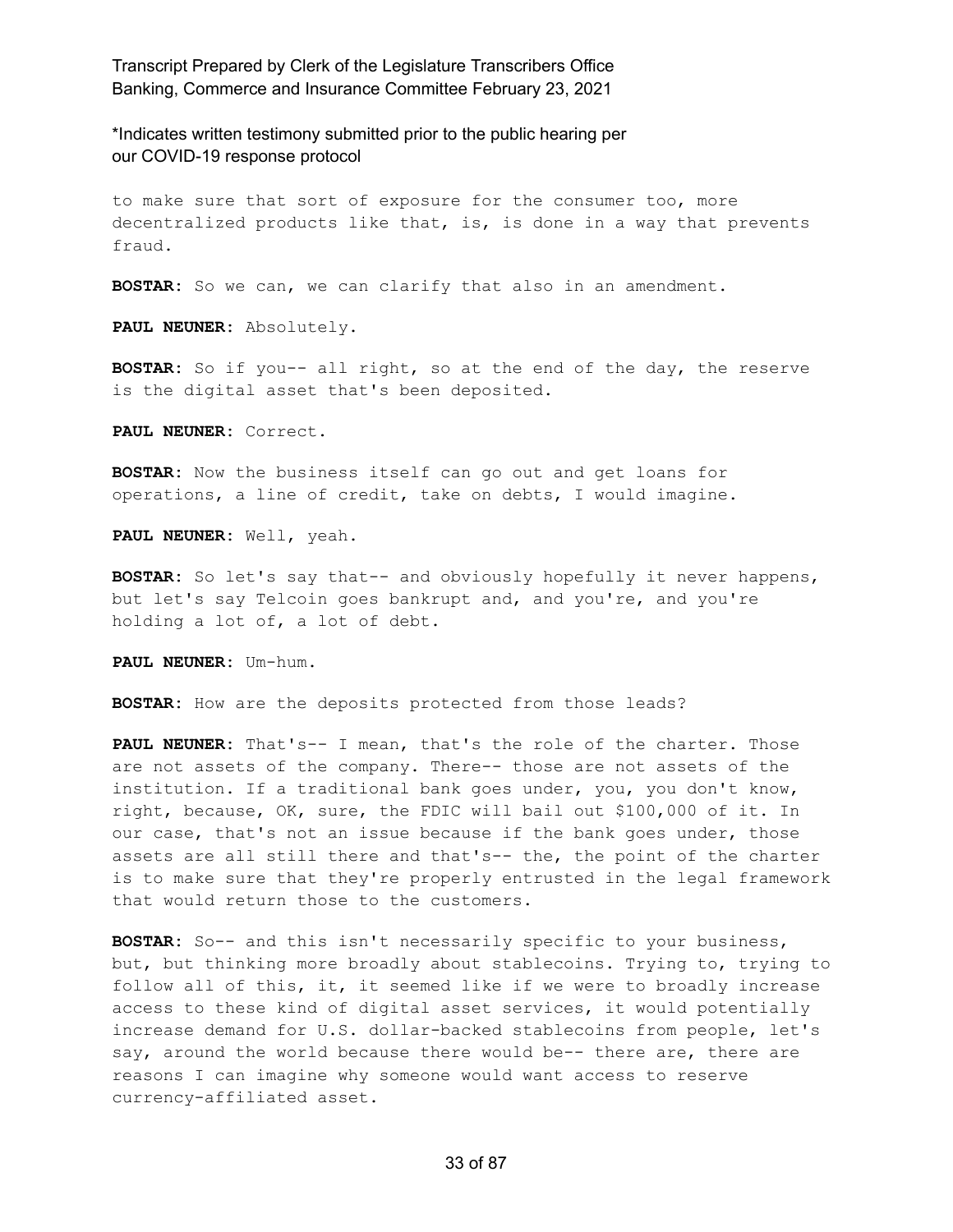\*Indicates written testimony submitted prior to the public hearing per our COVID-19 response protocol

**PAUL NEUNER:** Um-hum.

**BOSTAR:** Is there any concern about, on a macro scale, if this really takes off, that we would see a consequence of some unwanted inflationary pressures on our economy?

**PAUL NEUNER:** You know, to me, that's, that's probably something that I should follow up on later. I did study economics at Notre Dame, but it's been a while. But, you know, I, I think that-- to me, that's an asset. I mean, that's a concern. For example-- and Japan is actually the, the inverse, right, where in times of uncertainty, people flee to the Japanese yen and they get deflation, right? So I, I am not sure that that actually-- if, if anything, it's maybe the opposite. It wouldn't be an inflationary, inflationary pressure, it would be deflationary. So I think that that actually strengthens the tools that the Fed has to, to control the economy and also play a part in the global economy.

**BOSTAR:** So let's say we, you know, we pass this bill and the next one we're going to hear and we create these charters and we create this new form of, of charter banking in Nebraska. And, and related to what Senator Slama's concerns were around security and ensuring that the appropriate regulations are in place to, to prevent fraud or bad actors from having an easier means of conducting some illicit activity-- and, and, and I don't know enough personally to know anything about that, but what I want to ask you is, let's say we, down the road, come across maybe human traffickers, maybe something else, of people utilizing these kinds of services. Would you be in favor of us coming back to ensure that we maybe make things more strict, maybe, maybe do what we have to from a regulatory perspective, from a statutory perspective, to directly address anything that we may find down the road?

**PAUL NEUNER:** Oh, absolutely. And, you know, I think this is a little bit too complex to try to, you know, define all up front. In, in terms of the security and, and whatnot and the possible use by-- for criminal activity, I mean, in our case at least, we-- obviously, we K-- "KYC" all of our users. We partner with a firm that uses kind of state-of-the-art AI technology to, to really-- to, to do that. And, and I think that what we also are able to do is we don't care about taking physical cash deposits. We don't care about a lot of the different doorways in and out of the system that a traditional bank is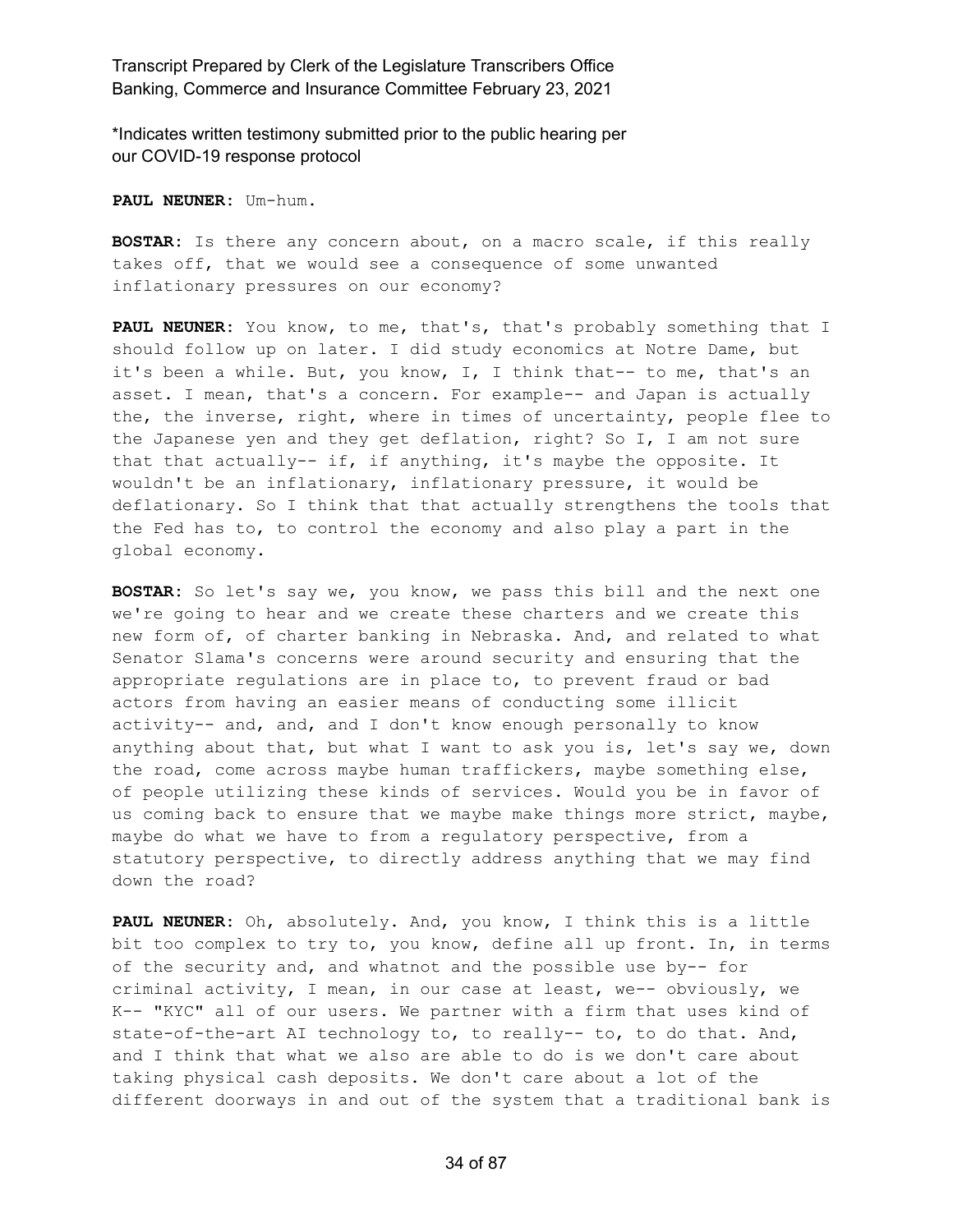\*Indicates written testimony submitted prior to the public hearing per our COVID-19 response protocol

sort of forced to accommodate. And for that reason, we can rely on a sub-- a company like Plaid to make sure that, hey, the only doorway is through your fund where you've already authenticated in your, you know, Wells Fargo account on your, on your phone. We go a step further in also partnering with the mobile networks to leverage-- you know, I think- telecom knows where you are at all time. They know who you talk to. They know a lot about you in a, in a, in a way that, you know, can be used at least for-- positively-- sometimes negatively, but it can be used positively to, to make something safer. The point being that from our perspective at least, we're "KYCing" from three different angles on this. So I, I don't think the-- I think it's easy to, to explain how, at least in our case, it can be done and, and make this a much more secure system and, and less easier to exploit by criminals than in traditional banking.

**BOSTAR:** Yeah, and, and-- absolutely and, and again, right, this isn't my area of expertise and, and that could absolutely all be well and true. I just-- really what I want is, you know--

**PAUL NEUNER:** Absolutely.

**BOSTAR:** --when we, when we establish a system and then we want to come back later, sometimes it's-- sometimes we get some resistance from the, the very industry that we're trying to then further regulate so it, it's useful to know at the front end that--

**PAUL NEUNER:** Um-hum.

**BOSTAR:** --at least, you know, from you and your business that that would be welcome if, if we were to, you know, establish these--

**PAUL NEUNER:** Sure.

**BOSTAR:** --these charters. Thank you very much.

**WILLIAMS:** Additional questions? I have one. As you now have explained it, the 100 percent backing is, is different than is drafted in the bill. How does that work in conjunction with the question I asked Mr. Quandahl about the contingency reserve, that portion that is in the bill?

**PAUL NEUNER:** Well, again, you know, absolutely, it, it should not be customer money for, for sure, so that needs to be amended. Again, it--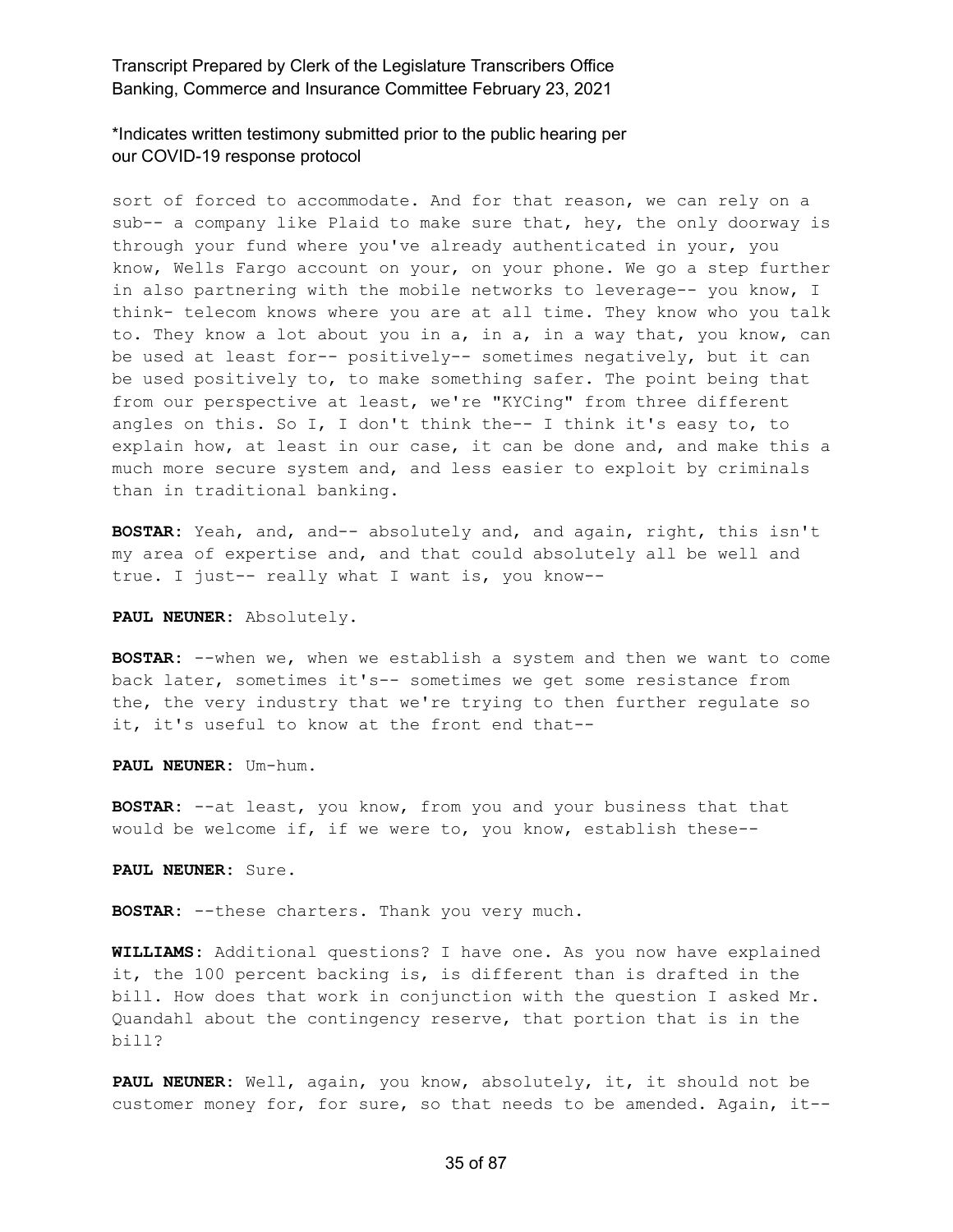\*Indicates written testimony submitted prior to the public hearing per our COVID-19 response protocol

this is way safer if I-- if you-- there's the FDIC potentially bailing you out, but the end-- at the end of the day, we're-- one-- you're "custodying" the asset and you're keeping 100 percent on reserves. So it's difficult, I think, to question the, the security there from a kind of balance sheet standpoint.

**WILLIAMS:** Thank you. Any, any final questions for Mr. Neuner? Seeing none, thank you for your testimony.

**PAUL NEUNER:** Thank you.

**WILLIAMS:** The committee is going to take a very short ten-minute break and we will be right back in ten minutes. And just so everybody knows it, we do have a drop dead today of 1:30. This conference room gets to be used by the Appropriations Committee at that, at that time, so we're going to keep going when we come back and, and hopefully speed the process up a little bit. Thank you.

[BREAK]

**WILLIAMS:** All righty, everyone, if we can get you to move back to your seats, we're going to continue the hearing. I'll invite our next proponent to come up and testify. Let's wait just a second here.

**MIKE CASSLING:** Nobody is paying attention.

**WILLIAMS:** We'll get their attention.

**MIKE CASSLING:** Don't you have a big gavel?

**WILLIAMS:** All righty, thank you and, and welcome and if you'd please introduce yourself?

**MIKE CASSLING:** Yep. Good morning, Chairman Williams and members of the Banking, Commerce and Industry-- and Insurance Committee. My name is Mike Cassling, C-a-s-s-l-i-n-g. I'm CEO of CQuence Health Group in Omaha, a Governor of Aksarben, and chairman of the, the Nebraska Tech Collaborative, which is an Aksarben workforce development initiative, and I'm here to support LB649. Nebraska Tech Collaborative, and I'll call it going forward NTC, is a business-led organization representing currently over 100 partners in business, education, nonprofit, and government. We have a sole mission is develop, retain, and attract tech talent and entrepreneurs in the state of Nebraska. Since our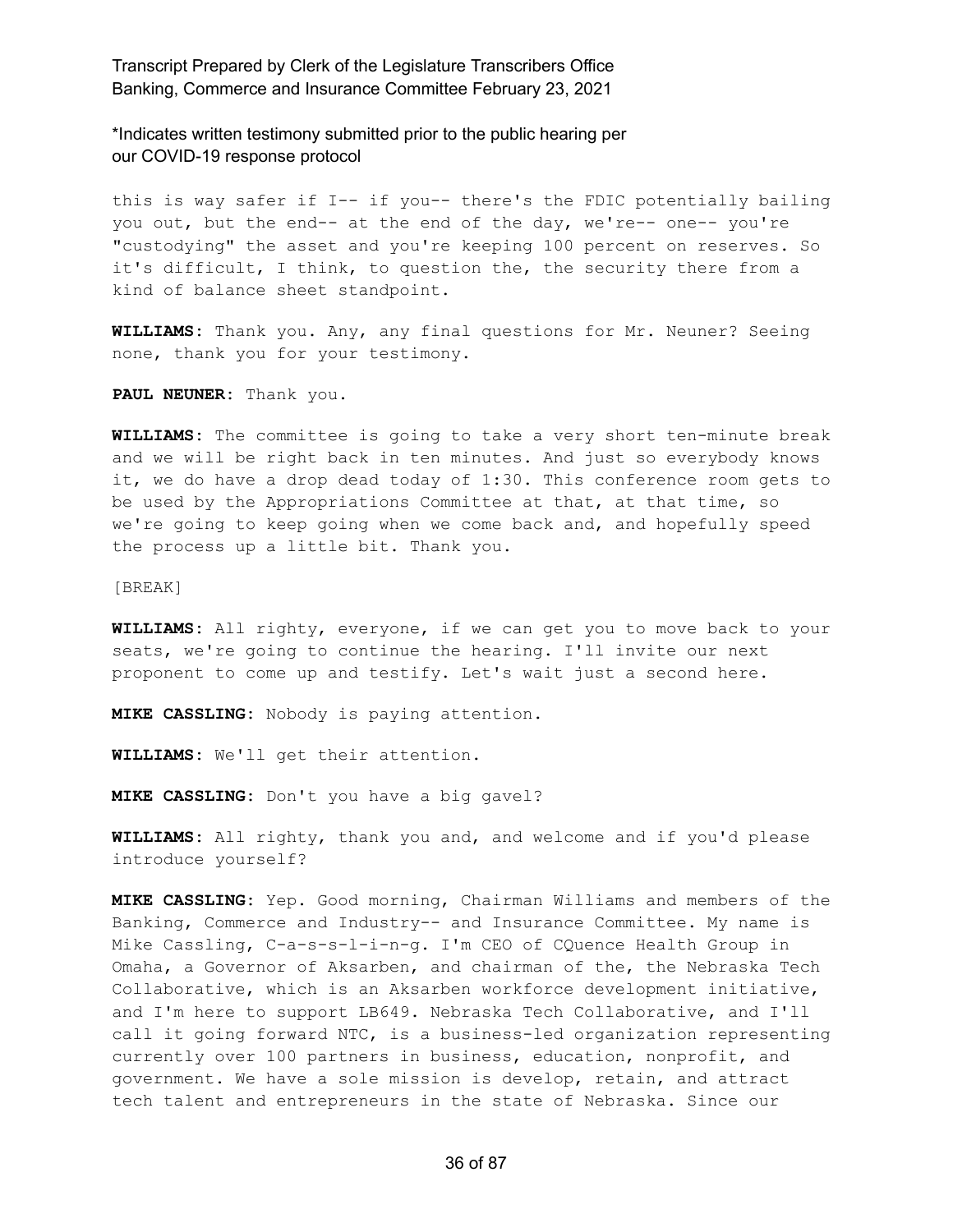# \*Indicates written testimony submitted prior to the public hearing per our COVID-19 response protocol

launching two years ago, our partners, all of us have identified four overreaching goals and have committed time, resources, and our companies to ensure that we do whatever we can to meet or, or exceed these goals, these objectives. And I think you'll agree passage of LB649 falls within this mission. First is to create 10,000 new tech jobs across the state in the next five years. Second, to increase diversity in the tech workforce. Third, 300 new tech companies by 2025. And finally, to increase Nebraska's tech profile across the country. Bringing new business and ideas to Nebraska is key for job growth and for companies. Senator Flood's digital asset chartering proposal creates an opportunity to open up new markets to entrepreneurs, as you've heard this morning, and also for the current brick-and-mortar banking industry. LB649 is more than growing jobs within this sector and a lot of it was talked about how many jobs will this create within the cryptocurrency silo? This is really about creating a tech ecosystem, which we drastically need here in this state. It puts Nebraska on the map as a state that welcomes innovation, it welcomes entrepreneurs, and it welcomes all kinds of investments. And keep in mind, when I talk tech, it's across the state. It's not just software companies like ours in Omaha. It's not just crypto, it's ag. Everything in ag is moving to tech. Manufacturing, a lot of you with manufacturing within your districts, as that moves to robotics. It's across the board and we need to create this ecosystem to get kids to stay here and come here. I have handed out information, some light reading for you. I'll hit a few of those highlights on there, but I didn't want to go through all that today, as I know you're running short on time, but a couple areas that has been brought up before. The oldest bank, M-- BNY Mellon plans to treat digital currency like other assets. Just this month, their chief executive, digital assets are become a part of mainstream. Mastercard is adding that. Salvation Army that I'm chair-- the national chair of, which is a very conservative organization, the largest social service organization in the country, actually did a trial with cryptocurrency this past Christmas on the West Coast and brought in \$50,000 in cryptocurrency. They plan to launch that nationally and so much more. The early adapter that we talked about is Wyoming. The biggest thing that Wyoming got out of this was they got an upgrade to be a tech innovator and that's what we drastically need here in the state of Nebraska. Moving forward, we need to demonstrate a state-- that we can innovate around cutting-edge technology. Now is not to [SIC] time to fall back on the same playbook. As somebody with a career in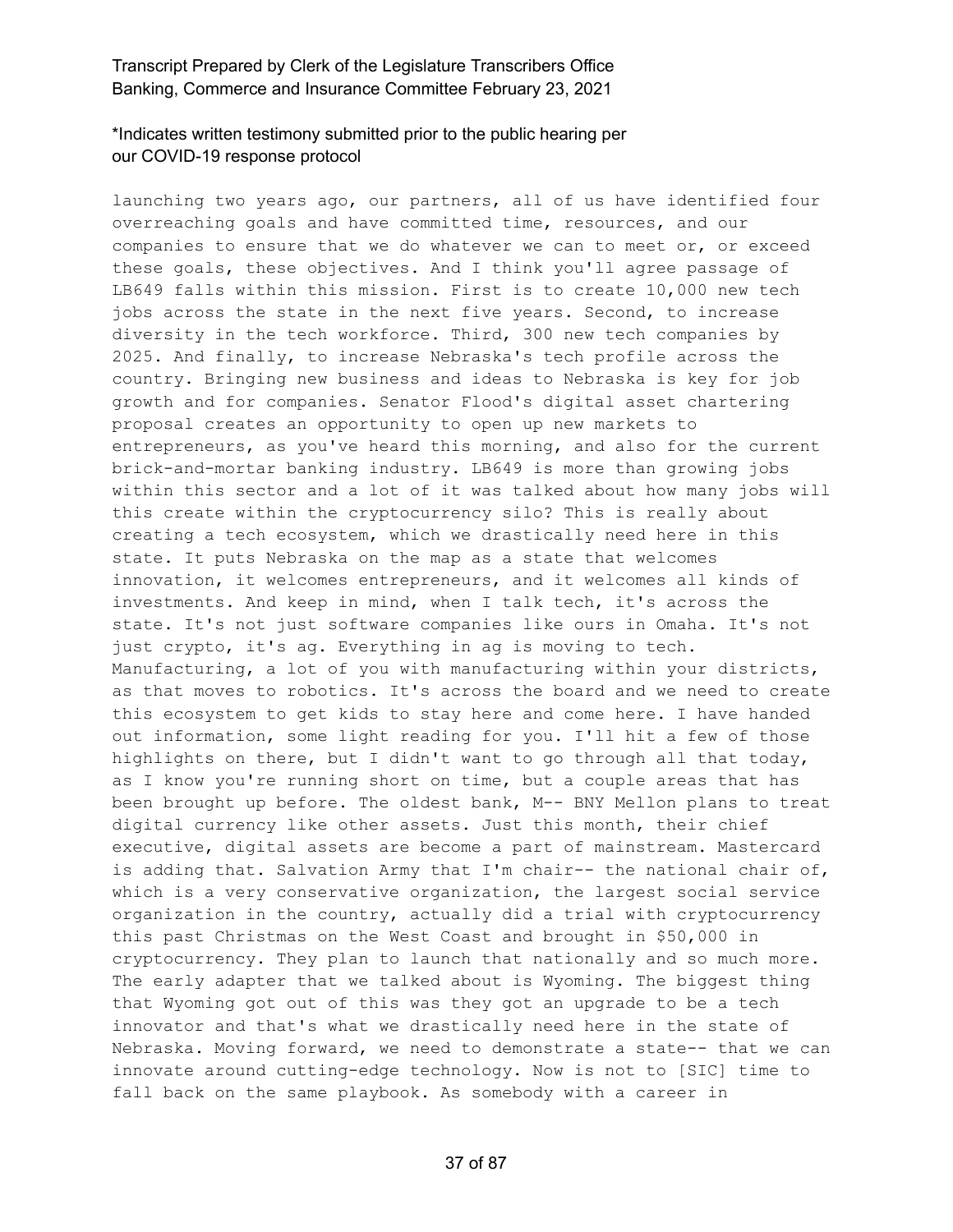\*Indicates written testimony submitted prior to the public hearing per our COVID-19 response protocol

healthcare-- and that's all I do is healthcare-- have gone through massive changes over time and I want to give you a little perspective. In 1996, two-thirds of my business was in the consumable space: the film chemistry, everything to produce X-rays, CTs, MR, and, and cath images. I knew deep in my heart that the world was going to move to digital. A year later, at a huge risk of selling off two-thirds of our business, I sold that segment of the business. Within five years, over half that business was gone and with ten-- within ten years, everything was digital within healthcare. So I hope we don't take this and take a look back in five years-- I think somebody brought that up-- and say we missed a golden opportunity to be an innovator, to create a true tech ecosystem. As I said in the beginning, your decision here is much bigger than the jobs that this bill will produce. It's about reversing our long-standing brain drain. That was brought up a couple of times. We have a serious, serious issue in this state of brain drain. If we don't figure out how to fix that, we are in, in grave trouble moving forward. It's about creating exciting technical-- technology ecosystem: to draw entrepreneurs, to provide high-skill, high-wage employment, and to get young people to stay in the state and move to the state and you'll hear from a few of them here shortly, so-- as a state, we really need to start playing to win and avoiding, at all costs, the most common mistake, which is playing not to lose. So on behalf of Nebraska Tech Collaborative, I encourage you to advance LB649 and I would be happy to answer any questions as long as they're not technical around crypto and logic--

**WILLIAMS:** Thank you, Mr. Cassling.

**MIKE CASSLING:** --if you're wondering about healthcare.

**WILLIAMS:** Seeing none, thank you for your testimony. Invite the next proponent. Welcome.

**KYLE TAUTENHAN:** Hi there. Chairman Williams, members of the Banking Committee, for the record, my name is Kyle Tautenhan, K-y-l-e T-a-u-t-e-n-h-a-n. I'm the cofounder of Pinata, an Omaha startup that manages digital asset data for blockchain applications. I am here today in support of LB649. Thank you for allowing me to testify. To start, I would actually like to explain what it means to be a startup that manages digital asset data for blockchain applications. If you think of any asset out there, you know, it could be a commodity, it could be a U.S. dollar, it could be property, it could be anything. It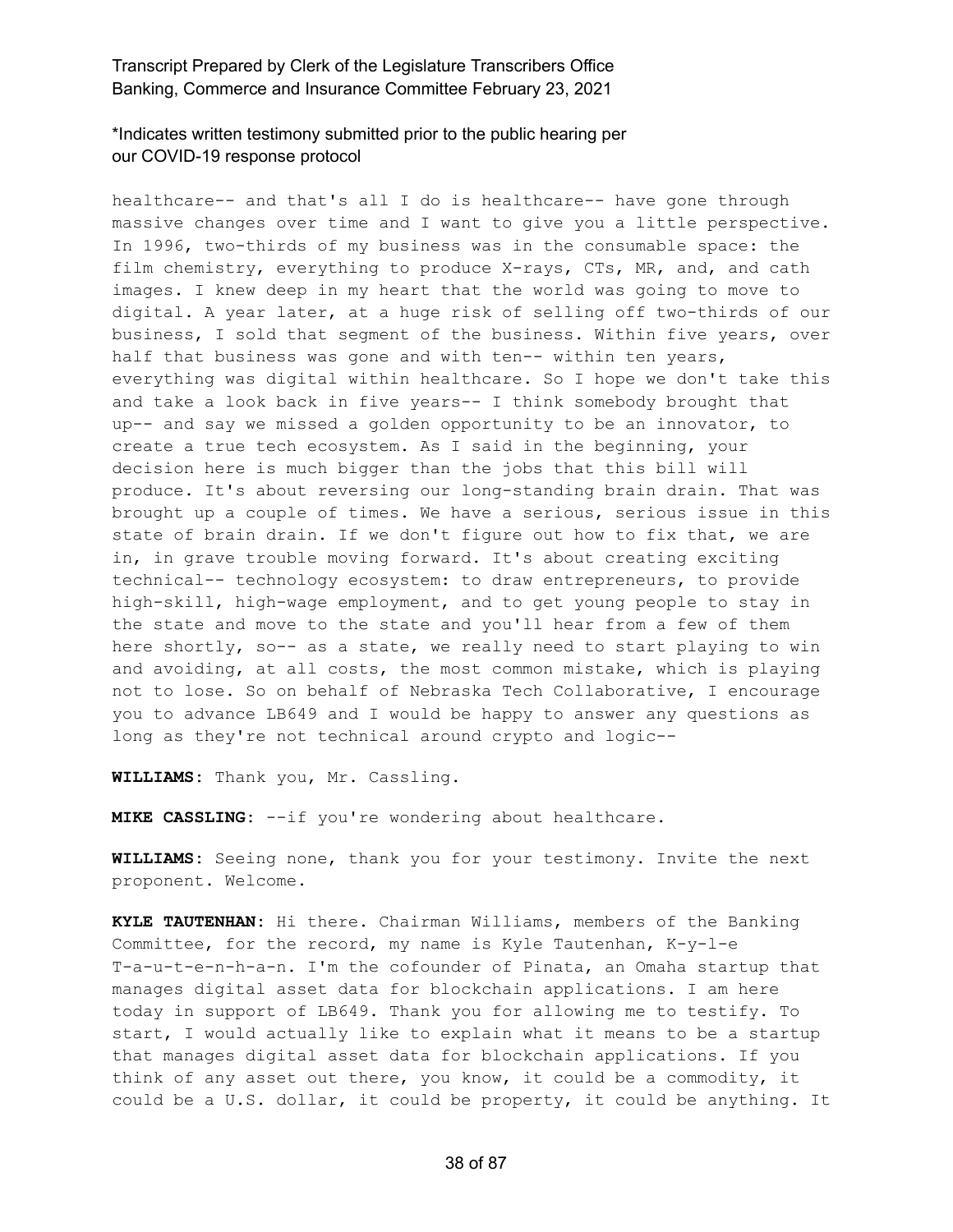# \*Indicates written testimony submitted prior to the public hearing per our COVID-19 response protocol

could be digital, it can be physical. We manage that data and attach those to blockchains and asset-- tokens. So when I talk about what a digital asset means to me, it literally means anything. So I've been an entrepreneur in the blockchain space since 2017 because I believe in what blockchains enable. Blockchains are really good at managing the ownership and the rights of assets. Those assets can be cryptocurrencies like Bitcoin, but they can also be the U.S. dollar or commodities or anything else as I've already explained. By enacting LB649, we will be enabling trusted Nebraskan financial institutions the ability to properly secure and manage U.S. dollars as digital assets for businesses and consumers alike. First, LB649 positively impacts my business because it will reduce our third party risk. It does this by allowing us as a company to transact in U.S. dollars that are regulated right here in Nebraska. Oversight that guarantees a one-to-one-backed U.S. dollar on an open blockchain network is extremely valuable in risk reduction for my company. Second, LB649 positively impacts my business because it increases our operational efficiency. It does this by eliminating unnecessary barriers to accept U.S. dollars on an open blockchain. If I could do it with my bank today, I would, but that's currently not possible. Finally, LB649 will help grow the digital asset economy that we work in by providing safe and trusted on-ramps for businesses and consumers through these financial institutions. People want to be inter-- be able to interact with their digital assets in a safe and secure manner. LB649 would enable this to happen while providing the necessary customer identification and anti-money, money laundering requirements that financial institutions already to-- do today and they do a great job of it. From my perspective, LB649 makes the digital asset economy safer for everyone, while not limiting the ability, the ability to innovate into the future for companies like mine and those that we work with. Thank you for allowing me to testify today. I'd be happy, happy to answer you-- answer any questions you might have.

**WILLIAMS:** Thank you, Mr. Tautenhan. Any questions? Seeing none, thank you for your testimony. Invite the next proponent. Good morning and welcome.

**GRANT ROSCOE:** Good morning. Thank you, Chair Williams and everybody for having me. Thanks for the opportunity. For the record, my name is Grant Roscoe, R-o-s-c-o-e. I was born and raised here in Lincoln, Nebraska, and have been an entrepreneur since I was 13 years old. After building e-commerce stores, day trading foreign exchange markets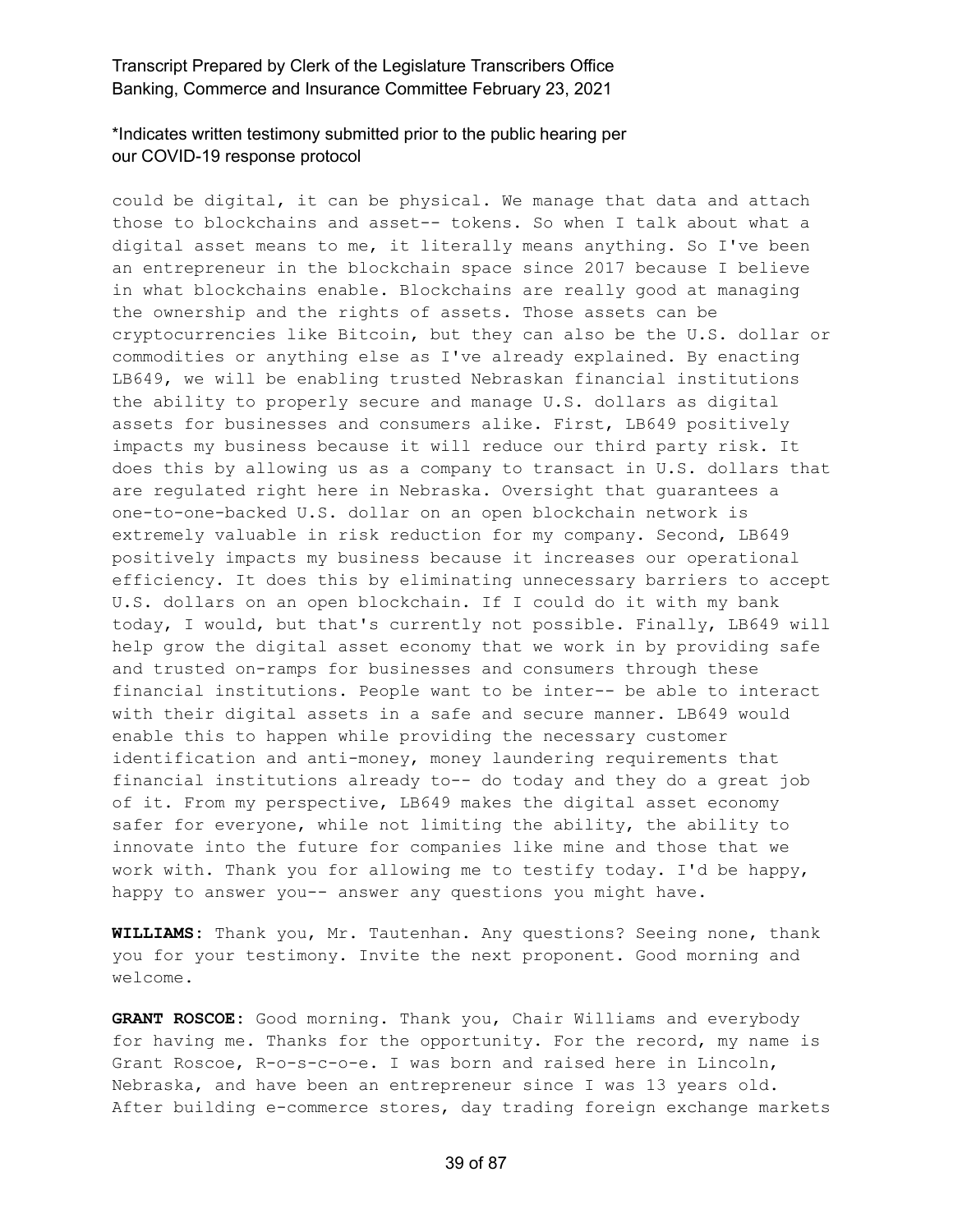# \*Indicates written testimony submitted prior to the public hearing per our COVID-19 response protocol

among other successes and failures, I discovered and fell in love with the potential of cryptocurrency in 2017 when I was 17 years old. I've since been a founder and CEO of Crescent, a technology company building a mobile app to be the simplest way for beginners to invest in cryptocurrencies and earn high-yield savings. Today I'm here in support of LB649 so companies like Crescent, the employers of the future, have a reason to stay in Nebraska as opposed to being forced to leave due limited talent and resources. During the first year and a half of founding Crescent, I struggled to find support or traction in Nebraska. Overcoming these struggles, I'm grateful to have had the opportunity to be invited and speak in eight countries around the world at finance, technology, and cryptocurrency conferences, including most recently at Switzerland's World Economic Forum in January of 2020. We're now closing our \$3 million seed round and have plans to hire well over 20 people this year alone. These travel, these travels have allowed me to see firsthand how impactful a welcoming government was in attracting leading technology companies and talent and the impact it had on their local economies. COVID-19 is what initially kept my company in Nebraska instead of moving out of state thus far because unfortunately, Nebraska's existing talent pool and regulatory landscape are not currently sustainable to support our future growth. As it stands now, aspiring companies such as Crescent are at a distinct disadvantage to our competitors as a result of talent leaving this state in droves for better opportunities out of state. Currently, my goal is to keep Crescent in Nebraska, but if this trend continues, we will have no choice but to reconsider in order to put ourselves in the best position to succeed. Without forward-thinking regulation from our government to support companies and high-paying jobs, Nebraska will continue this losing cycle. You have the ability to change this by passing these bills that could attract young people to Nebraska for good. The families these people can raise and the futures they can build in Nebraska is essential for our state's growth. The vision of Senator Flood's cryptocurrency bill is part of a long-term solution to position Nebraska as a state committed to innovation and will send a powerful message to both our youth and future founders. This bill is not just about cryptocurrency or banking. It's about the benefits this first step can have for Nebraska, our economies, and the families that will choose to call this state home. It also supports companies like Crescent and encourages us to reinvest locally. The time is now for Nebraska to pass both bills this year and be bold, capitalize on this opportunity,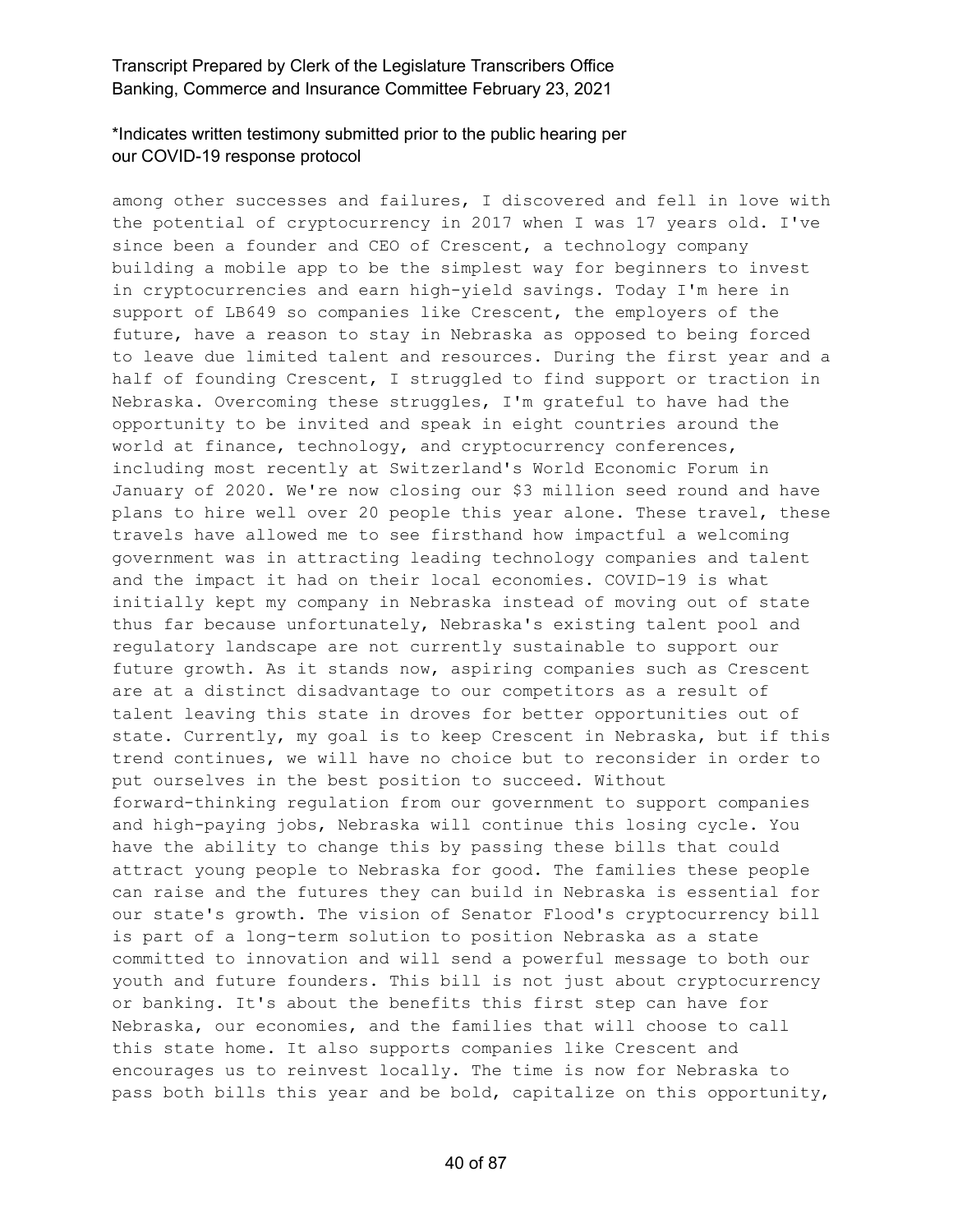\*Indicates written testimony submitted prior to the public hearing per our COVID-19 response protocol

and truly put us on the map. Thank you for listening. I'm happy to answer any questions.

**WILLIAMS:** Thank you, Mr. Roscoe. Senator McCollister.

**McCOLLISTER:** Yeah, thank you, Chairman Williams, and thank you for being here.

**GRANT ROSCOE:** Yes, sir.

**McCOLLISTER:** How many employees does Crescent have?

**GRANT ROSCOE:** We have four in Lincoln, one in North Carolina, one in California, and then four in Poland.

**McCOLLISTER:** And what's the scope of your business in terms of geography?

**GRANT ROSCOE:** We're going to be launching the application in spring of this year in only the United States.

**McCOLLISTER:** Just the U.S.?

**GRANT ROSCOE:** Just the U.S. for now.

**McCOLLISTER:** And the primary function of your business is, is transfer of funds?

**GRANT ROSCOE:** It is a mobile application you can download on your phone and easily invest into cryptocurrencies and earn 5 percent interest on your U.S. dollar savings. So we have various exchange partners, banking partners, lending partners, all distributed while outside of Nebraska at this point in time, but--

**McCOLLISTER:** Yeah, thanks for your testimony.

**GRANT ROSCOE:** Certainly.

**WILLIAMS:** Additional questions? Seeing none, thank you for your testimony.

**GRANT ROSCOE:** Thank you.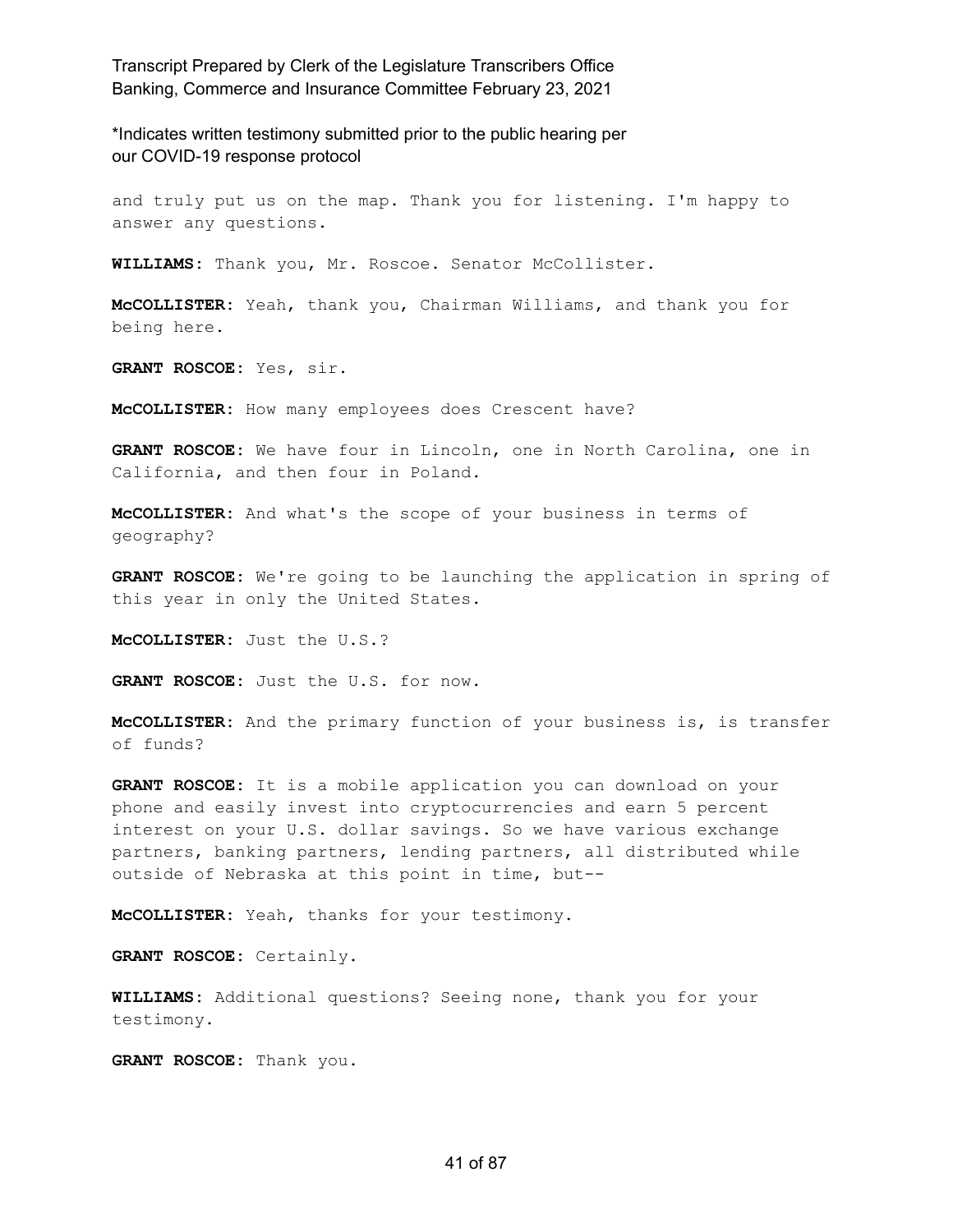\*Indicates written testimony submitted prior to the public hearing per our COVID-19 response protocol

**WILLIAMS:** Invite the next proponent. Good morning and welcome to Banking.

**JACOB GIDEON:** Thank you, Chair Williams and members of the Banking, Commerce and Insurance Committee. My name is Jacob Gideon, spelled G-i-d-e-o-n. I'm a student at the University of Nebraska-Lincoln Jeffrey S. Raikes School of Computer Science and Management. My background is in computer science and engineering, but my focus over the better path-- of the past two years has been in entrepreneurship and specifically finance technology, where I founded my own fintech startup here in Lincoln and in my final months of school here at the university, presently. I now work for a cryptocurrency consumer fintech startup here in Lincoln as well. I'm here today in support of LB649, representing a growing constituency of Nebraska college students and recent grads who have ambitious plans to build world-changing technology and tech companies, but who often see leaving Nebraska after graduation as the only way to actualize those goals. And I'm hoping this morning that I can bring some color from my own personal experiences to what Senator Flood shared this morning in addition to Mr. Cassling. Like most of my peers, Nebraska has been the cornerstone of my four years here in college and for me in particular, my entire life. I grew up in Senator Pahls' former city council district and now legislative district. But as much as I value what Nebraska has given me over these last 21 years, I just as strongly value the opportunity to live and work and dream in a community that provides opportunities and embraces the future of finance and, and more broadly, technology. The unfortunate reality is that there are hundreds of students just like me and at least 120 at the Raikes School in particular every year that make the conscious decision to leave Nebraska and go where they perceive the most exciting opportunities to be; in states like Washington, California, and New York, where the industry and supporting communities make an extremely compelling case to come and apply their talents there and not here in Nebraska. Current students like myself see it better than anyone else, that developing great entrepreneurs and business leaders and engineers here in Nebraska will ultimately be fruitless if we don't see opportunities that are on par with traditional tech hubs in other places. Regardless of your view on crypto, on everything really we've been talking about today, and as many people testifying have said, many of the high-paying jobs, value-creating jobs and those who will be seeking those jobs see cryptocurrencies, blockchain technology,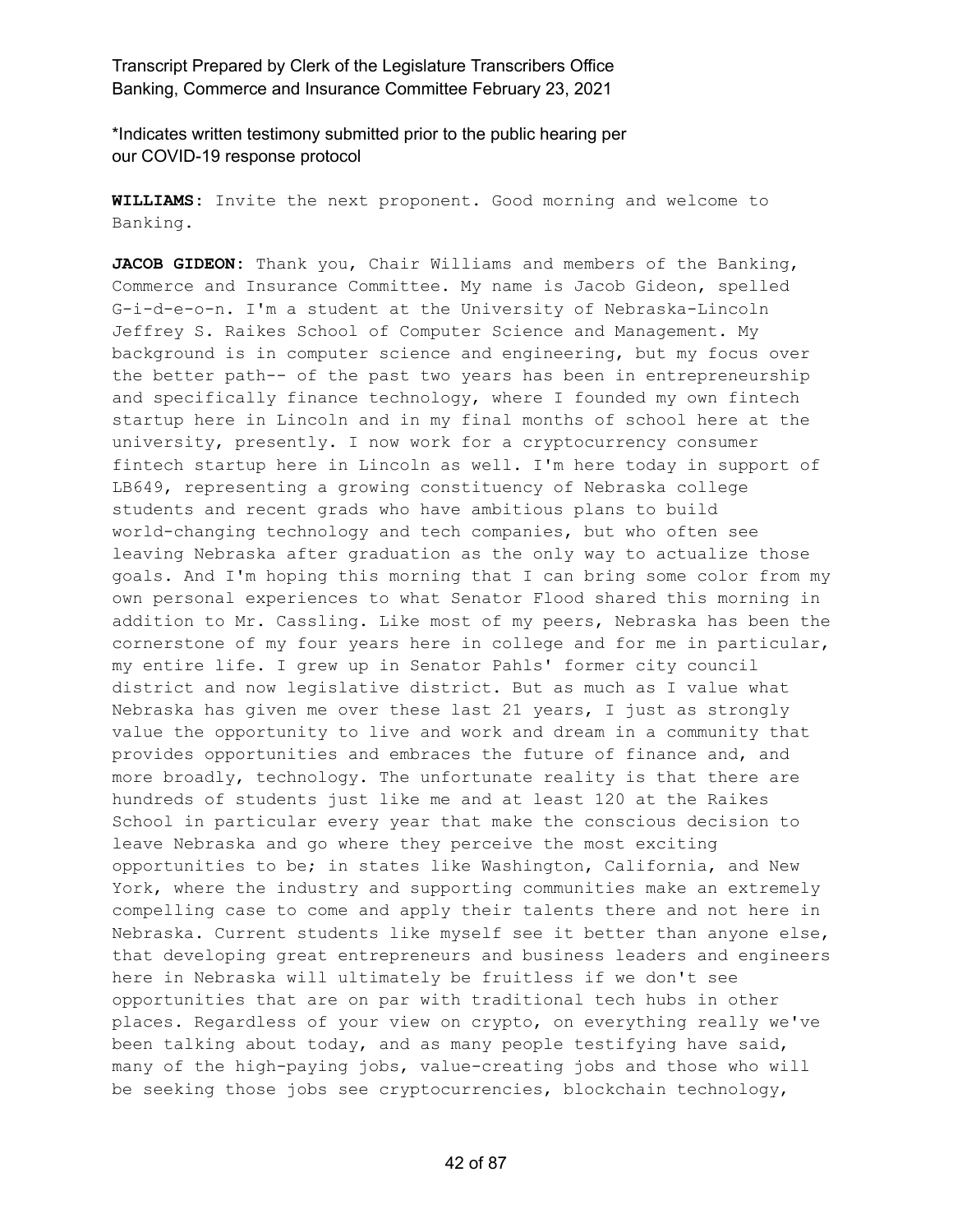# \*Indicates written testimony submitted prior to the public hearing per our COVID-19 response protocol

etcetera as one of the preeminent opportunities in creating economic value and impacting the everyday consumer, everyday businesses and governments in ways that we can't even really begin to imagine. That anticipation alone has captivated the focus and the energy of many young technologists and entrepreneurs such as myself. As I near graduation in May, I wrestle with the decision of whether or not I'm best suited to leave Nebraska to pursue my ambitions. And candidly, that decision would be very easy for me had it not been the opportunity that I now have to work in crypto here in Lincoln. I would be searching for apartments in Seattle, New York, and San Francisco rather than speaking to you this morning. But I consider myself to be lucky to have found that opportunity that I keep referring to, to work with a, a cutting-edge crypto company. But I know that-- I and my peers know that that opportunity is not the norm here in Nebraska right now. Most of them have already decided to leave in a few months and will work for companies like Microsoft, Google, JPMorgan, coastal trading firms, you know, the, the whole gamut. And the same thing, same things that lure all of us away to these states and cities outside of Nebraska are strong themes of technology, entrepreneurship, and the prospect of working on truly exciting, world-changing problems. I believe this bill would lay a very compelling groundwork to make opportunities like this-- and the hopes of future students like myself-- an enduring reality and characteristic of Nebraska, rather than simply a chance opportunity. I've seen the entrepreneurial spirit of Lincoln first hand over the past four years, but I believe it will require a real effort by those shaping policy to convince those here and elsewhere to set up shop here in Lincoln and create more opportunities to create world-changing, cutting-edge technology. I haven't yet decided as to whether or not I'm going to stay here in Nebraska or go where the opportunities seem richer, but the passage of LB649 would give me pause on a decision to leave, quite frankly, because it's not only a direct benefit to what I and many young people believe to be the future of opportunity in technology, but it shows that our leaders understand the types of things that it takes to bring Nebraska closer in the opportunity-- closer in opportunity to places that will continue to siphon off much of the innovative future that Nebraska tech talent is ultimately looking for. So Senator Williams and committee, thank you for your time this morning to hear the perspective of students and new grads entering the technology ecosystem and I'm happy to answer any questions.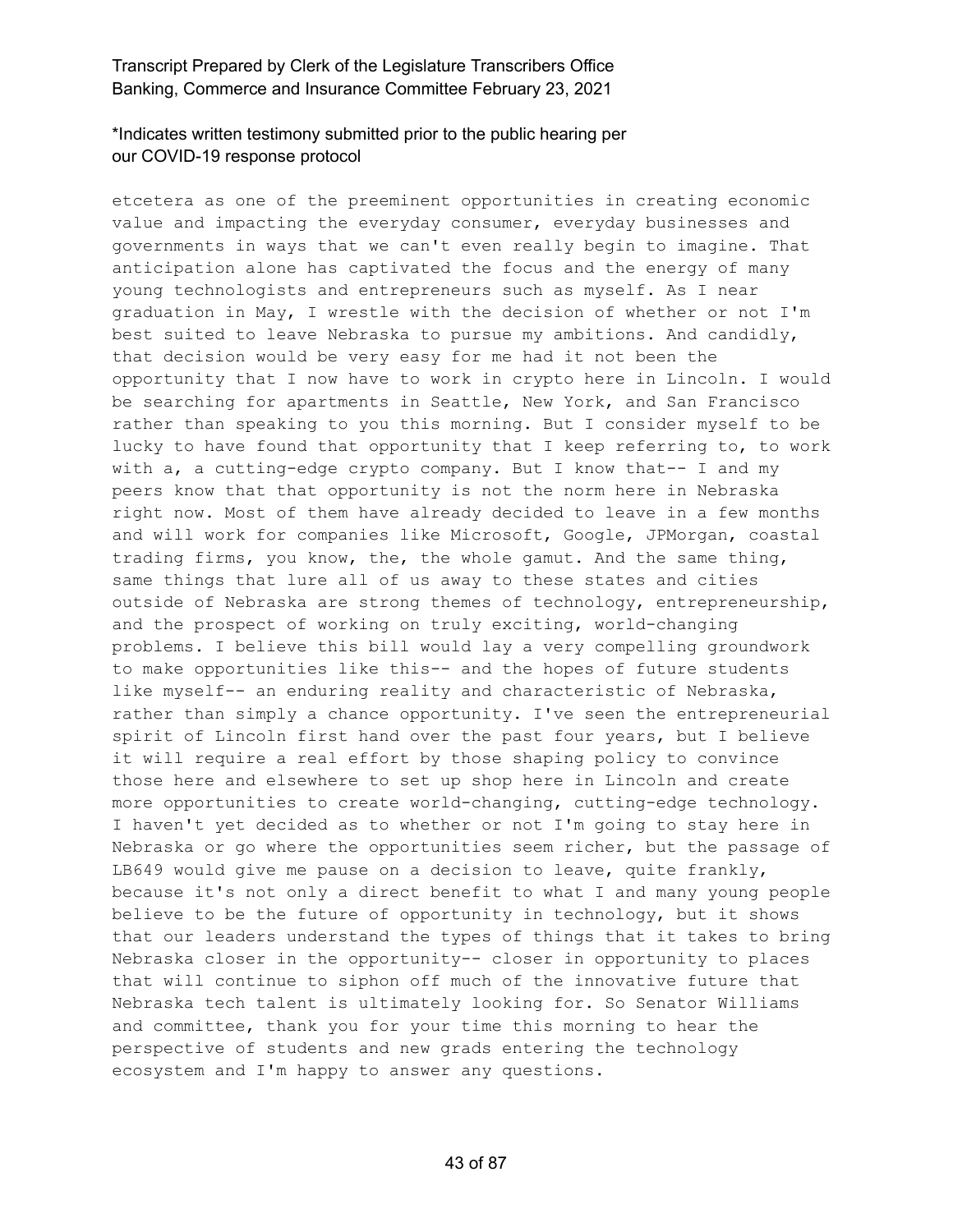\*Indicates written testimony submitted prior to the public hearing per our COVID-19 response protocol

**WILLIAMS:** Thank you, Mr. Gideon. Questions? Senator Pahls.

**PAHLS:** Thank you, Chair. I'm just curious, what school did you attend in Lincoln?

**JACOB GIDEON:** So I am from Omaha.

**PAHLS:** Yes.

**JACOB GIDEON:** And so I, I attend the University of Nebraska-Lincoln.

**PAHLS:** But the school within the university?

**JACOB GIDEON:** Yeah, the college of arts and sciences, but I would say more relevant is I'm a part of the Raikes School, which has created a very entrepreneurial and innovative ecosystem.

**PAHLS:** I was wondering if that's--

**JACOB GIDEON:** Yeah.

**PAHLS:** --the school that you were--

**JACOB GIDEON:** Yes, the Raikes School.

**PAHLS:** Thank you.

**WILLIAMS:** Senator Lindstrom.

**LINDSTROM:** I'm just curious now, what high school did you go to?

**JACOB GIDEON:** I went to Elkhorn South High School in Omaha.

**WILLIAMS:** Any additional questions? Thank you, Mr. Gideon--

**JACOB GIDEON:** Thank you.

**WILLIAMS:** --for being here and sharing your story. Invite the next proponent. Welcome.

**ANGIE STENGER:** Thank you. Good morning, Chairman Williams and committee members of the Banking, Commerce and Insurance Committee. My name is Angie Stenger, A-n-g-i-e S-t-e-n-g-e-r, and I'm the executive director of the Growing Together workforce initiative in northeast

#### 44 of 87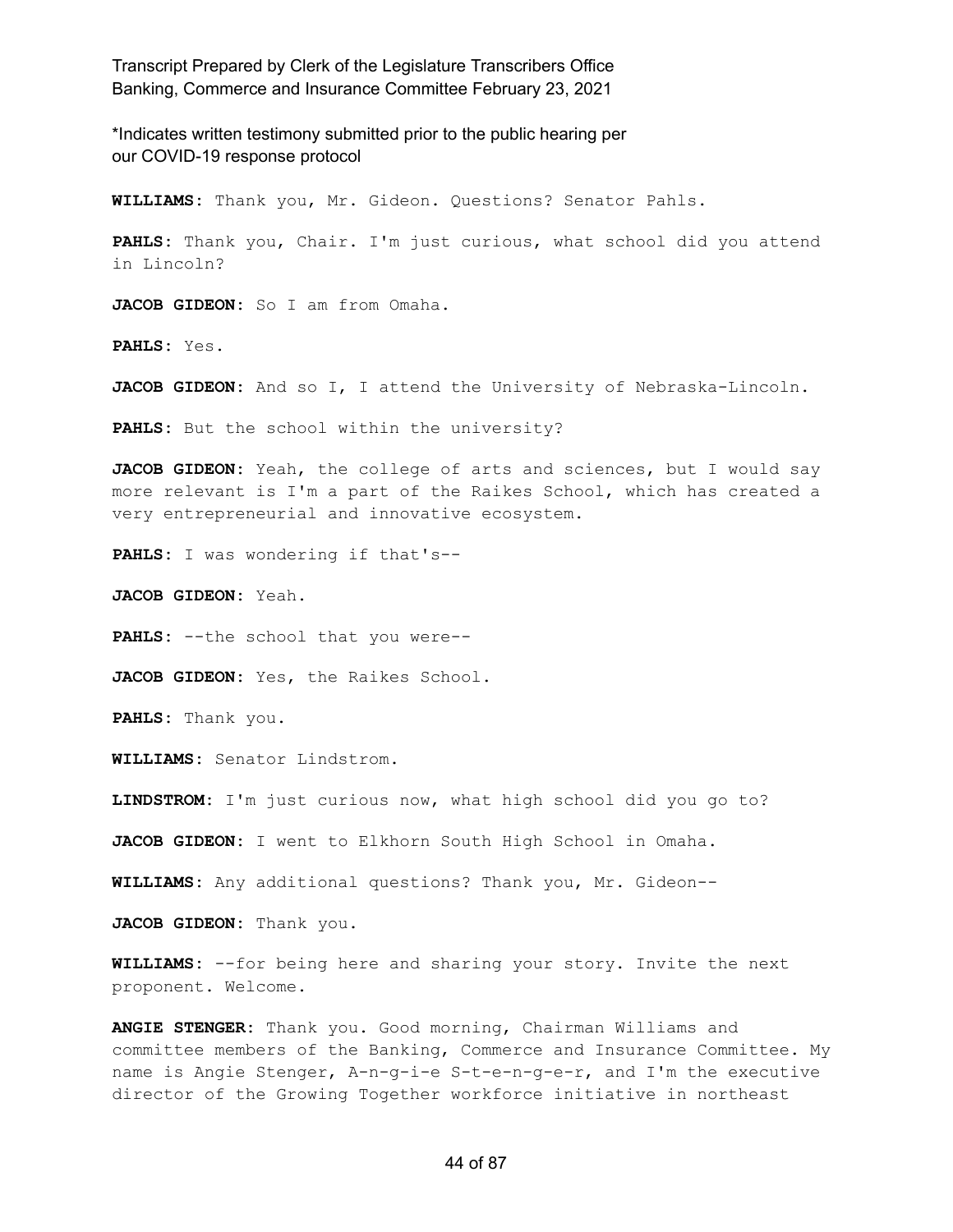# \*Indicates written testimony submitted prior to the public hearing per our COVID-19 response protocol

Nebraska, a plan outlining the transformation of northeast Nebraska's regional economy and population growth. I'm here this morning to testify in support of LB649. Created by local leaders, Growing Together is a multitiered approach to create an entrepreneurial ecosystem in downtown Norfolk, increase high-wage jobs, and inspire young people to remain in northeast Nebraska. We expect to pair entrepreneurs with investment capital and students to redesign a workforce that can compete in a knowledge-based economy. Over the last ten months, I have interviewed over 80 businesses-- business owners and human resource managers to complete a workforce needs, needs assessment. This survey was designed to create a better picture of exactly what type of workers we need in our region and what the future of our workforce might be. From the surveys, I learned that our businesses are committed to expanding the job market and the workforce. Specifically, some of the themes that emerged from my conversations were that businesses wanted to grow, but needed a larger job pool. They also told me that hiring graduates with a local connection is much easier than convincing someone from out of state or from a bigger community to move to northeast Nebraska. And most importantly, they told me that they would much rather educate students to their job needs so graduates do not need to leave the area to learn and find employment. One of the pieces of the Growing Together effort is the development of a career scholarship program at Wayne State College. The first cohort of students began last fall. They're studying I.T., communications, business at Wayne for the next three years and will move into downtown Norfolk their senior year while working at an internship in their field of study. We believe this is one way to reverse the brain drain. It plays directly to the importance of creating more jobs in northeast Nebraska that will entice the next generation to stay in the area. In fact, both Wayne State and Northeast Community College are in the planning stages of adding fintech to their curriculum. The interest is there from their business students on the future of the financial business, as well as the computer science students who want to work in this industry. This is the new workforce and I would hate to have them be educated in northeast Nebraska and force them to leave the state to be employed. We appreciate your time today and the opportunity to help us welcome future businesses and their employees to be a part of our community. Thank you for so-- your support of LB649. I'd be happy to try to answer any questions for you.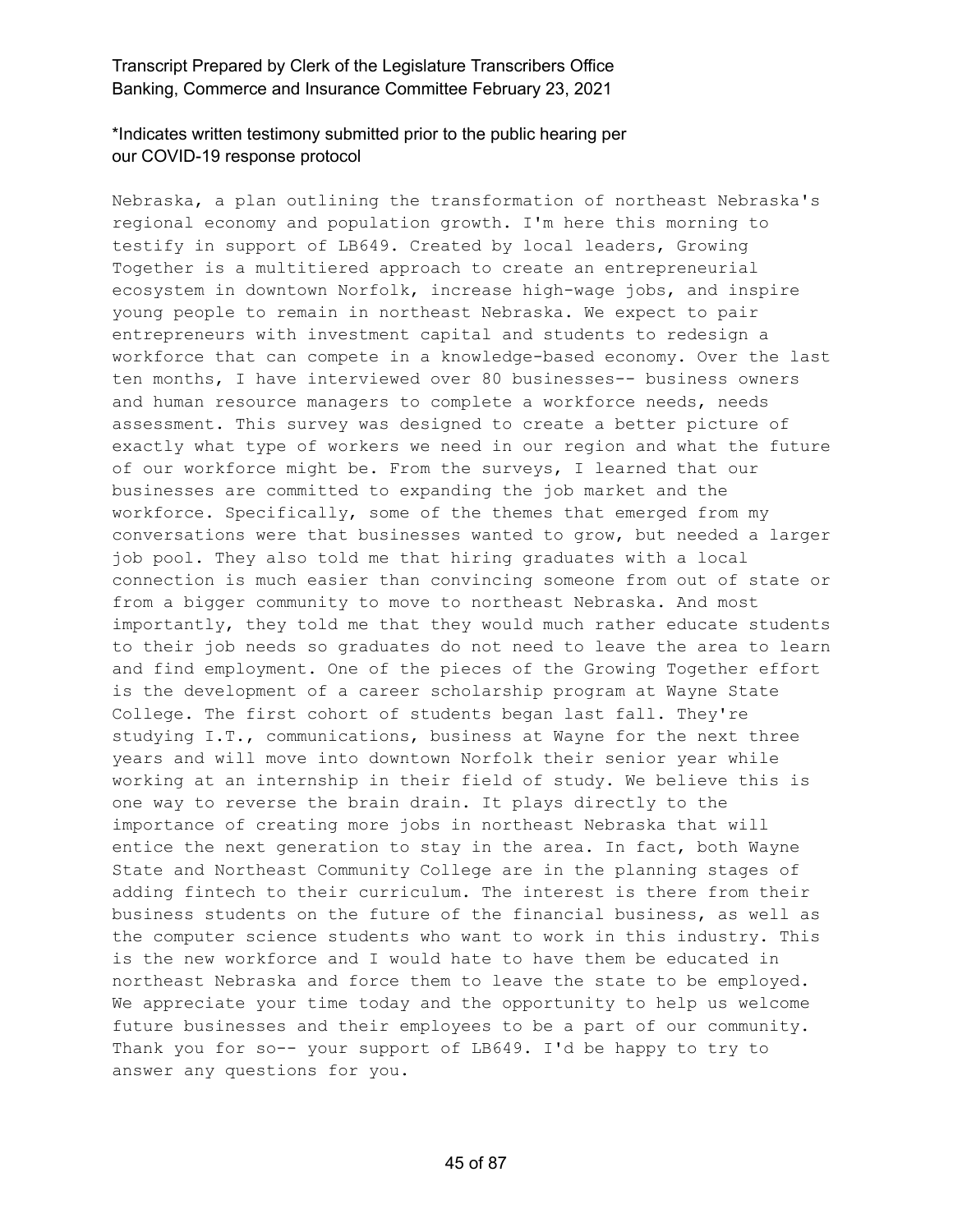\*Indicates written testimony submitted prior to the public hearing per our COVID-19 response protocol

**WILLIAMS:** Thank you, Ms. Stenger. Questions? Thank you for your work in increasing our population base in Nebraska.

**ANGIE STENGER:** Thank you.

**WILLIAMS:** Thank you for your testimony. Invite the next proponent. Welcome.

**DENISE WILKINSON:** Good morning, Chairman Williams and members of the Banking, Commerce and Insurance Committee. My name is Denise Wilkinson, D-e-n-i-s-e W-i-l-k-s-o-n [SIC]-- -i-n-s-o-n-- I can't spell my own name-- and I am president and CEO of the Norfolk Area Chamber of Commerce. I'm here to testify in support of LB649. It has been my pleasure to work with amazing leadership in Norfolk for several years, a city rich with entrepreneurial vision and passion for growth with opportunity. From Joe Ferguson, past Mayor Jim Miller, Paul Macintosh, Jim Bradford, Mayor Josh Moenning, Senator Mike Flood, and other community inspirations too numerous to mention, we have formed partnerships with those outside our geographic boundaries, with government, other communities, and the private business sector to keep Norfolk leading the way for innovative change. The Norfolk Area Chamber would like to commend Senator Flood for his public service to Norfolk and the entire state of Nebraska. He has not limited his support for small towns to small ideas. He brings dynamic ideas for any small town to think big and to grow. Change, examining old concept in new ways and new ideas are often a difficult but necessary part of moving forward, with goals for economic growth and prosperity in every community, regardless of size. If adopted, LB649 will create jobs and spur economic development. Creative entrepreneurs have a vision and with additional opportunity, may start a business by themselves that they turn into a future Fortune 500 company. One to two jobs in Norfolk could expand to hundreds across the state of Nebraska. Being a board member of the Nebraska Chamber of Commerce Executives and the Mid-America Chamber Executives, I can attest that Nebraska has an active network of chamber executives supporting business growth and opportunity. In conversations with my professional peers, it is every community's goal to provide high lifestyle-sustaining wages, highly skilled job opportunities, and recruit young people to their area. Any chamber in Nebraska would jump at the opportunity to be on the forefront of this initiative. With Senator Flood's leadership, Norfolk continues to be fortunate as a visionary in these regards and to set a high bar for success urging future growth. Our chamber's biggest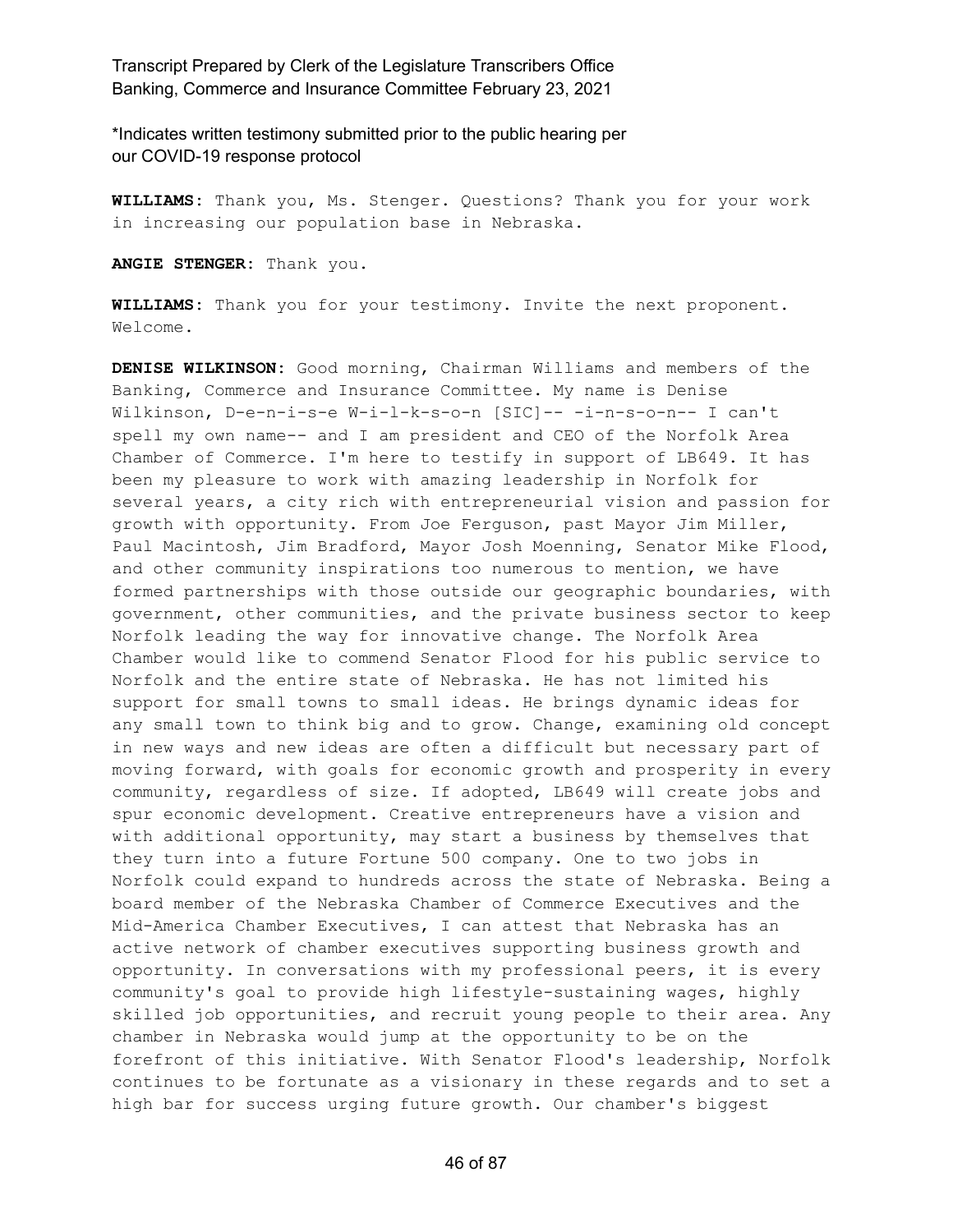#### \*Indicates written testimony submitted prior to the public hearing per our COVID-19 response protocol

challenge is to continue to promote and support economic development, not depending on the status quo or the way we always done things in the past. Our vision is simple: move forward with purpose and determination to pursue what we could be as a business community and not be satisfied with the status quo. Our mission then becomes simple as well, to help every person in our business community every day through innovation, technology, and courageous foresight to grow their business and economic footprint in Norfolk and across the state of Nebraska for decades to come. LB649 is an innovative concept that would provide yet another tool in the local business owner's toolbox for success. It will provide another means of generating commerce and vibrant economic strength with both fellow businesses and customers alike. The Norfolk Area Chamber of Commerce sees this bill as a way to boost local business opportunity and we will forward-- look forward to being part of its implementation, adoption, use, and success. Thank you for the work you do on behalf of all Nebraskans and for your consideration of our efforts here today and I would be happy to answer any questions.

**WILLIAMS:** Thank you, Ms. Wilkinson. Questions? Seeing none, has the chamber of commerce planned a special night, Flood birthday party or--

[LAUGHTER]

**DENISE WILKINSON:** You ruined surprise we had planned and now I have to change it, so-- but thank you for asking. You will receive your invitation in the mail.

**WILLIAMS:** Thank you for your testimony. Next proponent. Good morning and welcome.

**DAN SPRAY:** Good morning, Chairman Williams, members of Banking, Commerce and Insurance Committee. My name is Dan Spray, D-a-n S-p-r-a-y. I'm here to testify in support of LB649 as president of Precision Technology, a Norfolk-owned, full-service computer network support company, and as well as a board member of the Norfolk Area Chamber of Commerce. I fully understand the importance of creating more jobs in northeast Nebraska that will entice the next generation to stay in the area. I want to thank Senator Flood for introducing this proposal. As a technology business owner, I understand well the speed in which technology changes. LB649 addresses the new world of digital finance, but also is utilizing the latest technology in the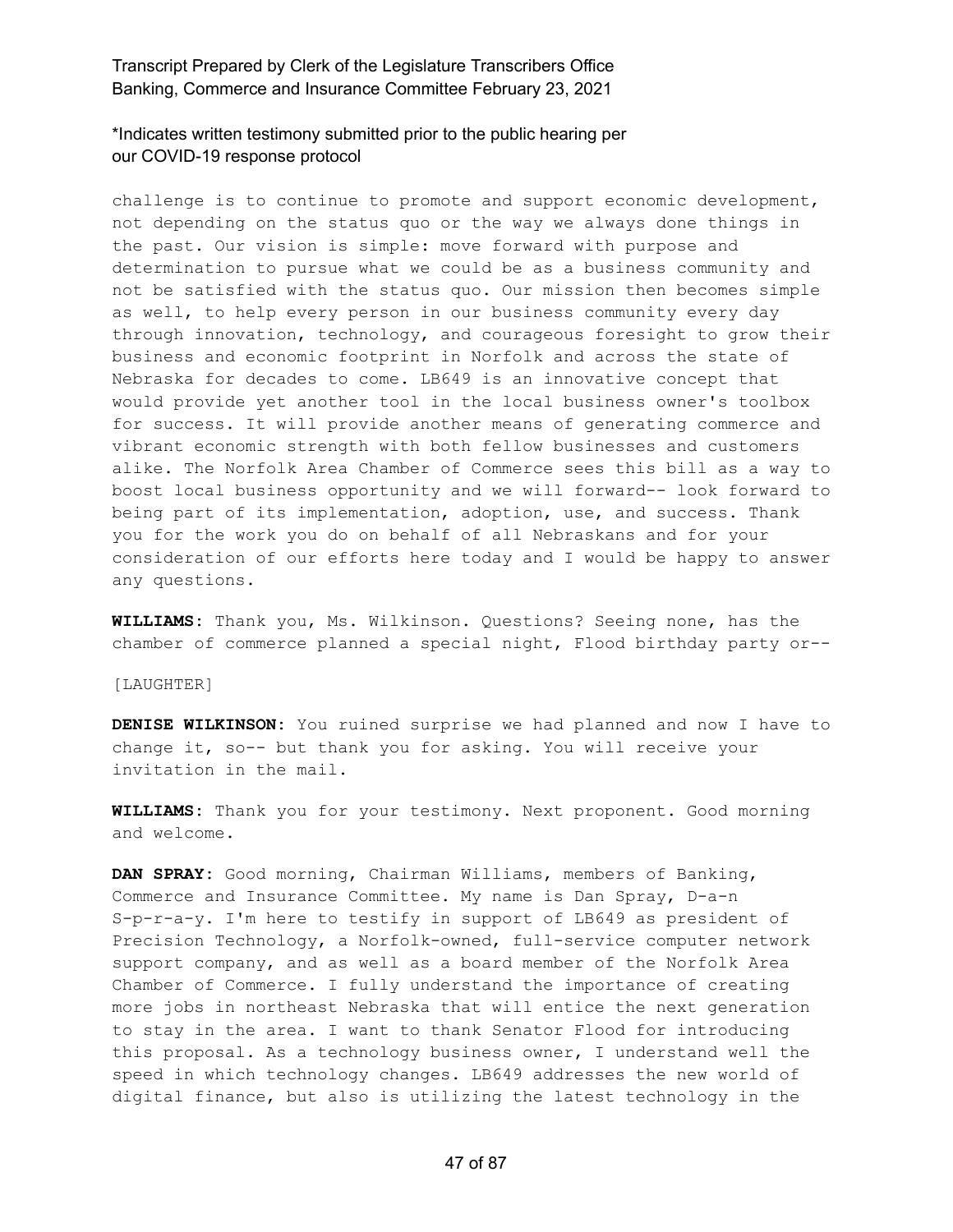\*Indicates written testimony submitted prior to the public hearing per our COVID-19 response protocol

tech world. These are the jobs of the future, the jobs we want to create in northeast Nebraska, where we can create opportunities for young talent to live and raise their families. The pandemic has changed how work is done. It has created a pathway for the global economy to be addressed in a shared workspace in downtown Norfolk. High-paying jobs no longer need to gravitate to the coasts. As an entrepreneur myself, I also know that Norfolk is doing everything it can to be welcoming to new businesses and that means being open to all types of businesses as well. Our community is committed to expanding the job market and the workforce throughout all of northeast Nebraska. We want to educate and employ qualified individuals for high-paying and high-skilled jobs. The leadership in our community has put place- has put a plan in place that will allow businesses to flourish, whether it be a dream today or the next technological innovation. Norfolk is open for business and believes that anything is possible in northeast Nebraska. We ask for your help in making these dreams come true for future fintech businesses that we want to make northeast Nebraska home with your support of LB649. Thank you for your service to this state and I'd be happy to try to answer any questions.

**WILLIAMS:** Thank you, Mr. Spray. Questions? Seeing none, thank you for your testimony.

**DAN SPRAY:** Thank you.

**WILLIAMS:** Invite the next proponent. Seeing no one jumping up, we will be switching now to opponents. Invite the first opponent to come up. Welcome, Mr. Hove.

**CHRIS HOVE:** Chairman Williams, thank you. Members of the committee, my name is Chris Hove, C-h-r-i-s H-o-v-e. I'm the president and CEO of Nebraska Bank of Commerce Community Bank here in Lincoln and I currently serve as the chairman of the Nebraska Bankers Association. Thank you for allowing me to speak to you today on LB649. This is a difficult debate for me as I deeply respect Senator Flood and his focus on economic development for Nebraska. I also recognize that interruption is happening due to new technology in nearly every industry and we must find ways to adapt to change, yet I disagree on this matter at this time, as I believe we already have a state law providing for Nebraska state bank charters, which would allow this type of business activity. Currently, banks can serve as custodians for digital assets and hold those assets for their customers. The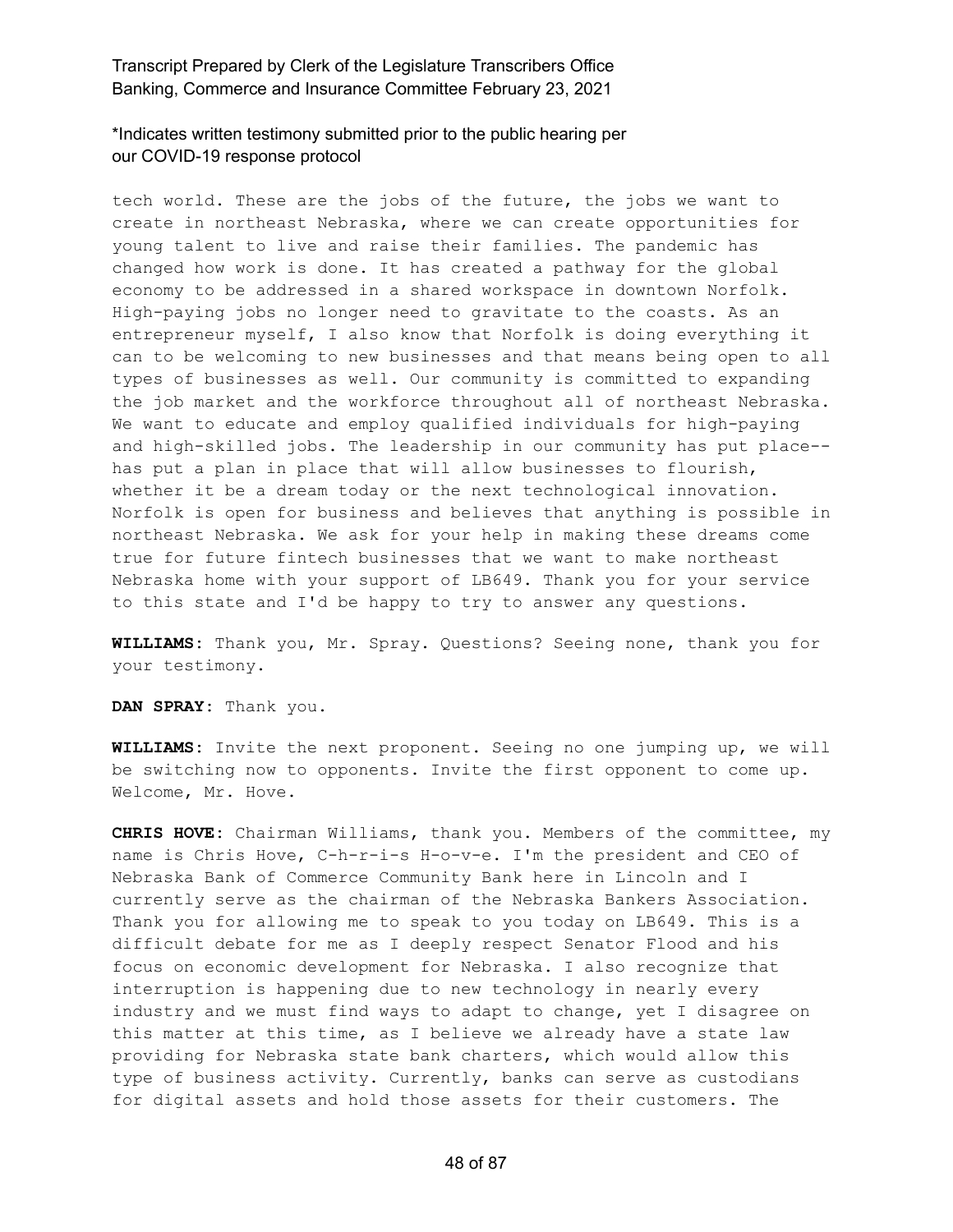# \*Indicates written testimony submitted prior to the public hearing per our COVID-19 response protocol

interruption occurs with this new technology when you allow digital asset depository institutions to be part of the payment system without fully vetting the risks involved. As a banker, we take risks every day, but we fully vet and evaluate those risks in order to understand what risks we are taking on and we mitigate those risks that are not acceptable. In evaluating LB649, here are the risks that have been identified that I do not think are acceptable and I believe would need to be mitigated in order to support responsible innovation. Number one, capital levels. LB649 allows a digital asset depository institution to be created with \$5 million in capital, yet other states, as I understand, are requiring \$20 million. And the current framework to charter a state bank also requires about \$20 million in capital when you add it all up. A new and different endeavor like this should require more capital rather than less capital, as there is much more chance in making mistakes. Number two, regulations. It's hard for me to understand how a digital asset depository institution will be able to follow the Bank Secrecy Act and Know Your Customer rules when it appears many customers that use cryptocurrencies don't want you to know who they are or what they are purchasing or even who they are paying. Also, the Community Reinvestment Act requires banks to invest in their communities. How is a digital asset depository institution going to invest in its community if the customers and transactions occur all over the world? And further, what real economic impact will Nebraska experience if we simply set this framework up here, but all the jobs can be located virtually anywhere in the world? Number three, regulatory guidance. No one really knows all the risks, nor how to evaluate those risks to look for in this new industry. And although we have great state regulators, they are not experts at cryptocurrency, digital assets, or blockchain transactions. Who's going to pay to get these folks up to speed? It certainly should not be the state banks. And if a mistake is made, is there a governmental agency like the Federal Deposit Insurance Corporation prepared to bail out the digital asset depository institution and its customers? And four, finally, reputation risk. Why is it important to call this new entity a bank when digital asset depository institutions have not earned that right? Nebraska community banks have spent decades building their industry name of the term bank. Studies show that most people have a positive impression of the term bank and think of terms like strength, trust, pillars in the communities, following the rules, yet these are the very things that digital asset depository institutions have yet to prove. My hope is that this bill will be denied, but Senator Flood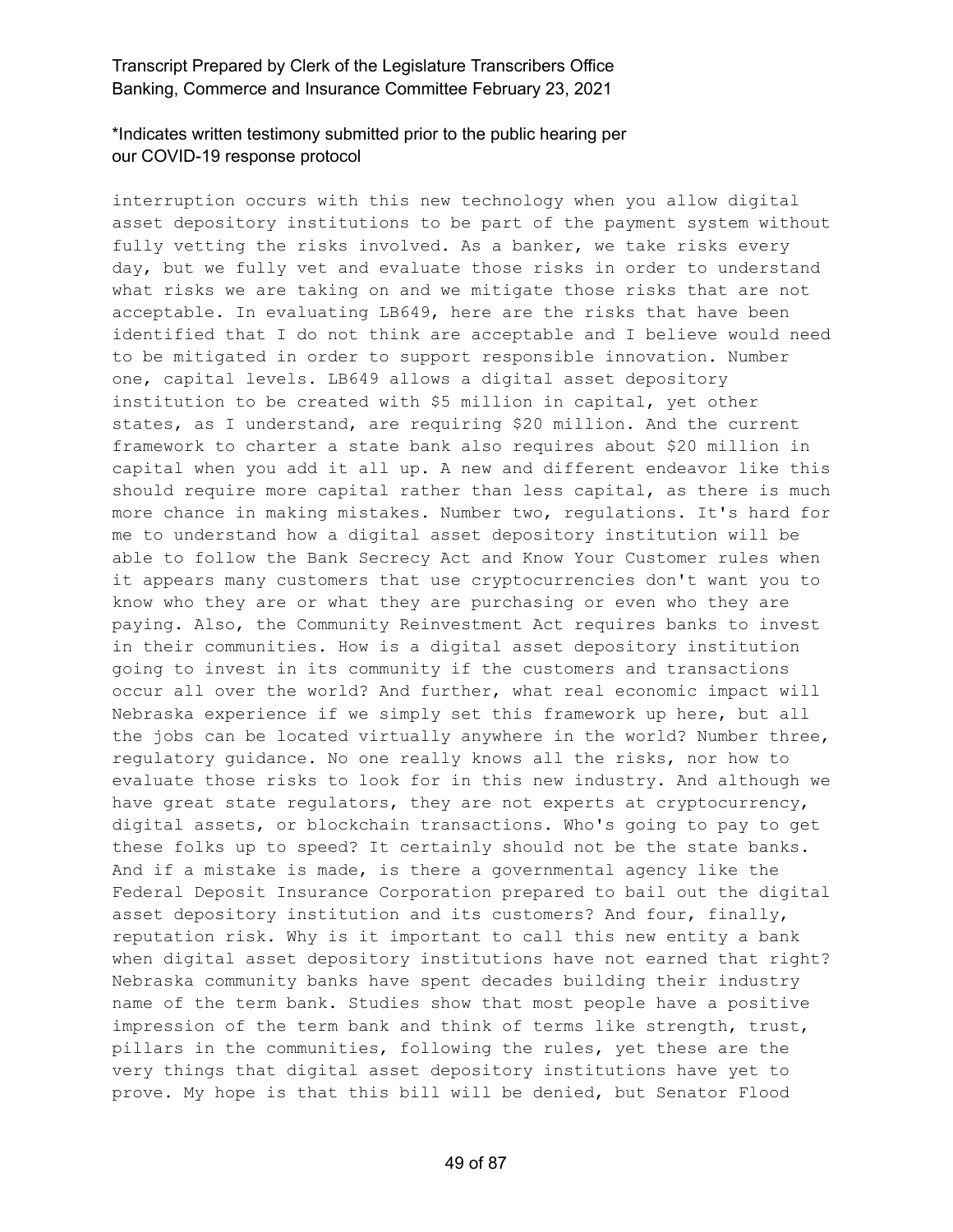\*Indicates written testimony submitted prior to the public hearing per our COVID-19 response protocol

will introduce a bill in the future with the assistance of Nebraska bankers that addresses these issues. We've seen many industries that are up to this technology and we all know it will continue to occur in the financial sector, but is it worth, is it worth risking the nearly 175 community banks in Nebraska that have supported and helped to grow our state to allow this new venture? Thank you and thank you for your service to the state.

**WILLIAMS:** Thank you, Mr. Hove. Are there questions? Seeing none, thank you for your testimony. Invite the next opponent. Welcome, Mr. Sjulin.

**CARL SJULIN:** Thank you, Chairman Williams, members of the committee. My name is Carl Sjulin, S-j-u-l-i-n. I'm the president of West Gate Bank, a state-chartered bank with locations in Lincoln and Omaha. Prior to West Gate Bank, I worked for Nebraska Congressman Doug Bereuter on the House Banking Committee. I then returned to Nebraska and practiced law with a Lincoln law firm for 12 years where I represented financial institutions throughout the state. West Gate Bank is a member of both the Nebraska Bankers Association and the Nebraska Independent Community Bankers Association. While these two associations are aligned in their opposition to this bill, my testimony today is on behalf of the Nebraska Independent Community Bankers Association. The unique charter legislation in LB649 should be rejected as totally lacking in consumer protection. LB649 seeks all the privileges of being a bank, but none of the obligations and requirements that are at a very high level that banks throughout Nebraska have to comply with, including the following: (1) no deposit insurance, (2) no federal oversight or examination, (3) woefully inadequate capital requirements, and (4) no safeguards or protections given the inherently risky business model employed by digital asset depository institutions, which I'll refer to as DADIs today. This committee need note-- need look no further than the Commonwealth Savings failure in 1983 to see the severe damage a new financial institution charter can cause if rigorous consumer safeguards are not required. Commonwealth was a special state charter for industrial loan and investment companies. Just like DADIs, these institutions were not FDIC insured and they were not subject to federal examination. Predictably, Nebraska consumers did not understand these elevated risks and lost millions when Commonwealth failed. Senator Vard Johnson, sitting where you are today, stated the following and I quote, obviously, one of life's lessons for each of us is to make certain that institutions have deposit insurance backed by the full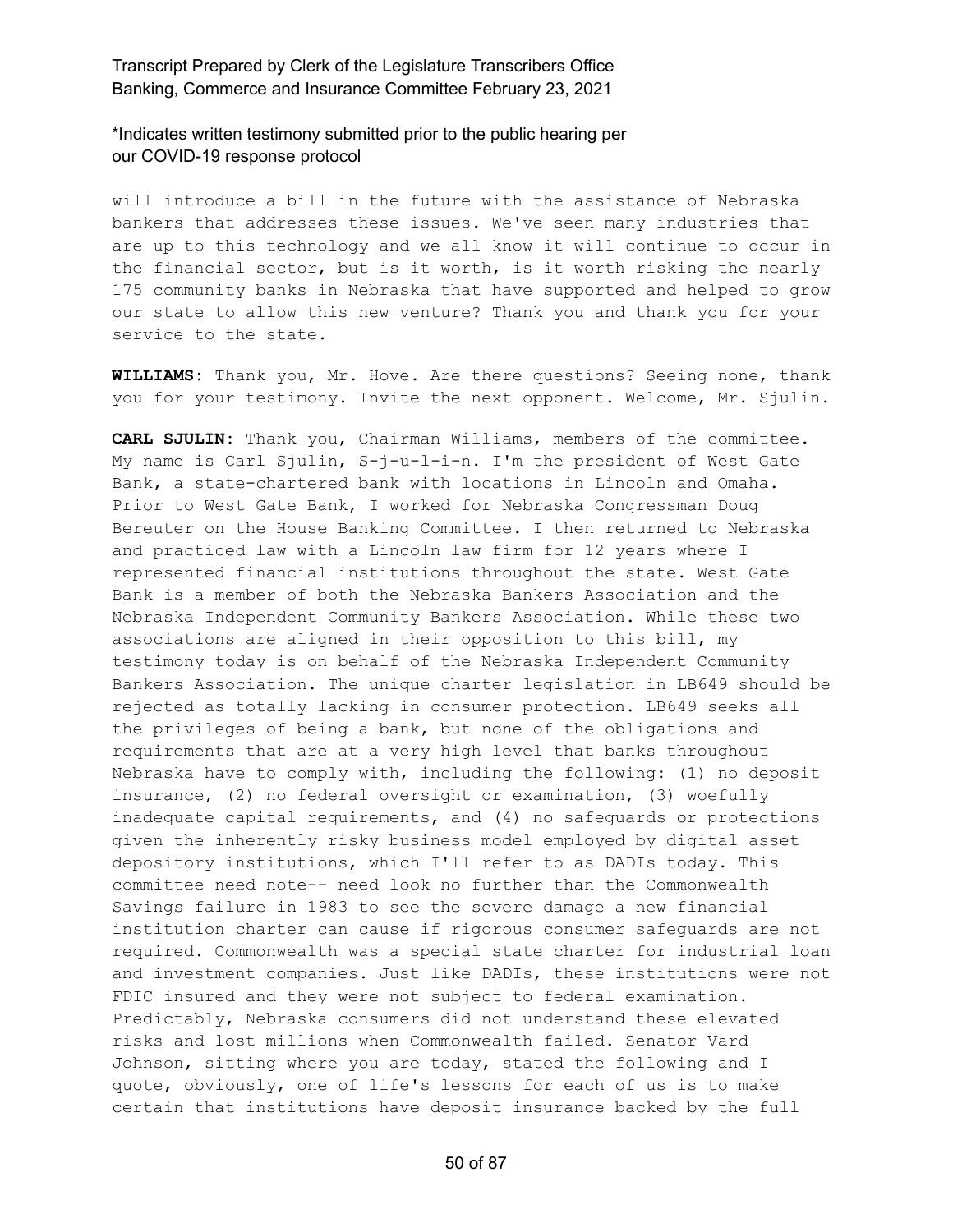#### \*Indicates written testimony submitted prior to the public hearing per our COVID-19 response protocol

faith and credit of the United States, end quote. Attorney Dave Domina from Norfolk, at the time, led the investigation into the Commonwealth failure and stated the following on the 30th anniversary in 2013. And I quote, the lessons from Commonwealth need to be heeded today. The State Legislature must be reflective about the laws it passes. Political whim or the flavor of the month must be resisted, end quote. The Nebraska Department of Banking is not a realistic-- is not in a realistic position to regulate the worldwide scope of billions of dollars in anonymous cryptocurrency transfers. It's important for the committee to understand the inherently risky business model employed by DADIs. As drafted, when a consumer makes a cryptocurrency deposit in a DADI, the DADI is required to match the value of that deposit by posting treasuries or other bonds with a third party as collateral. Now Mr. Neuner, today in his testimony, changed that significantly when he said, well, our intent would be to post other cryptocurrencies to be held as collateral. But in any event, on day one, that might appear to be a safe model, but the values of both these assets and liabilities change over time. These are not constant value securities. For example, Bitcoin has doubled in value over the past two months and even so-called stablecoins have increased as well. And what about the changing value of bonds or other cryptocurrencies that are posted as collateral? The yield on treasuries has increased over 30 percent in the past two months, thereby driving down the value of those bonds. The value of cryptocurrencies and the value of other deposits that are, that are posted as assets, as these increase, the balance sheet of a DADI would have drawing liabilities and shrinking assets. That's simply a recipe for a failure of a financial institution. This could in fact-- creates a perfect storm where a run could occur on a DADI, where consumers seek to withdraw their crypto deposits in a rush to get out before failure. As been discussed previously, the \$5 million capital requirement is insufficient given this unstable business model and it's a fraction of what is needed to get FDIC insurance today. Now there has been a substantial amount of discussion today about economic development. I would submit to you the economic development rationale you have heard is simply irrelevant to this serious task of creating a new type of financial institution. This committee's obligation is to ensure there are substantial and effective guardrails that protect consumers. LB649 comes nowhere close to satisfying the high bar set by banks and should be rejected. Thank you.

**WILLIAMS:** Thank you, Mr. Sjulin. Questions? Senator Bostar.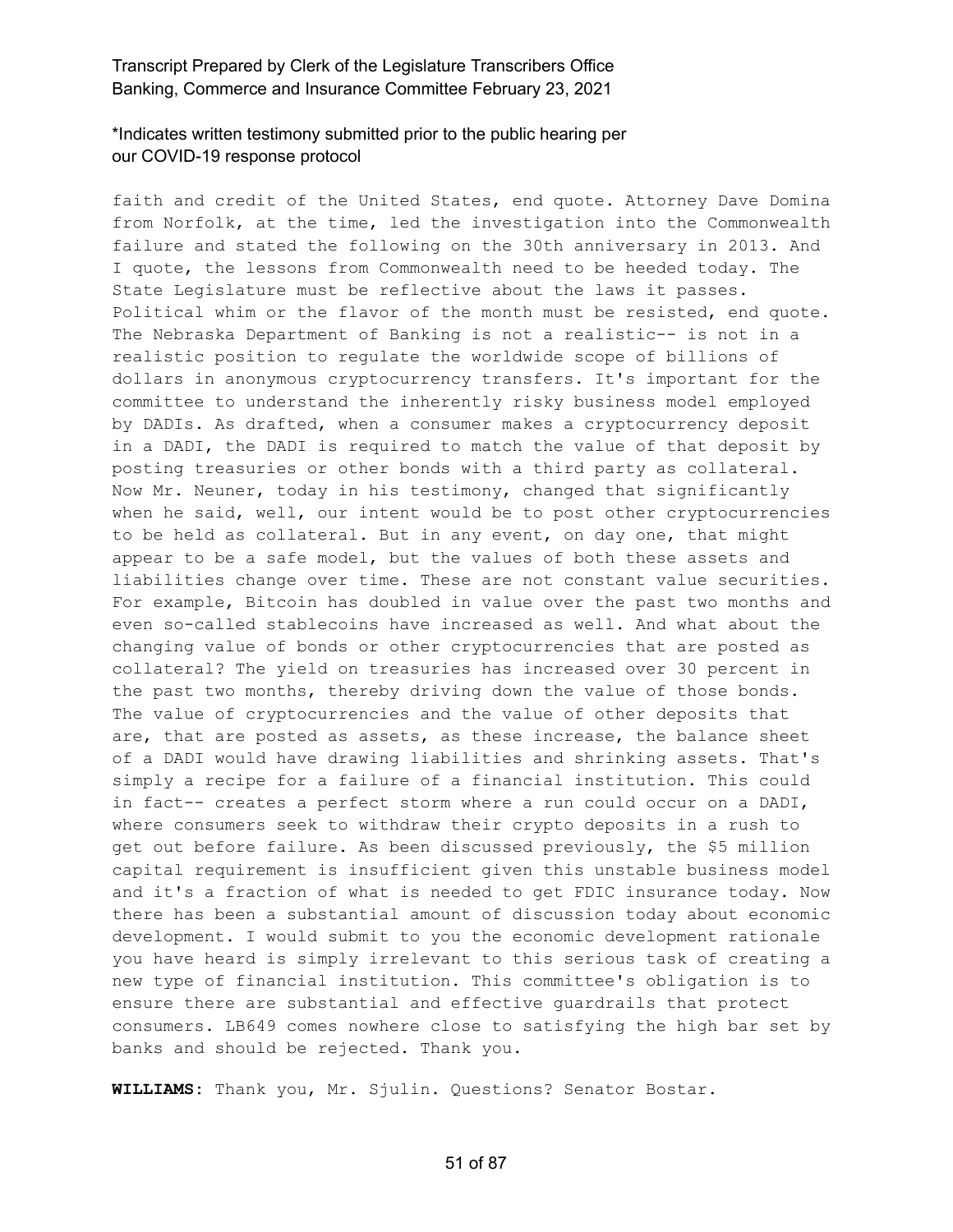\*Indicates written testimony submitted prior to the public hearing per our COVID-19 response protocol

**BOSTAR:** Thank you, Chair Williams. Thank you, sir, for your testimony. So we've heard through the proponent phase of the testimony on this bill that based on what Wyoming is doing, based on what is available within federal charters now-- I understand that some of these, you know, applications and things are pending in places, but, you know, let's say that that all happens-- as well as hearing from people who talk favorably about, you know, this kind of business. I guess, I guess my question is twofold: one, what, what are your thoughts about the idea that we could, in short order, end up in a situation where a Wyoming-chartered digital bank could branch into Nebraska? And two, what are-- as, as a, as a Nebraska banker, what, what are, what are Nebraska banks doing to prepare for this upcoming sort of digital transition in the marketplace?

**CARL SJULIN:** I'll take the second part of your question first. Currently, Nebraska banks aren't allowed to be in this business that's being proposed to you today. We couldn't do it if we wanted to. It's not allowed under our charters, not allowed by our regulators. It is inherently unstable, as we've talked about, and would be wholly inconsistent with the deposit insurance that we are required to maintain, not to mention some of the other regulations, such as the anti-money laundering, Know Your Customer, Bank Secrecy Act, and others that have been detailed today. As to the first part of your question, I don't know what rights a Wyoming bank branching into Nebraska could conduct within the Nebraska branch. I haven't thought about that, but I don't think what Wyoming did was a good idea either and so that rush to be first, I think, is something that this committee should resist.

**BOSTAR:** And I, and I understand that perspective, I'm just-- you know, if, if they are allowed to operate under the regulations set forth in their state of charter, so Wyoming, whether we think what Wyoming did is good or bad or irresponsible or terrific, if they can then operate that with-- within Nebraska and, and have Nebraska customers as their, as their customer-- as part of their customer base, is there an advantage of having our state involved in the regulation that's going to affect Nebraskans?

**CARL SJULIN:** Well, perhaps the best way I, I can think of to answer that question would be they don't have to have a branch in Nebraska, a physical presence in Nebraska for a Nebraska resident to do business with a Wyoming DADI. That would be easily done. In fact, I think much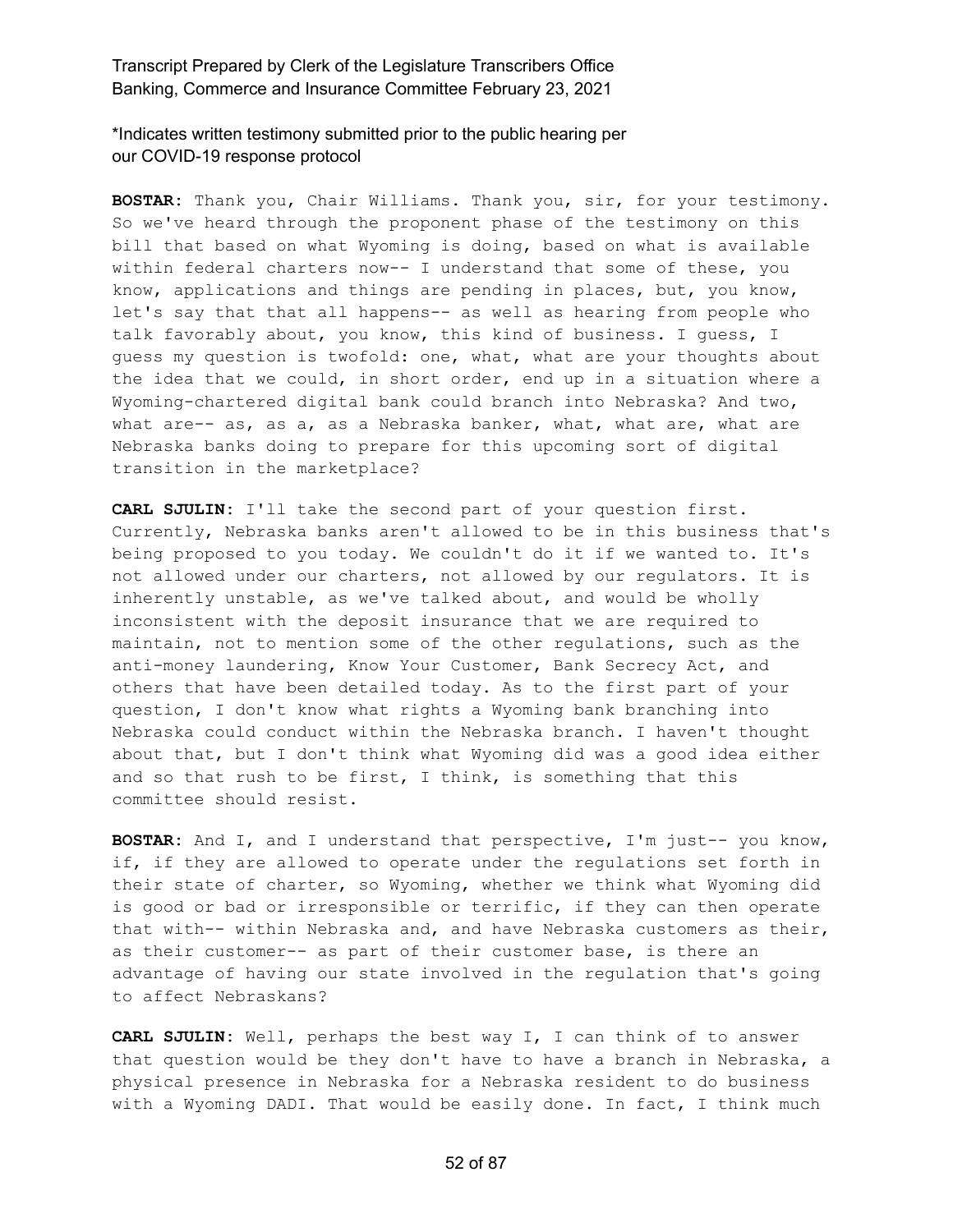\*Indicates written testimony submitted prior to the public hearing per our COVID-19 response protocol

of the testimony today seems to suggest this is a Nebraska thing and they'll be Nebraska customers when in fact, the vast majority of these customers wouldn't even reside in the United States and the transfers would be to recipients outside the United States as well. And so I don't think-- at least as it's currently structured, you know, physical presence or whether it's in a home office in Norfolk or other kinds of things simply are irrelevant to this, this business. In fact, Telcoin is currently based in Singapore.

**BOSTAR:** Thank you.

**WILLIAMS:** Senator McCollister.

**McCOLLISTER:** Yeah, thank you, Chairman Williams, and thank you for being here. The proponents of LB649 indicate that the large national banks are starting to embrace cryptocurrency. They have reserves, adequate reserves to, to secure all of that. Is the business model that they're using different than we're seeing with LB649?

**CARL SJULIN:** I don't know, Senator, if I fully understand what the larger banks are doing in that space. To the extent that they're simply serving as a depository, right, that neutral third party that's holding a digital asset, that's different than engaging in the transfers, but I think it points out perhaps the most significant disconnect throughout this whole debate and that is simply that if Telcoin or any other DADI wants to do these activities, charter a bank, go through the banking process, and, and knock yourself out.

**WILLIAMS:** Additional questions? Seeing none, thank you--

**CARL SJULIN:** Thank you.

**WILLIAMS:** --for your testimony, Mr. Sjulin. We would invite the next opponent. Welcome, Ms. Andersen.

**LESLIE ANDERSEN:** Thank you, Mr. Chairman, members of the Banking, Commerce and Insurance Committee. My name is Leslie Andersen-- let me take that off-- L-e-s-l-i-e A-n-d-e-r-s-e-n, and I'm CEO of the Bank of Bennington. I appear before you today in opposition of LB649, but I'd also like to take this opportunity to thank Senator Flood for his forward thinking about Nebraskan economic development. He's done a fantastic job with what's going on in northeast Nebraska. And I also sit on the Nebraska Tech Collaborative that, that Mr. Cassling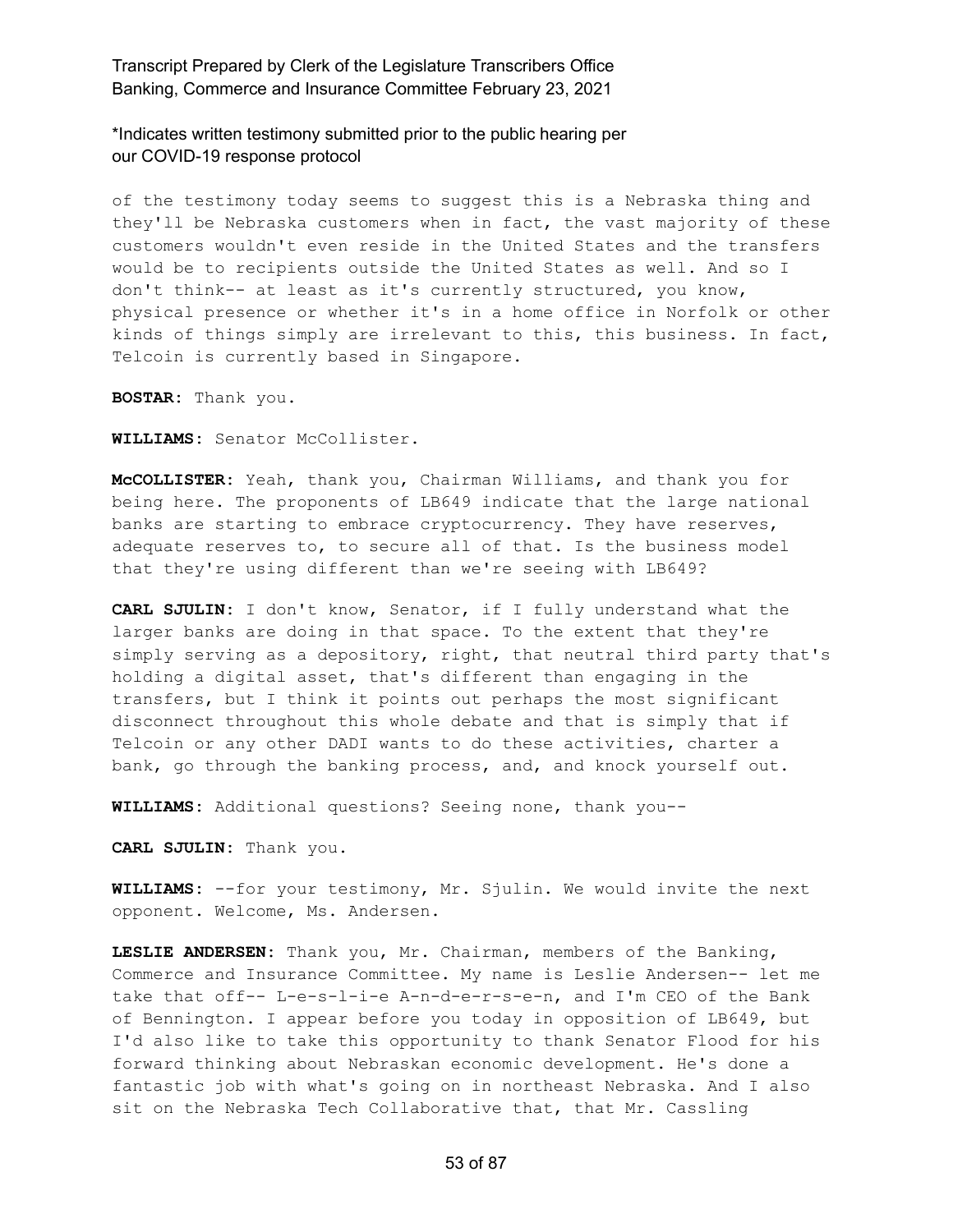# \*Indicates written testimony submitted prior to the public hearing per our COVID-19 response protocol

mentioned earlier. While I oppose LB649 as introduced and in its amended form, I'm very supportive of innovation. In fact, my little bank has a joint venture with an Omaha fintech company. However, I believe that any charter which would potentially have access to a master account at the Federal Reserve be subject to the same laws and regulations, including capital requirements, examinations and reporting requirements, and ongoing supervision, as other financial institutions. There's a time-tested intersection with the public trust and banks and Nebraska should be especially careful about what it tells the public and stakeholders about potential entities that look like banks. The Bank Policy Institute published on October 21, 2020, an article entitled "Beware of the Kraken." And while Mr. Neuner testified earlier that his company wouldn't have any interest in doing business this way, I think it's important because it, it relates back to the Wyoming legislation, which this is drafted on. This article suggests that if Kraken Financial had been in full operation, operation in March of 2020 as a special purpose depository institute- institution, based on the capital requirements applicable to the Wyoming special purpose depository institution and based on a reasonable division of its, its assets between deposits with the Federal Reserve and investments in ten-year treasuries, Kraken would likely have been subject to a bank run and ren-- rendered insolvent by mid-March, simply due to volatility in interest rates and the effect on bond values. Nebraska needs to thoroughly consider the public trust, resolution, if there's a case of insolventy-- insolvency, and basing capital requirements around the risk profile of the entity, including any off balance sheet activities. While I'm very supportive of responsible innovation, the potential benefits of innovation cannot result at the expense of maintaining a safe and sound banking and payment system. The special purpose depository institution, institution charter and the proposed digital asset depository institution charter for nonbank firms have raised a number of serious regulatory concerns, both at the state and federal level. The Federal Reserve has traditionally restricted access to the payment system to financially-- to insured financial institutions. Granting of a special purpose charter will allow these nontraditional banks to leverage their statter-- status as state-chartered depository institutions to gain access to that payment system. The payment system has worked- performed remarkably well in times of economic stress as a result of consistent application of stringent regulatory and supervisory standards for all of its participants, participants. The business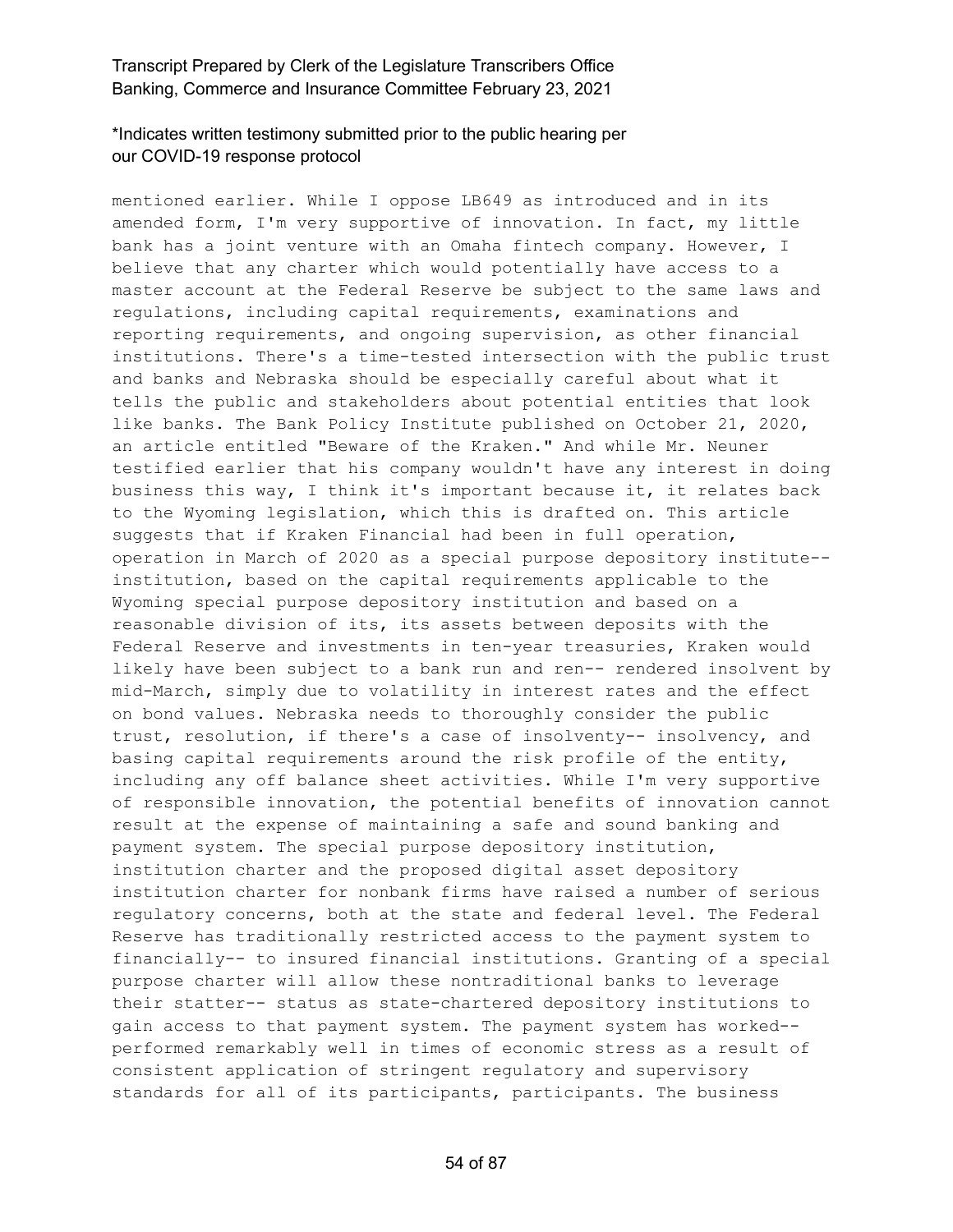\*Indicates written testimony submitted prior to the public hearing per our COVID-19 response protocol

models presented by these special purpose financial institutions differ significantly from those of traditional banks. Their principal business is to provide a banking gateway between digital assets and national currencies, raising heightened anti-money laundering, Bank Secrecy Act, and terrorist financing, financing concerns. Digital assets are here to stay. National banks have recently been authorized by the Office of the Comptroller of the Currency to hold custody of crypto assets and use stablecloins to settle cross-border payments. If we simply authorized state banks to perform the same activities, crypto businesses can provide custody management services for their customers within the framework of the existing system and no new charter would be needed. Thank you very much for your time and I would be happy to answer any questions.

**WILLIAMS:** Thank you, Ms. Andersen. Are the questions? Seeing none, thank you for your testimony.

**LESLIE ANDERSEN:** Thank you.

**WILLIAMS:** Invite the next opponent. Welcome, Mr. Hallstrom.

**BOB HALLSTROM:** Chairman Williams, members of the Banking Committee, my name is Bob Hallstrom, B-o-b H-a-l-l-s-t-r-o-m, and I appear before you today as registered lobbyist for the Nebraska Bankers Association in opposition to LB649. The tenor of this hearing today reminds me a little bit of the movie Cool Hand Luke. Perhaps what we have here is a failure to communicate. The green copy of the bill, the amendment that's been proposed, AM227, and what Mr. Neuner described in his testimony appear to be significantly different. There may be some areas for compromise and discussion that can be undertaken in light of some of the things that Mr. Neuner has talked about and we certainly would pledge to work with Senator Flood in that regard. We have early on made our concerns aware to Senator Flood and to Mr. Quandahl, who drafted the legislation. We've been consistent in those concerns that have been raised and I'm going to depart from my testimony. The written testimony can be for the record and I'll just touch on some things that have come up during the course of the hearing today. I would note that part of what I've handed out is that beware-- that "Beware of the Kraken" article that Ms. Andersen, Ms. Andersen talked about and I would commit that to your-- to review and, and reading. One of the issues, capital stands between a bank and insolvency and it would be similar with regard to the banks that are to be created under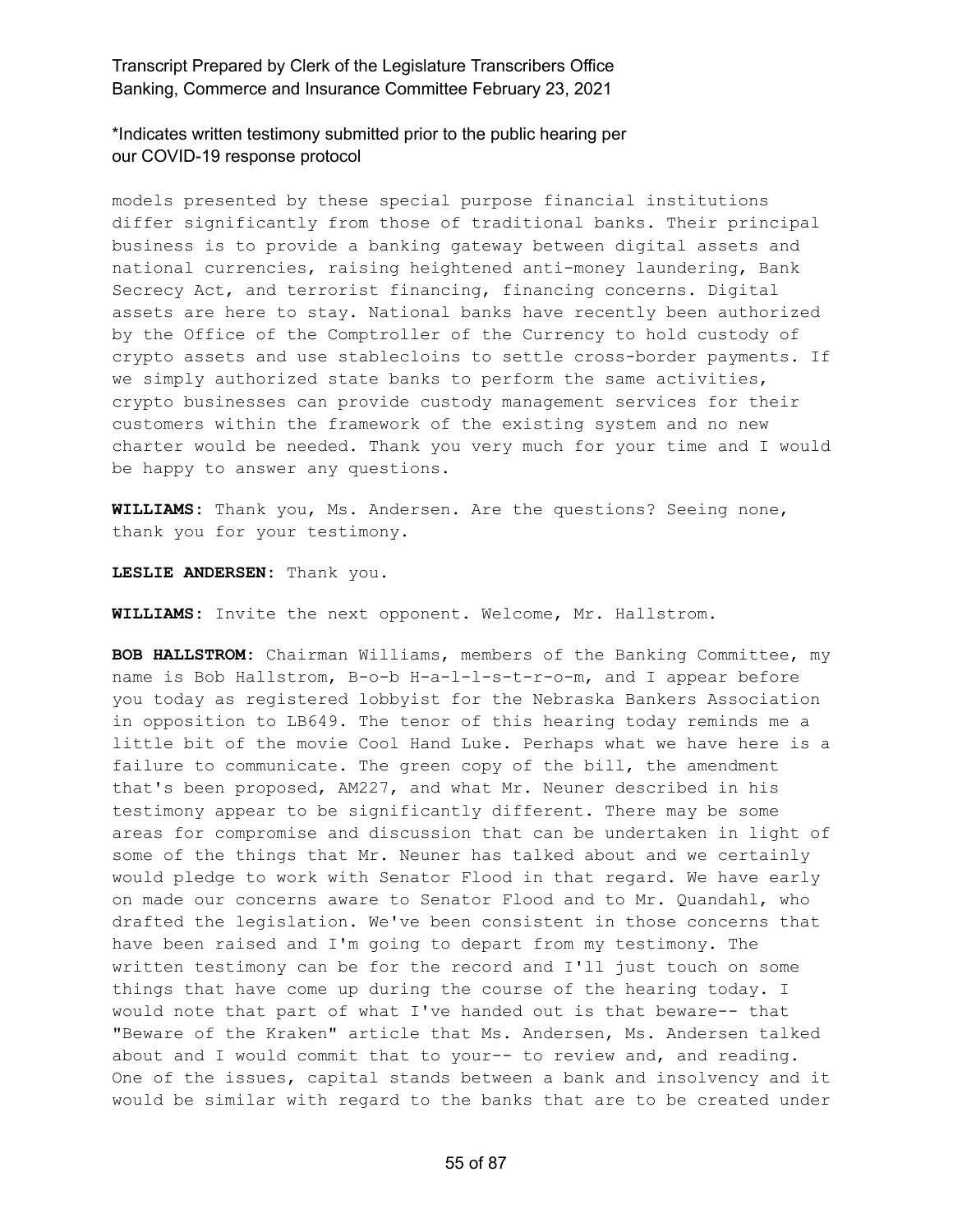# \*Indicates written testimony submitted prior to the public hearing per our COVID-19 response protocol

LB649. You've heard other witnesses indicate that \$5 million in capital is insufficient. I understand that the director will have some authority to raise that. In fact, my understanding in the state of Wyoming, where cryptocurrency banks are authorized, is that their rules provide for the greater of \$10 million or 1.25 to 1.75 percent of the assets under custody management. The OCC, which has been referenced in terms of a national bank trust charter, has a requirement of \$7 million-- the greater of \$7 million for the amount that a well-capitalized national bank would be required to hold. Those are both significantly higher than \$5 million, as you might see. In response to Senator Bostar's question, I think two things in terms of if it can happen elsewhere, they can come into Nebraska, what's the big deal? The first one is the OCC has provided conditional approval for two banks at this time, Anchorage Bank in South Dakota is one of them, and the authority of the OCC to do so is, is under fire. It's being questioned legally, so there may be some issues and some reticence to go that particular route. Secondly is-- and perhaps Director Lammers will have more insight on this. I haven't had time to give a great deal of thought to it, but interstate branching is authorized. That was another contentious issue in the banking industry for years and years. Interstate branching is authorized for national banks and, and state banks. This is not a bank. I'm not sure without doing some research, but my, my initial gut reaction would be that if these are not banks, they may not be subject to the interstate branching requirements or allowances under federal law. One of the issues that hasn't been talked about is the fiscal note. There is a fiscal note. It's-- you know, as, as we are in this body, we sometimes criticize it if it's too low or too high, but in this case, I'm surprised it was only \$250,000. It provides for three employees within the banking department. I believe it's the state of North Dakota who had a regulatory sandbox initiative just this past session that was defeated, had the same three types of employees and an \$800,000 price tag associated with them. The other issue would be in Wyoming, it's been two and a half years and they've had two applications that have now been approved. The fiscal note submitted by the department suggests that they expect maybe two applications in the first two years. My question would be who's going to foot the bill during those first two years for the startup cost of three new employees estimated to be \$250,000 a year? It's a cash-funded agency. I'm-- hopefully it's not going to be the banking industry that would have to foot the bill for those expenses. When we look at the issue of the amendments, Mr.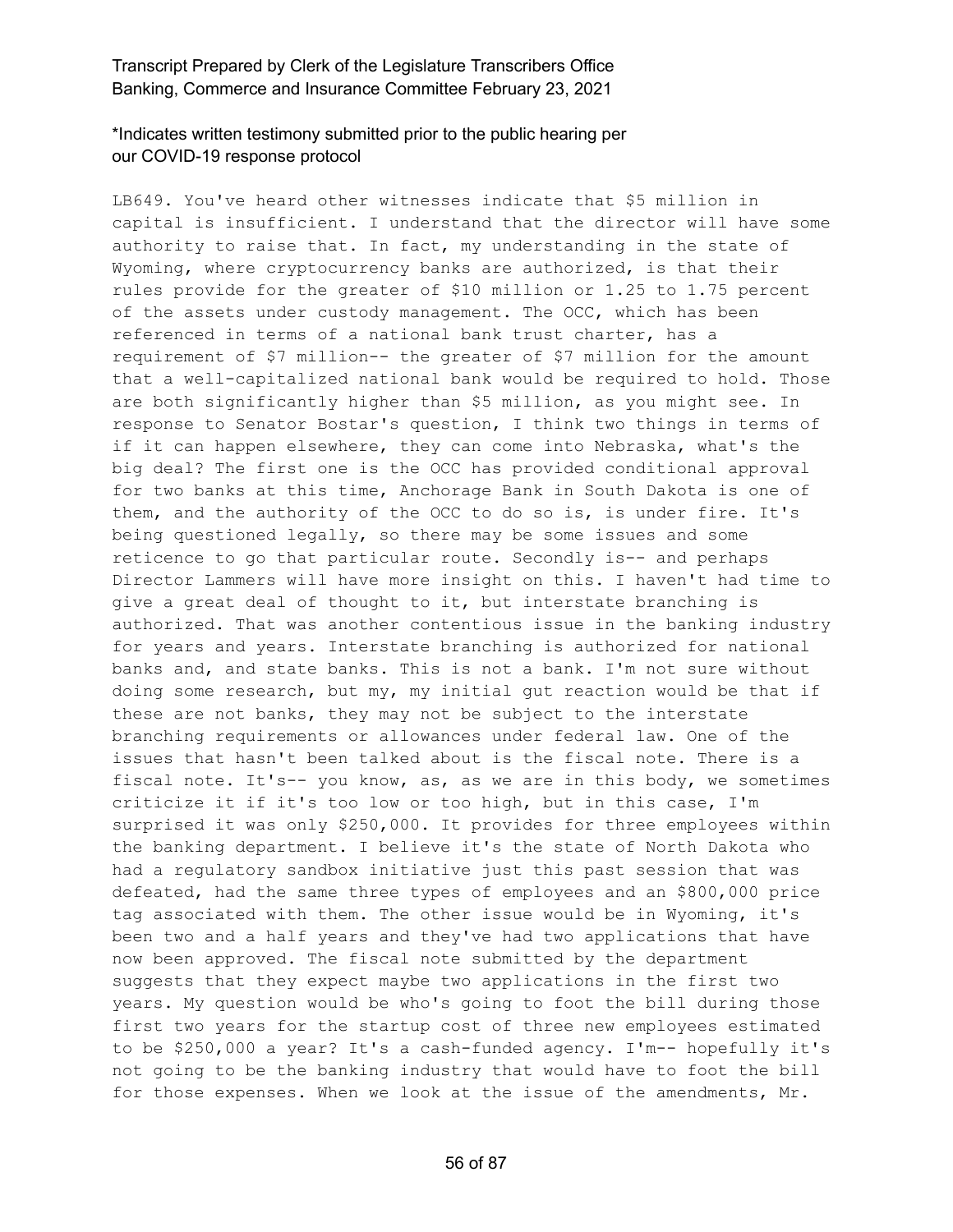# \*Indicates written testimony submitted prior to the public hearing per our COVID-19 response protocol

Quandahl suggested that I was going to be pleasantly surprised. I think he was close. I was unpleasantly disappointed with the amendments, but I think we've got some room to work from this point forward, some of the issues that, that went the wrong way in terms of not moving the needle or reducing the ownership for a DADI by a bank, if they were so inclined, from 20 percent to 10 percent and then the 22 percent deposit exception that was mentioned during the testimony. And I think Senator Aguilar, who's left the room, was here at the time when the 22 percent deposit cap was put in place. That was hotly contested, hard fought, and as you might imagine, there were some hurt feelings within the industry, but we finally worked our way through it. And for the new kid on the block to come in and suggest that they ought not to be subject to the 22 percent deposit cap is, is not in the best interest of, of our members. Volatility-- to speak briefly to the issue of volatility, most of you have probably read about the, the monumental swings in the price of Bitcoin and other cryptocurrencies. That issue alone has allowed people to accumulate uncommon wealth. And since I used the word commonwealth and some people have already testified to that, I think that's a real concern in terms of the state sanctioning a newly chartered bank that's not going to have FDIC insurance, may have insufficient capital requirements, and so forth and so on, so I would just draw that to the attention of the bank-- or the committee, excuse me. I know Senator Flood is anxious to move and thinks that we must move with all due speed. I would suggest there's no need to rush to judgment. We've seen Wyoming take two and a half years to get much of anything done. Other states-- I, I, I would not suggest that Nebraska should or shouldn't do something just because other states do or don't, but in this particular area, South Dakota, California, and North Dakota have had laws that aren't even as broad as this and have deferred action for the time being. With that, again, I guess we're willing to work. Senator Flood wants this bill to be on the fast track. We'd prefer that it be put on a slow boat to China, but we are willing to work with Senator Flood and see, particularly in light of Mr. Neuner's comments today, whether or not there's a different way to skin the cat and provide for those types of custodial services to accommodate the cryptocurrency market. I'd be happy to address any questions.

**WILLIAMS:** Thank you, Mr. Hallstrom. Questions? Senator Slama.

**SLAMA:** Thank you, Mr. Chairman, and thank you, Mr. Hallstrom, for being here today. Could you just outline-- obviously we've had a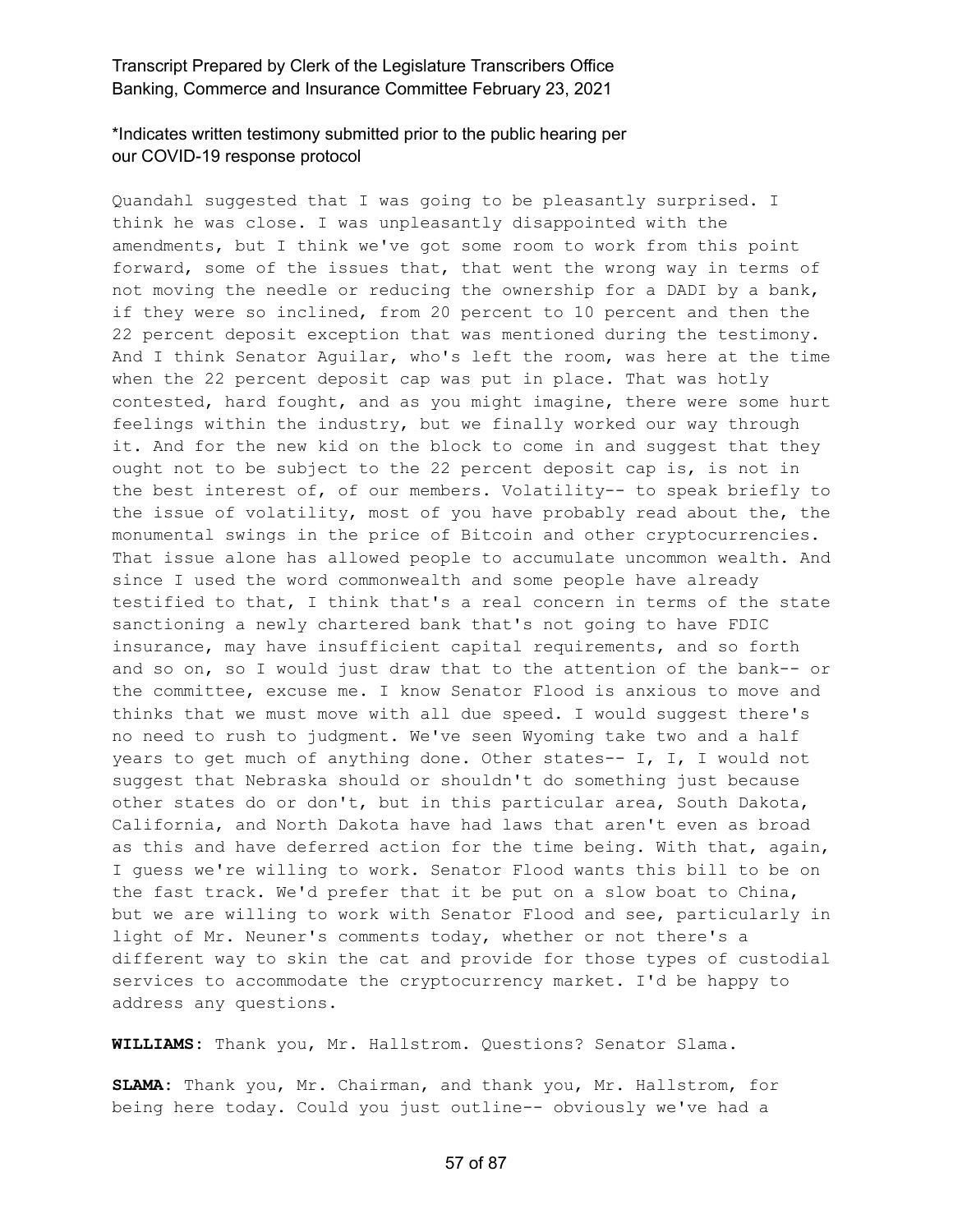\*Indicates written testimony submitted prior to the public hearing per our COVID-19 response protocol

pretty thorough discussion about fintech and cryptocurrency and it seems to be the way of the future, but it-- obviously the discussion falls on whether LB649 is the right framework for us to move forward. What things would your industry need to see in a compromise to make this palatable?

**BOB HALLSTROM:** Well, I think if you look at the, the general topics that we've, we've outlined, you know, if I, if I had the wish list, we've outlined that we don't believe they should have access to the payment system. Now as Mr. Quandahl pointed out, that is going to ultimately be a decision that's out of our hands. I would suspect that the Federal Reserve may decline to allow these companies to have access or they may put conditions on that are different than what is accommodating the traditional FDIC-insured institutions. But by providing them with the clothing and authority of a chartered institution, we're giving them that gateway or that leg up to get in and try to leverage the fact that they are a recognized chartered institution, to go in and get that type of authority. Interestingly, a state-chartered institution-- state-chartered trust company, excuse me, a state-chartered trust company does not have FDIC insurance. I don't believe it is eligible for the payment system member, member of Fed Reserve. But Anchorage has converted from a state-chartered trust company to a national bank trust charter because the OCC believes that they then can make their application. And in fact, I think two have made application to get access to the payment system through Federal Reserve membership. If you go on beyond, beyond that, we've indicated that we don't prefer for them to use the word "bank." That's more of the reputational risk. We've talked enough about the issues that have happened in the state of Nebraska over the years, that if, in fact, these entities are operated by a bank with insufficient capital and so forth and one of them would happen to fail, we've seen, all too often-- go back to the 2008 financial difficulties that we encountered. Wall Street banks quickly became community banks in terms of the regulations that our Nebraska community banks were foisted upon. And so if one of these would fail, I think it would have a, a huge reputational risk for community banks. The issue of capital, obviously, I've already noted and so those are, those are the things. I think there are other ways that these entities can operate. There are other special purpose entities in other states. Georgia has a merchant processing special purpose bank that has restrictions on it that might be in line with what we could or should look at to kind of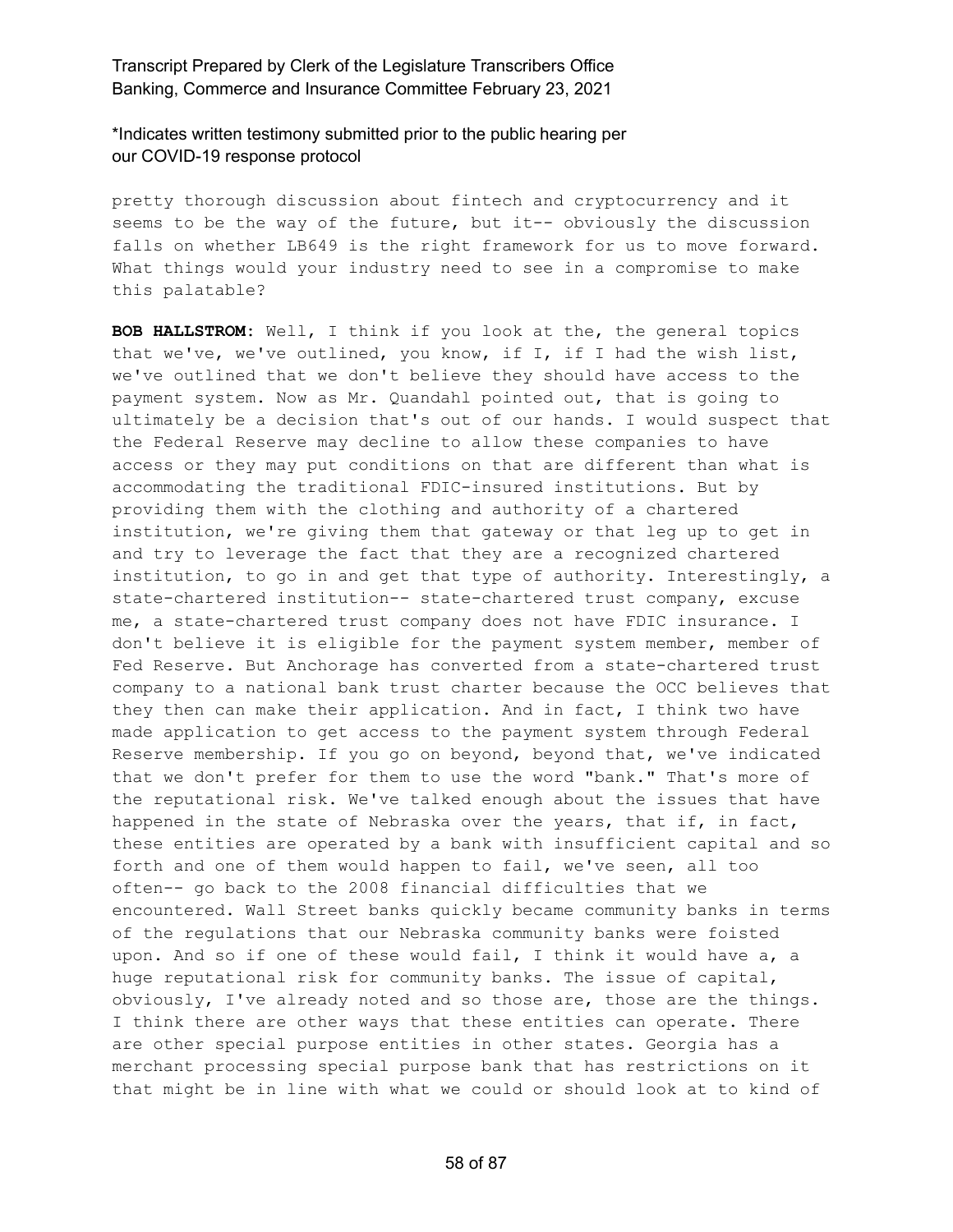\*Indicates written testimony submitted prior to the public hearing per our COVID-19 response protocol

rein in the, the breadth of what these entities would be authorized to do.

**SLAMA:** Thank you.

**BOB HALLSTROM:** Thank you.

**WILLIAMS:** Any additional questions? Seeing none, thank you--

**BOB HALLSTROM:** Thank you.

**\*JIM OTTO:** Chairman Williams and Members of the Committee: On behalf of Nebraska Retail Federation members who are gold and silver bullion dealers, we object to Section 5, Paragraph C of the bill which grants the authority to "buy and sell gold and silver coins and bullion". We ask that the committee not advance the bill unless that language is removed. Thank you for your time and consideration.

**\*JULIA PLUCKER:** Chairman Williams and Members of the Banking, Commerce, and Insurance Committee my name is Julia Plucker, J-U-L-I-A P-L-U-C-K-E-R,registered lobbyist for the Nebraska Credit Union League. I am providing testimony on behalf of the Nebraska Credit Union League in opposition to LB648 and LB649. Our association is the state trade association for Nebraska's fifty-nine not-for-profit, member-owned, cooperative credit unions. I want to thank Senator Flood for introducing LB648 and LB649 because we believe that they elevate the importance of further study and discussions on the issue of fintech and cryptocurrency or digital assets. We also want to thank Senator Flood for his consideration of our association's viewpoints over the past several weeks on both bills. Our association's opposition to LB648 and LB649, as amended, is primarily focused on the safety and soundness issues that could be introduced by these newly created digital asset banks/depositories to the current financial system and the lack of knowledge or understanding of this complex technology by governments including regulators, the financial sector and the public at large. Additionally, we have strong concerns with digital asset depositories becoming members of the federal reserve system, issues surrounding federal insurance or lack thereof, the impact on the Nebraska Department of Banking and Finance which would be charged with regulating and examining these complex institutions, and the lack of parity for financial institutions. We do believe however that the issue that these bills introduce should be further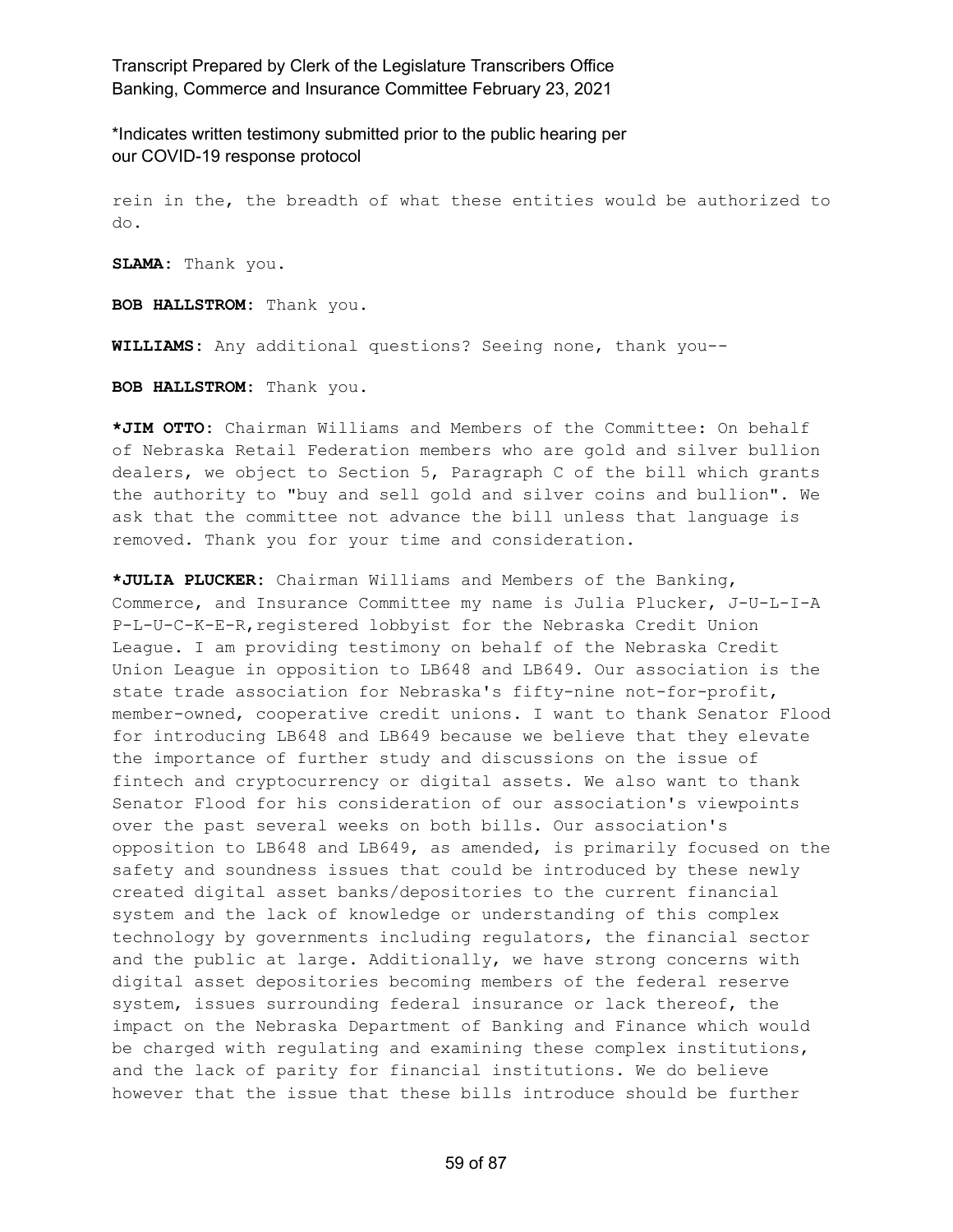# \*Indicates written testimony submitted prior to the public hearing per our COVID-19 response protocol

studied by the Legislature and its stakeholders including credit unions. LB649, as originally introduced, adopts the Nebraska Financial Innovation Act to allow for the creation of a new banking charter called a digital asset bank. These new banks would be depositories for digital assets or cryptocurrencies and be approved and regulated by the Nebraska Department of Banking and Finance. These so-called banks would be able to carry federal insurance but not mandated to do so as credit unions and banks are required to carry. We have concerns about the issues that these new institutions could introduce to the banking system in Nebraska and especially to the Department of Banking and Finance which derives its funding from the institutions that it regulates including credit unions. The Department draws no funding from the state's general fund. As a new and complex technology, we are concerned about the high cost that the Department would incur to secure qualified persons to examine these digital asset depositories as well as the potential for the diversion of human resources from the oversight of the other financial institutions under the purview of the Department. LB648, as originally introduced, adopts the Transactions in Digital Assets Act whereby banks, as defined in section 8-101.03, would be allowed to provide custodial services for digital assets or cryptocurrencies. It also allows for the Director of the Department of Banking and Finance to adopt and promulgate rules and regulations to implement the Act. These provisions have now become part of LB649. Our opposition to the provisions now in LB649 being derived from the original LB648 is that it is narrow in scope by only allowing banks in Nebraska to serve as custodians rather than allowing "financial institutions" as defined in NE Revised Statute 8-101.03. Our primary concern being that cryptocurrency transactions takes money out of credit unions, possibly never to return if credit unions are not allowed to serve as custodians of digital assets. We know that credit union members are buying cryptocurrency today using U.S. dollars and those dollars, in many instances, are coming directly from their credit union accounts. Our objective is to ensure that credit unions remain relevant and can participate in the crypto age by doing what they do best, protecting their members' assets. As currently drafted these bills do not allow for that. As not-for-profit, member-owned, cooperative financial institutions, credit unions solely exist to serve their members with modern and cost-effective financial products and services. Credit unions welcome new technological advances in the financial sector that help them to better serve their member owners. Whether it was the credit / debit card, automatic teller machines,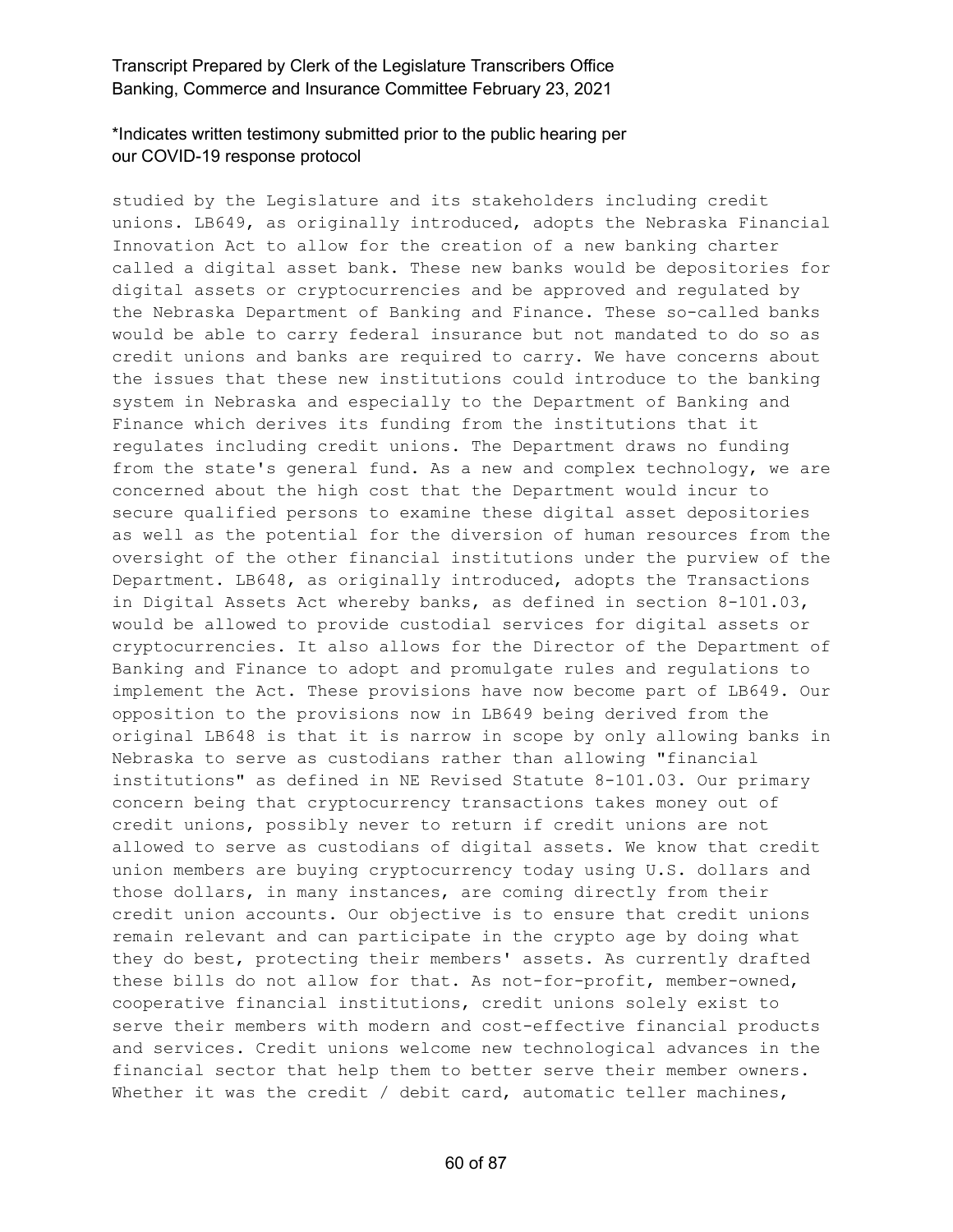\*Indicates written testimony submitted prior to the public hearing per our COVID-19 response protocol

share drafts / checks, online banking or now digitization, credit unions seek advancements that better the lives of their members through utility and at the lowest cost possible. Cryptocurrency is in its infancy and we cannot know with certainty where this technology will ultimately lead to but what we do know is that change in this area is inevitable and that the digitizing of currency is happening. People in the United States and around the world are seeking ways to move money at faster speeds and with greater ease. We don't pretend today to fully grasp cryptocurrencies or digital assets but we do know that technology will not slow down to wait for any of us to catch up. Credit unions welcome advancements that have potential to improve the financial lives of their members. They old way of doing things is no more acceptable than the old ways of thinking. That is why we encourage and would support with our participation the Legislature to study this complex technology and what potential it may have for all financial institutions, including credit unions, and all Nebraskans. In conclusion, although we oppose LB648 and LB649, we do appreciate the elevation of this topic so that it can be discussed and we urge further study. Thank you!

**WILLIAMS:** --Mr. Hallstrom, for your testimony. Invite the next opponent. Seeing no one coming up, is there anyone here to testify in a neutral capacity? Welcome, Director Lammers.

**KELLY LAMMERS:** Thank you, Senator Willam-- Williams, excuse me. Chairman Williams, members of Banking, Commerce and Insurance Committee, I'm Kelly Lammers, K-e-l-l-y L-a-m-m-e-r-s, director of the Nebraska Department of Banking and Finance, appearing today in a neutral position regarding LB649 as amended by AM227. LB649 would adopt the Nebraska Financial Innovation Act, creating digital asset depository institutions and providing for the chartering, operation, and regulation of such institutions. The department is designated as the supervisor of these financial institutions. LB649 would also adopt corresponding amendments to the Nebraska Banking Act. Use of virtual currency and digital assets has grown exponentially in recent years. Reports filed with the Nebraska-- with the department by the Nebraska license money transmitters show that these entities handled more than 244,000 virtual currency transactions in fourth quarter of 2020, valued in excess of \$112 million. In contrast, fourth quarter of 2018 data showed that there were 3,300 transactions valued at \$824,000. The department has had discussions with supporters of the bill and expects those communications to continue. A number of the revisions in AM227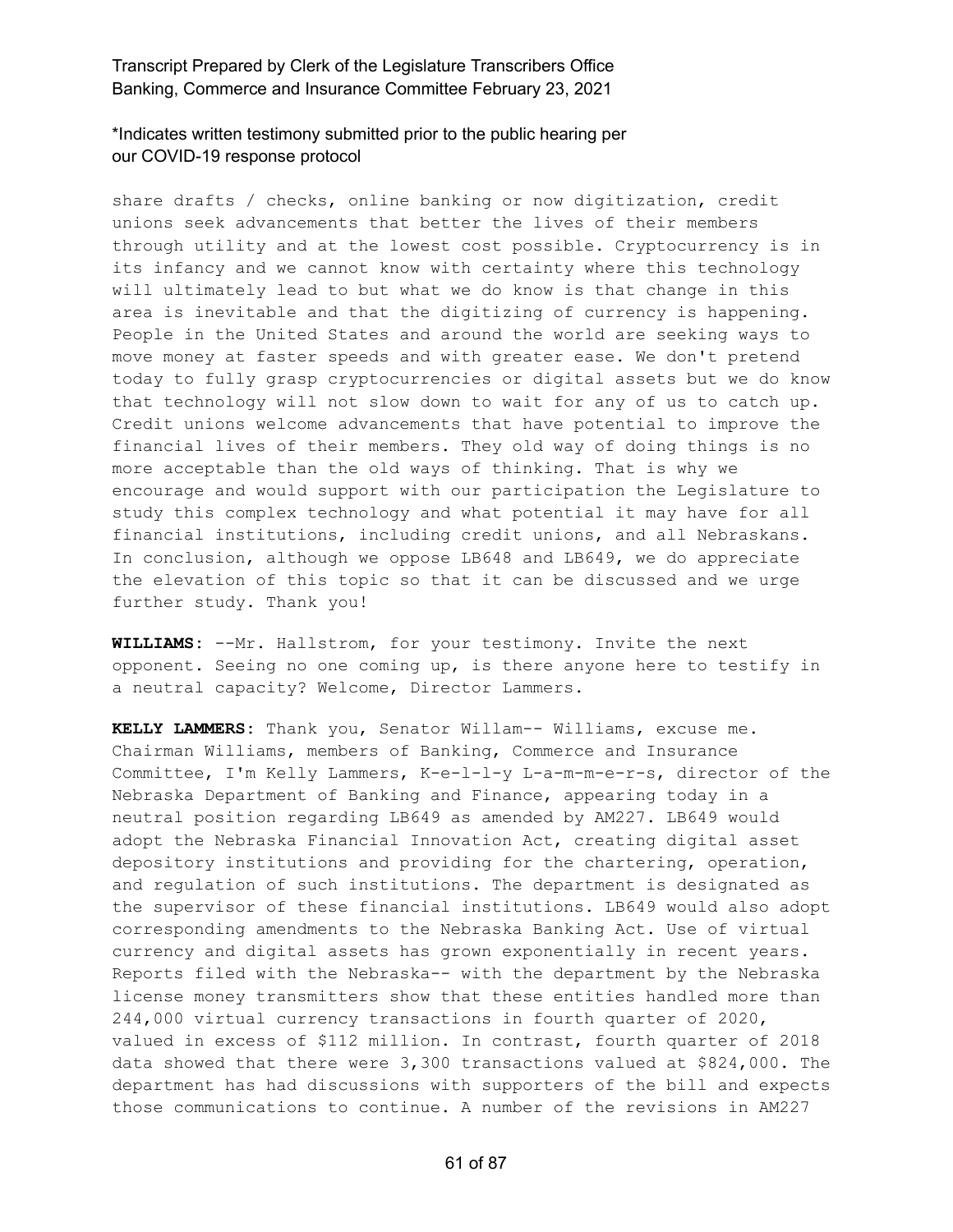# \*Indicates written testimony submitted prior to the public hearing per our COVID-19 response protocol

relating to chartering and ongoing administration of the act reflect comments from the department and we appreciate Senator Flood's responsiveness to our observations. There are several matters, matters I'd like to bring up at this point. LB649 provides that the new digital asset financial institution will deem to be a bank and will be authorized to use the word "bank" as part of its name. LB649 also provides that customers of the institutions will be considered depositors and that the chartered entity will be a depository institution. The use of these terms cause us great concern, as each implies the safety of insured funds. These institutions, unlike all state-chartered banks, are not required to maintain federal deposit insurance. We would submit that replacing the word "bank" with "financial institution" and the word "depositor" with "customer" or "account holder" and the term "depository institution" with "financial institution" will provide needed clarity and safety. Section 36 of AM227 would allow for all state-chartered banks to provide custodial services for controllable electronic records after 60 days notice to the department. Custodial services include fiduciary and trust powers. Under the Nebraska Banking Act, a bank providing fiduciary custodial services for nondigital assets must be further chartered to conduct a trust company business in a trust department of the bank. A fiduciary is a person that acts on behalf of another, putting their client's interests ahead of their own, with a duty per-- to preserve good faith and trust. LB649 with AM227 does not currently contain such a requirement. For the protection of the Nebraskans placing digital assets on a custodial arrangement in banks, the department believes this should be added to the bill. Finally, as set out in the department's fiscal note, LB649 does not provide funding for mechanisms sufficient for the department to offset the regulatory costs of the new act and this remains true with AM227. The bill provides that in each application for a charter shall be accompanied by a fee established by the director pursuant to Section 8-602. However, Section 8-602 does not contain the authority for the director to establish fees and the bill does not set an application fee for this type of application. As such, the department does not estimate any revenue resulting from application fees. Expected revenue from charter fees once an application is approved is minimal. Section 35 of AM227 also states that a bank providing custodial services for control of electronic records shall pay the asset-- assessment provided in Section 8-605. This provision is new to the bill and thus not addressed in the fiscal note. However, the bill provides that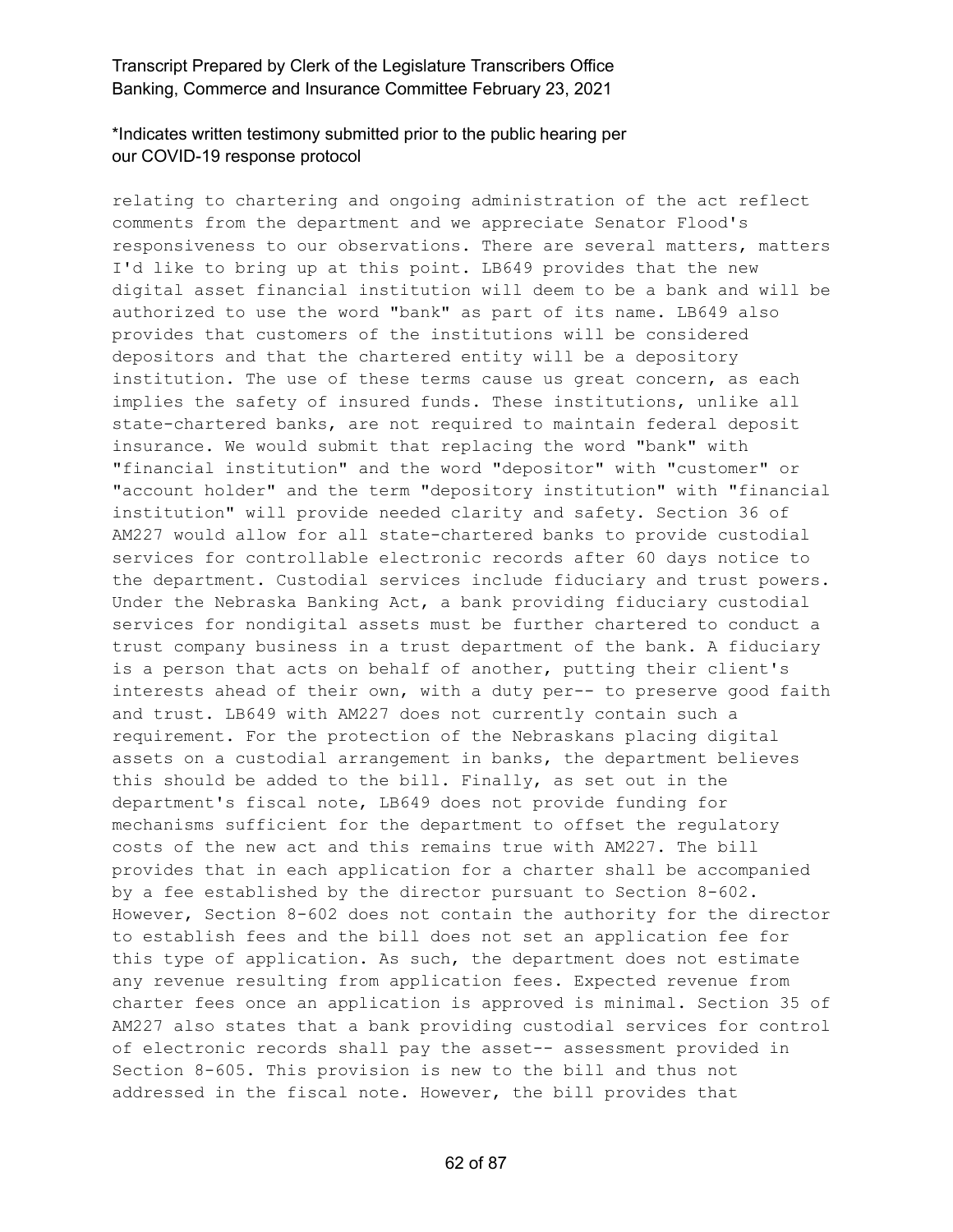\*Indicates written testimony submitted prior to the public hearing per our COVID-19 response protocol

controllable electronic records held in custody are not assets of the bank. As a result, the assessment authority provided under Section 8-605, allowing the department to assess financial institutions based on the institution's total assets to fund the department's operations, would not be a source of funds. The long-term fiscal impact is unsustainable within the current revenue stream and the slight increase in revenues generated from this bill. These are the department's primary concerns. The department remains committed to continuing discussion with all stakeholders of LB649. I'd be happy to answer any questions. Thank you.

**WILLIAMS:** Thank you, Director Lammers. Are there questions? I have a few. In Mr. Neuner's testimony, he, a few times, used a term, we want to be someplace where we have a regulator that fully understands what we're doing and can regulate us well. Does the Nebraska Department of Banking and Finance fully understand this type of business model and are you confident that we can regulate them?

**KELLY LAMMERS:** Incredibly good question in an evolving environment.

**WILLIAMS:** I should have asked that one last, but I asked it first.

**KELLY LAMMERS:** If you had led up to that, Senator, I-- to, to directly answer your question, the department participates in a number of ongoing discussions with other regulators and other states. We were aware of Wyoming's digital chartering authority. We were also aware of New York's digital chartering authority. We're aware of how New York's Gemini coin, in which that particular regulatory oversight has a monthly audit. So to answer your question, what I'm saying is that this, as I read it, is not a community bank and it should not be regulated as a community bank. This is something new. This is a part of a payment process and as a result of that, the department would take time to craft and share, in a transparent manner, the type of oversight that would be expected by the public as well as expected by the industry. The industry would not be before you today if they believed everything was status quo and OK. So at, at this point, apparently, they're asking for some type of change. To come to a regulator and ask for change is something I'm relatively un-- I have not experienced too often.

**WILLIAMS:** There are certainly portions of the bill-- in, in Section 17, I believe it is, that, that lays out the duties of the director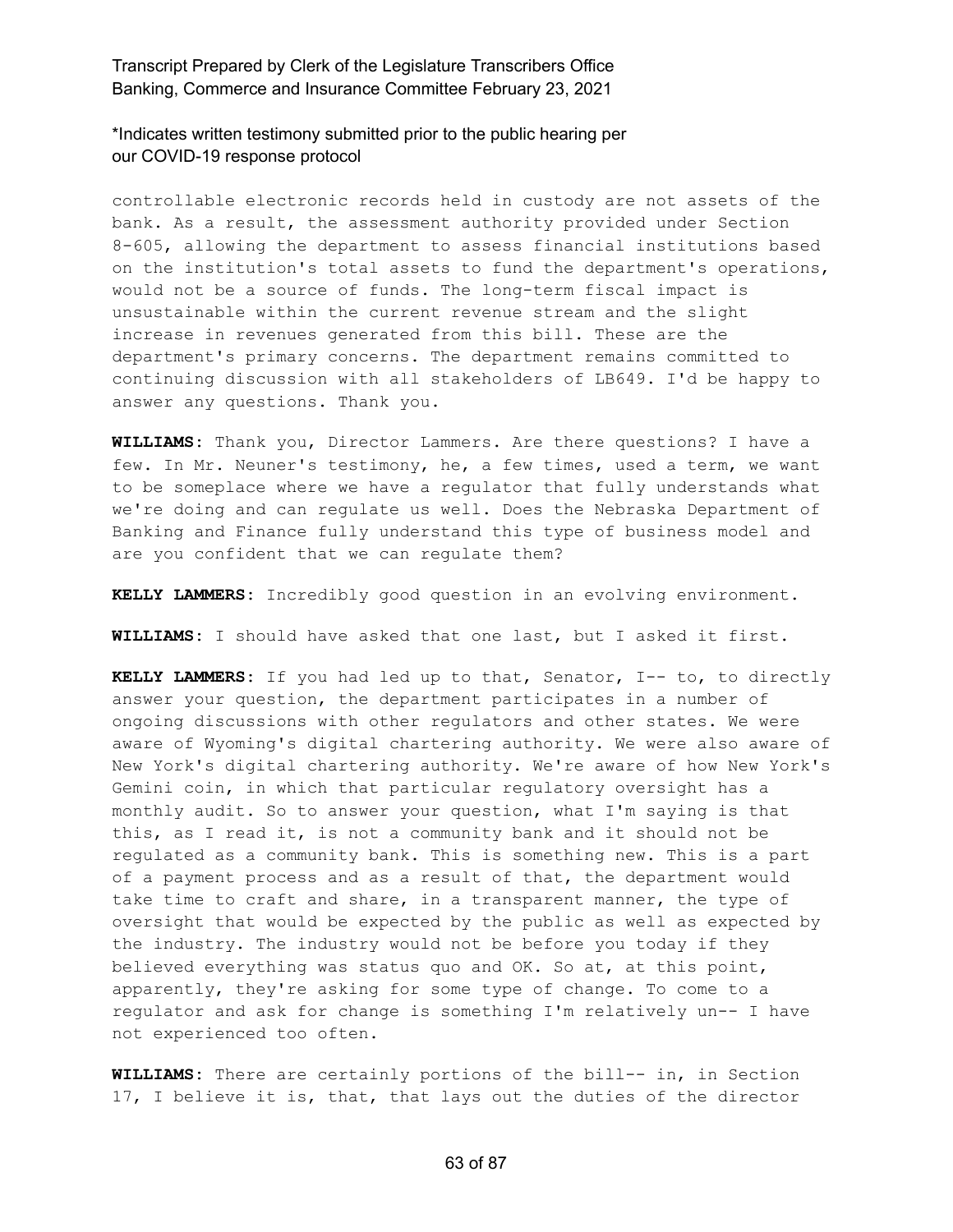\*Indicates written testimony submitted prior to the public hearing per our COVID-19 response protocol

and the department and the, and the application process. And again, I think this relates to your first answer. Part of that is determining the adequacy, the plausibility of a business plan and again, the question would be the ability of the department to determine the plausibility of a, a business plan such as this.

**KELLY LAMMERS:** The business plan, as proposed, would appear to build on the blockchain, basically a, a new bookkeeping or a new ledger system, a special purpose vehicle in which identifiable funds are being packaged. If there's more to that,  $I$ ,  $I$ ,  $I$  would appreciate it, but it-- at a very high level, that, that is in essence what is being created. So while it is not a community bank, it does not go into the, the larger depth to that, it is identifying a situation in which the money is packaged and handed off to a wallet holder. And for the first time, the, the Department of Banking would not be licensing, supervising, and chartering those parties that touch other people's money. It would only be part licensing and chartering the packager of the money. So to answer, to answer your question, we would need to obtain training. We would need to understand the evolving network of whatever protocols are being designed and exercised, but I believe it is within the reach of the department to, to obtain that if that is so directed by, by Nebraskans.

**WILLIAMS:** OK. And, and a kind of a follow-up to that, on page 13, line 10, section 20-- and you don't need to look this up-- it, it talks about analyzing the business model to determine the amount of the surety bond. And again, I, I think about a completely different business model, concerned-- just recently, there has been some issues with surety bonds and blanket bonds with Nebraska banks based on company getting in and out of that business. Do you have any idea about whether there is a bond available at the current time for these kind of institutions?

**KELLY LAMMERS:** I, I am unable to answer that.

**WILLIAMS:** Mr. Quandahl, in his testimony, talked about the secondary regulator that is there for all Nebraska banks and it appears to me that there is no secondary regulator for a DADI institution because there's-- lacking that federal connection and lacking that FDIC insurance. So the State Department of Banking and Finance would be the only sole regulator, is that your--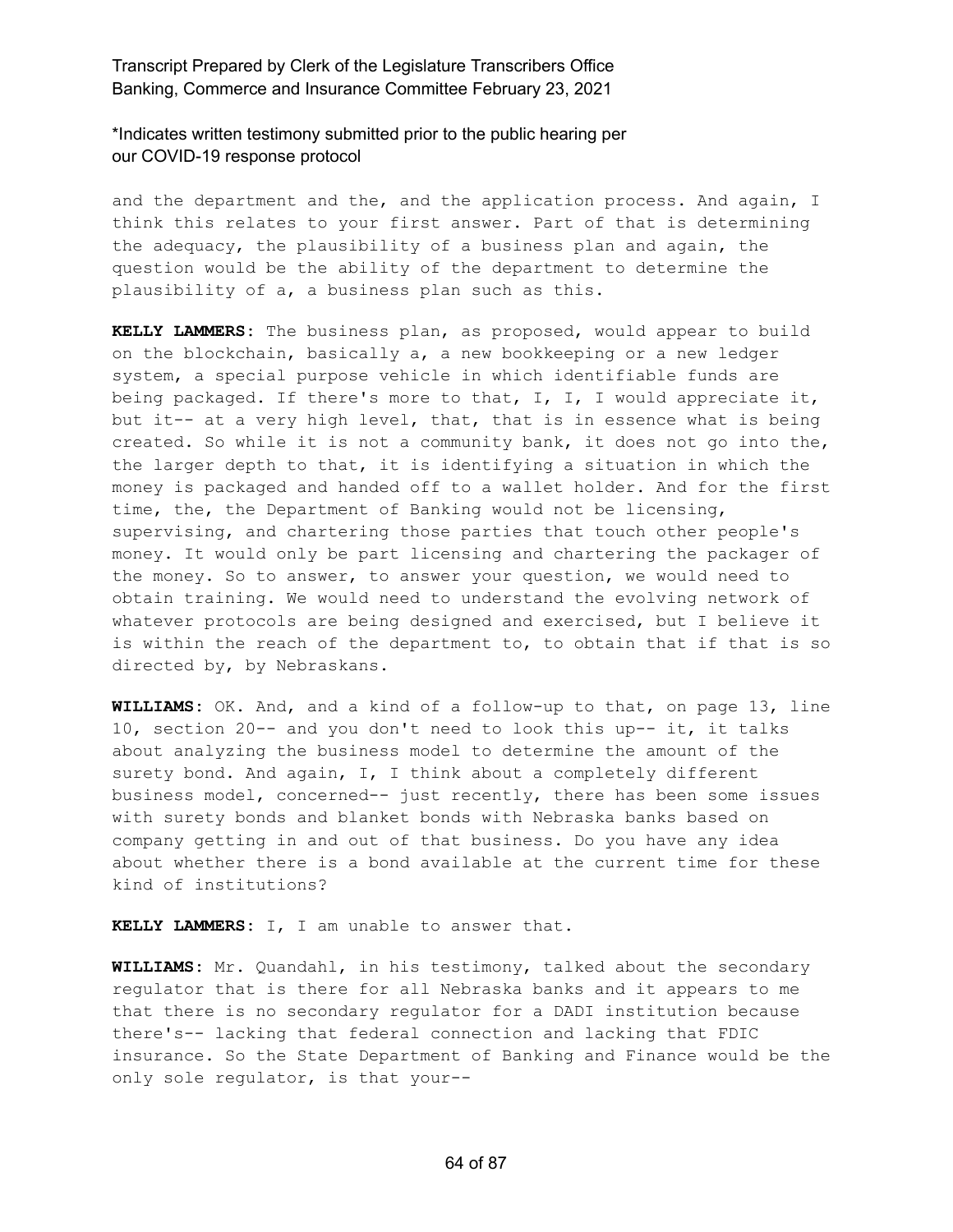\*Indicates written testimony submitted prior to the public hearing per our COVID-19 response protocol

**KELLY LAMMERS:** That is my understanding, yes.

**WILLIAMS:** OK. Last question from me. The contingency account that I've, I've-- has, has really caught me on this thing. It, it, it seems to me unusual and maybe even unprecedented that someone that labels themselves as a bank would take depositors' money to create a contingency account for unexpected losses. And again, under the bill, that is deemed to be 2 percent, but could be changed at the direction of the director of banking. What's your reaction to a contingency account and how that would affect the, the integrity and trust of our banking system?

**KELLY LAMMERS:** The representation of the contingency account was the original impetus for the department's objection to the use of depository. This-- in, in my personal definition of deposit, a 2 percent risk share seems to be outside of my expectation. The structure of the organization is to accumulate U.S. treasuries, to accumulate funds that offset the total amount of the-- what they're using as the word "deposit" and then that, that special purpose vehicle, that, that virtual currency goes out into the marketplace and it becomes negotiated, handed off from, from party to party. The 2 percent would be relative to clearing, relative to operational friction, if you will, between interchange, which is typically absorbed at a merchant level, typically absorbed at a bank or credit union level. So this would take-- be an issue of financial literacy. It, it would be an issue of, of explaining what this type of entity is, is doing with the money, if you will, as they package that.

**WILLIAMS:** Thank you. Any additional questions for the director? Senator Bostar.

**BOSTAR:** Thank you, Chair Williams, and thank you, Director Lammers. Can you talk to me for a, a minute about the-- how is the word "bank" regulated within the, the naming of an organization?

**KELLY LAMMERS:** In the state of Nebraska, a bank is a very restricted word defined in Nebraska law that reflects an institution that is chartered, examined, regulated, and in, in special exceptions, that are granted through Nebraska law by, by the Legislature. It may include nonprofits, a, a food bank, if you will, but with those very few exceptions, it is a financial institution, which is FDIC or NCUA insured if it is a credit union.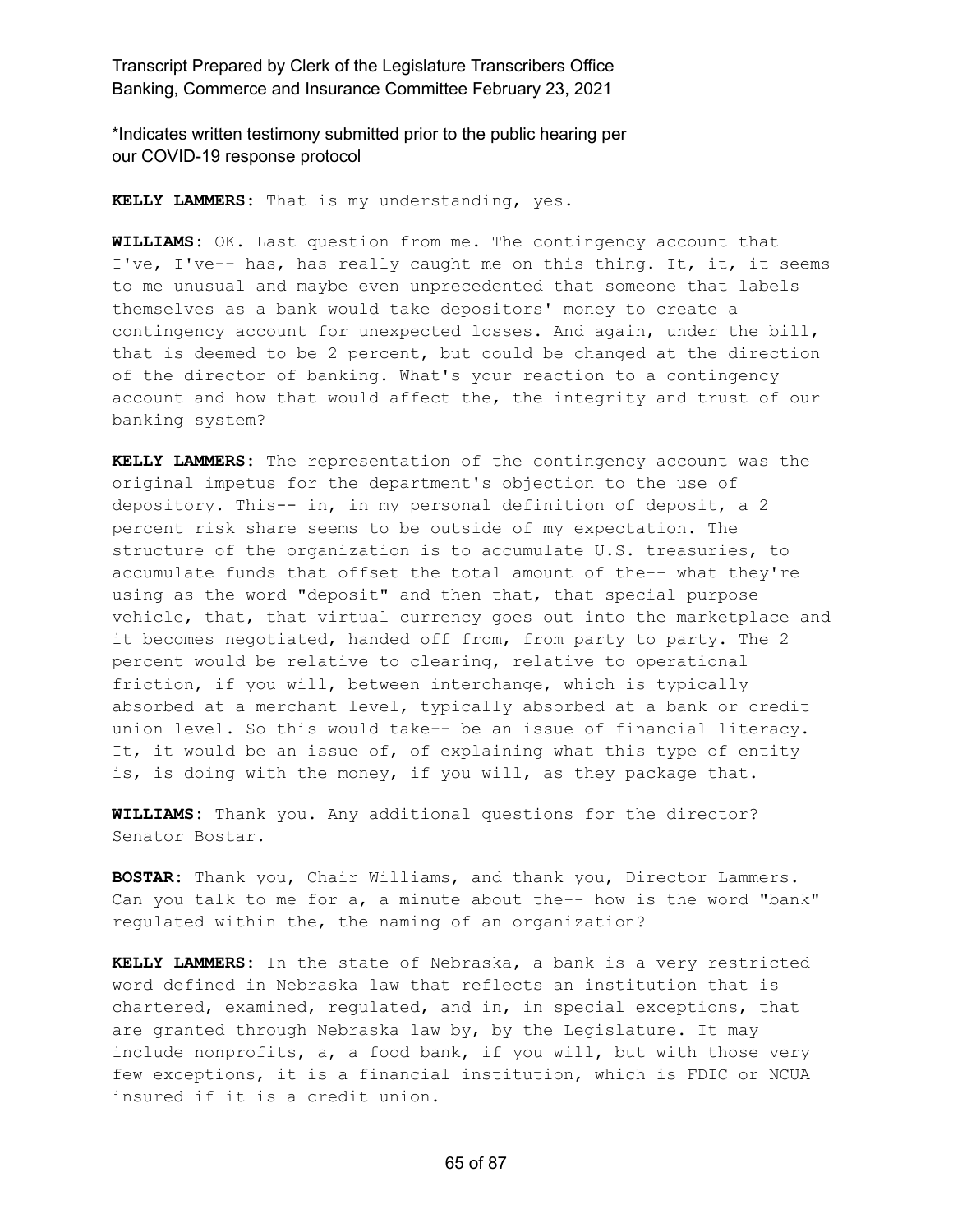\*Indicates written testimony submitted prior to the public hearing per our COVID-19 response protocol

**BOSTAR:** Who enforces that?

**KELLY LAMMERS:** The Department of Banking and Finance.

**BOSTAR:** Other than food bank-- I would imagine also a blood bank- what, what other sort of exceptions are there?

**KELLY LAMMERS:** There is the naming of the Pinnacle Bank Arena. Again, very few exceptions, Senator.

**BOSTAR:** Is there-- I mean, I guess I'm trying to think-- I mean, there's been talk of reputational risk and I'm trying-- and, and that's hard to, to quantify as a risk, I think. I think that if a food bank were to suffer some calamitous fate, people wouldn't lose trust in their community financial banking institution. Is the idea that people will not understand what, say, a company like Telcoin is doing and that that association will bleed over from one to the other so that if there is a unfortunate situation with a digital asset depository organization, that people would associate that with their local financial community banking institution?

**KELLY LAMMERS:** I believe both sides of that conversation were presented today and I'm simply testifying neutral that that is the question relative to a, a payment processing institution. With the word "bank," is that the same as a community banking structure?

**BOSTAR:** Yes. Thank you, sir.

**WILLIAMS:** Director, in, in Nebraska and across the entire country, since the FDIC was formed in-- following the '30s, has there been any bank depositor that has lost one dime of FDIC-insured deposits?

**KELLY LAMMERS:** No, sir. There most certainly is not.

**WILLIAMS:** Thank you. Any final questions? Seeing none, thank you for your testimony.

**KELLY LAMMERS:** Thank you.

**WILLIAMS:** Is there anyone else here to testify in a neutral capacity? Seeing none, Senator Flood, while you're coming up, we have drop-off testimony from Jim Otto of the Nebraska Retail Federation in opposition to LB649 and Julia Plucker representing the Nebraska Credit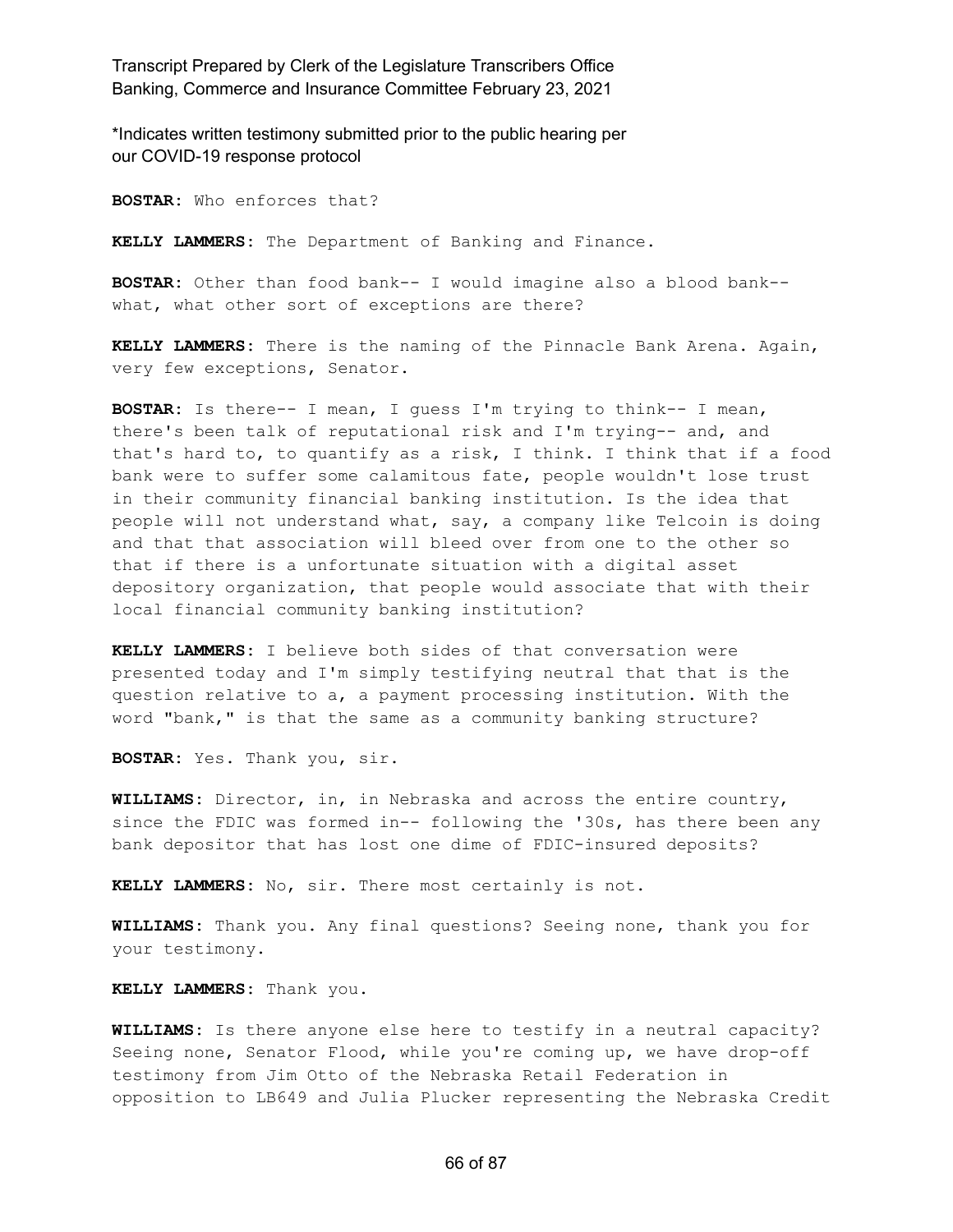\*Indicates written testimony submitted prior to the public hearing per our COVID-19 response protocol

Union League. And we have letters for the record in opposition from Mike Jacobson from NebraskaLand National Bank. You're welcome to come and close, Senator.

**FLOOD:** Thank you. Thank you, Mr. Chairman, members. I never thought I'd be part of a three-hour hearing and on behalf of myself and the proponents, thank you-- and the opponents, thank you for taking the time to listen to this. I do think that if this is adopted this year by the Legislature, it's going to be one of the things that you remember in your career as making a significant change and creating significant opportunities in Nebraska. And for that reason, I think it's great we had the discussion. I'm hopeful, based on Mr. Hallstrom's testimony, that we can find-- where-- a win-win wherever there may be one. I've had that experience with him before and I'm, I'm hopeful we'll have it again and with the Nebraska Bankers and the Independent Community Bankers. One of the things that I think is important to note here-- and I was on this committee for two years in '05 and '06 and I know what it's like to sit on the committee and I, I know that it can be kind of a closed class of people, but-- and sometimes with this bill, I feel like a trespasser in the backyard of a bank. And I'll tell you, sitting behind me are actually 1.9 million people. Less than one-half of 1 percent of them have much to do with banking, but they are moms and dads and sons and brothers and uncles and aunts and the people of Nebraska sit back here and it's up to them what a bank is. It's not up to anybody specifically in this room, but it is up to us as state legislators. We have to make the best decision for all the citizens in this state. We have to, we have to-- unlike a bank, we have to weigh economic development. We have to figure out a way to make Norfolk and Peru and Omaha grow. We have to figure out a way to recognize what the trends are and what's happening in digital currency and what's happening in these money transfers. And then we, as legislators, have to make the decisions that say yes or no to the future of our state in terms of whether this happens or not, whether we have these kind of businesses here or not. Mike Dunlap and I were talking-- he sent a letter in on behalf of Nelnet-- and one of the reasons I got very excited about this bill is that he said this is going to create a lot of commerce in Nebraska, not just Norfolk, but everywhere. And if I have any testifiers to make my case, those three young men over here, they are the future. And in 50 years, they're going to be making the kind of contributions to our state, if they're still here, that we will be very proud of. So I guess at the end of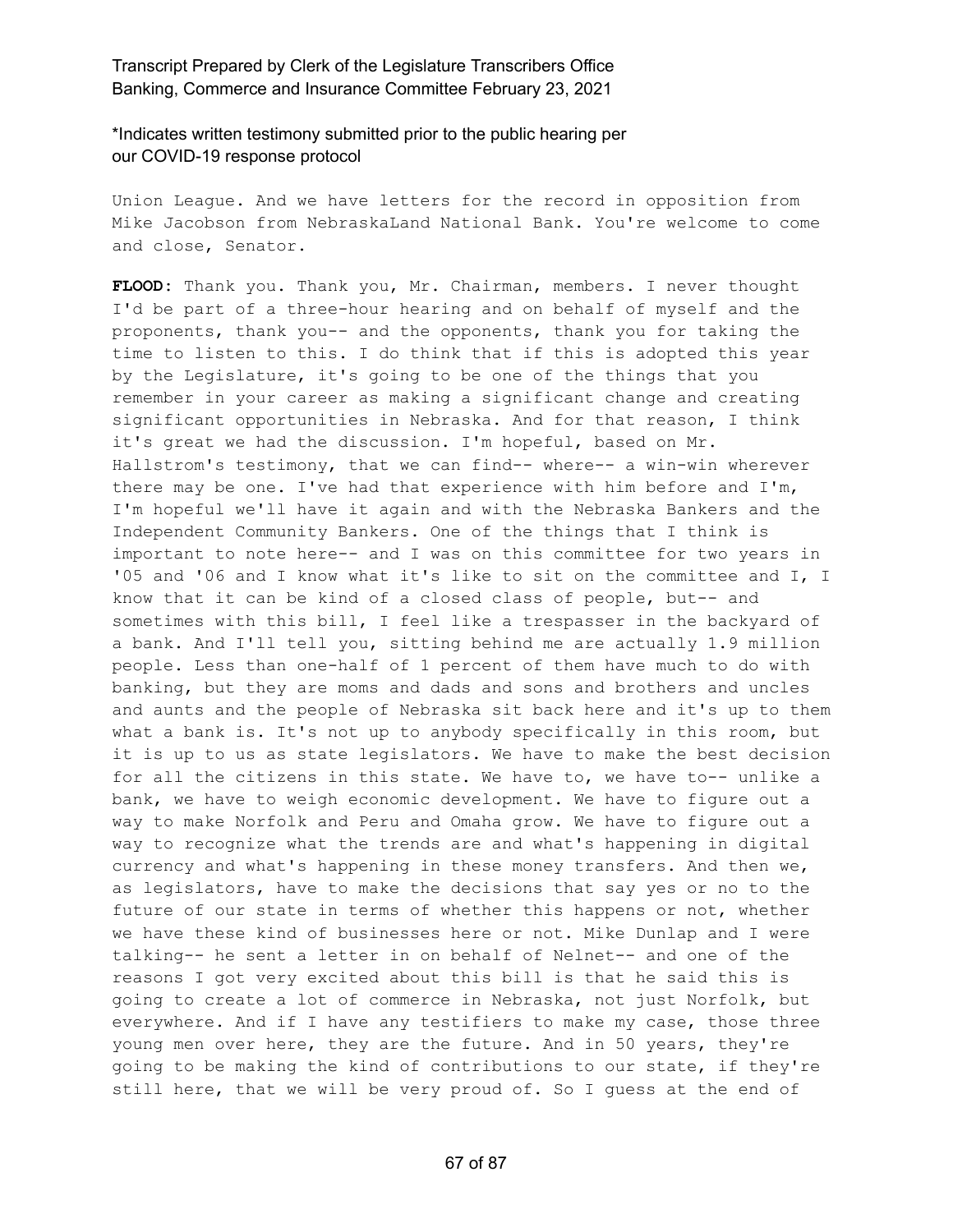\*Indicates written testimony submitted prior to the public hearing per our COVID-19 response protocol

the day, Mr. Neuner's bank is not-- Mr. Neuner's business does not propose loaning money and that FDIC argument doesn't carry as much weight. As far as the federal payment system, despite our sovereignty as a state, that question is going to be answered by the Federal Reserve and we're not going to have much say in that. So I, I think that if that question is going to be answered by the Federal Reserve, then why not have it put out here? You know the reason it took two and a half years in Wyoming? Because they spent two years putting the regulations together to do it right and I think that is responsible and we can do the same thing. So with that, I say thank you. I look forward to working with my friends in banking and on behalf of all the citizens. Let's do something here.

**WILLIAMS:** Thank you, Senator Flood. Senator McCollister.

**McCOLLISTER:** Yeah, thank you, Chairman Williams. Did you use the Wyoming regulations when you fashioned this bill?

**FLOOD:** Yes, it's modeled after Wyoming with some change. This allows consumers to have deposits in a cryptocurrency bank where Wyoming is- does, does not.

**McCOLLISTER:** South Dakota put together the same regulations?

**FLOOD:** I haven't looked at what is going on in South Dakota. I've looked-- I've, I've generally read about North Dakota. North Dakota wants to seize the high ground in terms of being home to fintech and cryptocurrency. And, and then in Nevada, they've got a large contingent of legislators that want to create a smart city with cryptocurrency and bank charters.

**McCOLLISTER:** Thank you.

**WILLIAMS:** Senator Pahls.

**PAHLS:** Thank you. I'm listening to both sides, I'm just curious, you're leaving me a little bit up in the air. Talk to me about timeline. In your, your point of view, what, what do you-- you say well, let's work together--

**FLOOD:** Well, I am-- and you know this and you are the same way-- we are-- I'm built to find-- if there's a win-win that exists, I'm going to, I'm going to cross every hill and every stream to get there. But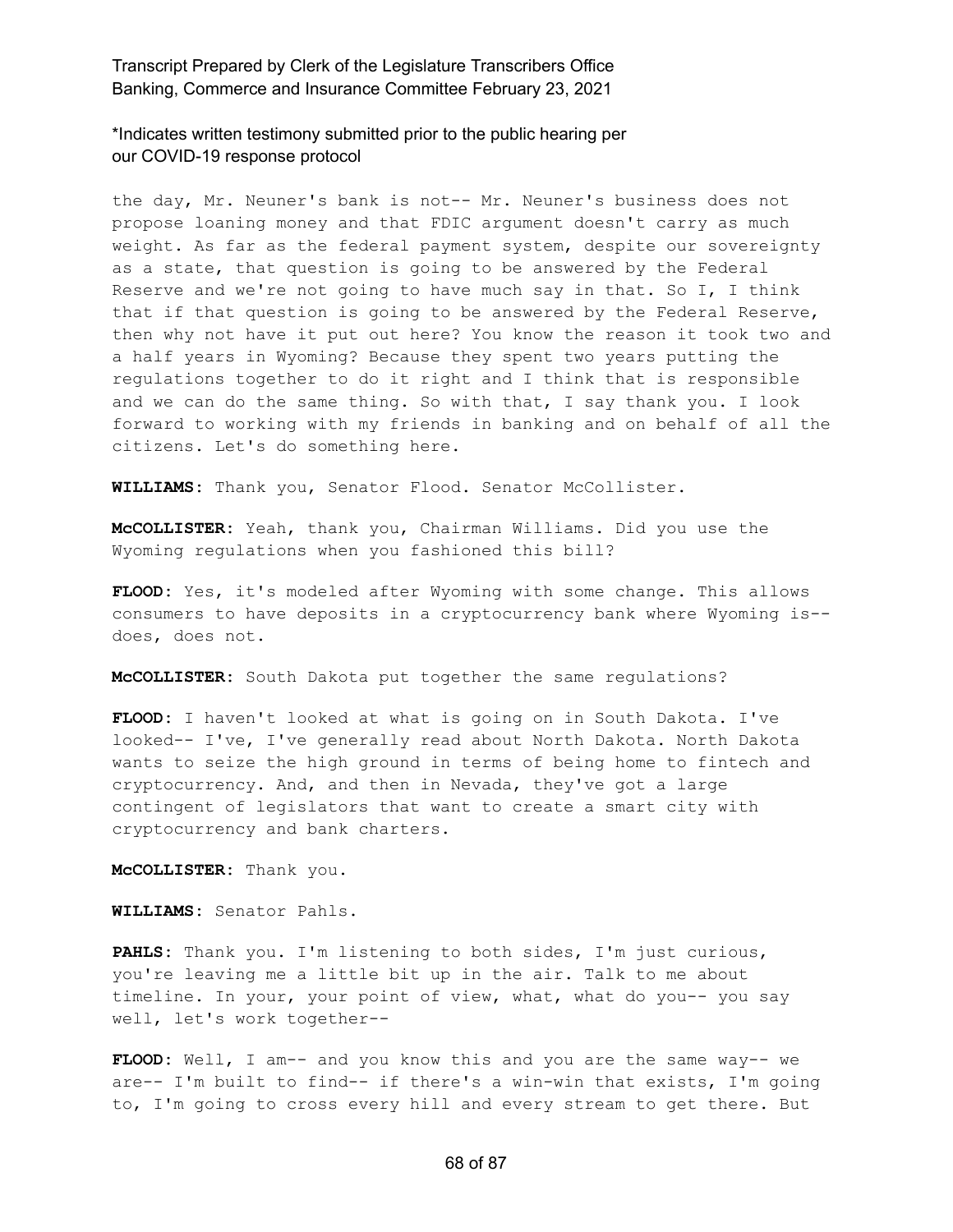\*Indicates written testimony submitted prior to the public hearing per our COVID-19 response protocol

there are some things that, that neuter the bill so much that it doesn't make any sense for what we're trying to accomplish here. My timeline would be obviously, give me some time to work with the banks and, and talk to them and explore what Mr. Hallstrom was saying to me at the break, at the recess there. And, you know, obviously, this is where I want to go with my priority bill and the deadline for that is March 11 and so we've got a little bit of time, I think, to kind of sort out what we can. I'd like to see this sent to the floor. I'd like to see it debated and passed and I, I say that because once it's passed, then the regulations and the, the rules and regs are going to take. You know, Wyoming, they took two years.

**PAHLS:** Yeah.

**FLOOD:** And I think we can all feel that this is coming on as a big issue in our country and around the world and this is our shot.

**PAHLS:** And this is your priority bill?

**FLOOD:** Yes.

**WILLIAMS:** Additional questions? Seeing none, that will close the hearing on LB649 and we're going to move right ahead and open the public hearing on LB648, again, Senator Flood's companion bill. We'll wait just a minute while people are moving. All righty, here we go. Senator Flood, you're welcome to open on LB648.

**FLOOD:** Thank you, Mr. Chairman and members of the Banking, Commerce and Insurance Committee. My name is Mike Flood, F-l-o-o-d. I represent District 19. I will be brief and I would ask if someone's reading this legislative history to, to incorporate, by reference, all the comments that were made in LB649. Briefly, this bill provides definitions of digital assets, virtual currency as "controllable electronic records" in Nebraska's Uniform Commercial Code. The bill incorporates the work product of the Uniform Law Commissioners' Committee on Uniform Commercial Code and Emerging Technologies to define controllable electronic records, also known as digital assets, and clarifies the applicability of UCC Article 9 to controllable electronic records, including attachment, perfection, priority, and enforcement in Nebraska's Uniform Commercial Code. Passage of LB648 will, will create a considerable and necessary advantage for Nebraska to lead in emerging industries using blockchain, digital leader tech-- digital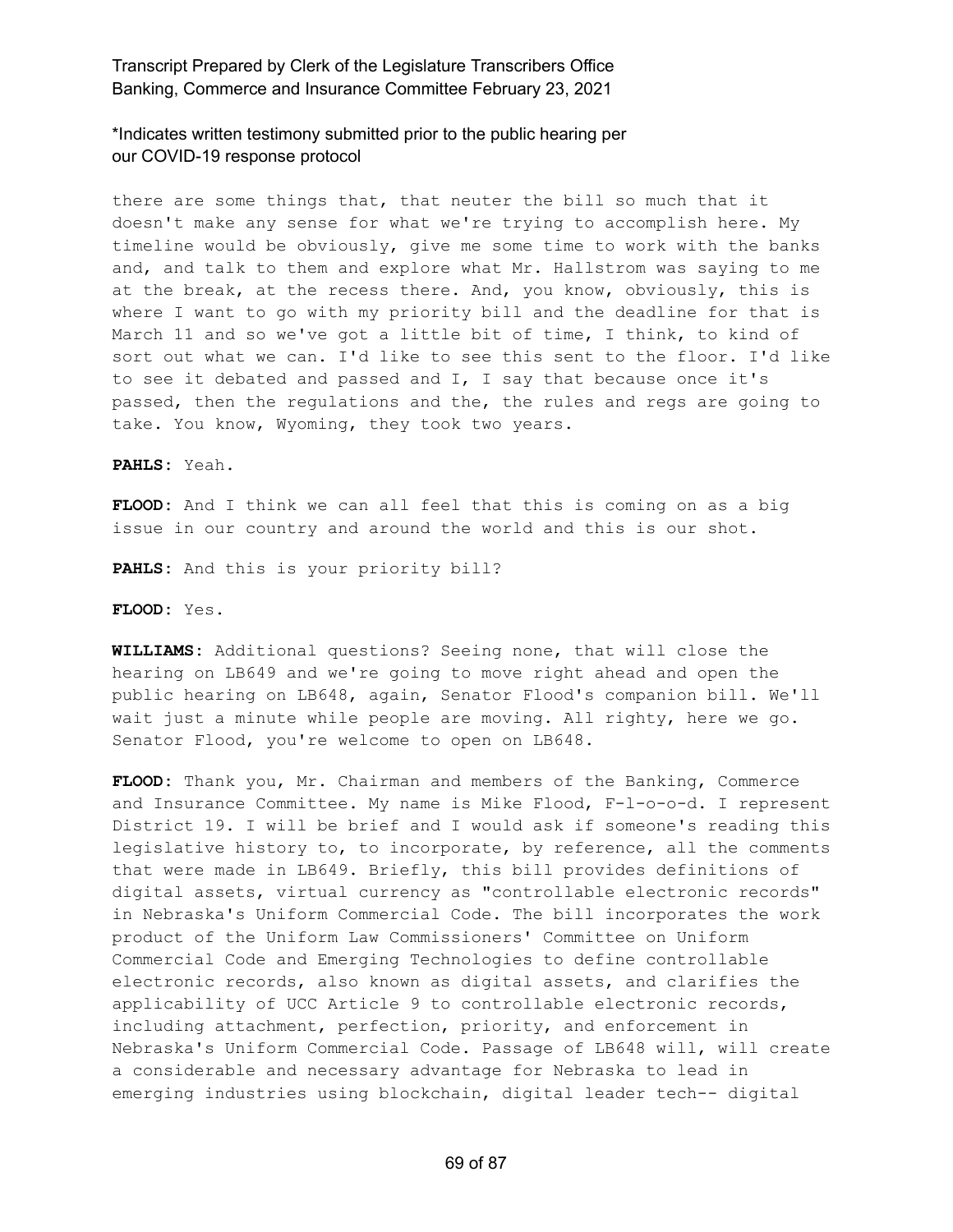\*Indicates written testimony submitted prior to the public hearing per our COVID-19 response protocol

ledger technology, virtual currencies, and other digital assets and would provide a sensible framework and legal certainty for transactions of controllable electronic records. I know Mr. Quandahl will be testifying briefly and will have more details.

**WILLIAMS:** Thank you, Senator Flood. Any questions initially? Seeing none--

**FLOOD:** Thank you.

**WILLIAMS:** --we will invite the first proponent.

**MARK QUANDAHL:** Thank you.

**WILLIAMS:** Welcome, Mr. Quandahl.

**MARK QUANDAHL:** Thank you. Chairman Williams, members of the Banking Commerce and Insurance Committee, Mark Quandahl, Q-u-a-n-d-a-h-l, appearing here in support of LB648. I'm an attorney with Dvorak Law Group with offices in Hastings, Columbus, North Platte, Sutton, and Omaha. I've been retained by Telcoin and its founder, Paul Neuner, to assist with drafting Nebraska Financial Innovation Act, which takes the place of LB-- or takes form as LB648 and what you heard in LB649. And so LB648 as introduced will be replaced by an amendment. That amendment should have been circulated, AM221 to LB648. More important than anything I'm going to say is the letter that's going around. I want to recognize and thank University of Nebraska law professor Harvey Perlman, who is one of the uniform law commissioners, for his support, perspective, and assistance with LB648 and the amendment. Professor Perlman's letter is being circulated and you can read that in your own time. But just in-- to be-- in the interest of brevity and time, I'm going to just speak to the amendment and go through it quickly. Amendment provides for the adoption of the Transactions in Digital Assets Act. The bill incorporates the work product of the Uniform Law Commissioners' Committee on the Uniform Commercial Code and Emerging Technologies to define controllable electronic records or digital assets and the applicability of UCC Article 9, secured transactions, to controllable electronic records, including attachment, perfection, priority, and enforcement in Nebraska's Uniform Commercial Code. In addition to providing definitions, it creates a new Article 12 to the Nebraska UCC that defines rights in controllable electronic records. It also addresses control of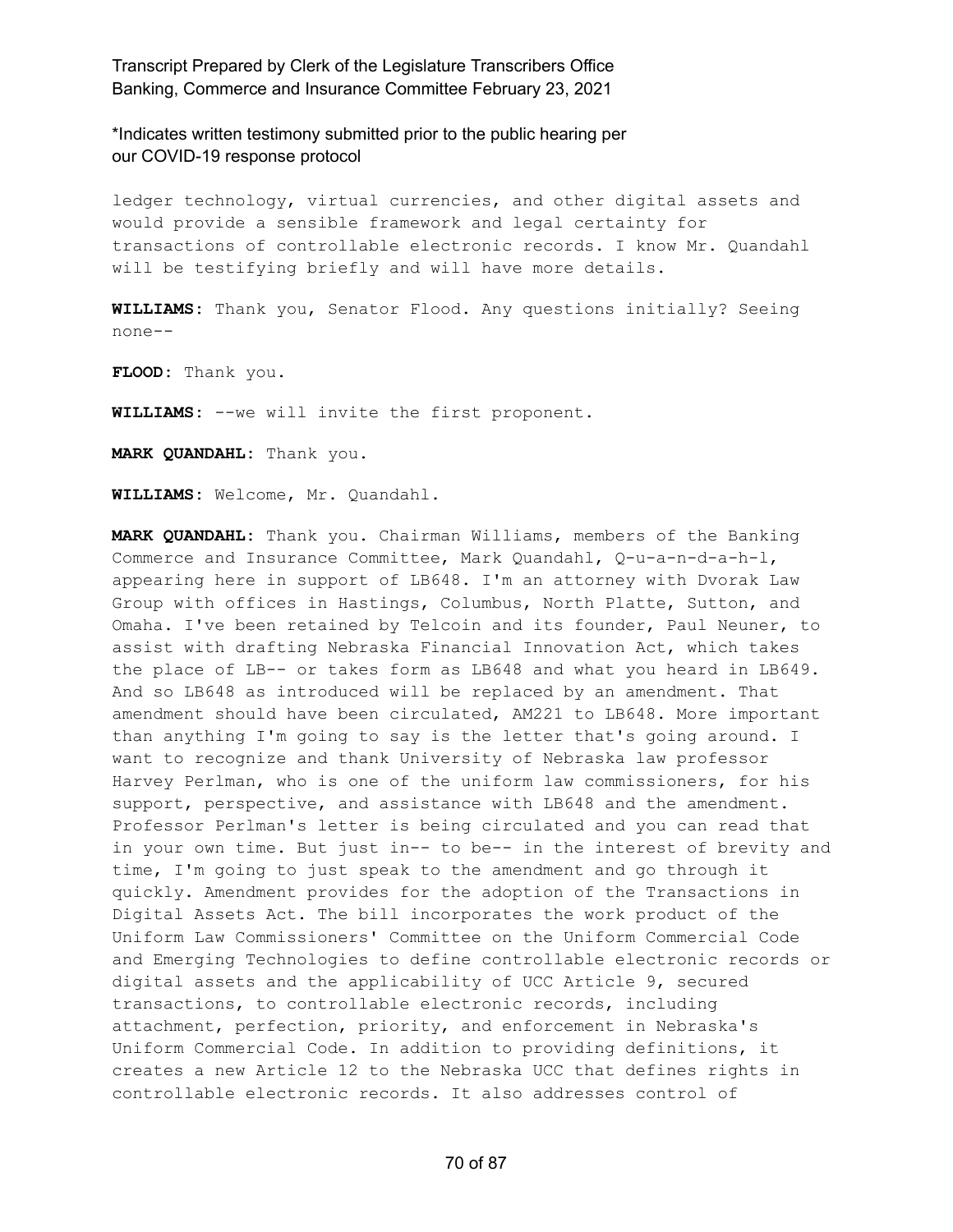\*Indicates written testimony submitted prior to the public hearing per our COVID-19 response protocol

controllable electronic records and updates Article 9 to provide for perfection of a security interest in those controllable electronic records. And that's a mouthful, however, the, the, the term of art, controllable electronic record, is the one that the Uniform Law Commissioners fell upon for a description of digital assets. And that's-- I suspect that will-- not only would catch on in Nebraska, but it would be kind of the universal term of art coming out of this bill, but then also too, nationwide. The amendment language came directly from the work of the Uniform Law Commissioners' Committee on the Uniform Commercial Code and Emerging Technologies. As I said before, Professor Harvey Perlman from the University of Nebraska College of Law serves as a uniform law commissioner and on the emerging technologies committee. The intent language of Section 2, starting on page 7 of the amendment, was developed to recognize and respect the work of the Uniform Law Commission. Passage of LB648 will create a considerable and necessary advantage for Nebraska to lead in emerging industries, utilizing blockchain, digital ledger technology, virtual currencies, and other digital assets and would provide a sensible framework and legal certainty for all transactions of controllable electronic records. And so, just with that, I would submit myself to any questions that the committee may have at this time.

**WILLIAMS:** Questions for Mr. Quandahl? Do you know if anyone from the Uniform Law Commission is going to testify today?

**MARK QUANDAHL:** That would be the letter from Professor Perlman. As a matter of fact, he, he, he was authorized by the Uniform Law Commissioners to send that letter in support of LB648. As a-- and you know, I'd say as an aside too, is he invited us to participate as observers with the, with the process on the committee too and so I've had the opportunity to do that. And there's another committee hearing coming up on March 3 or 4. I expect to do that again too and kind of continue in on that too. It's a, it's a great opportunity.

**WILLIAMS:** If, if Mr. Perlman were here, I would be asking him directly if, if Nebraska has ever adopted anything from the Uniform Law Commission before it was approved by Uniform Law Commission.

**MARK QUANDAHL:** And, and I don't know the exact answer to that, but the, the usual course of dealing or the usual way that it's done is that the Uniform Law Commissioners would come here with a legislative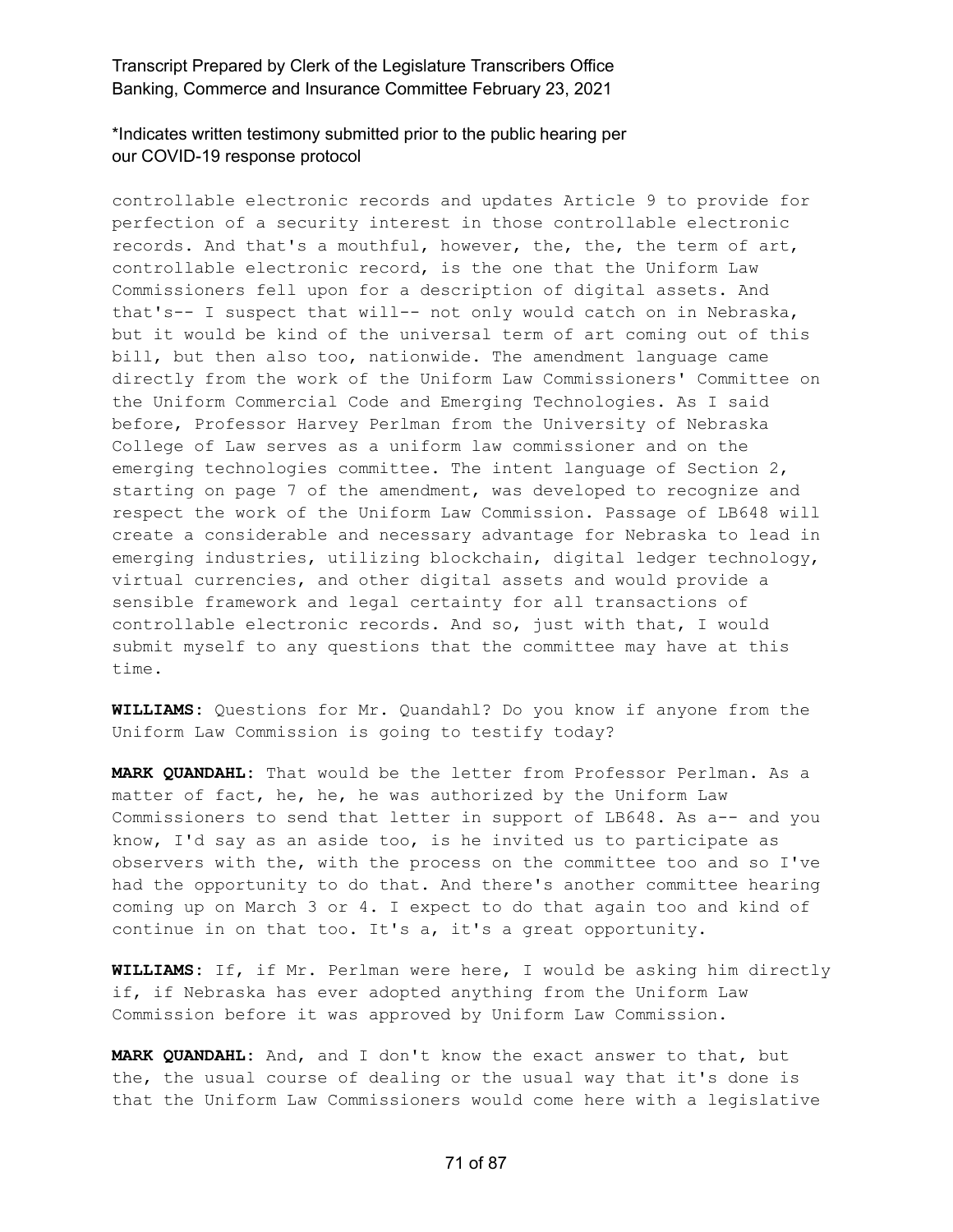\*Indicates written testimony submitted prior to the public hearing per our COVID-19 response protocol

proposal. In the interest of time and because the opportunity is here today, today is the reason why we have decided to go forward with this, but with the blessing of the Uniform Law Commissioners, they, they know what we're doing. They know that we're out here. And also, too, with the commitment that if there are any changes to the draft language before-- when it becomes finalized, we'll come back and ask for amendments to that to conform it with the final language that's adopted by the Uniform Law Commissioners.

**WILLIAMS:** Thank you. Any additional questions? Seeing none, thank you for your testimony, Mr. Quandahl. Any further proponents? Seeing none, is there anyone here to testify in opposition? Welcome back, Mr. Sjulin.

**CARL SJULIN:** Thank you, Chairman Williams, members of the committee. My name is Carl Sjulin, S-j-u-l-i-n. I serve as the president of West Gate Bank and my testimony today is on behalf of the Nebraska Independent Community Bankers Association. LB648 invites Nebraska to be the first state in the country to adopt a new Article 12 to the Uniform Commercial Code. Importantly, the provisions of this new Article 12 have not been finalized and adopted by the National Conference of Commissioners on Uniform State Laws. For over 125 years, this Uniform Law Commission has provided states with nonpartisan, well-conceived, well-drafted legislation that brings clarity and stability to critical areas of state statutory law. Nowhere is the Uniform Law Commission's work more important than in the standardized Uniform Commercial Code that has been adopted by 49 states. LB [RECORDER MALFUNCTION]-- such as cryptocurrencies, without the benefit of a model act or any other state or federal statutes from which to draw upon. This committee should decline this unprecedented invitation. Consumers, financial institutions, and regulators require a stable body of law to conduct their business. The likelihood of changes to Article 12 in the future make adoption of the draft Article 12 at this stage entirely premature. Passage of LB648 will create vested interests in contracts, leans, currencies, and transfer rights that will be messy and difficult to change once on the books. The UCC is a highly technical area of the law where a new article should not be enacted prior to being fully vetted by not only the Uniform Law Commission, but the American Law Institute and the respective UCC committees of the American and Nebraska State Bar Associations. We urge this committee to take a thoughtful and slow approach with regard LB648 and consider the substantial benefits of waiting until the model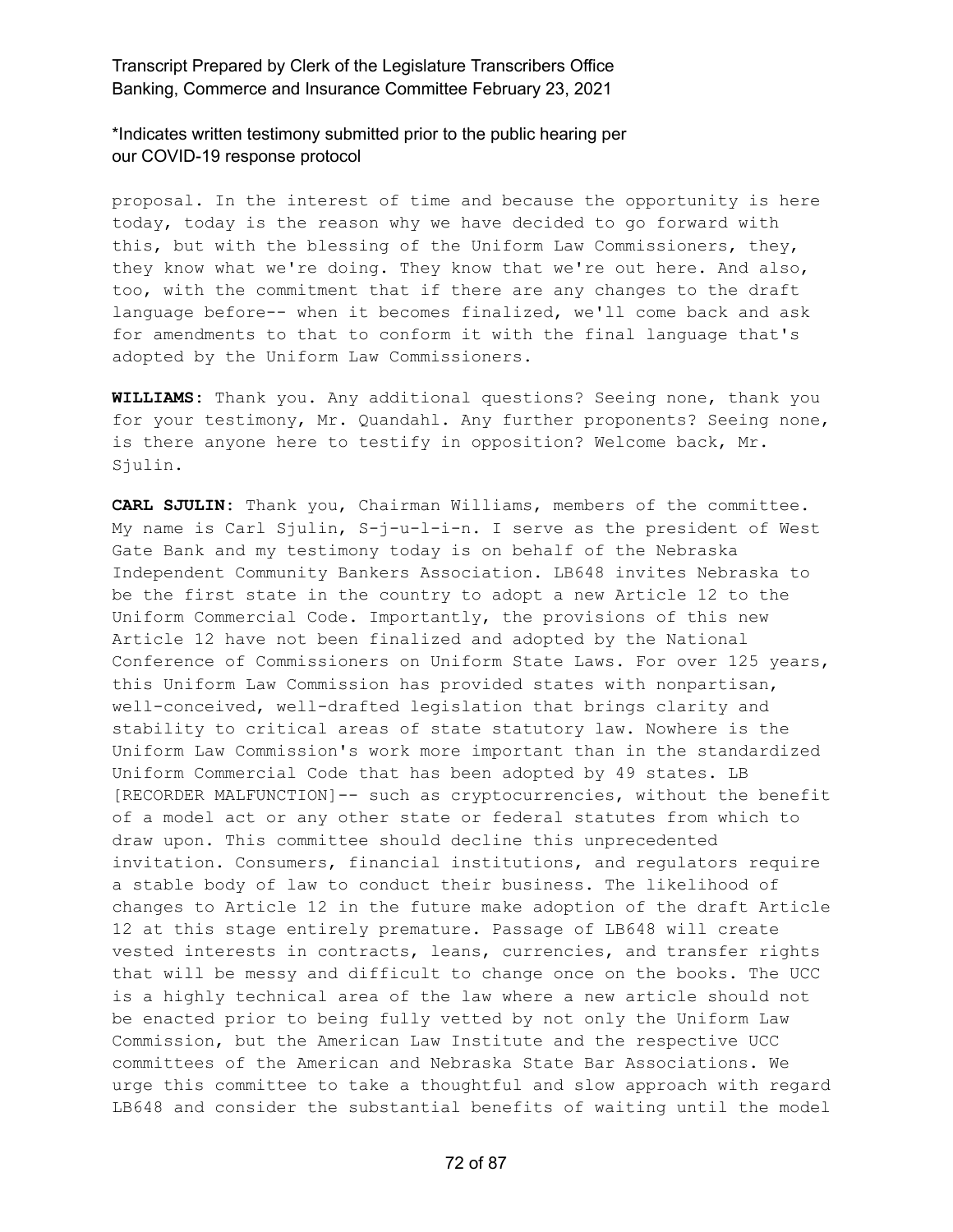\*Indicates written testimony submitted prior to the public hearing per our COVID-19 response protocol

Article 12 is completed and the development of federal law catches up to this new and complex area of digital assets and cryptocurrencies. Thank you.

**WILLIAMS:** Thank you, Mr. Sjulin. Questions? Senator Pahls.

**PAHLS:** It's an interesting thing. The letter that was submitted to us, have you had a chance to read it yet?

**CARL SJULIN:** I have not.

**PAHLS:** I tell you, I think you ought to read it because I think it disputes a number of your statements that you have made. I mean, really, I do think that they should-- this should be given out because if I read through this, it's pretty positive. And I respect your position that you're in, but if Harvey Perlman has any respect by anybody in this room, he's really laying it out here pretty strong. That's all I have to say. So I would suggest people read this letter thoroughly on both sides. I sped-- I went through a-- called speed-reading. There are some things in here that support what Senator Flood is doing in LB648. That's my comment. Thank you.

**WILLIAMS:** Any additional questions? Seeing none, thank you--

**CARL SJULIN:** Thank you.

**WILLIAMS:** --for your testimony, Mr. Sjulin. Any additional opponents? Welcome, Mr. Hallstrom.

**BOB HALLSTROM:** Thank you. Chairman Williams, members of the Banking Committee, my name is Bob Hallstrom, B-o-b H-a-l-l-s-t-r-o-m, and I appear before you today as registered lobbyist for the Nebraska Bankers Association in opposition to LB648. My written testimony has been submitted for the record. I don't have too many things different to say from Mr. Sjulin. I will tell you, Senator Flood before the hearing suggested that I've been here a long time and that either means I'm really old or I have some institutional memory. And I do not recall that we have ever adopted a Uniform Law Commissioners' act in advance of its final submission for adoption throughout the states. We have deferred taking action on uniform acts. We have made Nebraska- appropriate Nebraska modifications, but the usual routine is that the deliberation that is gone through by the Uniform Law Commissioners is participated in on behalf of the bankers associations across the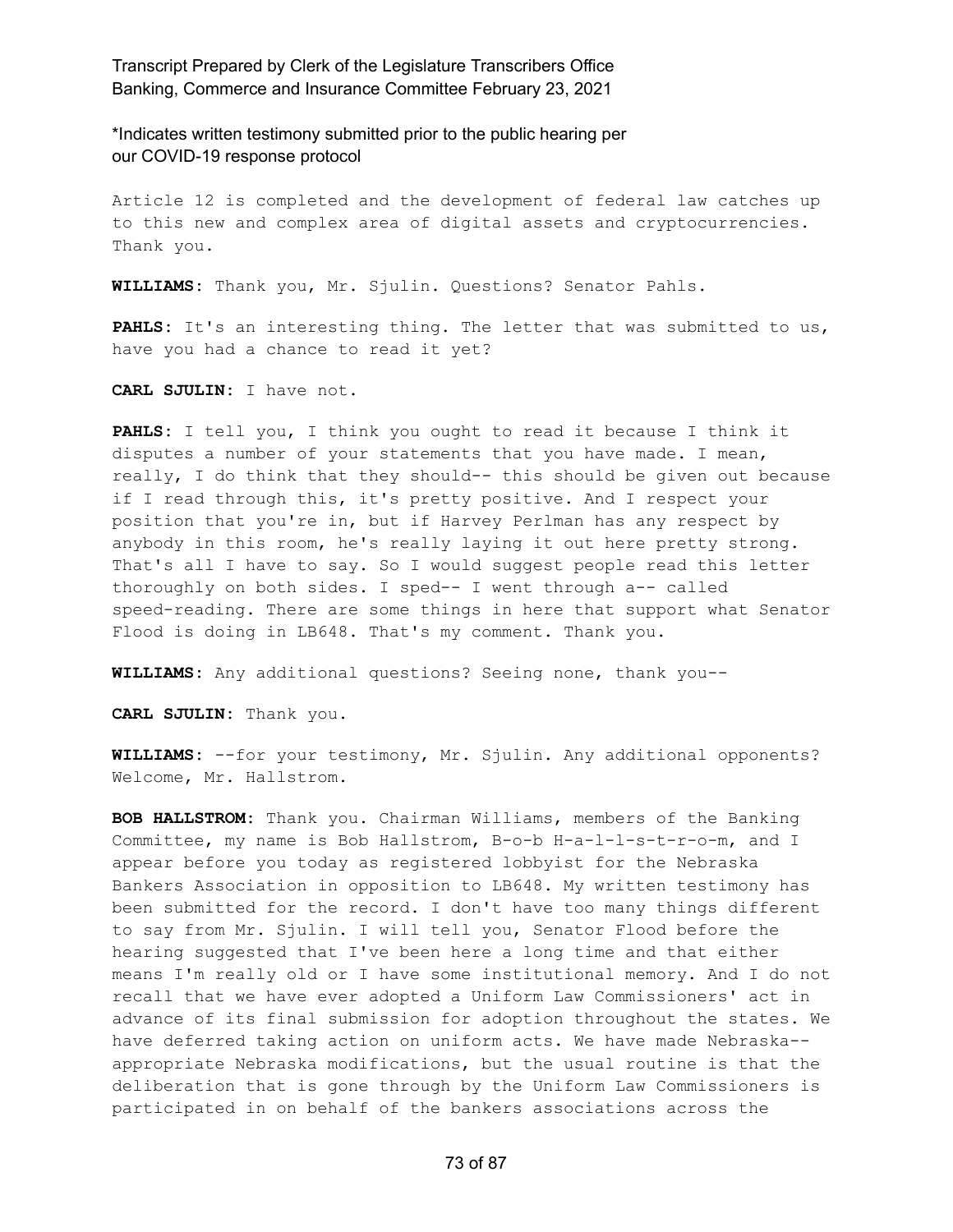## \*Indicates written testimony submitted prior to the public hearing per our COVID-19 response protocol

country by representatives of the American Bankers Association. They have taken part in those meetings that Mr. Quandahl referenced that he has been to. And the American Bankers Association, as recently as January 15, provided us with background regarding the current status of that draft. They have made good progress, but one of their lines in the letter said it's naturally a work in progress. As you might expect in this particular instance, they have 100 attorneys in a single room. Until they get down to the final efforts, there's certainly room for changes, substantive changes that could make a difference, as Mr. Sjulin pointed out, that once you have established contract rights, if you say-- change the substance, as could very well happen, that would bring uncertainty and confusion into the marketplace. Senator Pahls, I have not seen that letter. I would certainly, before I comment in, in any degree, would want to look at it. I, I do want to commend Senator Flood for making the changes from the green copy. Wyom-- Wyoming got it wrong. They jumped the gun even without looking at the Uniform Law Commissioners and the Uniform Law Commissioners' draft, in its current form, is a significant improvement over what was in the Wyoming law, what is the Wyoming law, and what's in the green copy. But I will also note when Senator-- when Harvey Perlman contacted me-- Professor Perlman, excuse me-- contacted me, he gave some encouraging remarks about being out front and, and addressing the emerging issues, but he also indicated that he was not speaking on behalf of the Uniform Law Commissioners, but was saying that in his personal capacity. If that's changed and the Uniform Law Commissioners themselves have indicated that states should jump the gun, that's, that's a different-- it would surprise me, but that's a different, different issue. So I would be happy to look at that and certainly can visit with you once I've had an opportunity to review it, so thank you.

**WILLIAMS:** Any questions for Mr. Hallstrom? Seeing none, thank you for your testimony.

**BOB HALLSTROM:** Thank you, Senator.

**\*JULIA PLUCKER:** Chairman Williams and Members of the Banking, Commerce, and Insurance Committee my name is Julia Plucker, J-U-L-I-A P-L-U-C-K-E-R,registered lobbyist for the Nebraska Credit Union League. I am providing testimony on behalf of the Nebraska Credit Union League in opposition to LB648 and LB649. Our association is the state trade association for Nebraska's fifty-nine not-for-profit, member-owned, cooperative credit unions. I want to thank Senator Flood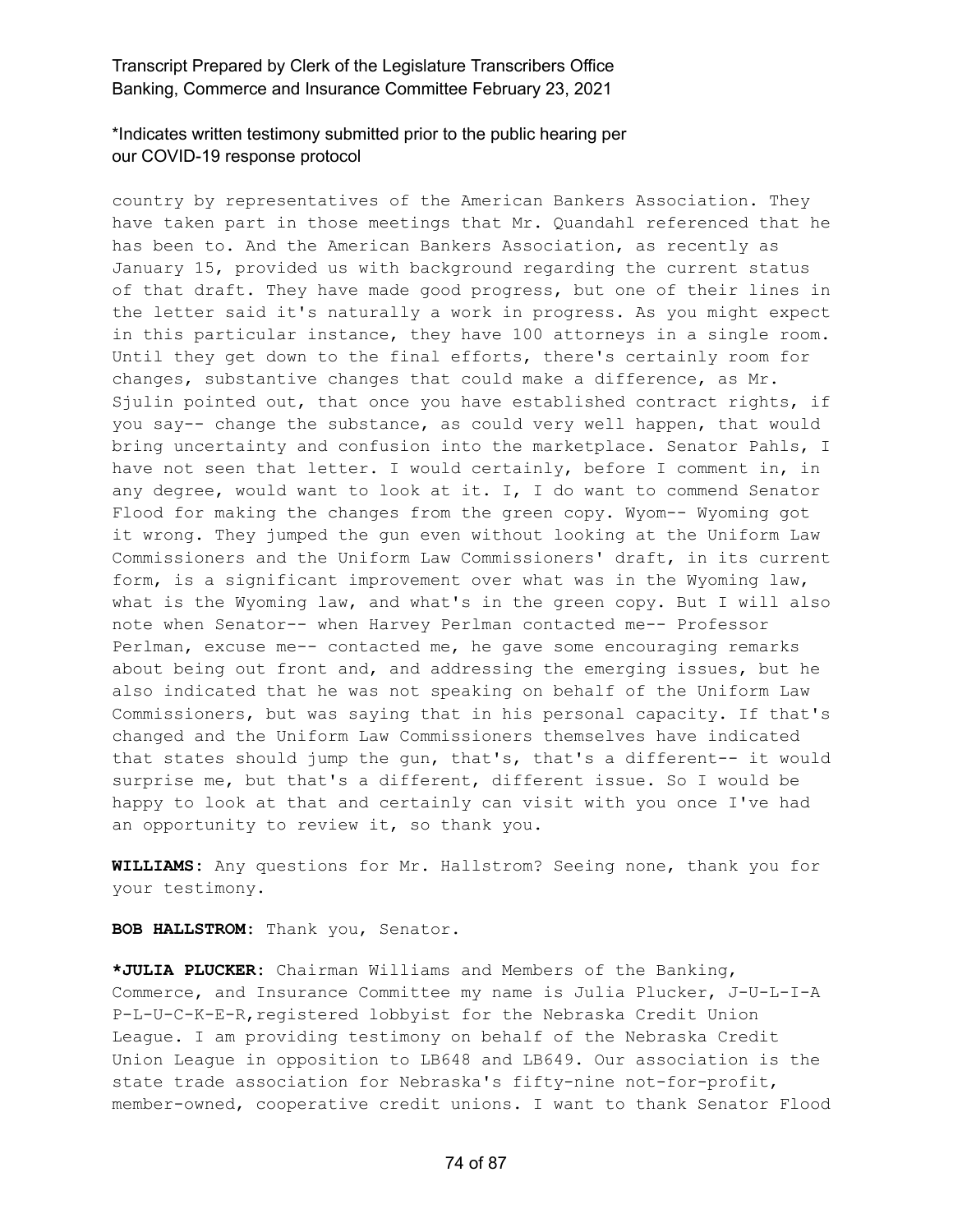# \*Indicates written testimony submitted prior to the public hearing per our COVID-19 response protocol

for introducing LB648 and LB649 because we believe that they elevate the importance of further study and discussions on the issue of fintech and cryptocurrency or digital assets. We also want to thank Senator Flood for his consideration of our association's viewpoints over the past several weeks on both bills. Our association's opposition to LB648 and LB649, as amended, is primarily focused on the safety and soundness issues that could be introduced by these newly created digital asset banks/depositories to the current financial system and the lack of knowledge or understanding of this complex technology by governments including regulators, the financial sector and the public at large. Additionally, we have strong concerns with digital asset depositories becoming members of the federal reserve system, issues surrounding federal insurance or lack thereof, the impact on the Nebraska Department of Banking and Finance which would be charged with regulating and examining these complex institutions, and the lack of parity for financial institutions. We do believe however that the issue that these bills introduce should be further studied by the Legislature and its stakeholders including credit unions. LB649, as originally introduced, adopts the Nebraska Financial Innovation Act to allow for the creation of a new banking charter called a digital asset bank. These new banks would be depositories for digital assets or cryptocurrencies and be approved and regulated by the Nebraska Department of Banking and Finance. These so-called banks would be able to carry federal insurance but not mandated to do so as credit unions and banks are required to carry. We have concerns about the issues that these new institutions could introduce to the banking system in Nebraska and especially to the Department of Banking and Finance which derives its funding from the institutions that it regulates including credit unions. The Department draws no funding from the state's general fund. As a new and complex technology, we are concerned about the high cost that the Department would incur to secure qualified persons to examine these digital asset depositories as well as the potential for the diversion of human resources from the oversight of the other financial institutions under the purview of the Department. LB648, as originally introduced, adopts the Transactions in Digital Assets Act whereby banks, as defined in section 8-101.03, would be allowed to provide custodial services for digital assets or cryptocurrencies. It also allows for the Director of the Department of Banking and Finance to adopt and promulgate rules and regulations to implement the Act. These provisions have now become part of LB649. Our opposition to the provisions now in LB649 being derived from the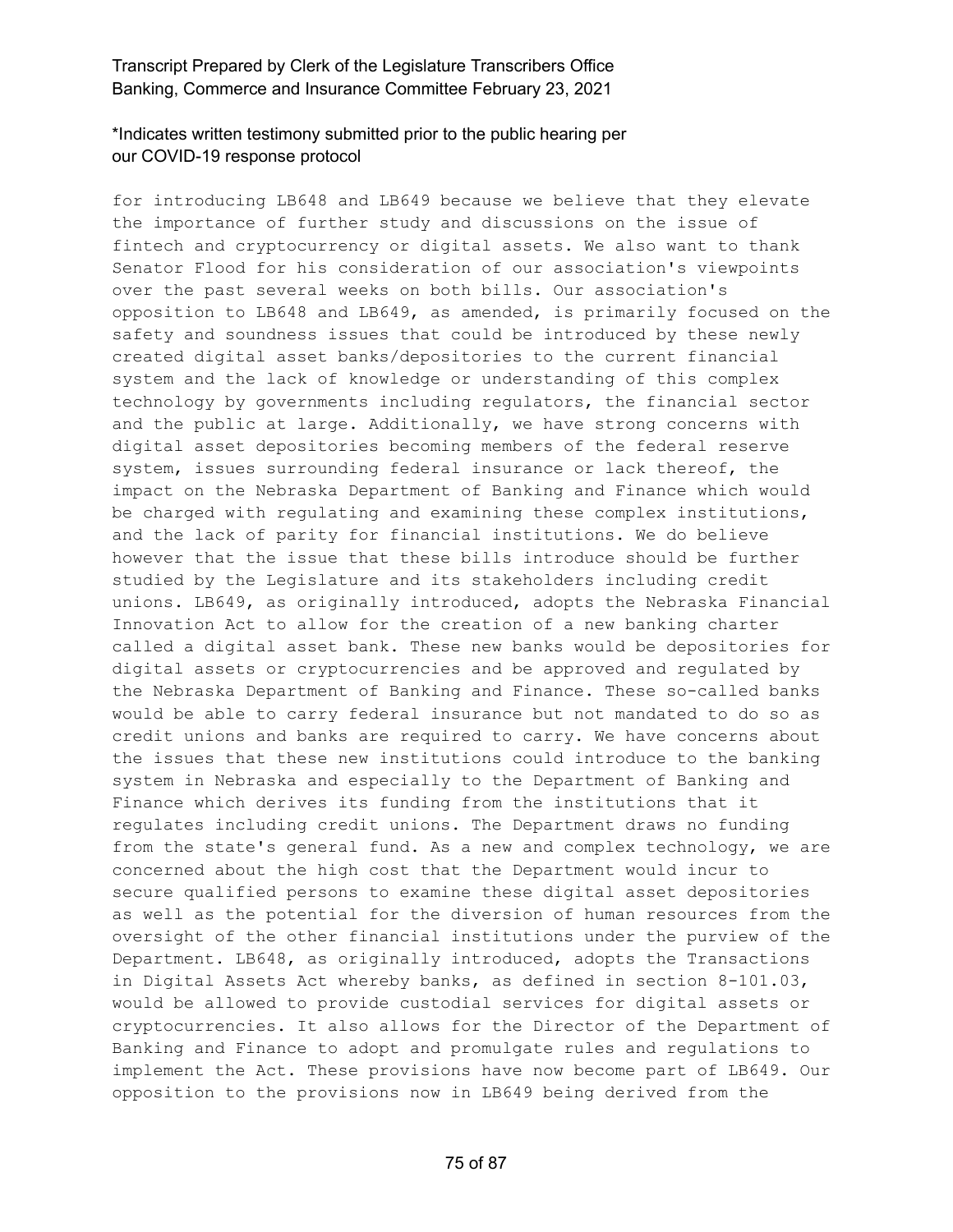# \*Indicates written testimony submitted prior to the public hearing per our COVID-19 response protocol

original LB648 is that it is narrow in scope by only allowing banks in Nebraska to serve as custodians rather than allowing "financial institutions" as defined in NE Revised Statute 8-101.03. Our primary concern being that cryptocurrency transactions takes money out of credit unions, possibly never to return if credit unions are not allowed to serve as custodians of digital assets. We know that credit union members are buying cryptocurrency today using U.S. dollars and those dollars, in many instances, are coming directly from their credit union accounts. Our objective is to ensure that credit unions remain relevant and can participate in the crypto age by doing what they do best, protecting their members' assets. As currently drafted these bills do not allow for that. As not-for-profit, member-owned, cooperative financial institutions, credit unions solely exist to serve their members with modern and cost-effective financial products and services. Credit unions welcome new technological advances in the financial sector that help them to better serve their member owners. Whether it was the credit / debit card, automatic teller machines, share drafts / checks, online banking or now digitization, credit unions seek advancements that better the lives of their members through utility and at the lowest cost possible. Cryptocurrency is in its infancy and we cannot know with certainty where this technology will ultimately lead to but what we do know is that change in this area is inevitable and that the digitizing of currency is happening. People in the United States and around the world are seeking ways to move money at faster speeds and with greater ease. We don't pretend today to fully grasp cryptocurrencies or digital assets but we do know that technology will not slow down to wait for any of us to catch up. Credit unions welcome advancements that have potential to improve the financial lives of their members. They old way of doing things is no more acceptable than the old ways of thinking. That is why we encourage and would support with our participation the Legislature to study this complex technology and what potential it may have for all financial institutions, including credit unions, and all Nebraskans. In conclusion, although we oppose LB648 and LB649, we do appreciate the elevation of this topic so that it can be discussed and we urge further study. Thank you!

**WILLIAMS:** Any additional opponents? Seeing none, is there anyone here to testify in a neutral capacity? Seeing none, Senator Flood, while you're coming up, we have one drop-off testimony from Julia Plucker from the Nebraska Credit Union League in opposition to LB648.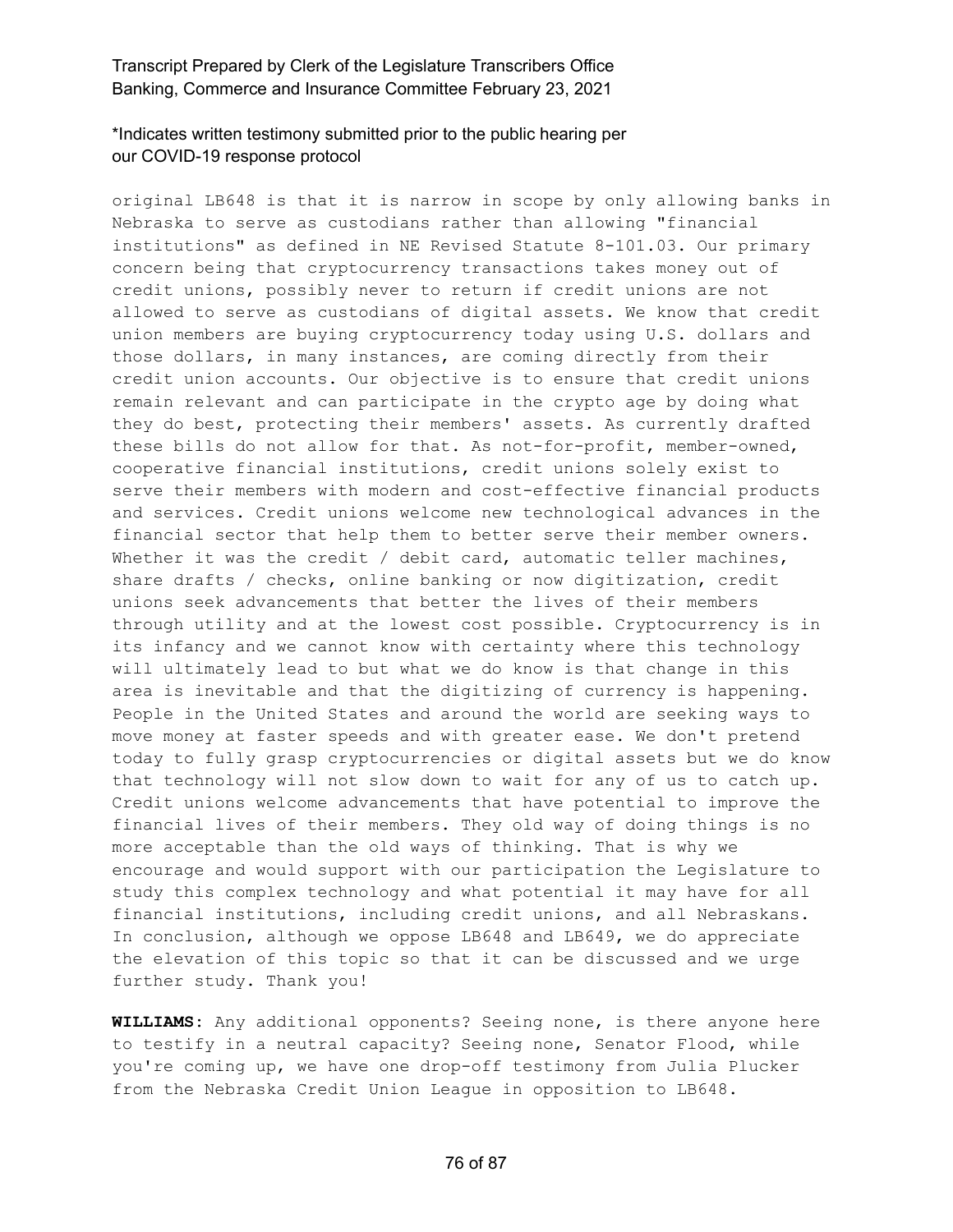\*Indicates written testimony submitted prior to the public hearing per our COVID-19 response protocol

**FLOOD:** I'll waive.

**WILLIAMS:** Senator Flood waives closing. That will close the public hearing on LB648 and we do have one more bill that we will be hearing, so-- Senator-- we get Senator Wayne in here. Senator Wayne, we've had a full day in here. Sorry to keep you waiting.

**WAYNE:** That's all right. I don't need much, as you can see.

**WILLIAMS:** We'll wait just a second here. All right, we will be opening the public hearing on LB654, presented by Senator Wayne. Senator Wayne.

**WAYNE:** Chairman Williams and the members of the Banking, Commerce and Insurance Committee, my name is Justin Wayne, J-u-s-t-i-n W-a-y-n-e, and I represent Legislative District 13, which is north Omaha and northeast Douglas County. I'm here today to introduce LB654, which creates the Public Entities Investment Trust Act. There are currently two local government investment pools in Nebraska, both created under interlocal agreements or the Interlocal Cooperation Act. LB654 creates a similar investment opportunity through the trust administration by the Treasurer, State Treasurer's Office. These types of programs are not unusual, 30 states have established state-sponsored investment programs like the one created or proposed in LB654. A point worth noting, it is even-- is that even though we describe this program as a state-sponsored program, it's really not. It just doesn't require any state financial support. With the passage of this legislation, Nebraska would join the ranks of eight of those states that authorize both private and state-sponsored investment programs. Under LB654, entities that we think, commonly think of as government or public entities such as cities, counties, school districts and others would be eligible to make short or long-term investment trusts. One of the things as Chairman of Urban Affairs, I have always tried to provide more tools for cities and counties when I can do it within Urban Affairs. And this is one more tool for the toolbox of those political subdivisions. The trust is authorized to make investments through a number of instruments which have been drawn from the existing statutory authorities and the Nebraska Investment Council policies during the drafting process. After the initial information, the trusts will be membered manage [SIC]. After appointing an initial three founding trust, trustees, future trustees will be elected by the program participants. It will be, it will be a trust ran by the people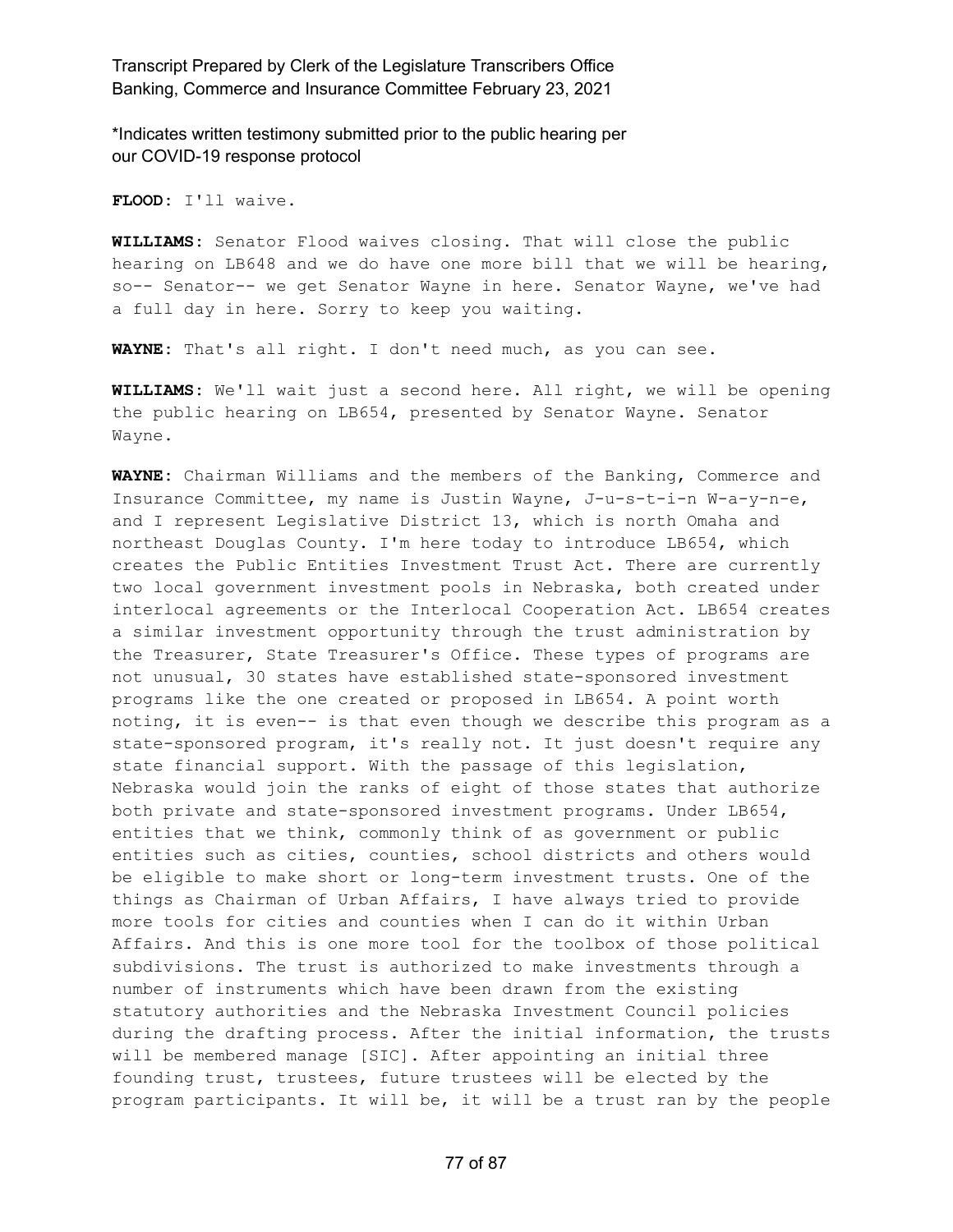## \*Indicates written testimony submitted prior to the public hearing per our COVID-19 response protocol

and for the people. LB654 also lays out a number of requirements that, that must be established in order, in the declaration of the trust of the investment pool. Requirements include regular transaction earnings reports, annual auditing, and the authority to give third parties to aid in proper investment oversight of the trust. These requirements are typically in of statutes in other states and mirror similar provisions and declarations of the trust in Nebraska's existing investment pool. LB654 provides a number of advantages to local entities looking to make investments. Chief among them is competition in the marketplace and also cost savings. Furthermore, creating a program under the State Treasurer can provide additional layer of oversight transparency for pool participants and others considering utilizing this tool as their operations. You will hear from the Nebraska Bankers and also from NACO regarding some of their concerns. The proponents have been in discussion with the bankers regarding this bill, and we had a section, Section 5, subsection (10) to the bill prior to introduction as a starting point for those discussions. This subsection would require that the trust establish policies to encourage deposits of trust assets into Nebraska financial institutions, including small and medium size. I am committed to working with the bankers on this bill and will continue to get input from the committee. As far as NACO and others' concerns, they will say that there's already something like this, which I've already acknowledged. They do it through inter-- interlocal agreement, and I don't think competition is necessarily a bad thing. With that, I'll answer any questions.

**WILLIAMS:** Questions for Senator Wayne.

**WAYNE:** I did have a binder with a lot of detail, but after the last hearings, I thought you probably didn't want that so.

**WILLIAMS:** As normal, you made a wise choice, Senator Wayne. All righty, we will invite the first proponent to come and testify. Good afternoon and welcome to the Banking Committee. We would ask that you state and spell your name for the record as you begin your testimony.

**CHRIS DeBOW:** Yes, sir. Chairman Williams, members of the Banking, Commerce and Insurance Committee, my name is Chris DeBow, C-h-r-i-s, last name is DeBow, D as in dog-e as in Edward-B as in boy-o-w, and I'm here to testify in support of LB654. A little bit of background about who I am. I'm a managing partner at Public Trust Advisors and we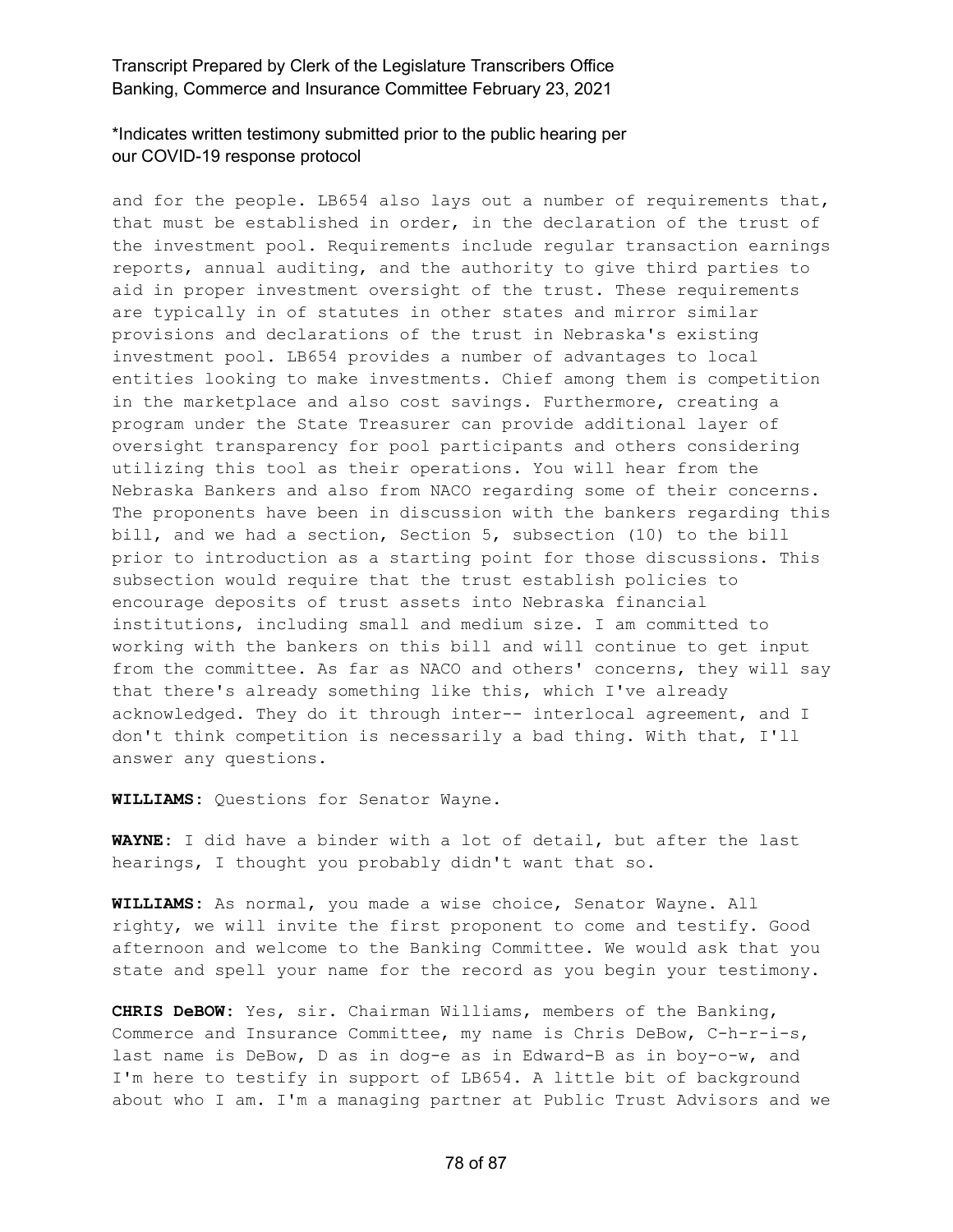# \*Indicates written testimony submitted prior to the public hearing per our COVID-19 response protocol

help over 5,000 governments nationwide with their investment management needs and we oversee about a little over \$50 billion of these types of assets, so as my testimony will provide some insights into the legislative bill. There's really three short items that I wanted to cover in the next, say, three minutes. It's really around what is a local government investment pool? To elaborate on that a little bit more, how are they created? And then why does Nebraska need a new investment pool or another option? So, as Senator Wayne alluded to, there are two existing investment programs in, in the state. One is NPAIT and then the other one NLAF. And they are again, they were created under and interlocal governmental agreement. In order for a local government investment pool to be created, there's really two ways that you can do it. You can do it either through like a private fund. And again, that was basically two local governments sort of coming together and basically allowing common property together. Or secondly, you could have that state-sponsored program. And as as Senator Wayne alluded to, state sponsored does not mean any financial support by the state, it's really just a program that's either run out of the Treasurer's Office. It could be run out of the state comptroller's office. Again, depending across the country, it's sort of anchored in those sort of places. So what is a local government investment pool? You know, again, governments can come together to do a lot of different things. If one school district does an RFP for pencils and the other one wants to participate maybe in that RFP, they can join on that little RFP to buy pencils. So governments working together has been around for a long time. And what a local government investment pool does, it allows governments to put money into a pot and then to actually have it invested by professionals and with the hope of, A, keeping it safe, keeping it liquid, and then ultimately adding some additional yield. So the proposed legislation for this new investment vehicle, one item I want to point out is it's not a bank. These particular programs are not banking institutions. And the intent, and we've communicated this to the Nebraska Bankers Association, that we do not want to be able to do check writing capabilities, third-party bill payments, those sort of things. It really is, truly it's an investment option for a treasurer, for a CFO or for a finance professional of a local government. All money from a trust such as this should flow back to the local bank. And basically it always goes back to local bank. That's the common point of contact. I mentioned sort of how they're already created. Again, there's the private funds, there is the state-sponsored funds. And then the final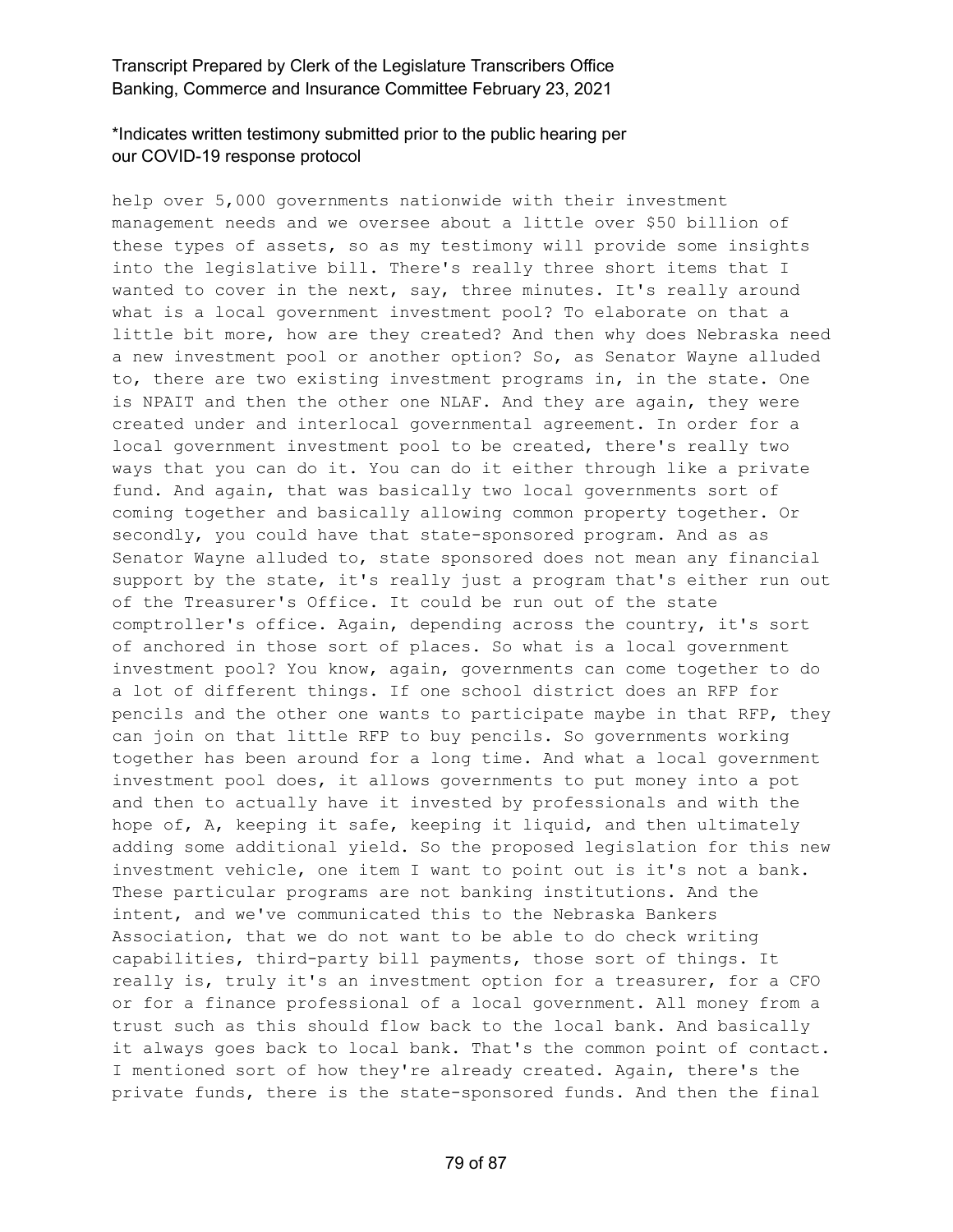# \*Indicates written testimony submitted prior to the public hearing per our COVID-19 response protocol

item that I'd like to address is why does Nebraska need a new one? Well, a lot has changed in the industry. I know the previous sessions here we're talking about the evolution of technology. And even the local government investment pool space was created in the, in the 1980s, and so there were technologies and infrastructures that were built during that time. And you fast forward to today and you're trying to leverage technology to, to help deliver these services to, to local governments. So, for example, last year on our platform, on our online portal, our clients did 64,000 transactions on an online portal. You need technology to be able to do that. And some of these other legacy programs that have been built across the country may not-- were not built in, say, today's technology. So, Senator Wayne mentioned competition, and the biggest thing I would have to take away here is from a fee perspective. The existing programs in the state, the stated fees that are in the information statement, as well as their, their annual reports are about 40 basis points or 0.4 percent. So kind of the national average, if you look at it like where are other fees out across the country, they're kind of in that 15 or less basis point range, or one-five or less basis point range. The other distinct feature that when you look at like a 15 basis point fee structure, and that's typically how my company structures it, it's an all-inclusive fee. There's no other soft fees. And what I mean by that is if you have an independent auditor, if you have a local legal counsel, all those fees are paid out of the 15. Whereas in a lot of these old legacy programs, there's fees everywhere. So that's what I mean by the spirit of competition. It would certainly be good for Nebraska local governments because it would give them another option to invest and it would keep things safe. And in closing, I do want to thank the Nebraska Bankers. They've been, they've been very forthcoming. And again, I think what we've volleyed around some potentially ideas, and I hope we can continue some of those discussions. So I'm happy to answer any questions from the committee.

**WAYNE:** Thank you, Mr. DeBow. Questions? Senator Lindstrom.

**LINDSTROM:** Not necessarily a question, just to give context. Senator Wayne talked about the competition, which is obviously important. Sitting on Retirement Systems, you talked about the two funds, the internal costs are 40 basis points. I'd just point out the Nebraska Investment Council and what we do with regards to that is around 30 basis points, 32. Just to give context, if you're talking about 15 basis points, just to give you a range of what control costs are.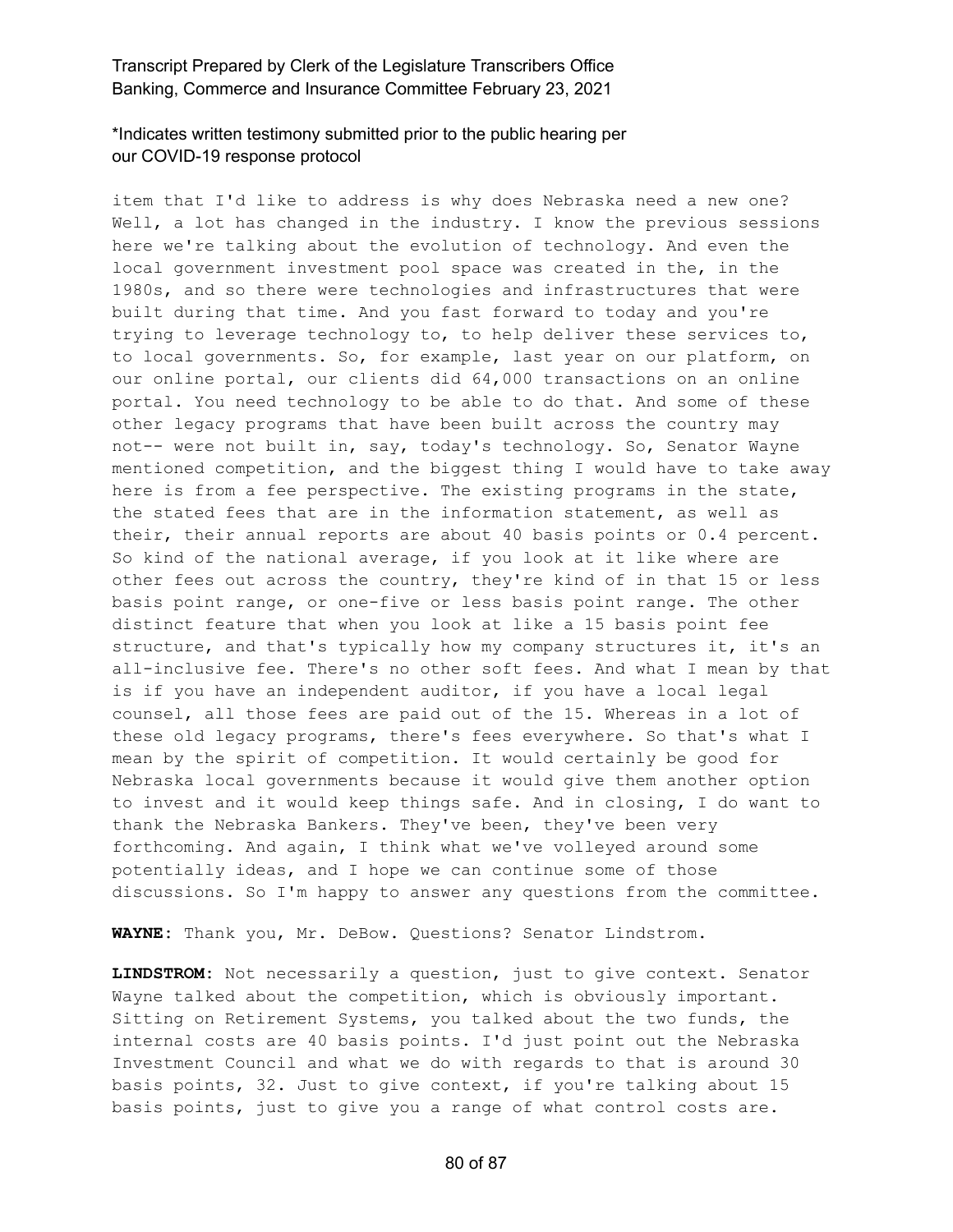\*Indicates written testimony submitted prior to the public hearing per our COVID-19 response protocol

**WILLIAMS:** Thank you. Additional questions? Senator McCollister.

**McCOLLISTER:** Yeah, thank you, Chairman Williams. Who does the auditing? Is that done by somebody retained by the fund, or is it done by the state?

**CHRIS DeBOW:** Yes, sir, Senator, the, the auditing-- the, the board of trustees would have to select an auditing firm, and then the auditing firm would have to be a firm that has certain designations. And that audit would have to be delivered before the annual report to the participants within 60 days. That's an SEC guideline. So there would be an independent auditor, and the actual designation is, I think it's a PC-- PCAGF, I think is what it's-- again, you'll have to excuse me on the designation. But there is a specific designation to audit these specific funds.

**McCOLLISTER:** But the state Auditor wouldn't have any purview or any right to audit the fund.

**CHRIS DeBOW:** If the state Auditor-- they wouldn't necessarily have the-- I don't want to say they would be excluded from the right of having to do it. If they met that designation, then the board of trustees would like them to, the state Auditor to do that, I think that's certainly something in the scope of services that they could do. I don't think, I don't think there's any preclusion to that. But, you know, I would defer to the trustees. Typically what we've seen across the country is that there is a private firm that does the audit. But sometimes, again, in Indiana, it's the actual, the state auditor audits the state trust, Indiana's fund. And I can't speak for all the states, but it's probably a mix.

**McCOLLISTER:** Thank you.

**WILLIAMS:** We've spent our morning talking about economic development and growing communities, and most of the money that would go to your company to invest comes to those taxing entities from raising property taxes in those areas. Help me to understand how it would help that local economy to have your company involved with this.

**CHRIS DeBOW:** Yeah, so, so I think when a local government through, you know, through property taxes collects its dollars and they basically have, you know, call it five simple options. Or maybe we'll just break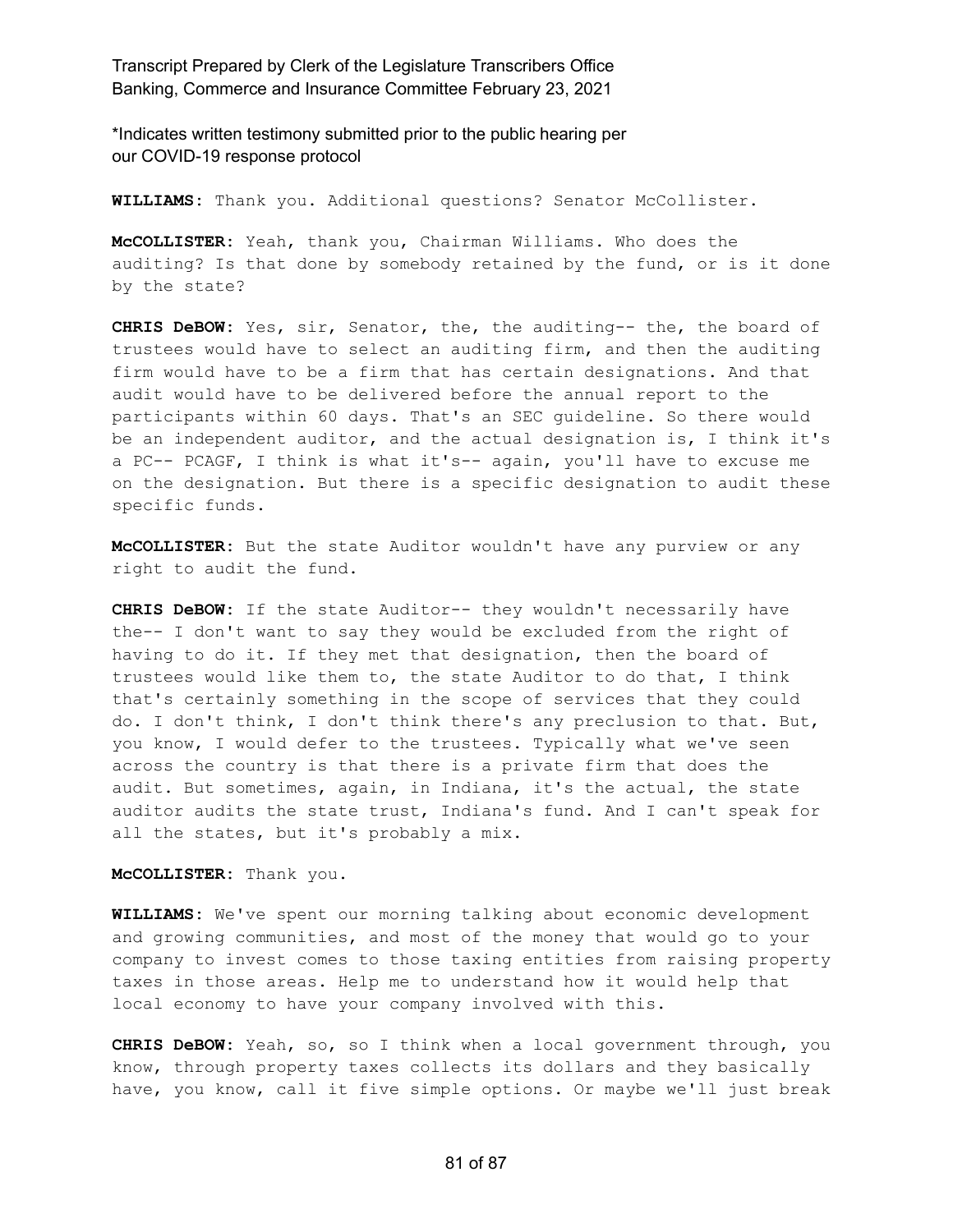\*Indicates written testimony submitted prior to the public hearing per our COVID-19 response protocol

it down even simpler, they can, they can deposit money with the local bank, they could perhaps buy United States Treasury, or they could invest in an investment pool. So if you just keep those three sort of options available. So as a, as a local government, your first thing you're gonna do is keep things safe. Secondly, you got to, you want to have liquidity to make sure you can pay payroll. And lastly, you're worried about yield. So the way that this would add value to those local governments would be increased interest income. So ultimately in the investment world, if the sandboxes are the same and everything is equal, if your fees are 0.4 and your fees are 0.15, that disparity, particularly when interest rates go back up, is going to be that savings and/or increase interest income that's passed directly back to the local governments. So in that circumstance, a program like this would add extra interest income dollars back into the local community in terms of interest rates.

**WILLIAMS:** And I would expand my question a little bit, because you addressed it from what it would do to the local taxing authority.

**CHRIS DeBOW:** Yep.

**WILLIAMS:** What does it do to the local economy?

**CHRIS DeBOW:** Trying to think through, I mean, the-- I'm not sure I understand your question. I'm trying to walk through this.

**WILLIAMS:** As compared to putting those deposits in the local bank that are turned right back around and loaned back to the local--

**CHRIS DeBOW:** Yep.

**WILLIAMS:** --community compared to investments through your organization that go out of the local economy.

**CHRIS DeBOW:** Yeah, and so I think the way I would look at that is I would two comments, that obviously local public funds have to be collateralized. So if they go to the bank, they have to be collateralized under, you know, Nebraska statute. And what we've seen across the country is that there's been a decreasing willingness from local and small community banks to take certain amounts of those deposits because the cost of the collateral is high. And again, I do think that the public entity always has the option to keep the dollars local. And certainly if the bank is willing to take the deposits and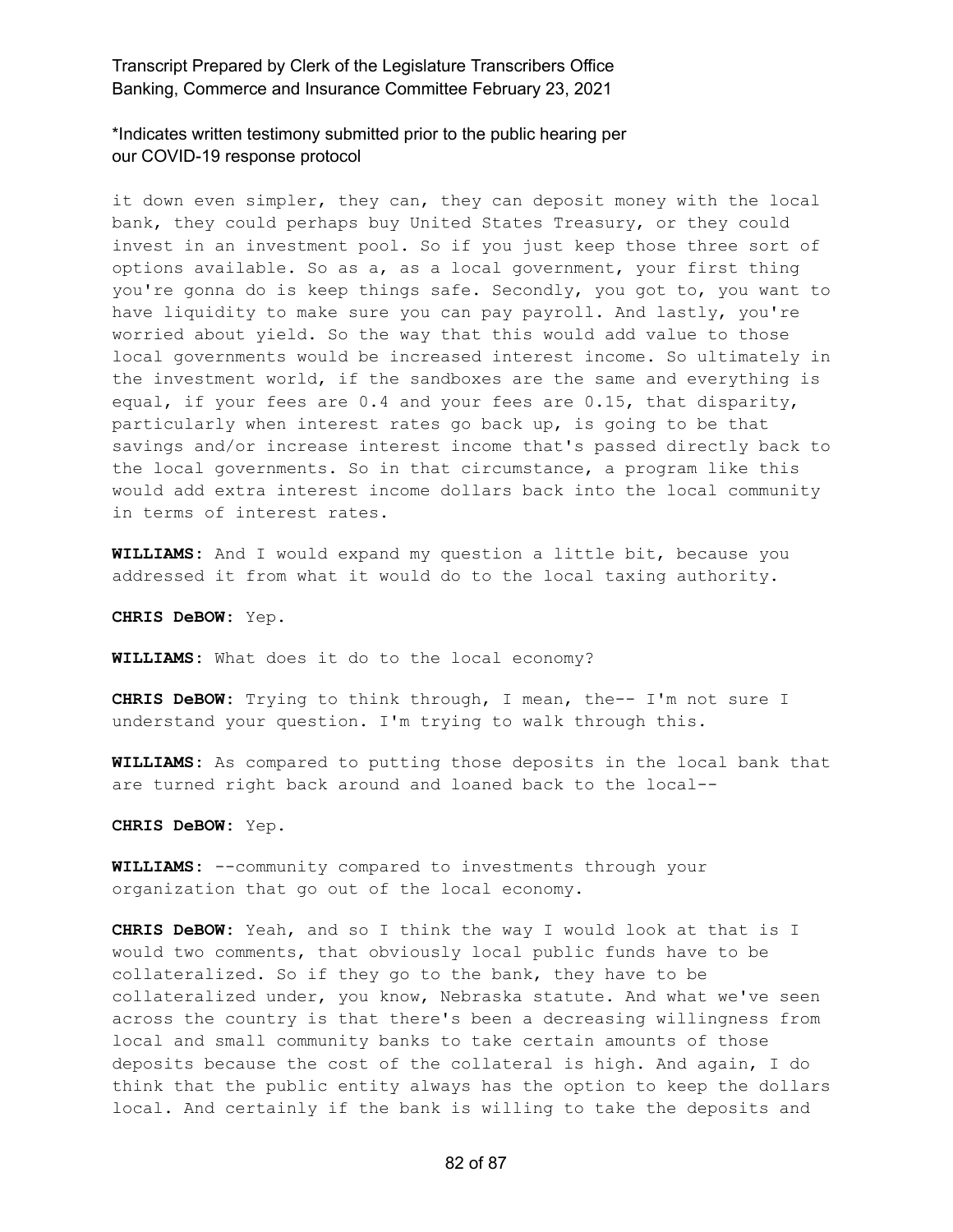\*Indicates written testimony submitted prior to the public hearing per our COVID-19 response protocol

the entity wanted to put them there, that's where they're going to end up. Under today's law, they have, they have the right to, again, kind of move things away. As it relates to sort of the economic development, development side of this, certainly, if, if a bank has money and there's projects going on and they will be able to lend, I think that's going to be good for the local economy. Part of what we want to do as good partners in this endeavor would be to recommend that a certain amount of those dollars in the trust automatically get repopulated across the state. So any bank that, that wants deposits would have the ability, and we're trying to work on some thresholds. Mr. Chairman, I hope I answered your question. I apologize for the confusion.

**WILLIAMS:** Yes, you have. In your opening comments, you used the term, I jotted it down here, the funds would "flow back to the local bank."

**CHRIS DeBOW:** Yeah.

**WILLIAMS:** I'm missing how that happens.

**CHRIS DeBOW:** Yes. So I think the point that I was trying to, to make there is that a local government investment pool, as I mentioned, it's a pot. And so let's just assume that all of us here were participants. We're all local governments, we all had ten dollars in the pot. What, what are some of the other local government investment pools in the country allow for is, is what I call check writing. They also allowed for third-party payment systems. And so, again, let's say a school district had a construction program where they were going to build a new school and they said, hey, I want to write checks out of my account. I would say, no, this particular program doesn't do that. That's your local bank that does that. I want to pay a third-party contractor, we owe the architects a million dollars for the development of it. No, everything goes to and from your local bank, and the local bank is sort of the hub. So, again, we don't allow for moneys to be sent, you know, you know, from this fund to anywhere else except back to the client's main designated bank. And they can't have more than one designated bank. But most of the time, most governments just have one designated bank on their, on the accounting system.

**WILLIAMS:** Thank you. Any additional questions? Seeing none, thank you for your testimony.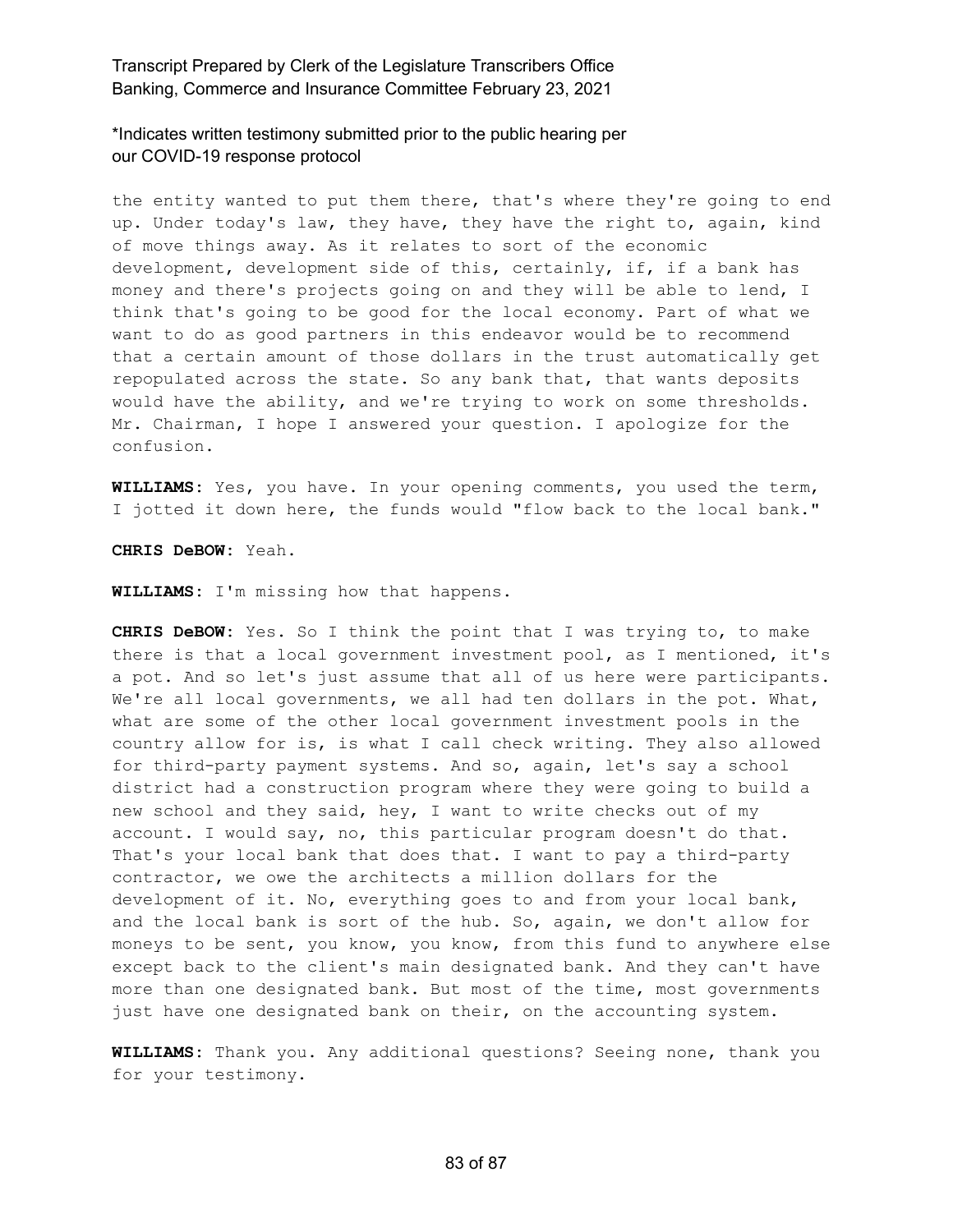\*Indicates written testimony submitted prior to the public hearing per our COVID-19 response protocol

**CHRIS DeBOW:** Thank you, committee members. Thank you, Mr. Chairman.

**WILLIAMS:** Invite the next proponent. Seeing none, is there anyone here to testify in opposition? Good afternoon, welcome.

**CANDACE MEREDITH:** Good afternoon. Good afternoon, members of the Banking, Commerce and Insurance Committee. My name is Candace Meredith, C-a-n-d-a-c-e M-e-r-e-d-i-t-h. And I am the deputy director of the Nebraska Association of County Officials, and I'm here today in opposition of LB654. Nebraska public entities currently have an investing program called the Nebraska Public Agency Investment Trust, otherwise known as NPAIT. Founded over 20 years ago, NPAIT is a cooperative investing program designed and governed by Nebraska public entities. Allowable under Nebraska statutes, NPAIT offers Nebraska public entities the opportunity to invest funds jointly, increasing efficiency and offering the financial benefits of joint investing. The program is governed by a board of Nebraska public officials and is designed specifically for Nebraska public entities. NPAIT provides daily liquid portfolio for portfolio and fixed rate investment options through the fixed-term service program. The liquid funds provide-- the liquid fund provides daily liquidity in a variety, a variable rate of interest. Investments are limited to the highest quality available and are allowed under Nebraska's public funds statutes. NPAIT's fixed-term services offer investments for a fixed term period. Under the service structure, NPAIT may only work with Nebraska banks to obtain rates. NACO believes that if a board in Nebraska public officials are governing an investment pool such as a pool is subject to local control and does not require additional oversight by the state. NPAIT has an established and successful investing program is currently serving over 200 entities in Nebraska, along with a variety of other investing options available under Nebraska statute. I did want to mention the competition piece a little bit. I believe, you know, they do-- counties do use the NPAIT. Not all of them, but some of them do. But a lot of them use the local banks in their communities, and I think what the single pool collateral that started taking place, I think we're starting to see a positive impact that where we're seeing more competition as well. So I just wanted to throw that factor in that I think our counties are, are getting more resources as well. But any-- if there's any other questions, I'd be happy to answer them if I can.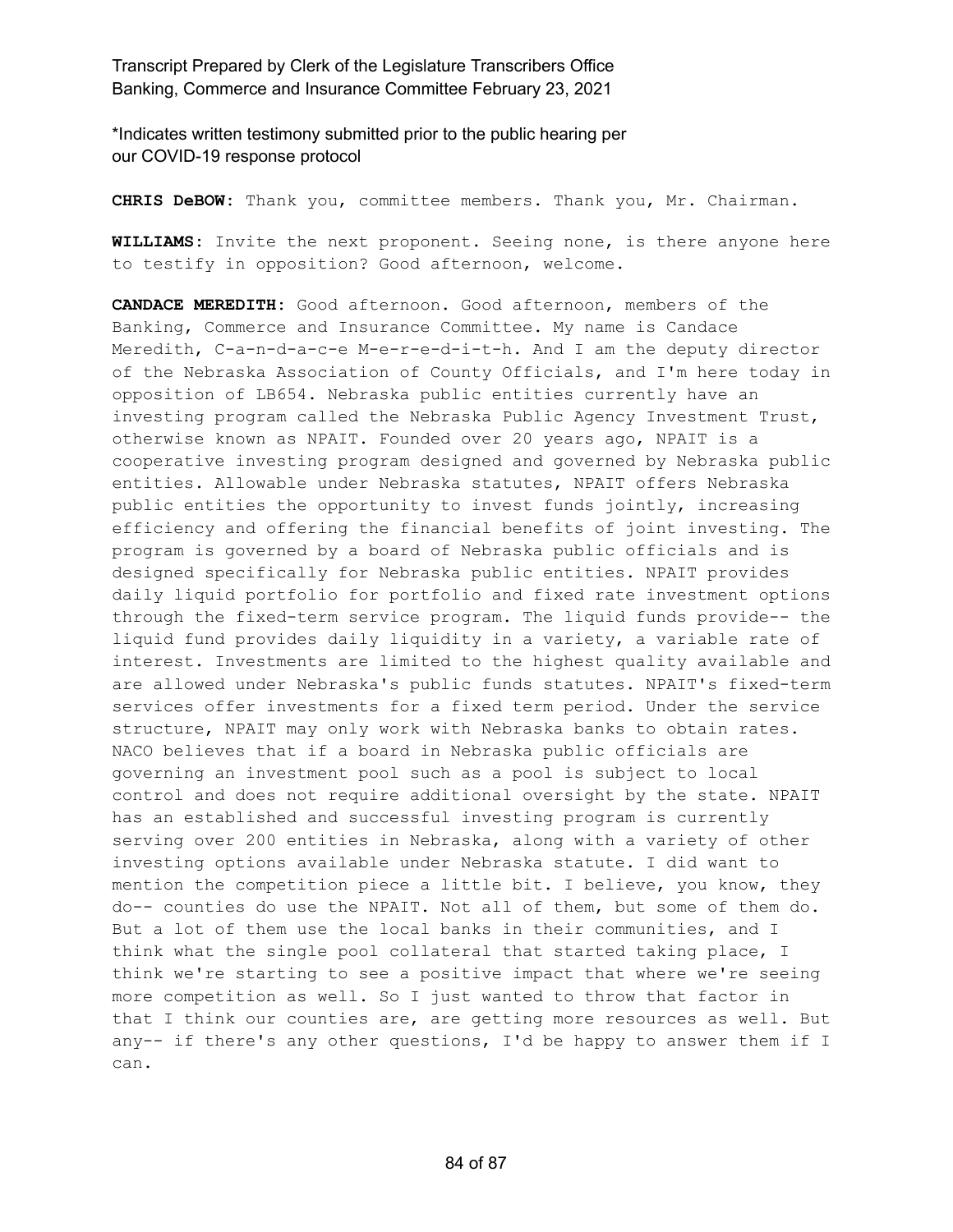\*Indicates written testimony submitted prior to the public hearing per our COVID-19 response protocol

**WILLIAMS:** Thank you, Ms. Meredith. Are there questions? Senator McCollister.

**McCOLLISTER:** Thank you, Chairman Williams. The proposed program would cost less. Do you see any value in an instrument that would be more competitive than what you're currently describing?

**CANDACE MEREDITH:** I'm not sure if it would be. I'm not-- I don't have the figures to know if it would be currently competitive or not. And the markets are so low right now, it's really hard to say, like, once start-- the interest rates start picking up and how that would factor between what we currently have and what the suggested investing pools. So I can't confirm that.

**McCOLLISTER:** What interest rate or number of basis points are you now paying?

**CANDACE MEREDITH:** I am not currently a part of NPAIT, so I wouldn't be able to answer that question.

**McCOLLISTER:** You are, you do work with banks, though, correct?

**CANDACE MEREDITH:** I work with the Nebraska Association of County Officials. I don't work with public funds.

**McCOLLISTER:** OK, thank you.

**WILLIAMS:** Additional questions? Seeing none, thank you for your testimony. Invite the next opponent. Welcome back again, Mr. Hallstrom.

**BOB HALLSTROM:** Chairman Williams, members of the Banking Committee, my name is Bob Hallstrom, B-o-b H-a-l-l-s-t-r-o-m, I appear before you today as registered lobbyist for the Nebraska Bankers Association to testify in opposition to LB654. I kind of feel like "Negative Nelly" coming up here three times in opposition, but we are opposed to the bill. The NBA has long advocated that the best and safest place for public deposits is in your local hometown bank. Public deposits placed with a Nebraska bank or savings and loan are insured up to \$250,000 by the Federal Deposit Insurance Corporation, with deposits in excess of that amount further collateralized or protected by securities equal to at least 102 percent of the amount of deposits in excess of the FDIC insured amount. Senator Williams, as noted in your question, those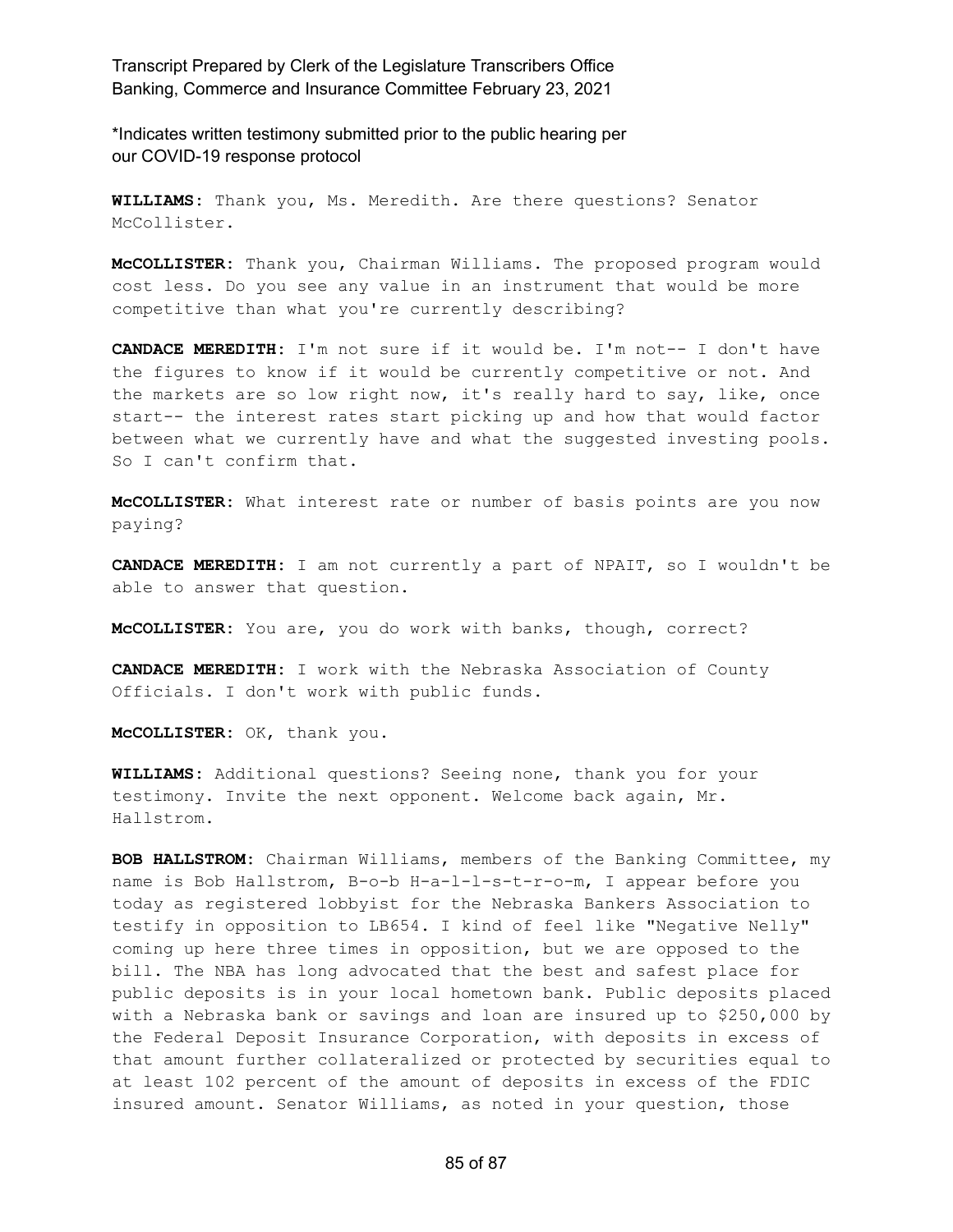# \*Indicates written testimony submitted prior to the public hearing per our COVID-19 response protocol

public deposits are put to good use and beneficial use in the form of loans and investments that go back out into the community when they are placed with the local bank. Just note for the committee's consideration, Section 3 of the bill provides a menu of eligible investments, including commercial paper, money market, mutual funds, fully collateralized repurchase agreements and any other allowable investments permitted by law. Our experience with local political sub, subdivision financial officers are they are conservative by nature, and these are investments that they perhaps would not do directly. Our concern, our main concern with LB654 is it provides statutory credibility to the proposed investment trust and would result or could result in the, in the investment of funds in assets that they would not directly invest in. In looking at other states, for example, some of the things that are not addressed in this bill, the state of Texas has one of these public investment trust, but they also require the local political subdivisions to establish a formal investment policy so that they've given consideration to whether or not they want to further limit where the funds are going to be placed. And then secondly, they also have a training requirement, so the financial officers have some understanding of risk and return and some of those types of things. We have met with Mr. DeBow and supporters of the bill, certainly appreciate some of the things that they've offered and suggested. One of the downsides of Zoom meetings is you don't have an opportunity to see how incredibly tall Mr. DeBow is, but that's a separate issue. We will continue to work with them. But at this time, we, we simply think that if they have a private option, that they should, should consider that private option. If they can provide lower cost through the NPAIT type of local intercooperation agreement, that's certainly something. But to provide a statutory stamp of approval by creating the public investment trust appears to be problematic to us. I'd be happy to address any questions that you might have.

**WILLIAMS:** Any questions for Mr. Hallstrom? Seeing none, thank you for your testimony. Any additional opponents?

**BOB HALLSTROM:** Thank you. Thank you for your patience.

**WILLIAMS:** Seeing none, is there anyone here to testify in a neutral capacity? Seeing none, Natalie, do we have any letters on this? We have no letters. Senator Wayne, you're invited to come and close.